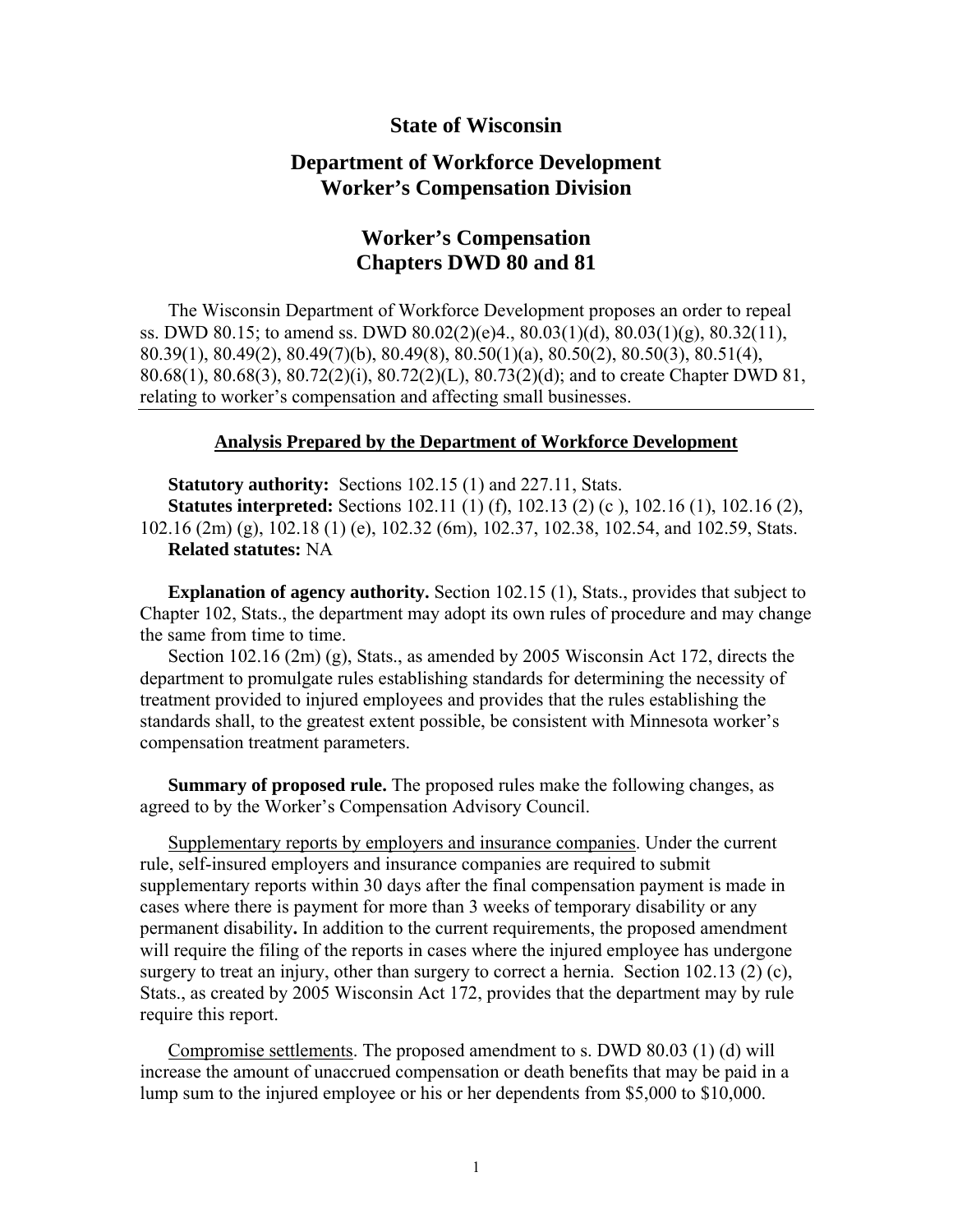The proposed amendment to s. DWD 80.03 (1) (g) is a technical amendment that updates the name of the Department of Industry, Labor and Human Relations to the current Department of Workforce Development.

Payment of orders awarding compensation. The proposed rules will repeal s. DWD 80.15. This section is no longer necessary because s. 102.18 (1) (e), Stats., as created by 2001 Wisconsin Act 37, established a uniform 21 day payment standard for all orders awarding compensation, including awards resulting from hearings, defaults of parties, and compromises and stipulations confirmed by the Worker's Compensation Division.

Minimum rating for permanent partial disability. The proposed amendment to s. DWD 80.32 (11) provides a minimum permanent partial disability rating of 7.5% at each level of the spine for the implantation of an artificial spinal disc.

Advancements and lump sum payments. The amendment to s. DWD 80.39 (1) is a technical amendment to correct the statutory reference authorizing the Worker's Compensation Division to approve advancements and lump sum payments of compensation for permanent disability and death benefits. In a recent amendment, s. 102.32 (6), Stats., was renumbered s. 102.32 (6m), Stats.

Vocational rehabilitation benefits. The amendments to s. DWD 80.49 (2), (7) (b), and (8) are technical amendments that update the reference to the Department of Health and Family Services to the Division of Vocational Rehabilitation. These amendments are necessary to reflect that the Division of Vocational Rehabilitation is now a division of the Department Workforce Development.

Computation of compensation for permanent disabilities. Section 102.54, Stats., provides for an increase in compensation for injuries to the dominant hand that result in any amputation beyond two-thirds (2/3) of a distal phalanx of any finger or 100% loss of use of any joint on a hand or arm. The amendments to s. DWD  $80.50(1)(a)$ ,  $(2)$ , and  $(3)$ update the rule to include reference to the increased permanent partial disability for injuries to the dominant hand. The amendments clarify that compensation based on the increase for dominant hand injuries is to be computed in the same manner as other multiple injury factors under s. 102.53, Stats.

Computation of weekly wage. The proposed amendment to s. DWD 80.51 (4) establishes a 24-hour minimum workweek for employees who are members of a regularly scheduled class of part-time employees under s. 102.11 (1) (am), Stats. The former law provided for a 30-hour workweek for part-time employees who were part of a class. The amendment is to correctly reflect the current law setting a 24-hour workweek for parttime employees working as part of a class.

Compensation from the Second Injury Fund. The proposed amendments to s. DWD 80.68 (1) and (3) are technical amendments to correct the statutory reference that authorizes the Worker's Compensation Division to approve advancements and lump sum payments of compensation for permanent disability and death benefits. In a recent amendment, s. 102.32 (6), Stats., was renumbered s. 102.32 (6m), Stats.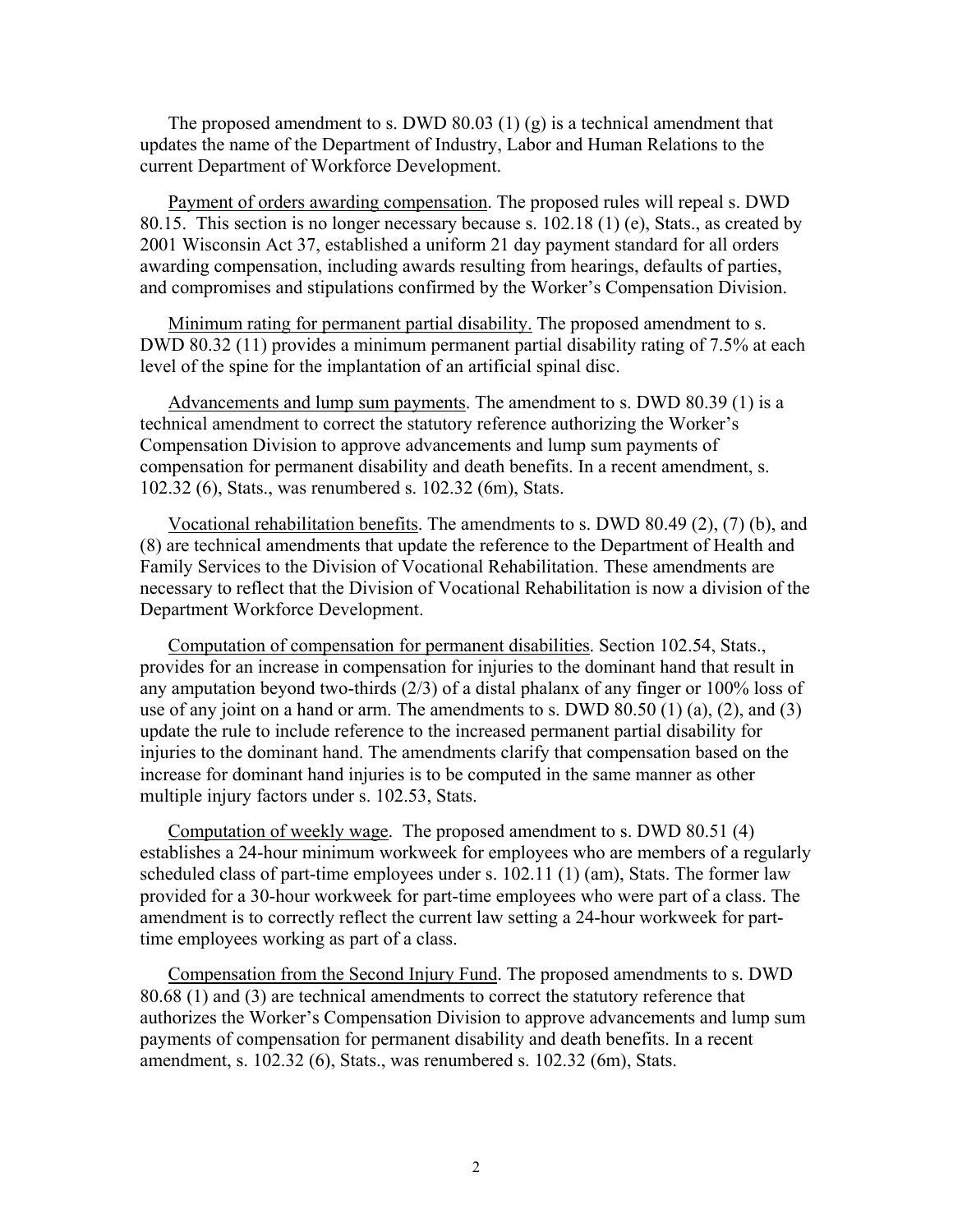Reasonableness of fee disputes. In a recent amendment to s. 102.16 (2) (d), Stats., the definition of "formula amount " for establishing reasonable fees was changed from 1.5 to 1.4 standard deviations from the mean for that procedure as shown by data from a certified database. Section DWD 80.72 (2) (i) is amended to reflect this statutory change.

Section DWD 80.72 (2) (L) is amended to include advanced practice nurse prescriber in the definition of "provider" or "health service provider." In a recent amendment to s. 102.42 (2), Stats., advanced practice nurse prescribers were added as a choice of practitioner that injured employees were permitted to select for treatment for workrelated injuries.

Necessity of treatment disputes. The proposed amendment to s. DWD 80.73 (2) (d) is a technical amendment to include physician assistant and advanced practice nurse prescriber to the definition of " provider." In a recent amendment to s. 102.42 (2), Stats., physician assistant and advanced practice nurse prescriber were added as choices of practitioner that injured employees were permitted to select for treatment for workrelated injuries.

Treatment guidelines for necessity of treatment disputes. The creation of Chapter DWD 81 is the result of a Study Committee formed by the Worker's Compensation Advisory Council to study the cost of health care services provided for the treatment of injured employees. The Study Committee recommended to the Worker's Compensation Advisory Council that Wisconsin adopt worker's compensation treatment guidelines to be used by impartial health care services review organizations and experts from a panel of experts selected by the department to render opinions to resolve necessity of treatment disputes arising under s. 102.16 (2m), Stats., and s. DWD 80.73. Currently there are no provisions in Ch. 102, Stats., or Chapter DWD 80 that establish guidelines for review organizations and experts to use in rendering opinions to resolve necessity of treatment disputes.

The Study Committee recommended that the Wisconsin treatment guidelines follow the model of the Minnesota Worker's Compensation Treatment Parameters to the extent the Minnesota parameters are consistent with existing Wisconsin worker's compensation law. The Worker's Compensation Advisory Council agreed. This recommendation was adopted into law in 2005 Wisconsin Act 172. Section 102.16 (2m) (g), Stats., as amended by 2005 Wisconsin Act 172, directs the department to promulgate rules establishing standards for determining the necessity of treatment provided to injured employees and provides that the rules establishing the standards shall, to the greatest extent possible, be consistent with Minnesota rules 5221.6010 to 5221.8900, as amended to January 1, 2006.

The proposed Chapter DWD 81 contains the Minnesota treatment parameters that are consistent, to the greatest extent possible, with current Wisconsin law. The Minnesota rules contain certain provisions that conflict with Wisconsin law and these provisions are not included in Chapter DWD 81. The provisions in the Minnesota rules that are not included in Chapter DWD 81 cover the following:

• Requirements for prior notice by health care providers to insurers before administering treatment that is a departure from the guidelines. Under Wisconsin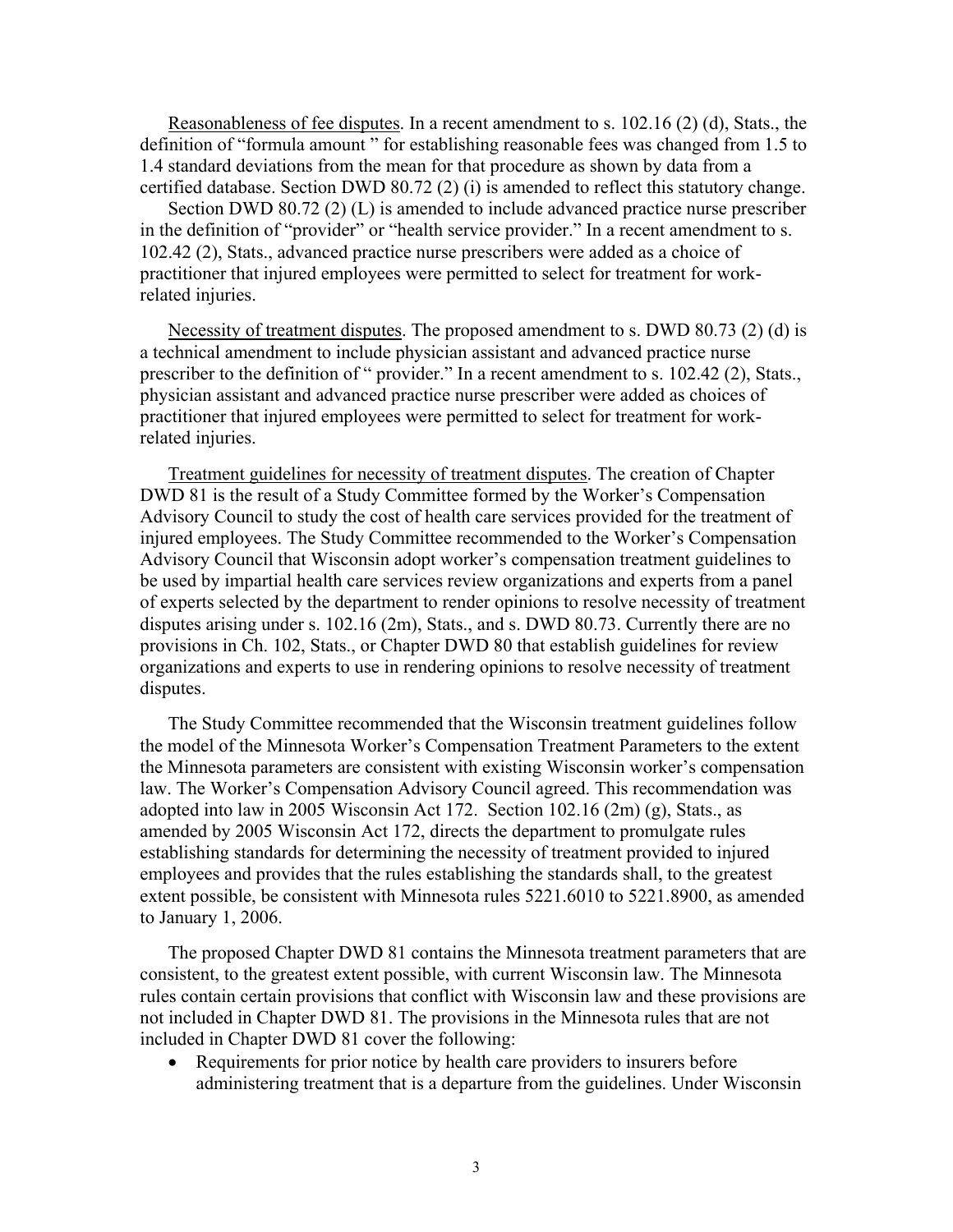law there is no requirement for prior notification to an employer or insurer before providing any form of treatment to an injured employee.

- Requirements for health care providers to follow in referring injured employees to another health care provider. Under Wisconsin law there is no statutory requirement for a health care provider to follow in referring an injured employee to another health care provider for treatment.
- Requirements for treating health care providers to obtain second opinions before certain modalities of treatment can be provided to injured employees. There is no statutory requirement under Wisconsin law that requires a second opinion to approve any treatment.
- Recognition of certified managed care plans. Under Wisconsin law injured employees cannot be required to obtain treatment from a certified managed care plan and have the right to select their own treating practitioner licensed in and practicing in Wisconsin.
- Requirement for the Worker's Compensation Division to maintain outcome studies on treatment modalities provided to treat injured employees for workrelated injuries. In Wisconsin, there is no statutory requirement that the Worker's Compensation Division conduct or maintain outcome studies for treatment provided to injured employees.
- Disciplinary action and penalties against health care providers for providing excessive treatment to injured employees. There is no statutory authority in Wisconsin for authorizing the Worker's Compensation Division to impose disciplinary action or penalties against health care providers.

Section 102.16 (2m) (g), Stats., as amended by 2005 Wisconsin Act 172, also created a Health Care Provider Advisory Committee for the purpose of advising the Worker's Compensation Division and the Worker's Compensation Advisory Council before amending the rules establishing the treatment guidelines. The Health Care Provider Advisory Committee reviewed the proposed rules and their suggested modifications have been incorporated. The Minnesota rules were promulgated on the basis of standard current medical practice as it existed in the early 1990s. The modifications suggested by the Health Care Provider Advisory Committee replaced outdated terminology and updated certain substantive provisions to reflect current standard practice.

The proposed Chapter DWD 81 is organized in the same general format as the Minnesota rules. Sections DWD 81.01 to 81.13 cover the same subjects and topics included in the Minnesota rules that are consistent with Wisconsin law but do not include matters that are contrary or inconsistent with Wisconsin law. Section DWD 81.14 applies to the Health Care Provider Advisory Committee.

The following is a summary of the provisions in Chapter DWD 81:

• DWD 81.01 states that the purpose of this chapter is to establish guidelines that will be factors for impartial health care review organizations and experts from a panel of experts established by the department to consider in rendering opinions to resolve necessity of treatment disputes arising under s. 102.16 (2m), Stats., and s. DWD 80.73.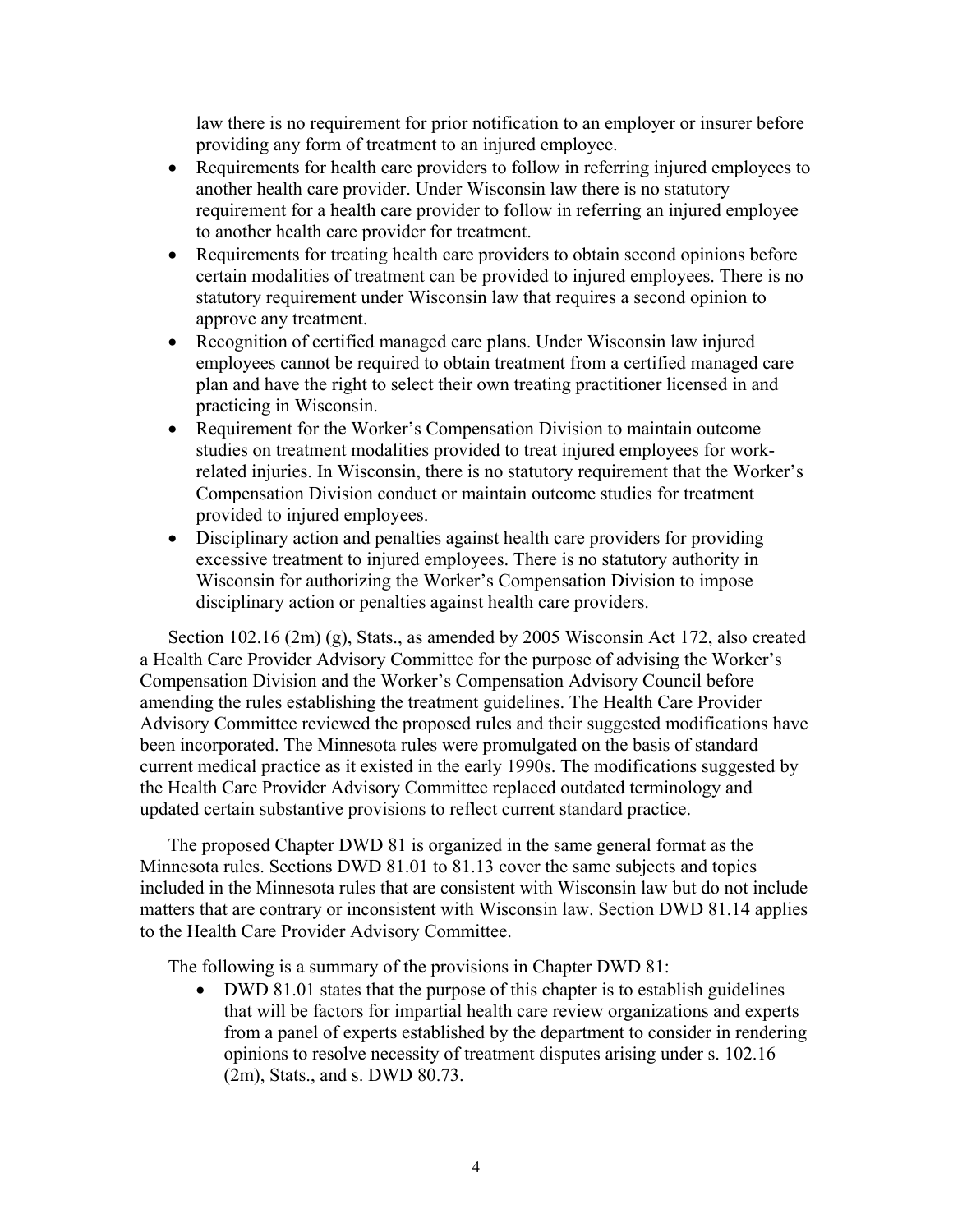- DWD 81.02 provides that the ICD-9-CM diagnostic codes referenced in the rules are contained in the fourth edition of the International Classification of Diseases, Clinical Modification,  $9<sup>th</sup>$  Revision, 1994, and corresponding annual updates.
- DWD 81.03 contains definitions of medical terms that appear throughout the rules.
- DWD 81.04 covers general treatment guidelines and the responsibility of health care providers to evaluate whether treatment modalities result in progressive improvement of the employee. This section also enumerates the 5 exceptions that justify departure from the guidelines. The exceptions that justify departure from he guidelines include the following:
	- o There is a documented medical complication.
	- o Previous treatment did not meet the accepted standard of practice and meet the guidelines in this chapter for the health care provider who ordered the treatment.
	- o The treatment is necessary to assist the employee in the initial return to work where the employee's work activities place stress on the body part affected by the work injury.
	- o The treatment continues to meet two of the following three criteria documented in the medical record: (1) the employee's subjective complaints of pain are progressively improving; (2) the employee's objective clinical symptoms are progressively improving; and (3) the employee's functional status, especially vocational activity, is objectively improving.
	- o There is an incapacitating exacerbation of the employee's condition.
- DWD 81.05 establishes the treatment guidelines for general medical imaging procedures and specific imaging procedures for low back pain. The Health Care Provider Advisory Committee recommended modifying the Minnesota rules to reduce the time to initiate computed tomography (CT) scanning and magnetic resonance imaging (MRI) scanning from eight weeks to four weeks because these procedures may be more useful if done at an earlier point in time after the injury. The Health Care Provider Advisory Committee also recommended deleting the term gadolinium, as used in the Minnesota rules covering MRI enhanced scanning, because other contrast agents are being developed and coming into use.
- DWD 81.06 creates treatment guidelines for low back pain. This section includes diagnostic procedures, general treatment guidelines, passive and active treatment modalities, therapeutic injections, surgery, chronic management, durable medical equipment, treatment evaluation by health care providers, and medication management. Specific treatment guidelines are also included in this section for regional low back pain and specific low back conditions such as radicular pain and cauda equina syndrome. The Health Care Provider Advisory Committee recommended modifying the Minnesota rules to increase the maximum active treatment frequency from three to five times during the first week because patients should have the same frequency for treatment by active treatment modalities as passive treatment modalities.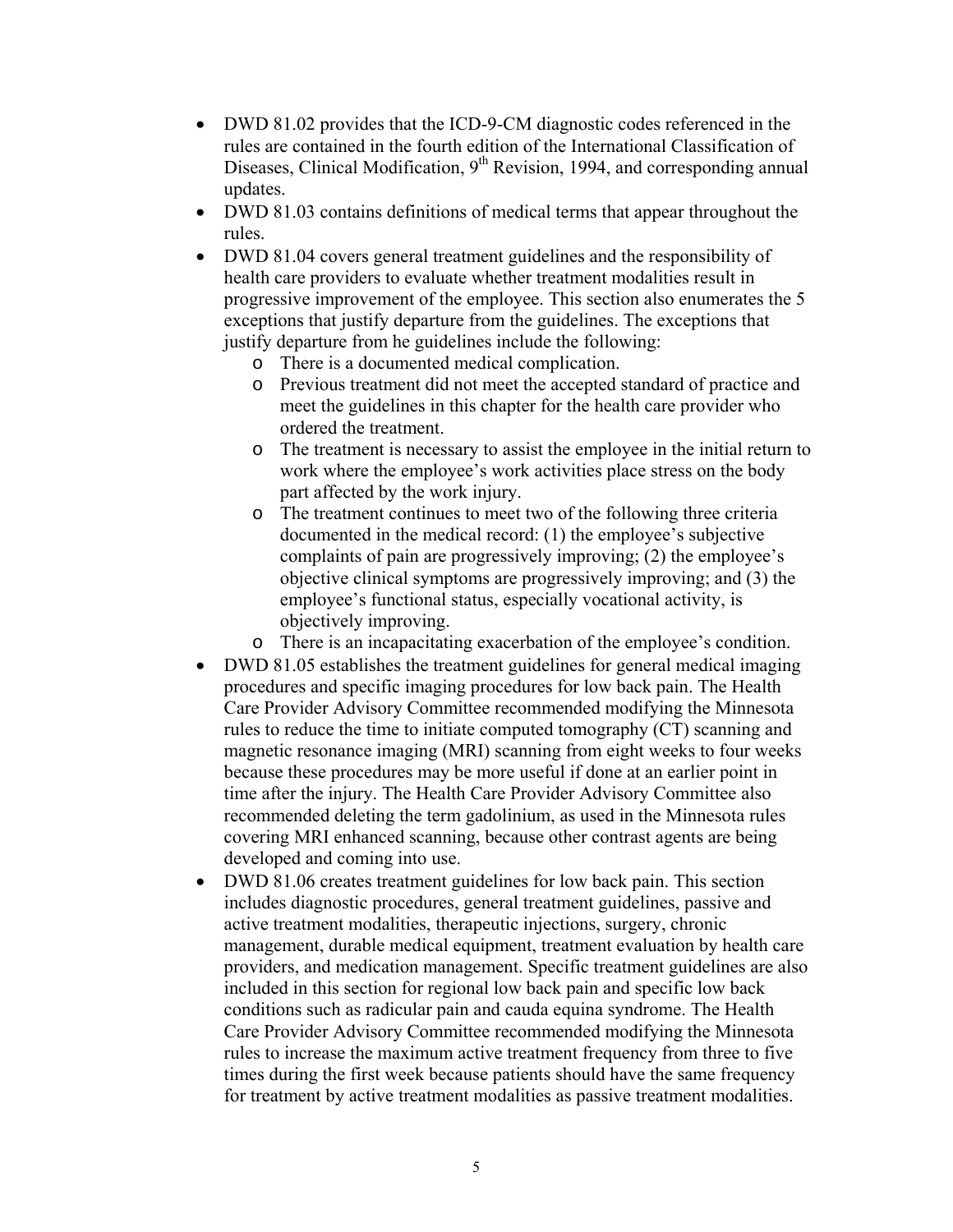The Health Care Provider Advisory Committee also modified the Minnesota rules by changing the subsection title of "Scheduled and Nonscheduled Medication" to "Medication Management" because this provides a better descriptive umbrella to cover the subsection. The Health Care Provider Advisory Committee also recommended modifying the Minnesota rules by changing the terms "dorsal column stimulator" to "spinal cord stimulator" and "morphine pump" to "intrathecal drug delivery system" to use current terminology.

- DWD 81.07 creates treatment guidelines for neck pain. This section includes diagnostic procedures, general treatment guidelines, passive and active treatment modalities, therapeutic injections, surgery, chronic management, durable medical equipment, treatment evaluation by health care providers, and medication management. Specific treatment guidelines are also included in this section for regional neck pain and specific neck conditions involving radicular pain with static and progressive neurological deficits, and myelopathy. The Health Care Provider Advisory Committee recommended modifying the Minnesota rules by using the terms "Medication Management," "spinal cord stimulator" and "intrathecal drug delivery system" as in s. DWD 81.06.
- DWD 81.08 creates treatment guidelines for thoracic back pain. This section includes diagnostic procedures, general treatment guidelines, passive and active treatment modalities, therapeutic injections, surgery, chronic management, durable medical equipment, treatment evaluation by health care providers, and medication management. Specific treatment guidelines are also included in this section for regional thoracic back pain and specific thoracic back conditions including radicular pain and myelopathy. The Health Care Provider Advisory Committee recommended modifying the Minnesota rules to use the terms "Medication Management," "spinal cord stimulator," and "intrathecal drug delivery system" as in s. DWD 81.06.
- DWD 81.09 creates treatment guidelines for upper extremity disorders. This section includes diagnostic procedures, general treatment guidelines, passive and active treatment modalities, therapeutic injections, surgery, chronic management, durable medical equipment, treatment evaluation by health care providers, and medication management. Specific treatment guidelines are also included for epicondylitis; tendonitis of forearm, wrist, and hand; nerve entrapment syndromes, muscle pain syndromes; shoulder impingement syndromes; and traumatic sprains and strains of the upper extremity. The Health Care Provider Advisory Committee recommended modifying the Minnesota rules to use the terms "Medication Management," "spinal cord stimulator," and "intrathecal drug delivery system" as in s. DWD 81.06.
- DWD 81.10 creates treatment guidelines for complex regional pain syndrome of the upper and lower extremities. This section includes the conditions in this clinical category, initial non-surgical involvement, surgery and chronic management. The Minnesota rules referred to this clinical category as reflex sympathetic dystrophy. The Health Care Provider Advisory Committee recommended that the name for this clinical category be changed from reflex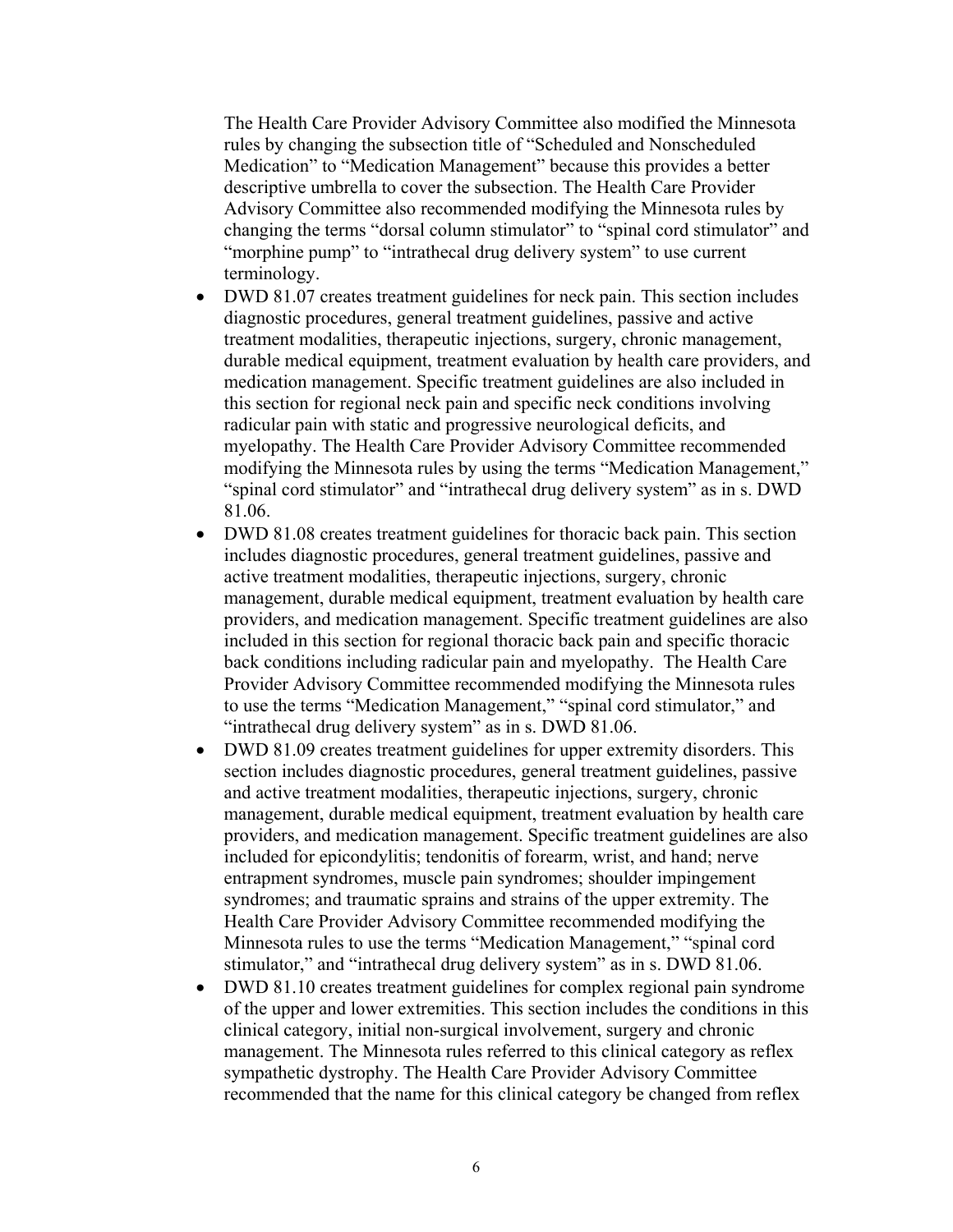sympathetic dystrophy to complex regional pain syndrome because the former title is outdated and the clinical category is currently more commonly referred to as complex regional pain syndrome. The Health Care Provider Advisory Committee also recommended modifying the diagnostic criteria in the Minnesota rules to conform with the diagnostic guidelines issued by the International Association of the Study of Pain because the use of these criteria is more accurate in diagnosing complex regional pain syndrome and the criteria specified in the Minnesota rules are now outdated.

- DWD 81.11 establishes treatment guidelines for inpatient hospitalization. This section includes general principles for inpatient hospitalization and specific requirements for hospital admission of patients with low back pain. The Health Care Provider Advisory Committee recommended modifying the Minnesota rules in this section to clarify that some patients who are occupying inpatient beds in hospitals are not in inpatient status.
- DWD 81.12 creates treatment guidelines for surgical procedures. This section includes spinal surgery, upper extremity surgery, and lower extremity surgery.
- DWD 81.13 creates treatment guidelines for chronic management. This section applies to all types of physical injuries with the purpose of making patients independent of health care providers for ongoing care and returning the patient to highest functional status reasonably possible. This section covers various chronic management modalities including home-based exercise programs, health clubs, computerized exercise programs, work conditioning and work hardening programs, chronic pain management programs, and individual or group psychological or psychiatric counseling.
- DWD 81.14 applies to the membership, appointment criteria, and role of the Health Care Provider Advisory Committee in advising the Worker's Compensation Division and the Worker's Compensation Advisory Council on modifying the treatment guidelines.

**Summary of factual data and analytical methodologies.** All of the proposed changes were approved by the Worker's Compensation Advisory Council. The Health Care Provider Advisory Committee suggested certain modifications to the treatment guidelines to conform with current standard medical practice.

**Comparison with federal law.** There are four federal worker's compensation programs. These are the Federal Employees' Compensation Program, Longshore and Harbor Workers' Compensation Program, Federal Black Lung Benefits Program and Energy Employees Occupational Illness Program. There are no treatment guidelines that apply to treatment provided to injured employees under any of these programs.

**Comparison with rules in adjacent states**. Of the four adjacent states, Minnesota is the only state that has adopted worker's compensation treatment guidelines that apply to treatment provided to injured employees. Chapter DWD 81 is modeled on the Minnesota parameters. Illinois, Iowa, and Michigan have not adopted worker's compensation treatment guidelines. About 20 states have adopted worker's compensation treatment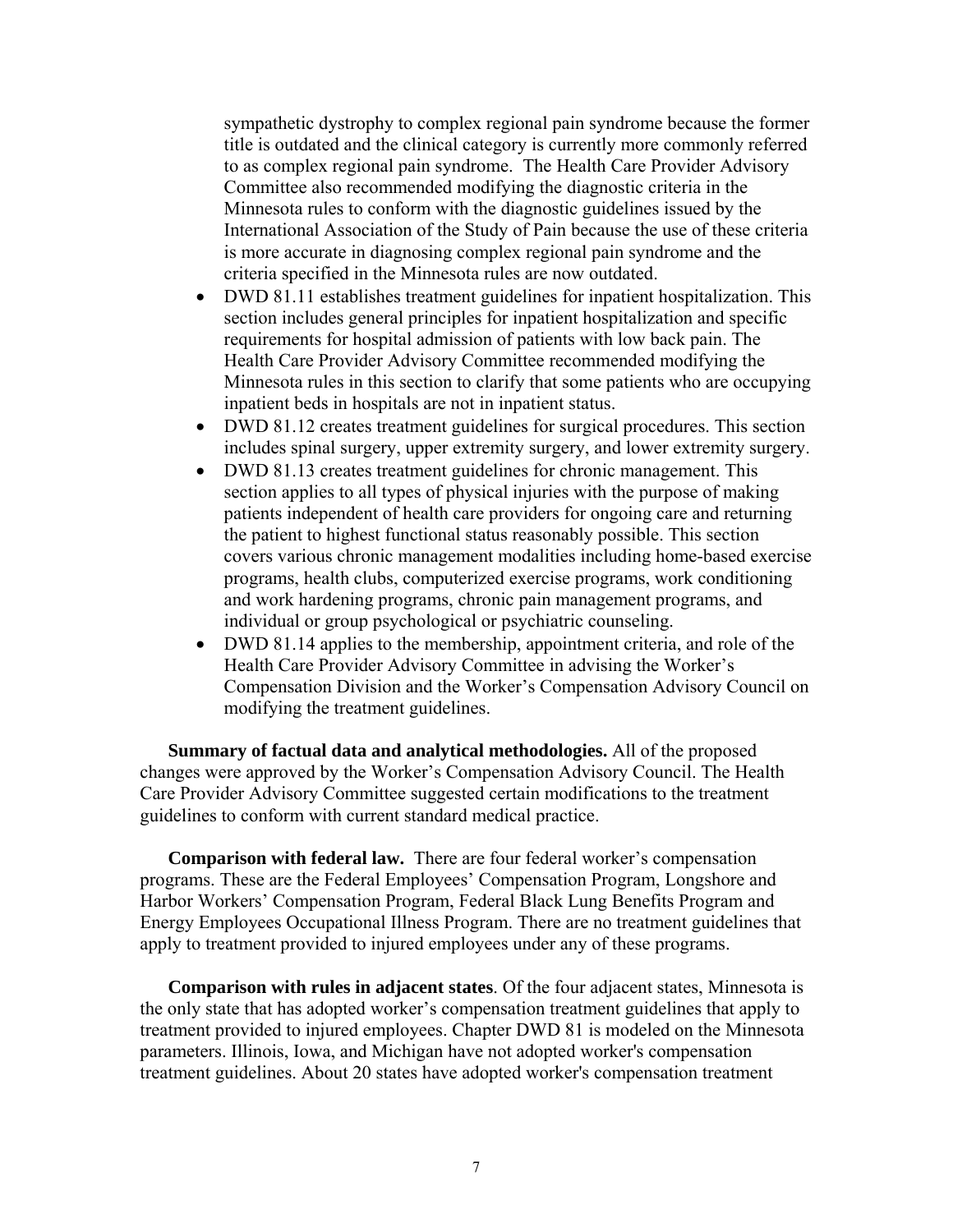guidelines. In some states, the guidelines may be referred to as treatment parameters or protocols.

**Effect on small business.** The proposed rules may affect small businesses as defined in s. 227.114 (1), Stats., but will not have a significant economic impact on a substantial number of small businesses. The Department's small business regulatory coordinator is Jennifer Jirschele, (608) 266-1023, jennifer.jirschele@dwd.state.wi.us.

**Analysis used to determine effect on small businesses.** The amendments to Chapter DWD 80 will have no effect on small businesses. The amendments are primarily technical corrections to conform to the current Chapter 102, Stats.

Any effect that Chapter DWD 81 may have on small business will not be detectable or measurable. Chapter DWD 81 could have the effect of reducing the rate of growth of health care costs for the treatment of injured employees for all employers, not just small employers. Necessity of treatment disputes are sent out for review by an impartial health care services review organization and an independent panel of experts to provide expert opinions on the disputes. Department data shows that the following number of necessity of treatment disputes were sent out for review in the last three years: 102 in 2004; 71 in 2005; and 61 in 2006. We do not know if these cases involved large or small employers. For 2004 data shows there were 144,589 total work-related injuries (this number includes lost time and medical only) and the Department sent 102 necessity of treatment disputes out for review. The total number of lost time and medical only injuries for 2005 and 2006 is not yet available.

**Agency contact person**. Jim O'Malley, Bureau Director, Worker's Compensation Legal Services;  $(608)$  267-6704; jim.o'malley@dwd.state.wi.us.

**Place where comments are to be submitted and deadline for submission.**  Comments may be submitted to Elaine Pridgen, Office of Legal Counsel, Dept. of Workforce Development, P.O. Box 7946, Madison, WI 53707-7946 or [elaine.pridgen@dwd.state.wi.us.](mailto:elaine.pridgen@dwd.state.wi.us) The comment deadline is March 26, 2007.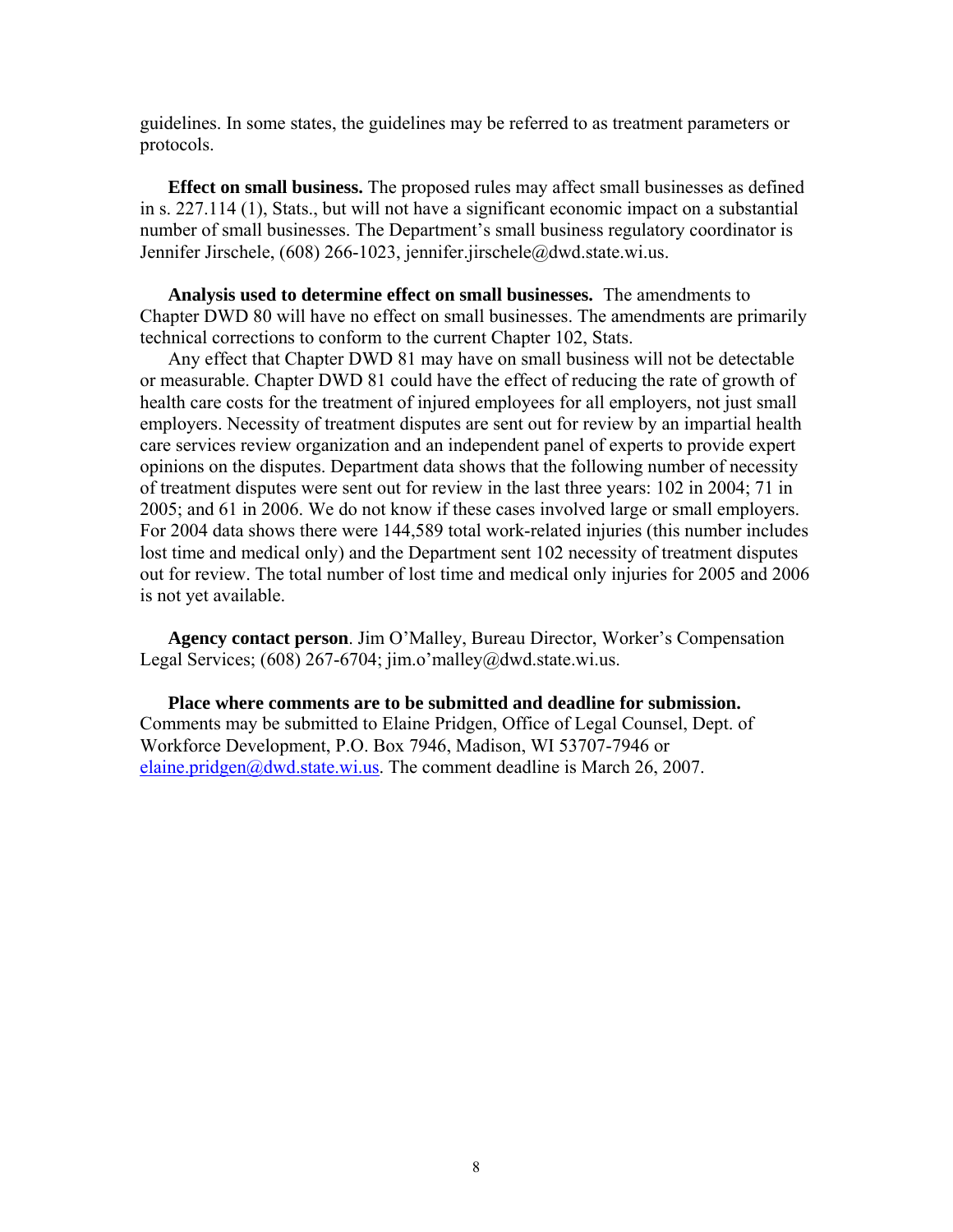#### **SECTION 1. DWD 80.02 (2) (e) 4. is amended to read:**

**DWD 80.02 (2) (e) 4.** Final payment of compensation is made. If there are more than 3 weeks of temporary disability or any permanent disability, or if the injured employee has undergone surgery to treat his or her injury, other than surgery to correct a hernia, the insurance carrier or self-insured employer shall submit a final treating practitioner's report together with the final WKC−13 or shall explain why the report is not being submitted and shall estimate when the final practitioner's report will be submitted.

#### **SECTION 2. DWD 80.03 (1) (d) and (g) are amended to read:**

**DWD 80.03 (1) (d)** No compromise agreement may provide for a lump sum payment of more than the incurred medical expenses plus sums accrued as compensation or death benefits to the date of the agreement and \$5,000 10,000 in unaccrued benefits where the compromise settlement in a claim other than for death benefits involves a dispute as to the extent of permanent disability. Lump sum payments will be considered after approval of the compromise in accordance with s. DWD 80.39.

**(1) (g)** All written compromise agreements submitted to the department shall contain the following:

The employee has the right to petition the department of industry, labor and human relations workforce development to set aside or modify this compromise agreement within one year of its approval by the department. The department may set aside or modify the compromise agreement. The right to request the department to set aside or modify the compromise agreement does not guarantee that the compromise will in fact be reopened.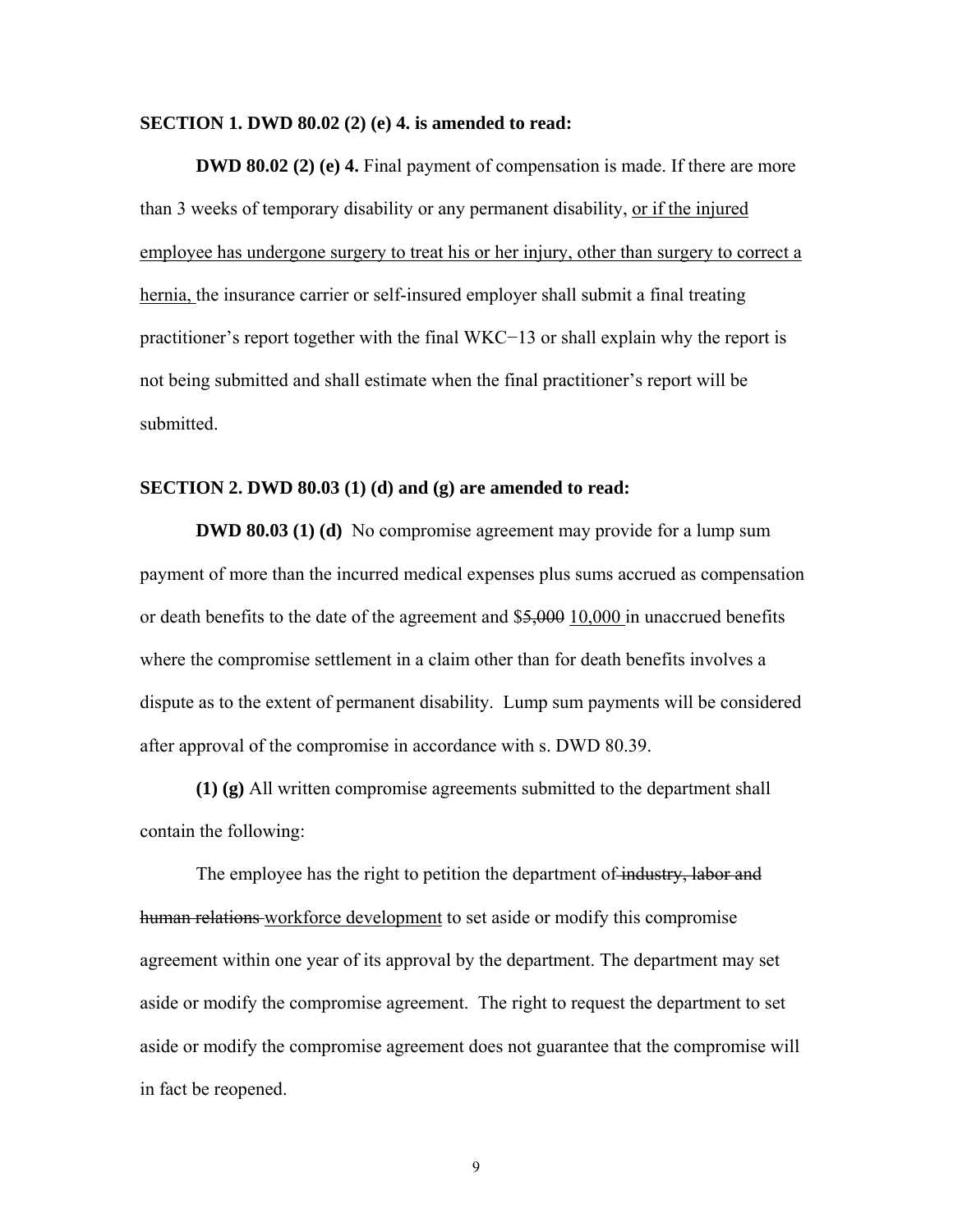### **SECTION 3. DWD 80.15 is repealed.**

## **SECTION 4. DWD 80.32 (11) is amended to read:**

## **DWD 80.32 (11)** Back

| Removal of disc material, no undue<br>symptomatic complaints or any                                              |                       |
|------------------------------------------------------------------------------------------------------------------|-----------------------|
| objective findings                                                                                               | 5%                    |
| Chymopapain injection                                                                                            | To be rated by doctor |
| Spinal fusion, good results                                                                                      | 5% minimum per level  |
| Implantation of an artificial spinal disc                                                                        | <u>7.5% per level</u> |
| Removal of disc material and fusion                                                                              | $10\%$ per level      |
| Cervical fusion, successful                                                                                      | 5%                    |
| Compression fractures of vertebrae of<br>such degree to cause permanent<br>disability may be rated 5% and graded |                       |

**Note:** It is the subcommittee's intention that a separate minimum 5% allowance be given for every surgical procedure (open or closed, radical or partial) that is done to relieve from the effects of a disc lesion or spinal cord pressure. Each disc treated or surgical procedure performed will qualify for a 5% rating. Due to the fact a fusion involves 2 procedures a 1) laminectomy (dissectomy) and a 2) fusion procedure, 10% permanent total disability will apply when the 2 surgical procedures are done at the same time or separately.

## Examples:

upward

| Patient A | 12/01/1990<br>05/01/1992 | Laminectomy<br>Fusion       | 5% PTD<br>increases to<br>10% PTD |
|-----------|--------------------------|-----------------------------|-----------------------------------|
| Patient B | 12/01/1990               | Laminectomy $\&$<br>Fusion  | 10% PTD                           |
|           | 05/01/1992               | Re-fusion                   | increases to<br>15% PTD           |
|           | 12/01/1992               | Laminectomy at<br>New Level | increases to 20% PTD              |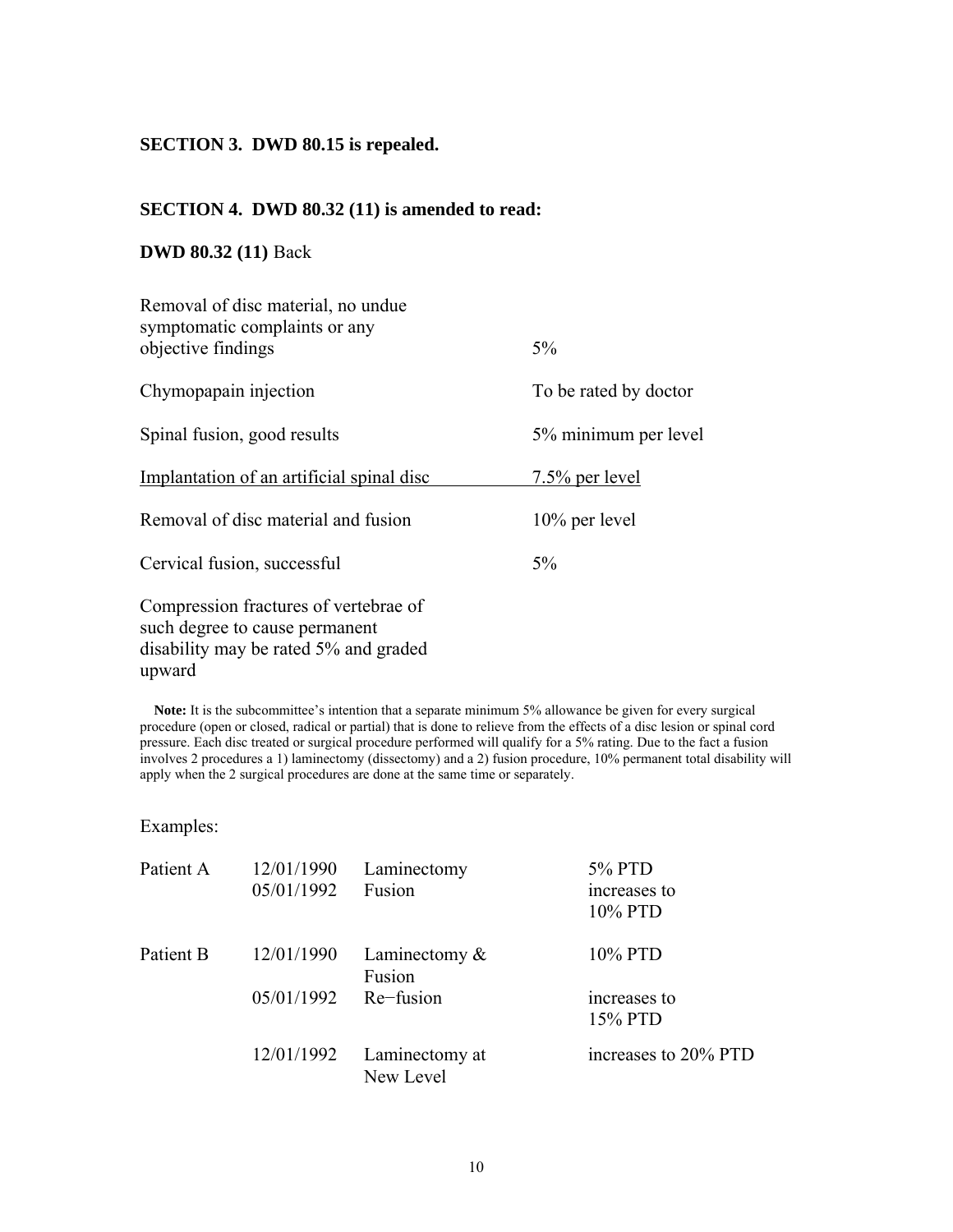| 05/01/1993 | Fusion at $12/1/92$<br>Level   | increases to<br>25% PTD |
|------------|--------------------------------|-------------------------|
| 12/01/1993 | Re-fusion at $5/1/93$<br>Level | increases to<br>30% PTD |

#### **SECTION 5. DWD 80.39 (1) is amended to read:**

**DWD 80.39 (1)** The department may order partial or full payment of unaccrued compensation to an employee or his or her dependents pursuant to s.  $102.32(6)$  102.32 (6m), Stats., upon consideration of the following factors:

#### **SECTION 6. DWD 80.49 (2), (7) (b), and (8) are amended to read:**

**DWD 80.49 (2)** ELIGIBILITY. The determination of eligibility for vocational rehabilitation training and whether a person is a suitable subject for training is the responsibility of the department of health and family services division of vocational rehabilitation. If the department of health and family services division of vocational rehabilitation determines that an employee is eligible to receive services under 29 USC 701 to 797b, but that the department of health and family services division of vocational rehabilitation cannot provide those services for the employee, the employee may select a private rehabilitation specialist certified by the department to determine whether the employee can return to suitable employment without rehabilitative training and whether rehabilitative training is necessary to develop a retraining program to restore as nearly as possible the employee to his or her preinjury earning capacity and potential.

**(7) (b)** The department shall arrange with the department of health and family services division of vocational rehabilitation to receive timely notice whenever the department of health and family services division of vocational rehabilitation determines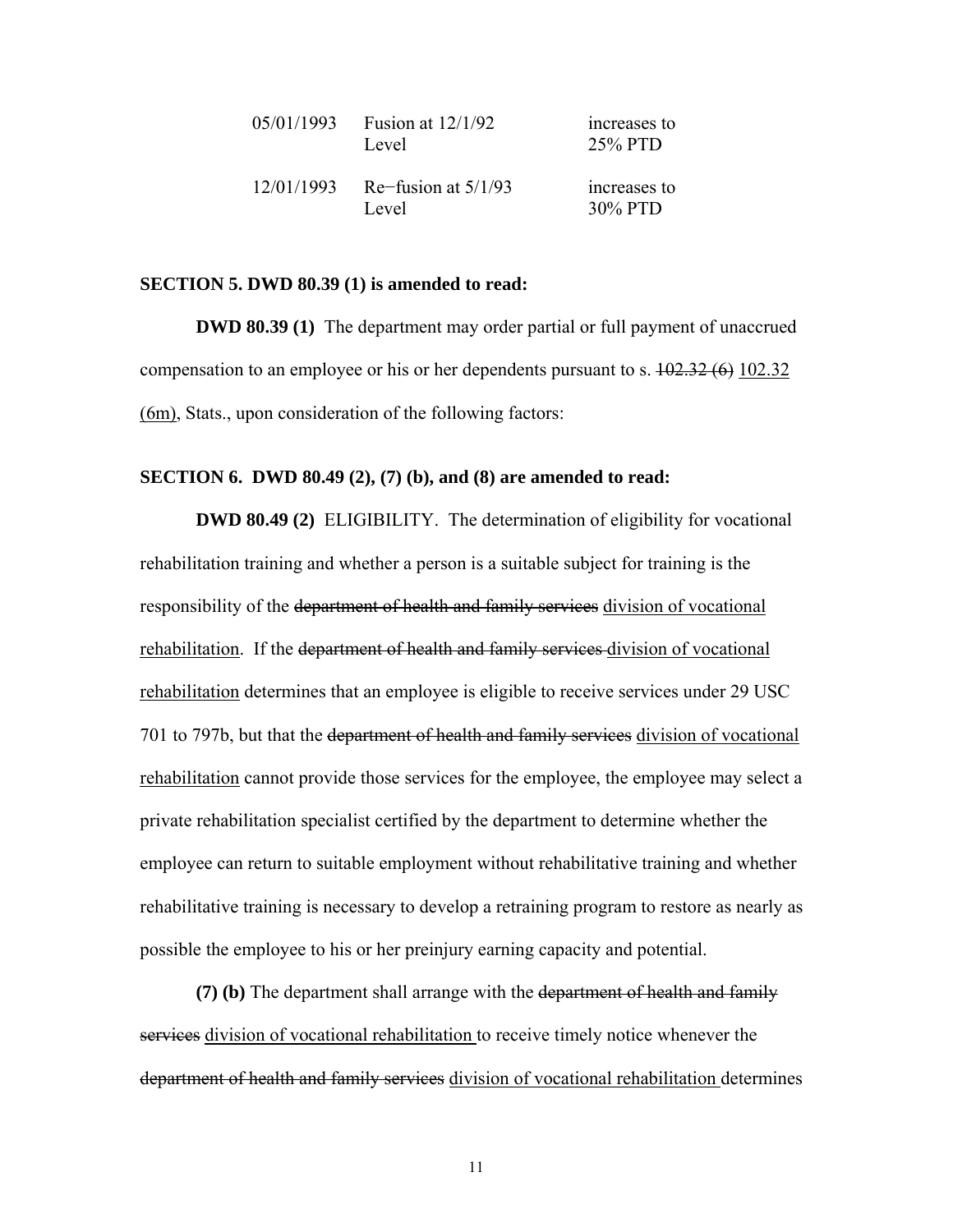under s. 102.61 (1m), Stats., that it cannot serve an eligible employee. When the department of health and family services division of vocational rehabilitation notifies the department that it cannot serve an eligible employee, the department shall mail to the employee and the self-insured employer or insurance carrier a list of certified specialists serving the area where the employee resides.

### **(8)** EMPLOYER'S DUTIES UPON RECEIPT OF PERMANENT

RESTRICTIONS. Upon receiving notice that the department of health and family services division of vocational rehabilitation cannot serve the patient under s. 102.61 (1m), Stats. the employee or a person authorized to act on the employee's behalf shall provide the employer with a written report from a physician, podiatrist, psychologist or chiropractor stating the employee's permanent work restrictions. Within 60 days of receiving the practitioner's work restrictions, the employer shall provide to the employee or the employee's authorized representative, in writing:

## **SECTION 7. DWD 80.50 (1) (a), (2), and (3) are amended to read:**

**DWD 80.50 (1) (a)** Such a deduction shall not include the multiple injury factors under s. 102.53, Stats. and the dominant hand increase under s. 102.54, Stats.; and

**(2)** The number of weeks attributable to scheduled disabilities shall be deducted from 1,000 weeks before computing the number of weeks due for a non-scheduled disability resulting from the same injury. This deduction shall not include multiple injury factors under s. 102.53, Stats. and the dominant hand increase under s. 102.54, Stats.

**(3)** Multiple injury factors under s. 102.53, Stats. and the dominant hand increase under s. 102.54, Stats., do not apply to compensation for disfigurement under s. 102.56, Stats.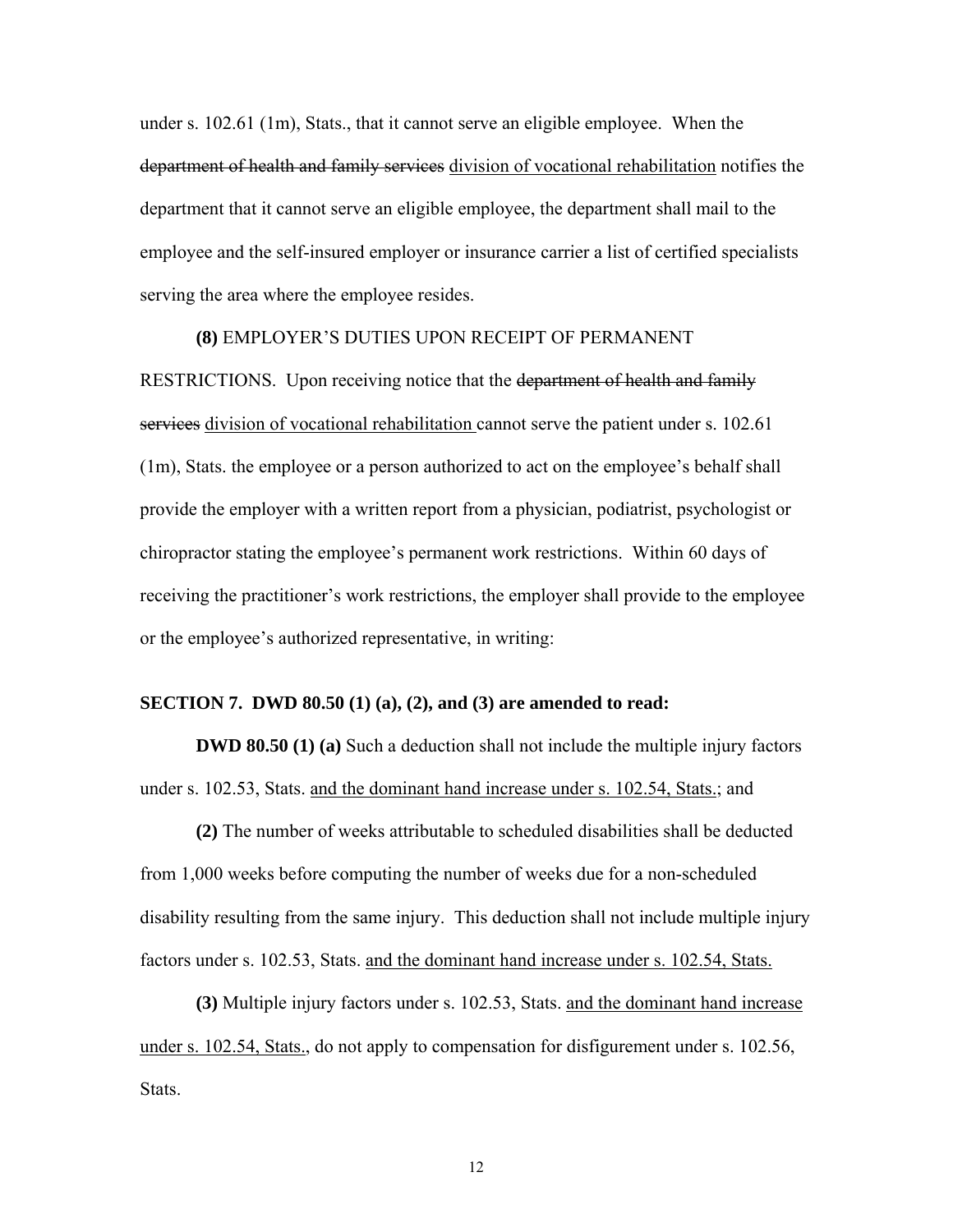#### **SECTION 8. DWD 80.51 (4) is amended to read:**

**DWD 80.51 (4)** The 30 24 hour minimum workweek under s. 102.11 (1) (f), Stats., does not apply to a part-time employee unless the patient is a member of a regularly scheduled class of part-time employees. In all other cases part-time employment is on the basis of normal full-time employment in such job. However, this subsection does not apply to part-time employees defined in s. 102.11 (1) (f), Stats., who restrict availability on the labor market. As to the employees so defined, those wages will be expanded to the normal part-time or full-time wages unless the employer or insurance company complies with s. DWD  $80.02$  (2) (a)  $80.02$  (2) (d).

#### **SECTION 9. DWD 80.68 (1) and (3) are amended to read:**

**DWD 80.68 (1)** Payment of benefits under s. 102.59, Stats., shall initially be made to the individual entitled to the benefits at such time as payments of primary compensation by the employer cease to be made or would have been made had there been no payment under s.  $102.32(6)$   $102.32(6)$ , Stats., unless the preexisting disability and the disability for which primary compensation is being paid combine to result in permanent total disability.

**(3)** Payments under s. 102.59, Stats., shall be on a periodic basis but subject to s. 102.32 (6) 102.32 (6m) and (7), Stats.

## **SECTION 10. DWD 80.72 (2) (i) and (L) are amended to read:**

**DWD 80.72 (2) (i)** "Formula amount" means the mean fee for a procedure plus 1.5 1.4 standard deviations from that mean as shown by data from a certified data base.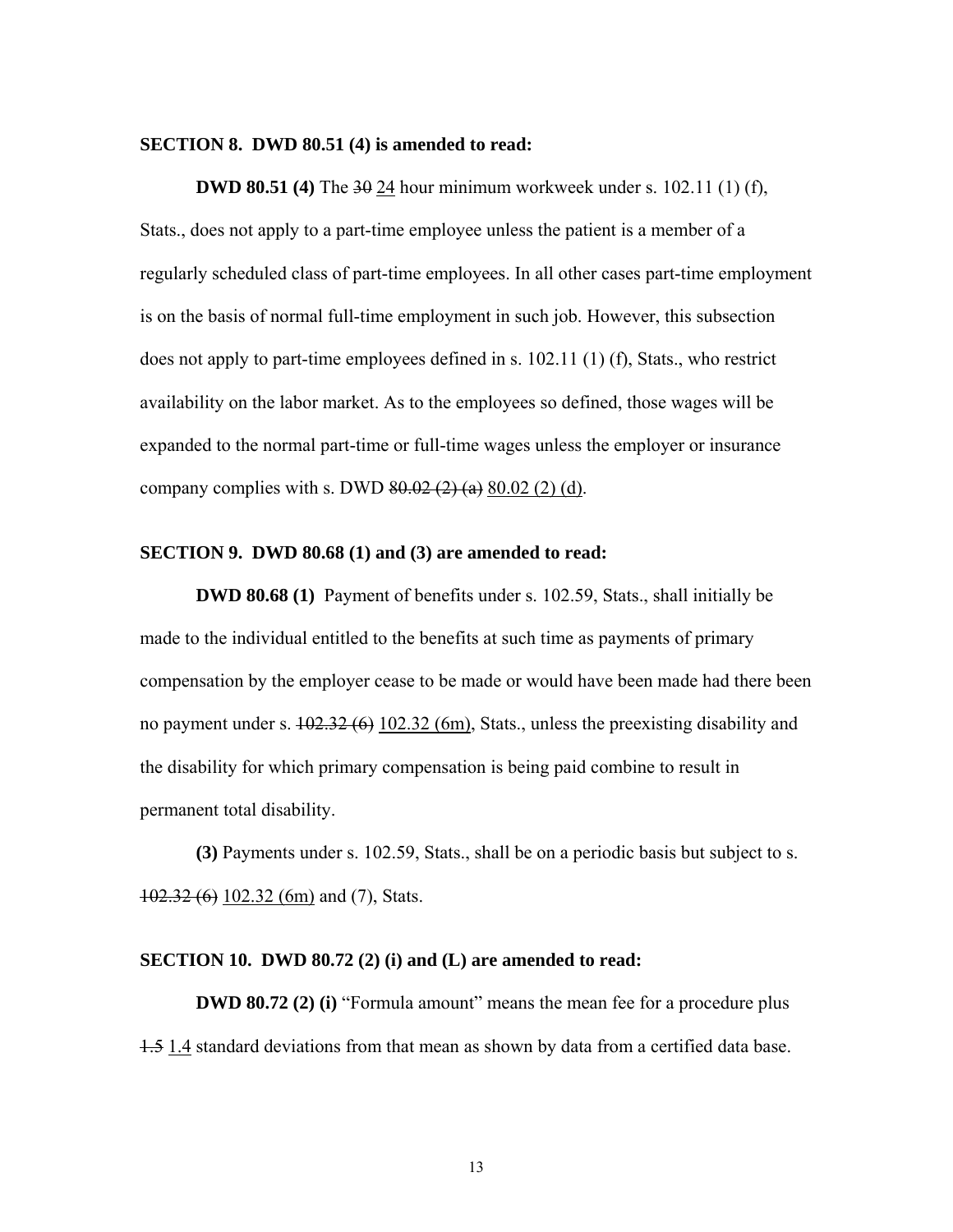**(L)** "Provider" or "health service provider" includes a physician, podiatrist, psychologist, optometrist, chiropractor, dentist, physician's assistant, advanced practice nurse prescriber, therapist, medical technician, or hospital.

## **SECTION 11. DWD 80.73 (2) (d) is amended to read:**

**DWD 80.73 (2) (d)** "Provider" includes a hospital, physician, psychologist, chiropractor, podiatrist, physician's assistant, advanced practice nurse prescriber, or dentist, or another licensed medical practitioner who provides treatment ordered by a physician, psychologist, chiropractor, podiatrist, physician's assistant, advanced practice nurse prescriber, or dentist, whose order of treatment is subject to review.

## **SECTION 12. Chapter DWD 81 is created to read:**

### **CHAPTER DWD 81**

## **WORKER'S COMPENSATION TREATMENT GUIDELINES**

 **DWD 81.01 Purpose and application**. (1) PURPOSE. (a) The purpose of this chapter is to establish guidelines for necessary and appropriate treatment of patients with compensable worker's compensation injuries under s. 102.16 (2m), Stats., and s. DWD 80.73.

(b) The guidelines contained in this chapter are factors for an impartial health care services review organization and a member from an independent panel of experts established by the department to consider in rendering opinions to resolve necessity of treatment disputes arising under s. 102.16 (2m), Stats., and s. DWD 80.73.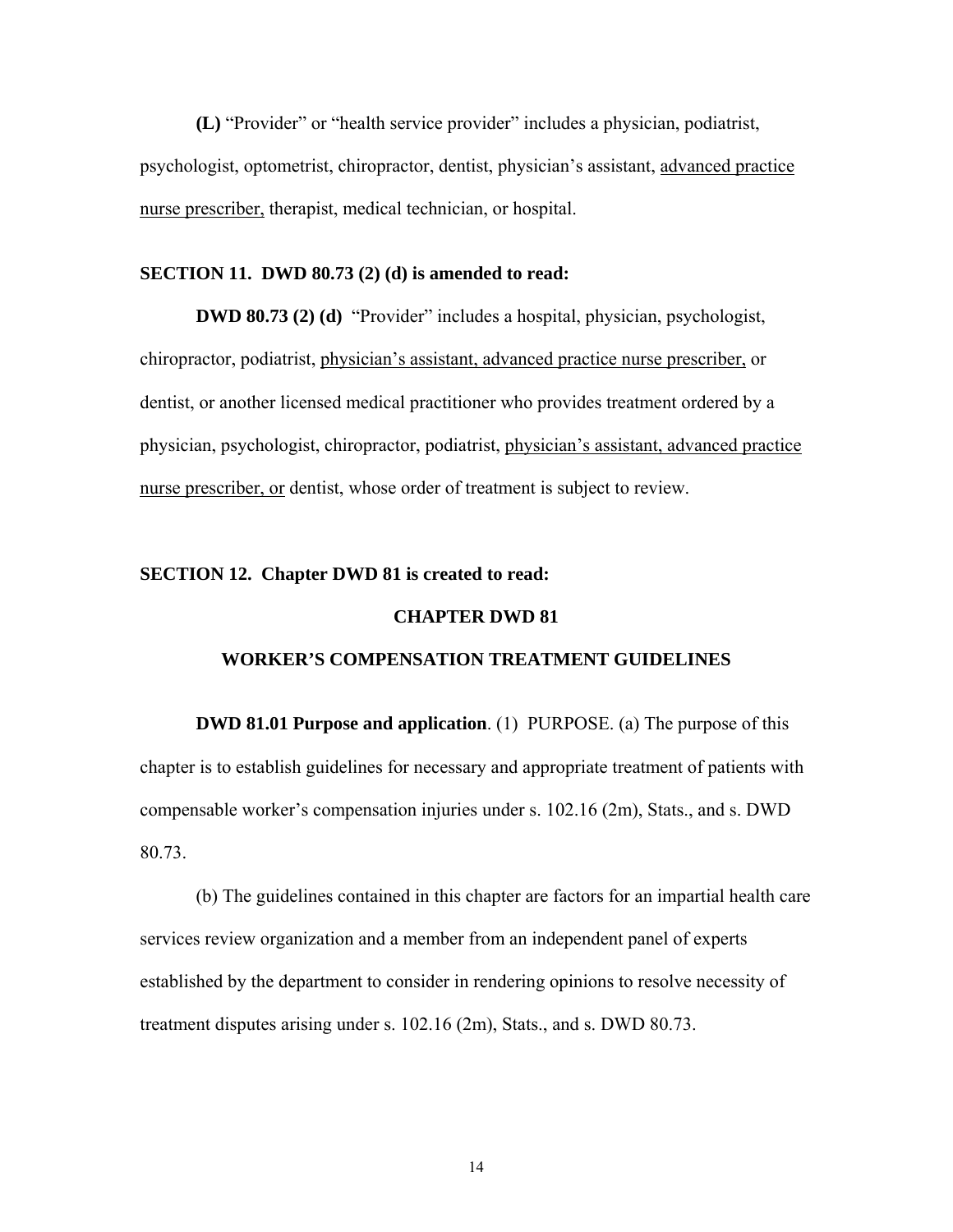(c) Sections DWD 81.01 to 81.13 do not affect any determination of liability for an injury under ch.102, Stats., and are not intended to expand or restrict a health care provider's scope of practice under any other statute.

 (2) APPLICATION. All treatment shall be medically necessary as defined in s. DWD 81.03 (10). In the absence of a specific guideline any applicable general guidelines govern. A departure from a guideline that limits the duration or type of treatment may be appropriate in any of the circumstances specified in s. DWD 81.04 (5). All limitations on the duration of a specific treatment modality or type of modality begin with the first time the modality is initiated after the effective date of this chapter…[revisor inserts date]. This chapter does not apply to treatment of an injury after an insurer has denied liability for the injury, except in cases in which the guidelines apply to treatment initiated after liability has been established.

 **DWD 81.02 Incorporation by reference**. The ICD-9-CM diagnostic codes referenced in this chapter are contained in the fourth edition of the International Classification of Diseases, Clinical Modification, 9th Revision, 1994, and corresponding annual updates. This document is incorporated by reference.

Note: This volume is published by the United States Department of Health and Human Services, Centers for Medicare and Medicaid Services, and may be purchased through the Superintendent of Documents, United States Government Printing Office, Washington, D.C. 20402. It is on file at the Worker's Compensation Division of the Department of Workforce Development and at the office of the Revisor of Statutes.

 **DWD 81.03 Definitions**. Unless otherwise provided, in this chapter:

 (1) "Active treatment" means treatment specified in ss. DWD 81.06 (4), 81.07 (4), 81.08 (4), 81.09 (4), and 81.10 (2) that requires active patient participation in a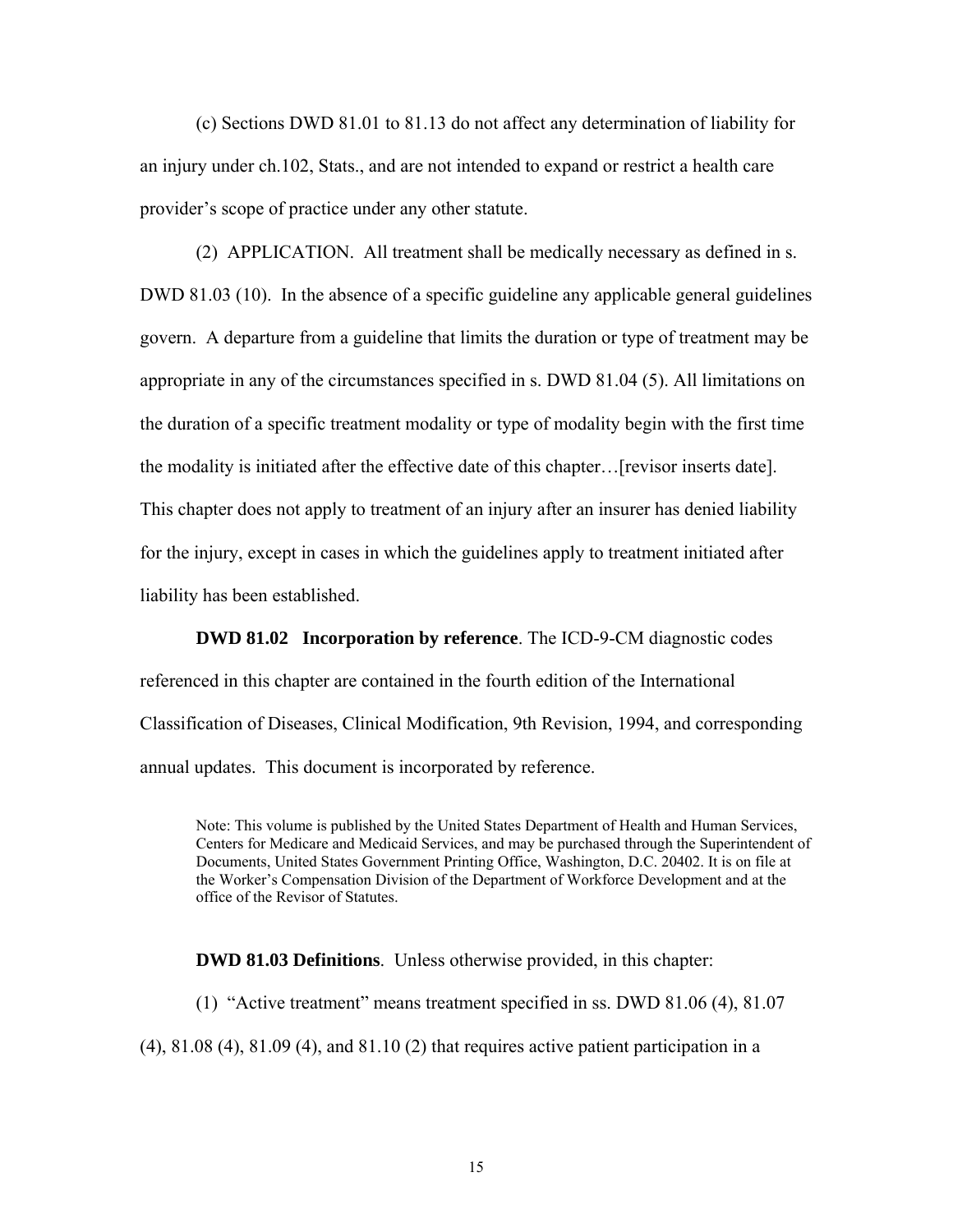therapeutic program to increase flexibility, strength, endurance, or awareness of proper body mechanics.

 (2) "Chronic pain" means complaint of persistent pain beyond 12 weeks of appropriate treatment provided under this chapter. It is persistent with verbal and nonverbal pain behaviors that exceed the identifiable pathology and medical condition. It is pain that interferes with physical, psychological, social, or vocational functioning.

 (3) "Condition" means the symptoms, physical signs, clinical findings, and functional status that characterize a person's complaint, illness, or injury related to a current claim for compensation.

(4) "Day" means calendar day.

 (5) "Emergency treatment" means treatment that is required for the immediate diagnosis and treatment of a medical condition that, if not immediately diagnosed and treated, could lead to serious physical or mental disability or death, or is immediately necessary to alleviate severe pain. Emergency treatment includes treatment delivered in response to symptoms that may or may not represent an actual emergency but that is necessary to determine whether an emergency exists.

 (6) "Etiology" means the anatomic alteration, physiologic dysfunction, or other biological or psychological abnormality that is considered a cause of the patient's condition.

 (7) "Functional status" means the ability of an individual to engage in activities of daily living and other social, recreational, and vocational activities.

 (8) "Initial nonsurgical management or treatment" is initial treatment provided after an injury that includes passive treatment, active treatment, injections, and durable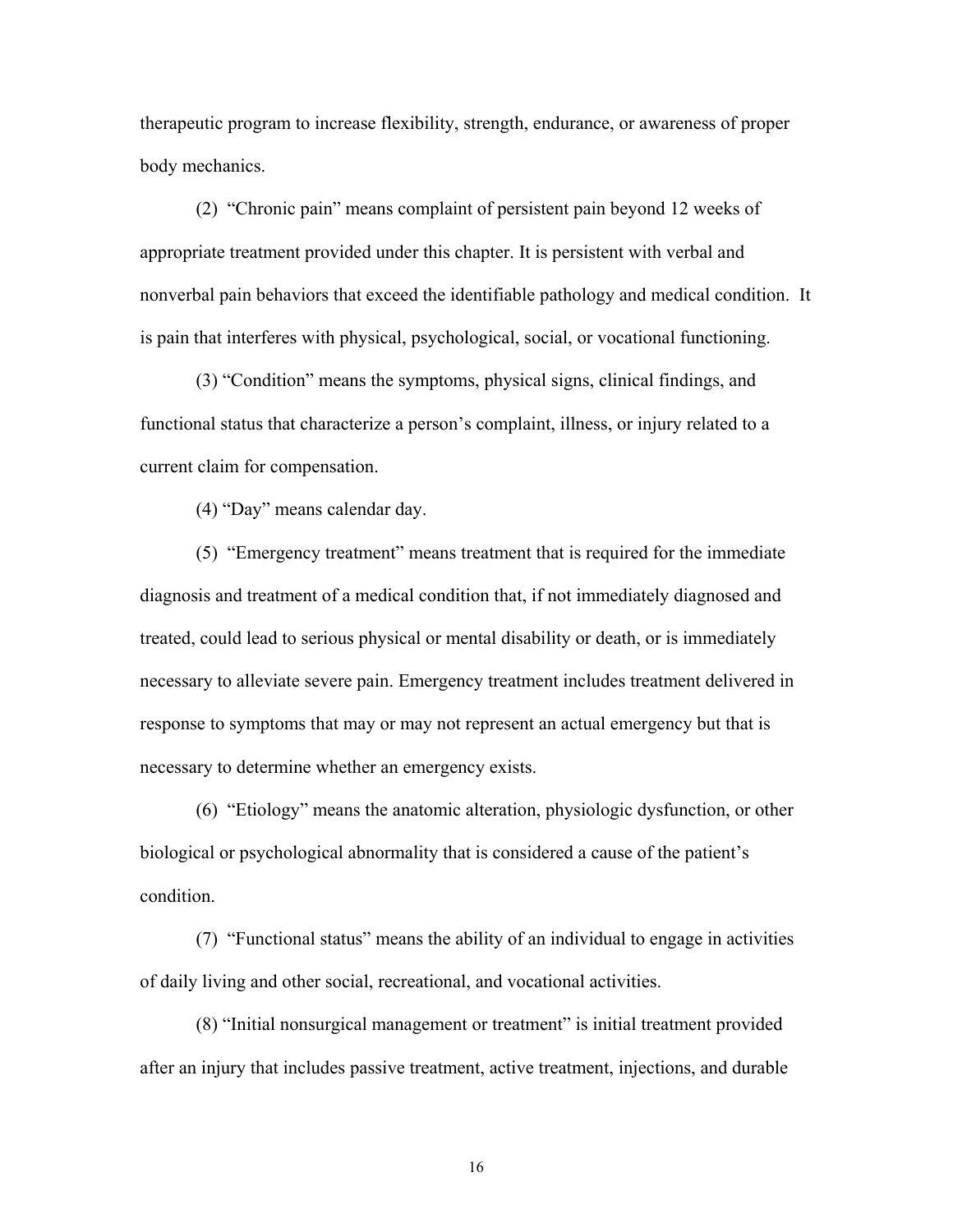medical equipment under ss. DWD 81.06 (3), (4), (5), and (8); DWD 81.07 (3), (4), (5), and (8); DWD 81.08 (3), (4), (5), and (8); DWD 81.09 (3), (4), (5), and (8); and DWD 81.10 (2). Scheduled and nonscheduled medication may be a part of initial nonsurgical treatment. Initial nonsurgical management does not include surgery or chronic management modalities under s. DWD 81.13.

 (9) "Medical imaging procedure" is a technique, process, or technology used to create a visual image of the body or its function. Medical imaging includes X-rays, tomography, angiography, venography, myelography, computed tomography scanning, magnetic resonance imaging scanning, ultrasound imaging, nuclear isotope imaging, positron emission tomography scanning, and thermography.

 (10) "Medically necessary treatment" means those health services for a compensable injury that are reasonable and necessary for the diagnosis and to cure or relieve a condition consistent with any applicable treatment guidelines in this chapter. If ss. DWD 81.04 to 81.13 do not apply, the treatment must be reasonable and necessary for the diagnosis and to cure or relieve a condition consistent with the current accepted standards of practice within the scope of the provider's license or certification.

 (11) "Neurologic deficit" means a loss of function secondary to involvement of the central or peripheral nervous system. This includes motor loss; spasticity; loss of reflex; radicular or anatomic sensory loss; loss of bowel, bladder or erectile function; impairment of special senses, including vision, hearing, taste, or smell; or deficits in cognitive or memory function.

 (12) "Progressive neurologic deficit" means any neurologic deficit that has become worse by history or been noted by repeated examination since onset.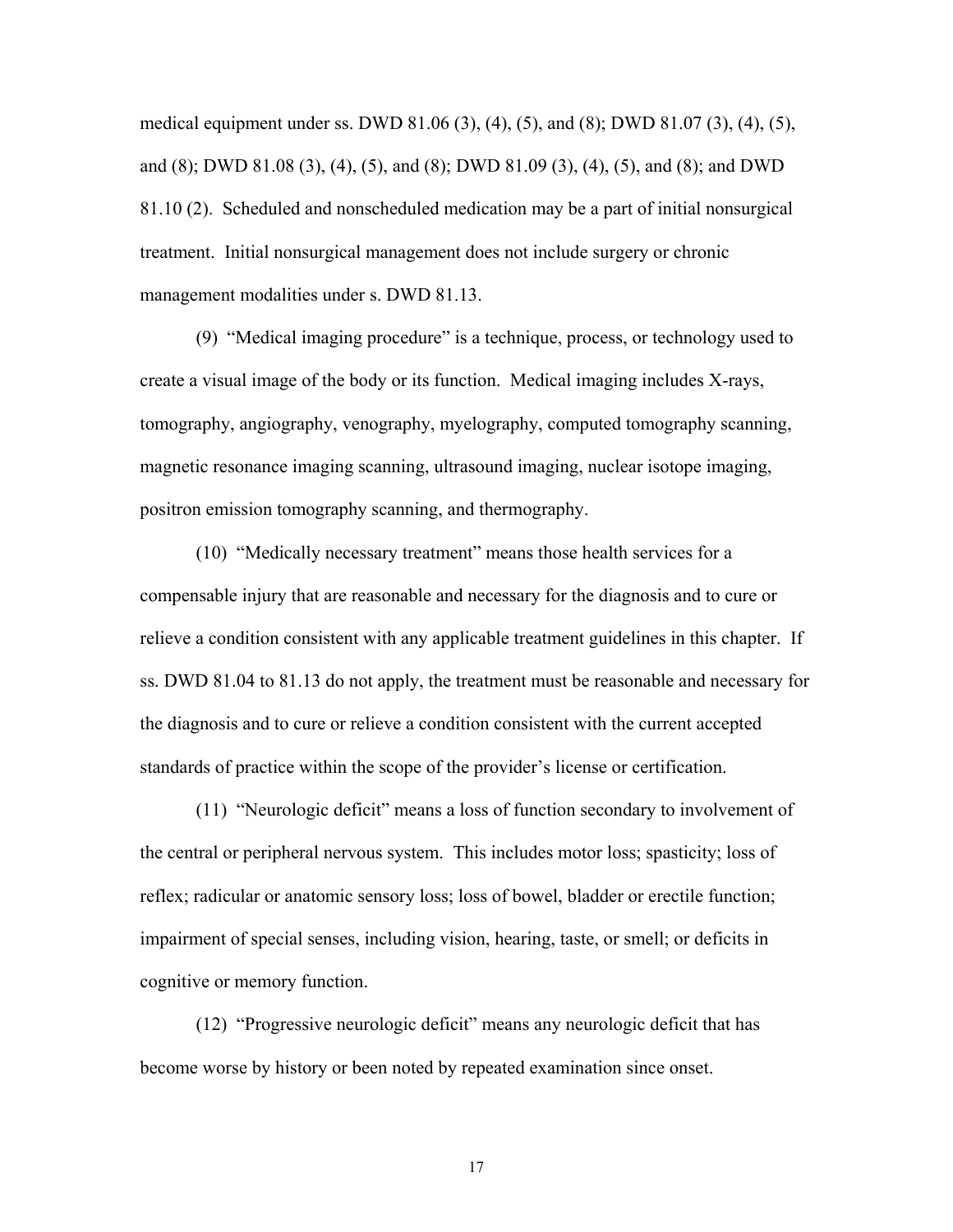(13) "Passive treatment" is any treatment modality specified in ss. DWD 81.06 (3), 81.07 (3), 81.08 (3), 81.09 (3), and 81.10 (2). Passive treatment modalities include bedrest, thermal treatment, traction, acupuncture, electrical muscle stimulation, braces, manual and mechanical therapy, massage, and adjustments.

 (14) "Static neurologic deficit" means any neurologic deficit that has remained the same by history or been noted by repeated examination since onset.

 (15) "Therapeutic injection" is any injection modality specified in ss. DWD 81.06 (5), 81.07 (5), 81.08 (5), 81.09 (5), and 81.10 (2). Therapeutic injections include trigger point injections, sacroiliac injections, facet joint injections, facet nerve blocks, nerve root blocks, epidural injections, soft tissue injections, peripheral nerve blocks, injections for peripheral nerve entrapment, and sympathetic blocks.

(16) "Week" means calendar week.

#### **DWD 81.04 General treatment guidelines; excessive treatment**. (1)

GENERAL. (a) All treatment shall be medically necessary treatment. A health care provider shall evaluate the medical necessity of all treatment under par. (b) on an ongoing basis. This chapter does not require or permit any more frequent examinations than would normally be required for the condition being treated but may require ongoing evaluation of the patient that is medically necessary and consistent with accepted medical practice.

 (b) The health care provider shall evaluate at each visit whether initial nonsurgical treatment for the low back, cervical, thoracic, and upper extremity conditions specified in ss. DWD 81.06 to 81. 09 is effective according to subds. 1. to 3. No later than any applicable treatment response time in ss. DWD 81.06 to 81.09, the health care provider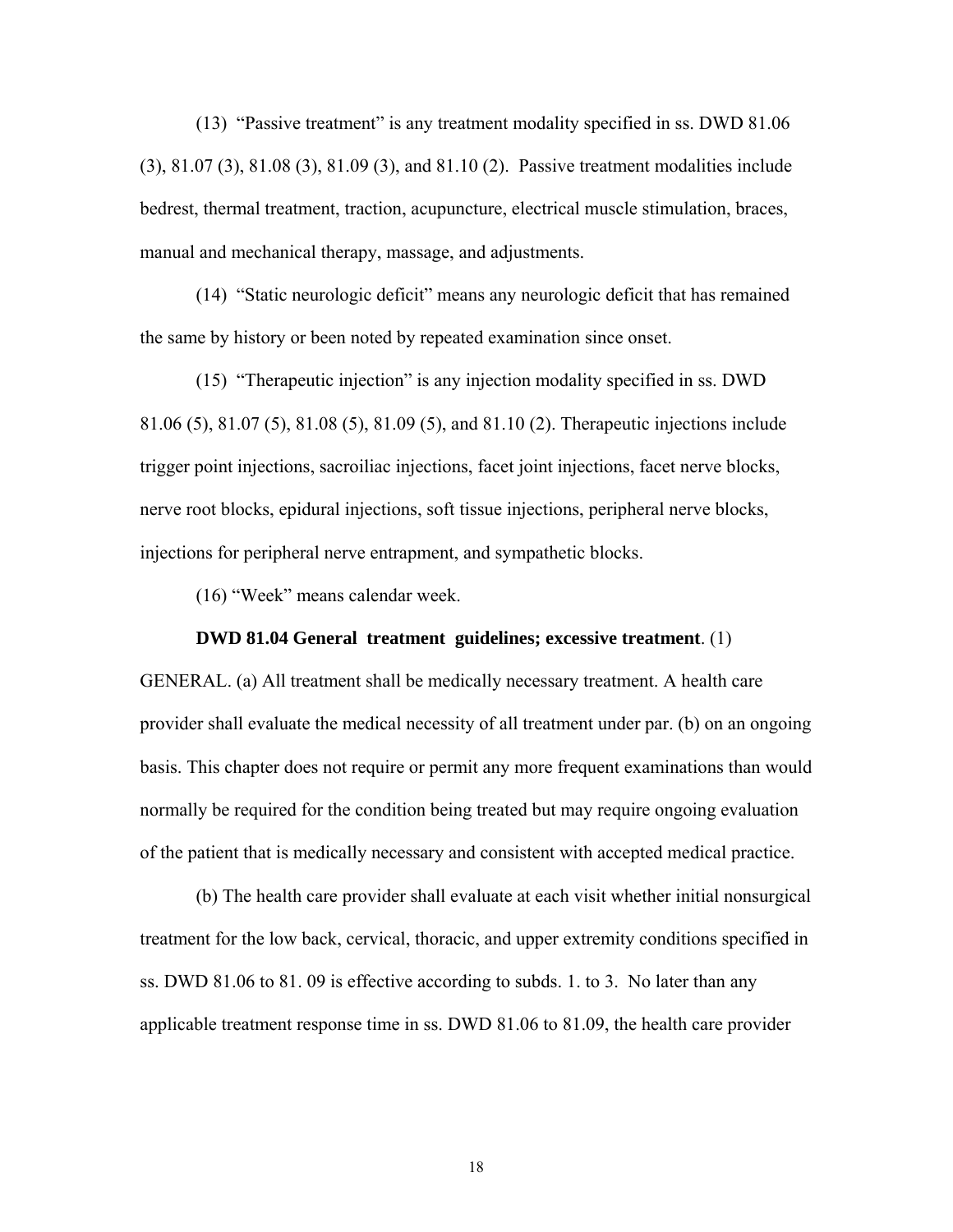shall evaluate whether the passive, active, injection, or medication treatment modality is resulting in progressive improvement as specified in all of the following:

 1. The patient's subjective complaints of pain or disability are progressively improving, as evidenced by documentation in the medical record of decreased distribution, frequency, or intensity of symptoms.

 2. The objective clinical findings are progressively improving, as evidenced by documentation in the medical record of resolution or objectively measured improvement in physical signs of injury.

 3. The patient's functional status, especially vocational activities, is progressively improving, as evidenced by documentation in the medical record or successive reports of work ability of less restrictive limitations on activity.

(c) Except as otherwise provided under ss. DWD 81.06 (3) (b), 81.07 (3) (b), 81.08 (3) (b), and 81.09 (3) (b), if there is not progressive improvement in at least 2 criteria of par. (b) 1. to 3., the modality shall be discontinued or significantly modified, or the health care provider shall reconsider the diagnosis. The evaluation of the effectiveness of the treatment modality may be delegated to an allied health professional directly providing the treatment.

 (d) The health care provider shall use the least intensive setting appropriate and shall assist the patient in becoming independent in the patient's own care to the extent possible so that prolonged or repeated use of health care providers and medical facilities is minimized.

 (2) DOCUMENTATION. A health care provider shall maintain an appropriate record of any treatment provided to a patient. An appropriate record is a legible health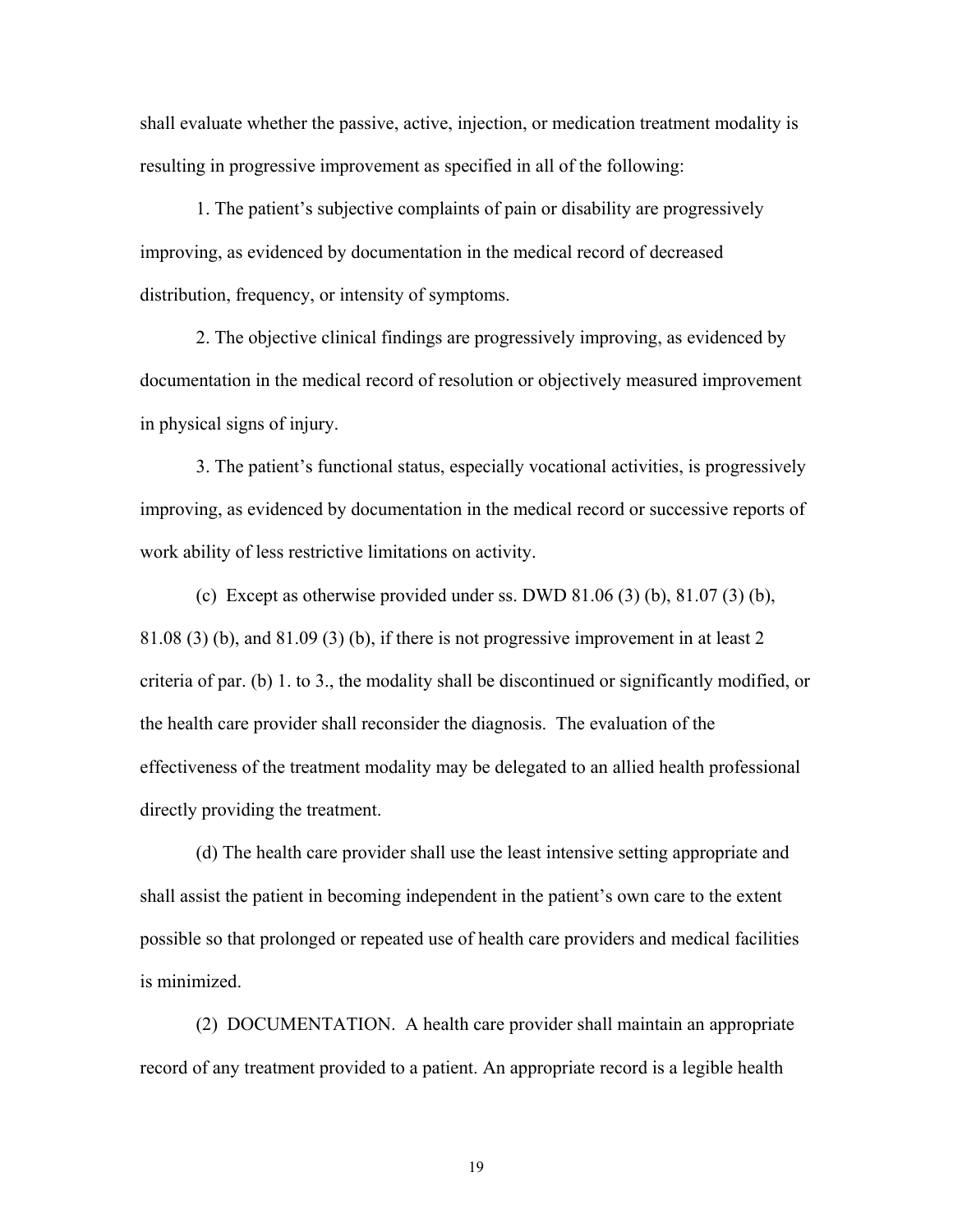care service record or report that substantiates the nature and necessity of a health care service being billed and its relationship to the work injury.

 (3) NONOPERATIVE TREATMENT. A health care provider shall provide a trial of nonoperative treatment before offering or performing surgical treatment unless the treatment for the condition requires immediate surgery, unless an emergency situation exists, or unless the accepted standard of initial treatment for the condition is surgery.

 (4) CHEMICAL DEPENDENCY. A health care provider shall maintain diligence to detect incipient or actual chemical dependency to any medication prescribed for treatment of the patient's condition. In cases of incipient or actual dependency, the health care provider shall refer the patient for appropriate evaluation and treatment of the dependency.

 (5) DEPARTURE FROM GUIDELINES. A health care provider's departure from a guideline that limits the duration or type of treatment in this chapter may be appropriate in any of the following circumstances:

(a) There is a documented medical complication.

 (b) Previous treatment did not meet the accepted standard of practice and meet the guidelines in this chapter for the health care provider who ordered the treatment.

 (c) The treatment is necessary to assist the patient in the initial return to work where the patient's work activities place stress on the part of the body affected by the work injury. The health care provider shall document in the medical record the specific work activities that place stress on the affected body part, the details of the treatment plan, and treatment delivered on each visit, the patient's response to the treatment, and efforts to promote patient independence in the patient's own care to the extent possible so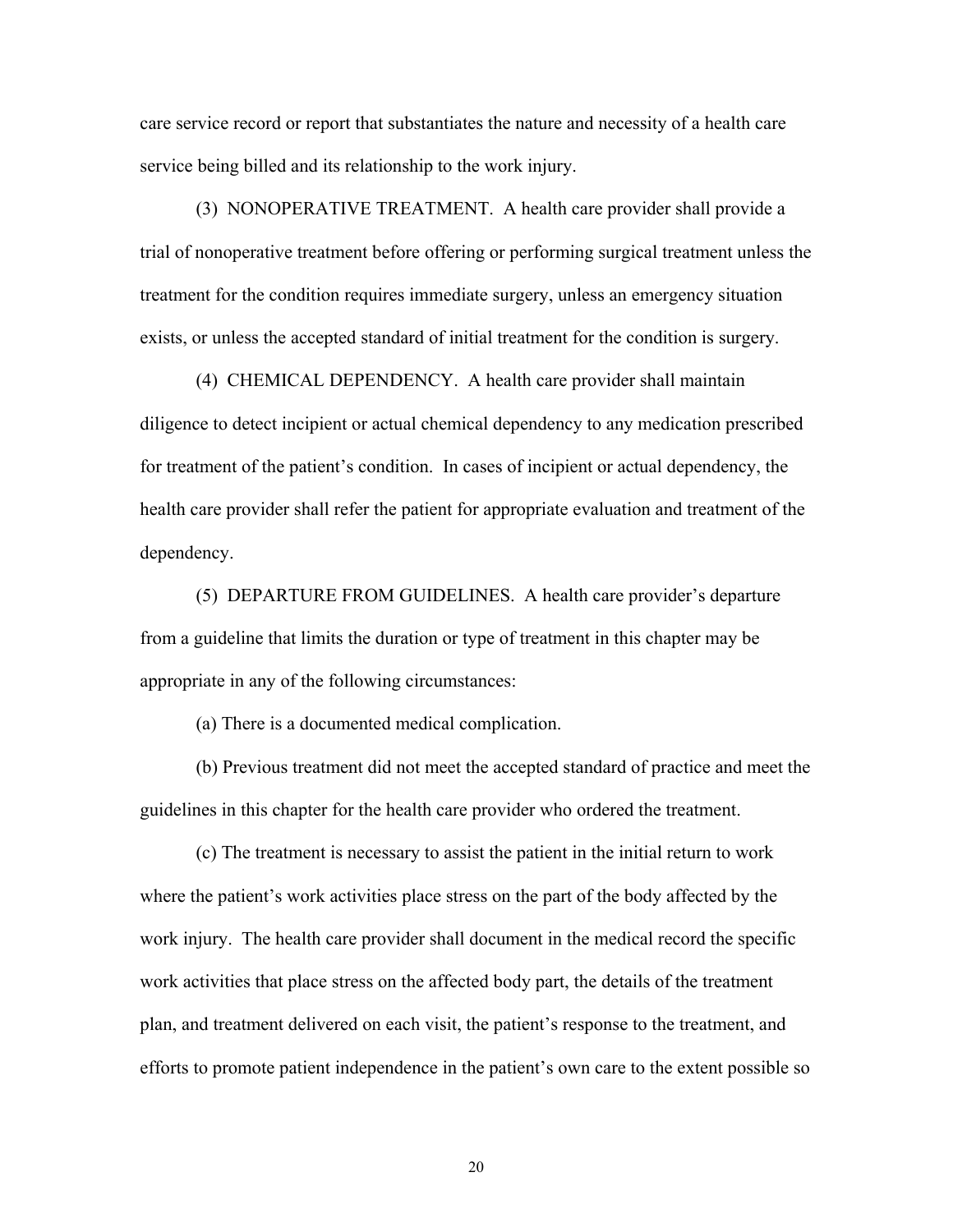that prolonged or repeated use of health care providers and medical facilities is minimized.

 (d) The treatment continues to meet 2 of the following 3 criteria, as documented in the medical record:

 1. The patient's subjective complaints of pain are progressively improving as evidenced by documentation in the medical record of decreased distribution, frequency, or intensity of symptoms.

 2. The patient's objective clinical findings are progressively improving, as evidenced by documentation in the medical record of resolution or objectively measured improvement in physical signs of injury.

 3. The patient's functional status, especially vocational activity, is objectively improving, as evidenced by documentation in the medical record or successive reports of work ability of less restrictive limitations on activity.

 (e) There is an incapacitating exacerbation of the patient's condition. Additional treatment for the incapacitating exacerbation shall comply with and may not exceed the guidelines in this chapter.

 **DWD 81.05 Guidelines for medical imaging**. (1) GENERAL PRINCIPLES. (a)

*Documentation*. Except for emergency evaluation of significant trauma, a health care provider shall document in the medical record an appropriate history and physical examination, along with a review of any existing medical records and laboratory or imaging studies regarding the patient's condition before ordering any imaging study. All medical imaging shall comply with all of the following: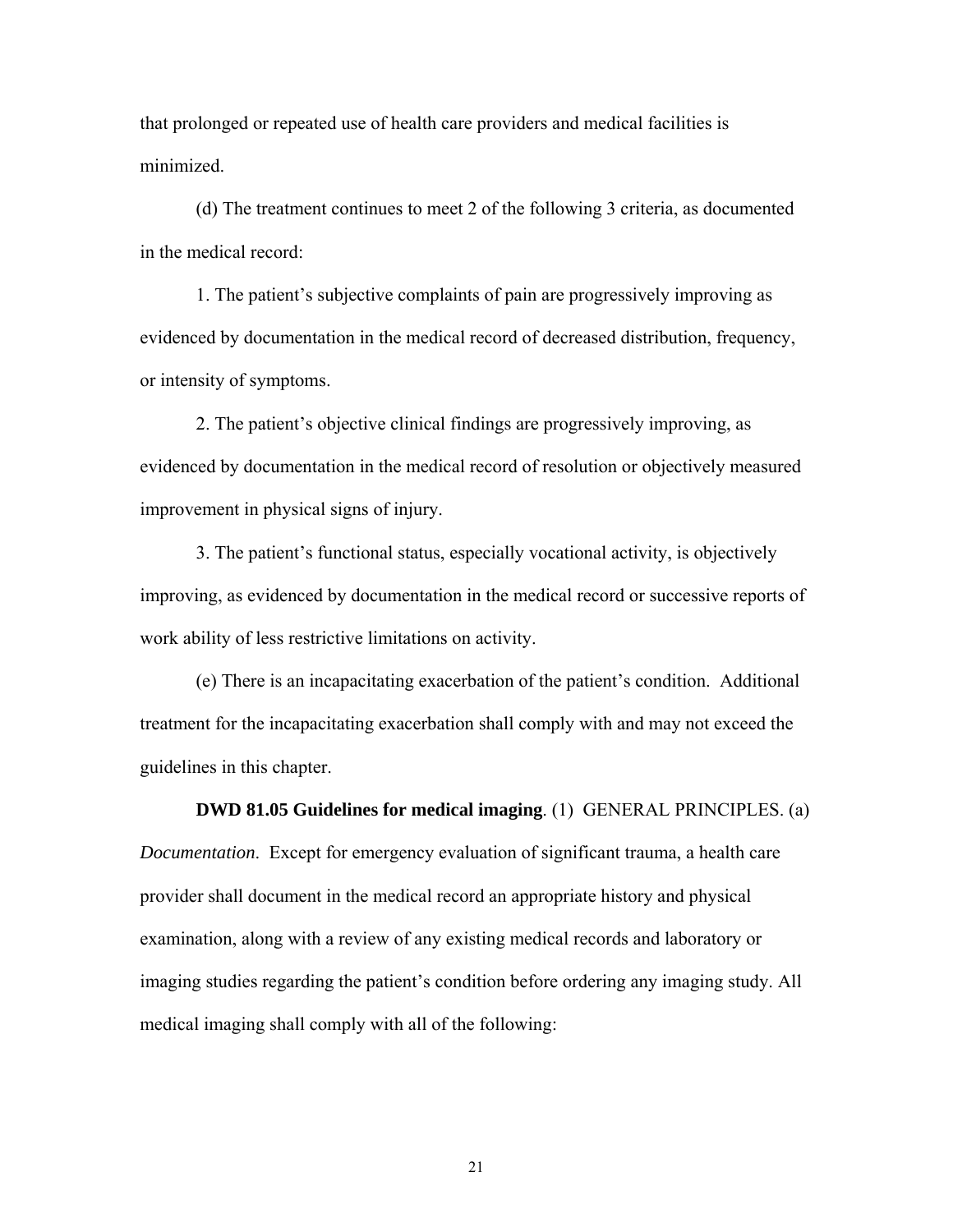(b) *Effective imaging*. A health care provider shall initially order the single most effective imaging study for diagnosing the suspected etiology of a patient's condition. No concurrent or additional imaging studies shall be ordered until the results of the first study are known and reviewed by the treating health care provider. If the first imaging study is negative, no additional imaging is necessary except for repeat and alternative imaging allowed under pars. (e) and (f).

 (c) *Appropriate imaging*. Imaging solely to rule out a diagnosis not seriously being considered as the etiology of the patient's condition is not necessary.

 (d) *Routine imaging*. Imaging on a routine basis is not necessary unless the information from the study is necessary to develop a treatment plan.

 (e) *Repeat imaging*. Repeat imaging of the same views of the same body part with the same imaging modality is not necessary except for any of the following:

1. To diagnose a suspected fracture or suspected dislocation.

 2. To monitor a therapy or treatment that is known to result in a change in imaging findings and imaging of these changes are necessary to determine the efficacy of the therapy or treatment; repeat imaging is not appropriate solely to determine the efficacy of physical therapy or chiropractic treatment.

3. To follow up a surgical procedure.

 4. To diagnose a change in the patient's condition marked by new or altered physical findings.

 5. To evaluate a new episode of injury or exacerbation that in itself warrants an imaging study.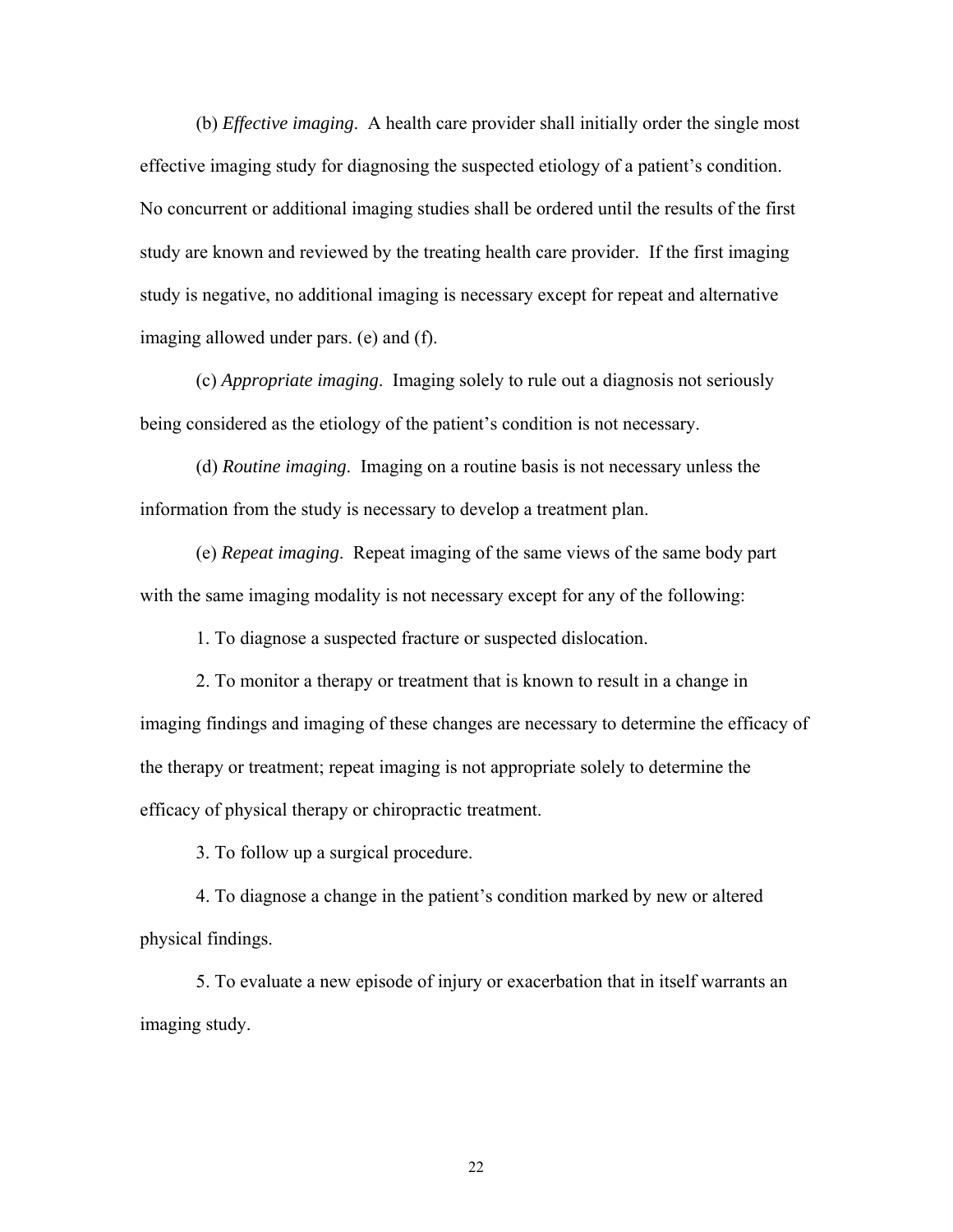6. When the treating health care provider and a radiologist from a different practice have reviewed a previous imaging study and agree that it is a technically inadequate study.

 (f) *Alternative imaging*. 1. Persistence of a patient's subjective complaint or failure of the condition to respond to treatment are not legitimate indications for repeat imaging. In this instance an alternative imaging study may be necessary if another etiology of the patient's condition is suspected because of the failure of the condition to improve.

 2. Alternative imaging may not follow up negative findings unless there has been a change in the suspected etiology and the first imaging study is not an appropriate evaluation for the suspected etiology.

 3. Alternative imaging may follow up abnormal but inconclusive findings in another imaging study. An inconclusive finding may not provide an adequate basis for accurate diagnosis.

 (2) SPECIFIC IMAGING PROCEDURES FOR LOW BACK PAIN. (a) Except for the emergency evaluation of significant trauma, a health care provider shall document in the medical record an appropriate history and physical examination, along with a review of any existing medical records and laboratory or imaging studies regarding the patient's condition, before ordering any imaging study of the low back.

 (b) A health care provider may order computed tomography scanning for any of the following:

1. When cauda equina syndrome is suspected.

2. For evaluation of progressive neurologic deficit.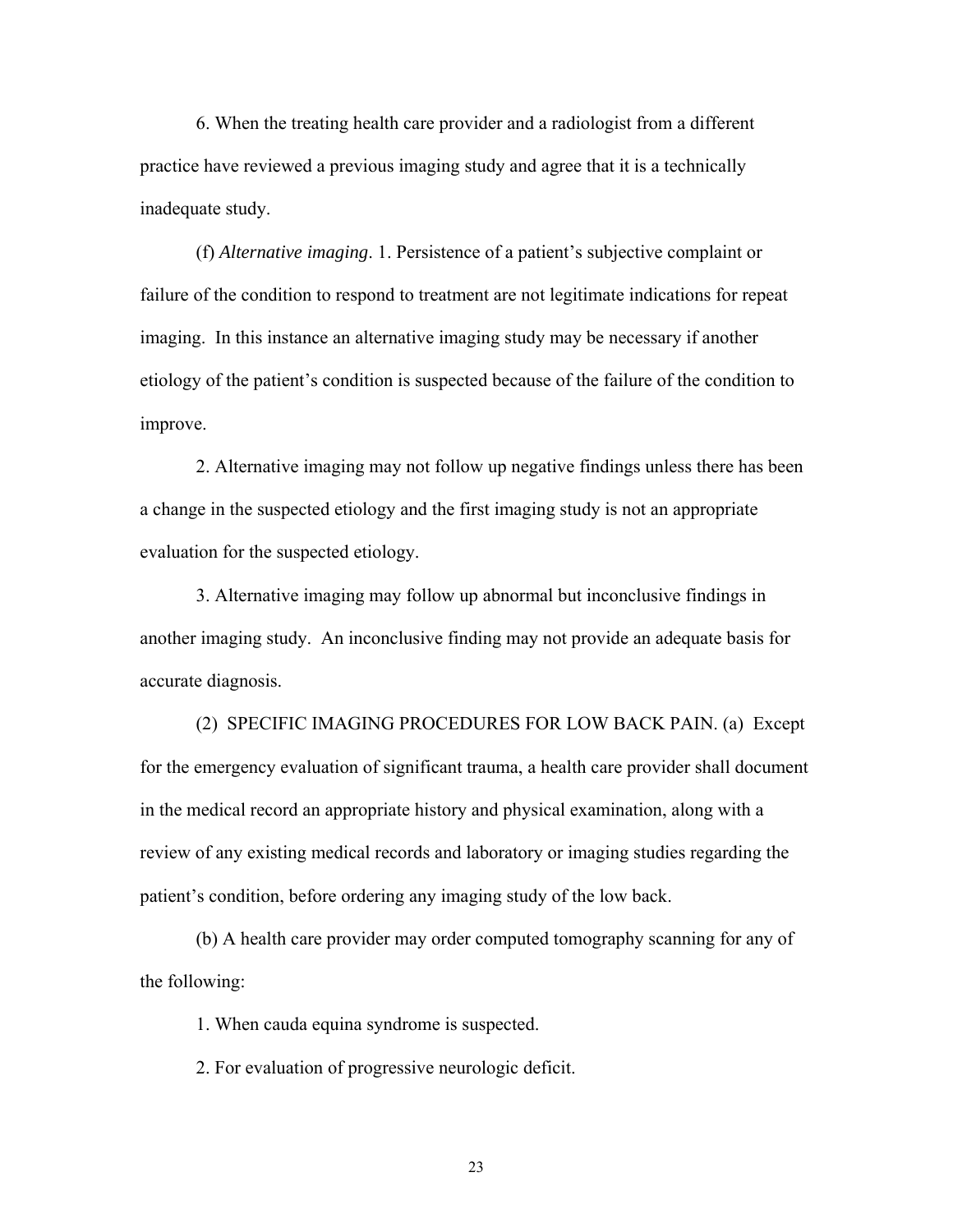3. When bony lesion is suspected on the basis of other tests or imaging procedures.

 (c) Except as specified in par. (b), a health care provider may not order computed tomography scanning in the first 4 weeks after an injury. Computed tomography scanning is necessary after 4 weeks if the patient continues with symptoms and physical findings after the course of initial nonsurgical care and if the patient's condition prevents the resumption of the regular activities of daily life, including regular vocational activities.

 (d) A health care provider may order magnetic resonance imaging scanning for any of the following:

1. When cauda equina syndrome is suspected.

2. For evaluation of progressive neurologic deficit.

 3. When previous spinal surgery has been performed and there is a need to differentiate scar due to previous surgery from disc herniation, tumor, or hemorrhage.

4. Suspected discitis.

 (e) Except as specified in par. (d), a health care provider may not order magnetic resonance imaging scanning in the first 4 weeks after an injury. Magnetic resonance imaging scanning is necessary after 4 weeks if the patient continues with symptoms and physical findings after the course of initial nonsurgical care and if the patient's condition prevents the resumption of the regular activities of daily life, including regular vocational activities.

(f) A health care provider may order myelography for any of the following: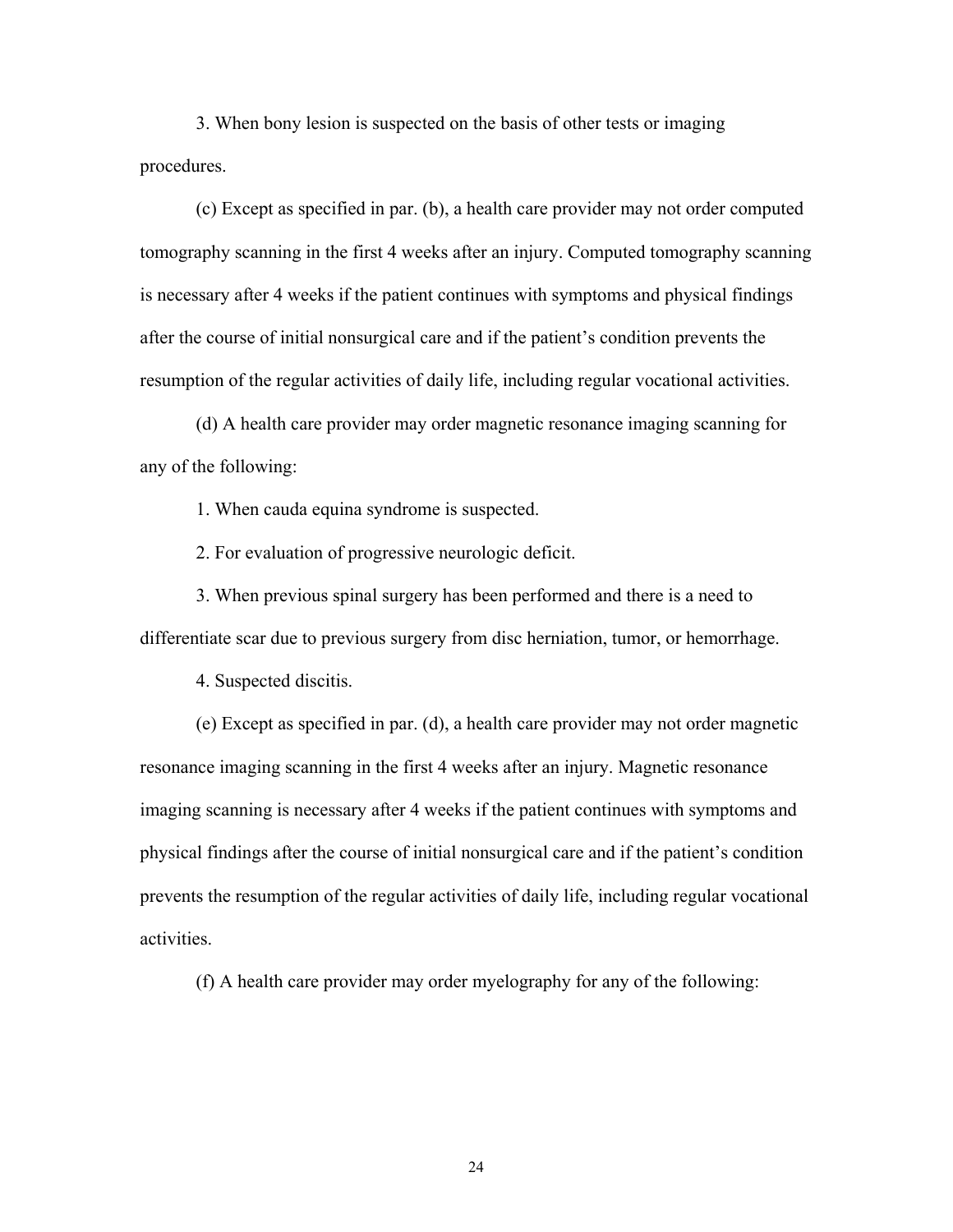1. Myelography may be substituted for otherwise necessary computed tomography scanning or magnetic resonance imaging scanning in accordance with pars. (b) and (d), if those imaging modalities are not locally available.

 2. In addition to computed tomography scanning or magnetic resonance imaging scanning, if there are progressive neurologic deficits or changes and computed tomography scanning or magnetic resonance imaging scanning has been negative.

 3. For preoperative evaluation in cases of surgical intervention, but only if computed tomography scanning or magnetic resonance imaging scanning have failed to provide a definite preoperative diagnosis.

 (g) A health care provider may order computed tomography myelography for any of the following:

 1. The patient's condition is predominantly sciatica, there has been previous spinal surgery, and tumor is suspected.

 2. The patient's condition is predominantly sciatica, there has been previous spinal surgery, and magnetic resonance imaging scanning is equivocal.

 3. When spinal stenosis is suspected and the computed tomography scanning or magnetic resonance imaging scanning is equivocal.

 4. If there are progressive neurologic symptoms or changes and computed tomography scanning or magnetic resonance imaging scanning has been negative.

 5. For preoperative evaluation in cases of surgical intervention, but only if computed tomography scanning or magnetic resonance imaging scanning have failed to provide a definite preoperative diagnosis.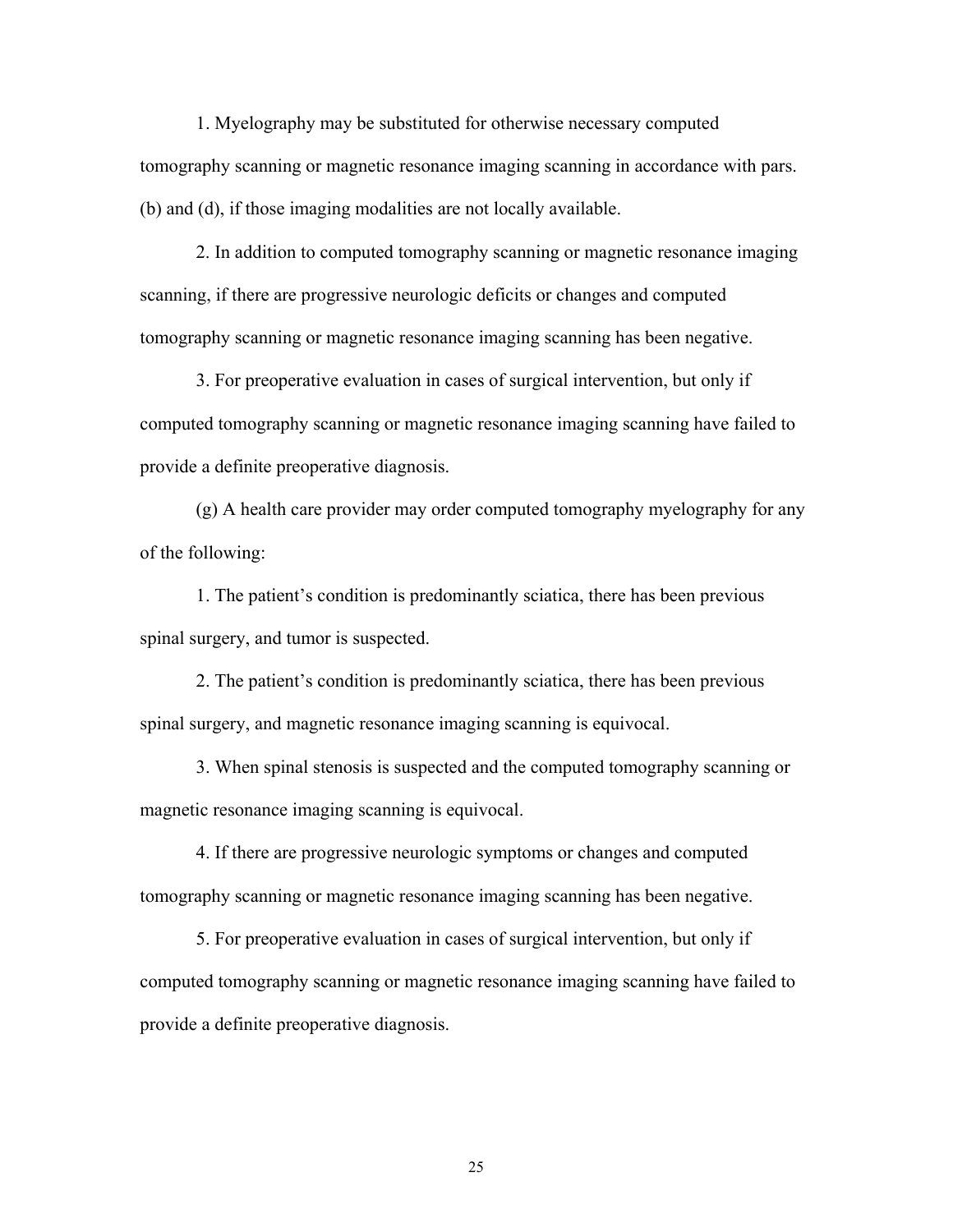(h) A health care provider may order intravenous enhanced computed tomography scanning only if there has been previous spinal surgery, and the imaging study is being used to differentiate scar due to previous surgery from disc herniation or tumor, but only if intrathecal contrast for computed tomography-myelography is contraindicated and magnetic resonance imaging scanning is not available or is also contraindicated.

 (i) A health care provider may order enhanced magnetic resonance imaging scanning for any of the following:

 1. There has been previous spinal surgery, and the imaging study is being used to differentiate scar due to previous surgery from disc herniation or tumor.

2. Hemorrhage is suspected.

3. Tumor or vascular malformation is suspected.

4. Infection or inflammatory disease is suspected.

5. Unenhanced magnetic resonance imaging scanning was equivocal.

(j) A health care provider may order discography for any of the following:

1. All of the following are present:

a. Back pain is the predominant complaint.

b. The patient has failed to improve with initial nonsurgical management.

c. Other imaging has not established a diagnosis.

 d. Lumbar fusion surgery or other surgical procedures are being considered as a therapy.

 2. There has been previous spinal surgery, and pseudoarthrosis, recurrent disc herniation, annular tear, or internal disc disruption is suspected.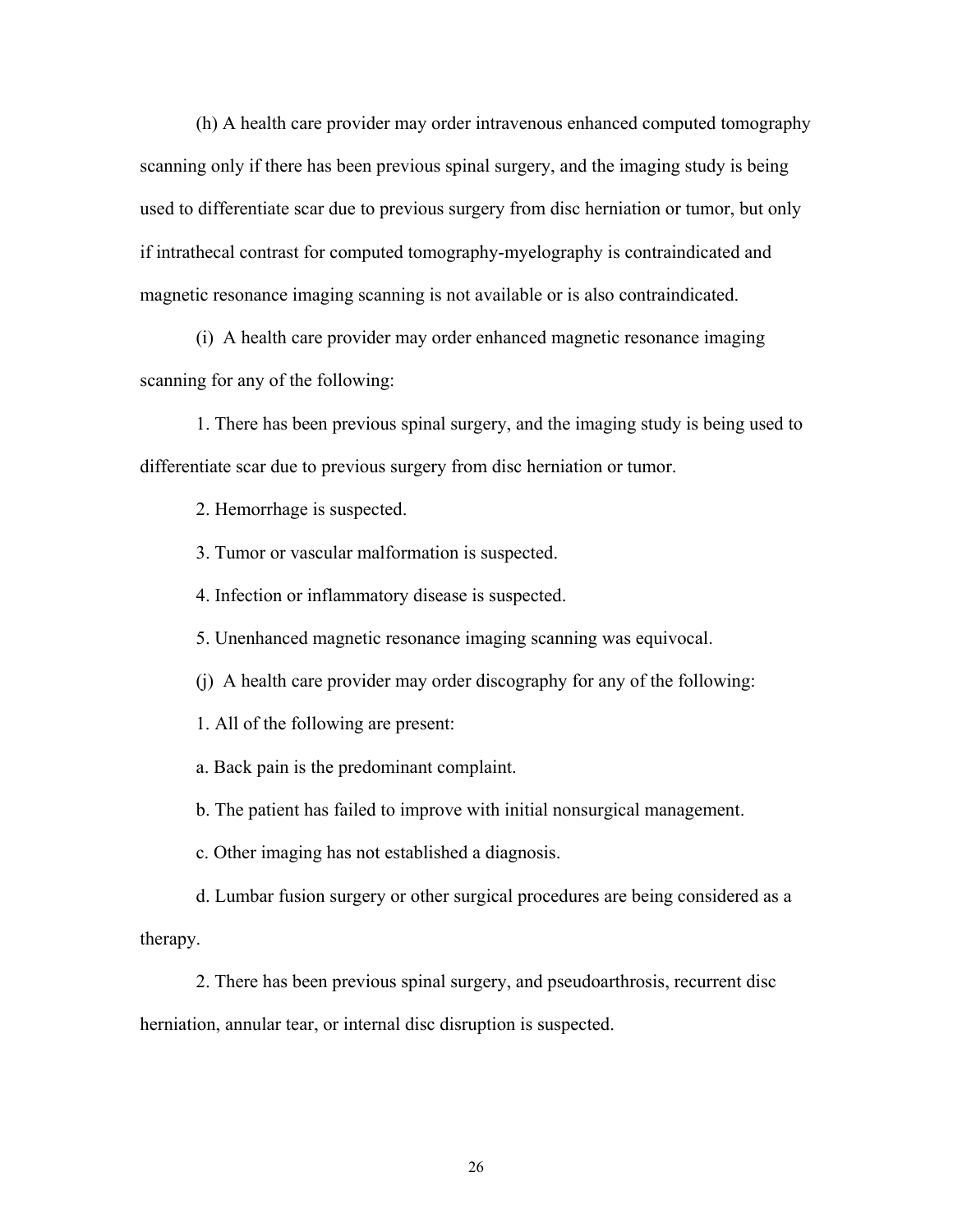(k) A health care provider may order computed tomography discography when it is necessary to view the morphology of a disc.

 (L) A health care provider may not order nuclear isotope imaging including technicium, indium, and gallium scans, unless tumor, stress fracture, infection, avascular necrosis, or inflammatory lesion is suspected on the basis of history, physical examination findings, laboratory studies, or the results of other imaging studies.

 (m) A health care provider may not order thermography for the diagnosis of any of the clinical categories of low back conditions in s. DWD 81.06 (1) (b).

 (n) A health care provider may order anterior-posterior and lateral X-rays of the lumbosacral spine for any of the following:

 1. When there is a history of significant acute trauma as the precipitating event of the patient's condition, and fracture, dislocation, or fracture dislocation is suspected.

 2. When the history, signs, symptoms, or laboratory studies indicate possible tumor, infection, or inflammatory lesion.

3. For postoperative follow-up of lumbar fusion surgery.

4. When the patient is more than 50 years of age.

5. Before beginning a course of treatment with spinal adjustment or manipulation.

 6. Eight weeks after an injury if the patient continues with symptoms and physical findings after the course of initial nonsurgical care and if the patient's condition prevents the resumption of the regular activities of daily life, including regular vocational activities.

 (o) A health care provider may not order anterior-posterior and lateral X-rays of the lumbosacral spine for any of the following: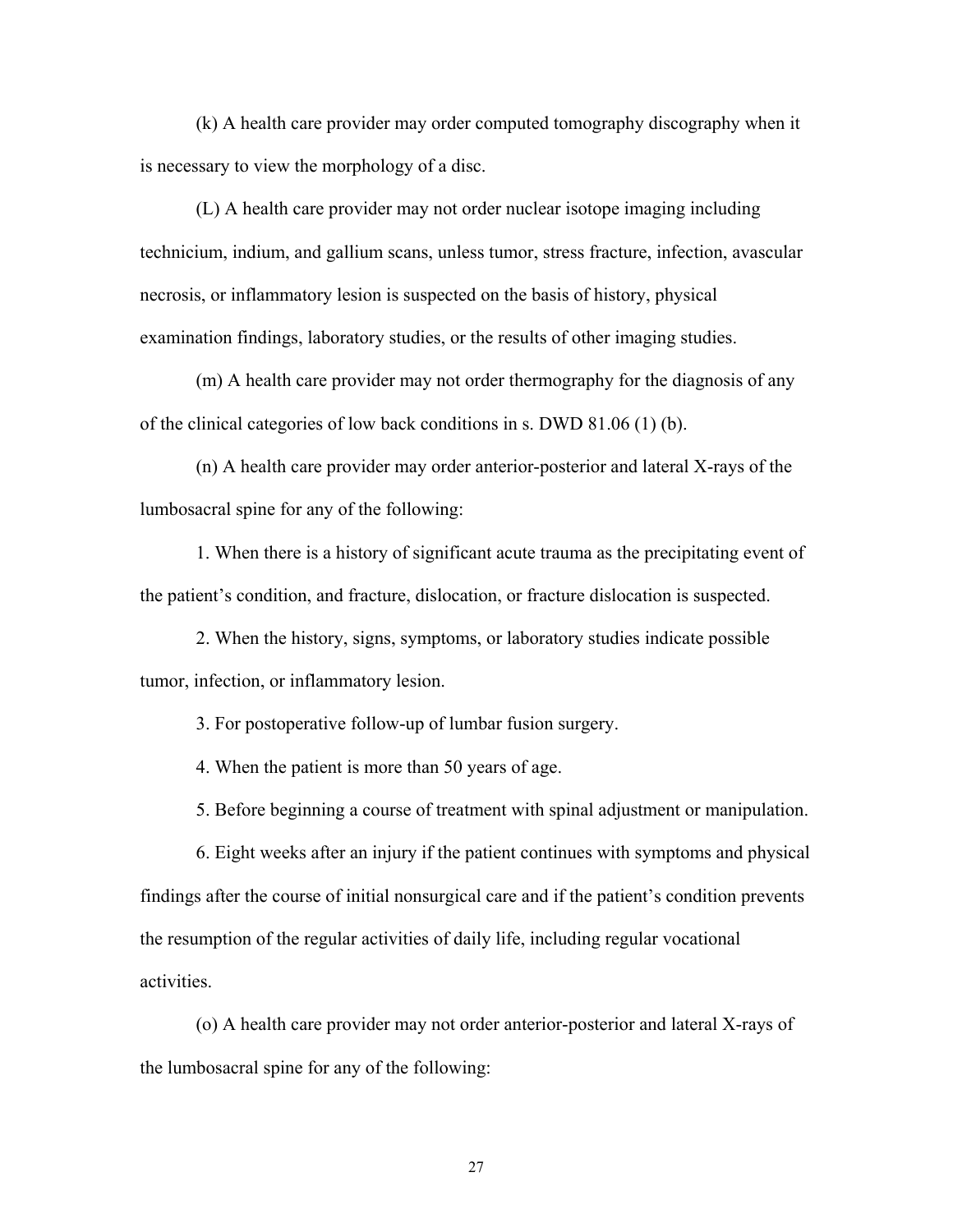1. To verify progress during initial nonsurgical treatment.

2. To evaluate a successful initial nonsurgical treatment program.

 (p) A health care provider may order oblique X-rays of the lumbosacral spine for any of the following:

1. To follow up abnormalities detected on anterior-posterior or lateral X-ray.

2. For postoperative follow-up of lumbar fusion surgery.

 3. To follow up spondylolysis or spondylolisthesis not adequately diagnosed by other necessary imaging procedures.

 (q) A health care provider may not order oblique X-rays of the lumbosacral spine as part of a package of X-rays including anterior-posterior and lateral X-rays of the lumbosacral spine.

 (r) A health care provider may not order electronic X-ray analysis of plain radiographs and diagnostic ultrasound of the lumbar spine for diagnosis of any of the low back conditions in s. DWD 81.06 (1) (b).

 **DWD 81.06 Low back pain.** (1) DIAGNOSTIC PROCEDURES FOR THE EVALUATION OF LOW BACK PAIN. (a) A health care provider shall determine the nature of the low back condition before initiating treatment.

(b) A health care provider shall perform and document an appropriate history and physical examination. Based on the history and physical examination the health care provider shall assign the patient at each visit to the appropriate clinical category under subds. 1. to 4. The health care provider shall document the diagnosis in the medical record. For the purposes of subds. 2. and 3., "radicular pain" means pain radiating distal to the knee, or pain conforming to a dermatomal distribution, and accompanied by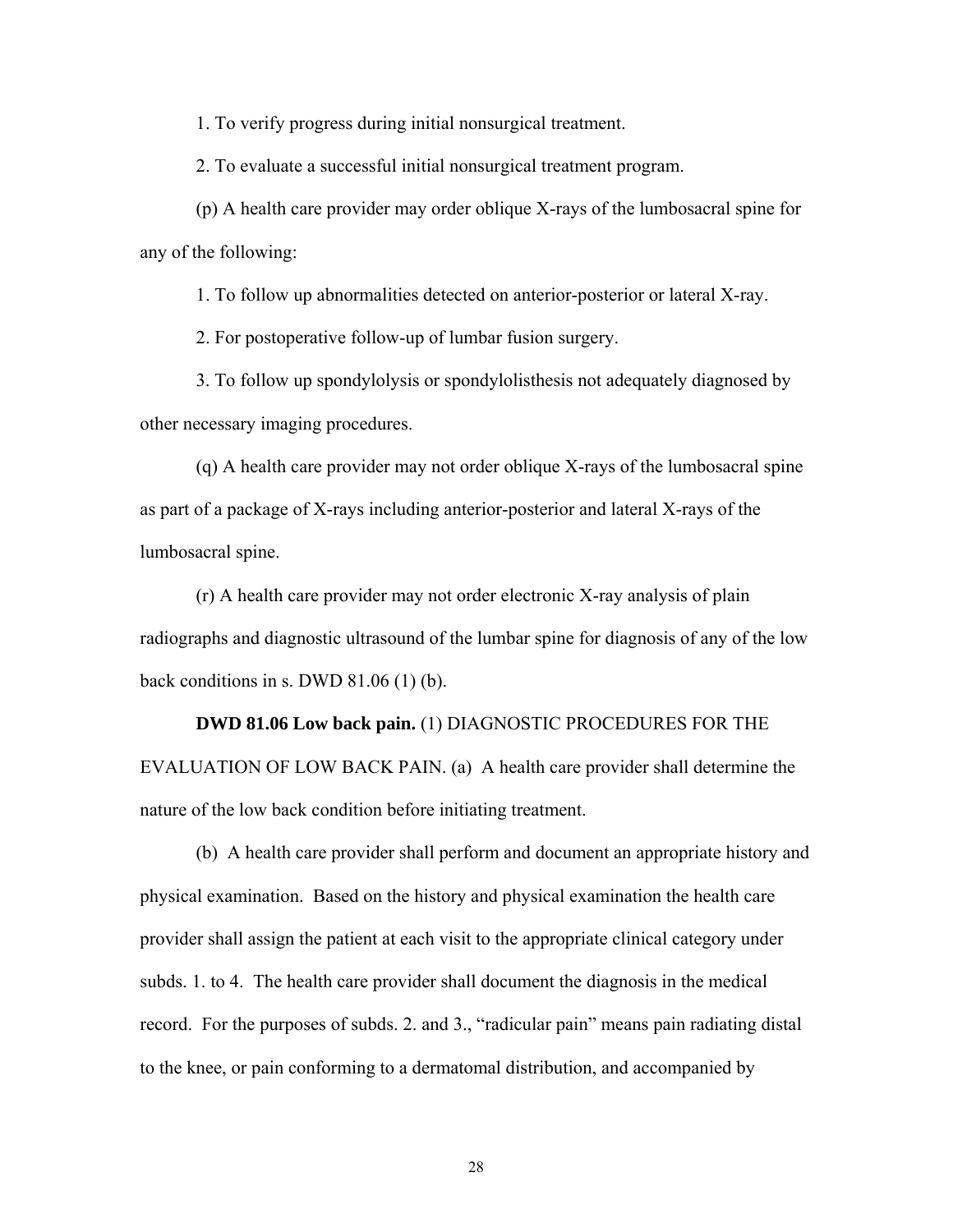anatomically congruent motor weakness, or reflex changes. This section does not apply to fractures of the lumbar spine, or low back pain due to an infectious, immunologic, metabolic, endocrine, neurologic, visceral, or neoplastic disease process.

 1. Regional low back pain, includes referred pain to the leg above the knee unless it conforms to an L2, L3, or L4 dermatomal distribution and is accompanied by anatomically congruent motor weakness or reflex changes. Regional low back pain includes the diagnoses of lumbar, lumbosacral, or sacroiliac strain, sprain, myofascial syndrome, musculoligamentous injury, soft tissue injury, spondylosis, and other diagnoses for pain believed to originate in the discs, ligaments, muscles, or other soft tissues of the lumbar spine or sacroiliac joints and that effects the lumbosacral region, with or without referral to the buttocks or leg, or both above the knee, including ICD-9- CM codes 720 to 720.9, 721, 721.3, 721.5 to 721.90, 722, 722.3, 722.32, 722.5, 722.51, 722.52, 722.6, 722.9, 722.90, 722.93, 724.2, 724.5, 724.6, 724.8, 724.9, 732.0, 737 to 737.9, 738.4, 738.5, 739.2 to 739.4, 756.1 to 756.19, 847.2 to 847.9, 922.3, 926.1, 926.11, and 926.12.

 2. Radicular pain, with or without regional low back pain, with static or no neurologic deficit. This includes the diagnoses of sciatica; lumbar or lumbosacral radiculopathy, radiculitis, or neuritis; displacement or herniation of intervertebral disc with myelopathy, radiculopathy, radiculitis, or neuritis; spinal stenosis with myelopathy, radiculopathy, radiculitis, or neuritis; and any other diagnoses for pain in the leg below the knee believed to originate with irritation of a nerve root in the lumbar spine, including ICD-9-CM codes 721.4, 721.42 721.91, 722.1, 722.10, 722.2, 722.7, 722.73, 724.0, 724.00, 724.02, 724.09, 724.3, 724.4, and 724.9. In these cases, neurologic findings on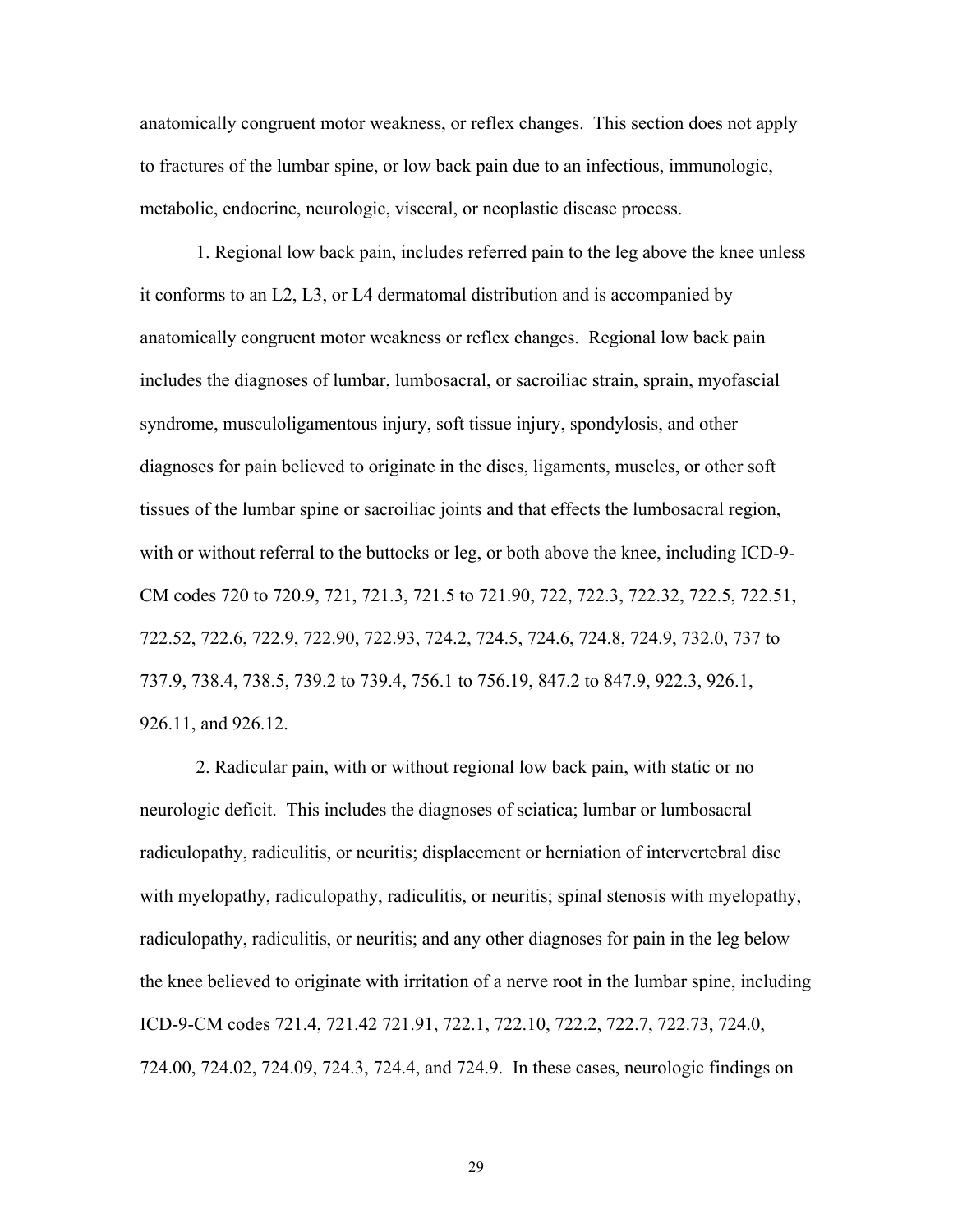history and physical examination are either absent or do not show progressive deterioration.

 3. Radicular pain, with or without regional low back pain, with progressive neurologic deficit. This includes the same diagnoses as subd. 2., except this subdivision applies when there is a history of progressive deterioration in the neurologic symptoms and physical findings which include worsening sensory loss, increasing muscle weakness, or progressive reflex changes.

 4. Cauda equina syndrome, which is a syndrome characterized by anesthesia in the buttocks, genitalia, or thigh and accompanied by disturbed bowel and bladder function, including ICD-9-CM codes 344.6, 344.60, and 344.61.

 (c) A health care provider may not order laboratory tests in the evaluation of a patient with regional low back pain, radicular pain, or cauda equina syndrome, except for any of the following:

 1. When a patient's history, age, or examination suggests infection, metabolicendocrinologic disorders, tumorous conditions, systemic musculoskeletal disorders, such as rheumatoid arthritis or ankylosing spondylitis.

2. To evaluate potential adverse side effects of medications.

3. As part of a preoperative evaluation.

 (d) Laboratory tests may be ordered any time a health care provider suspects any of the conditions in par. (c), if the health care provider justifies the need for the tests ordered with clear documentation of the indications.

 (e) Medical imaging evaluation of the lumbosacral spine shall be based on the findings of the history and physical examination and may not be ordered before a health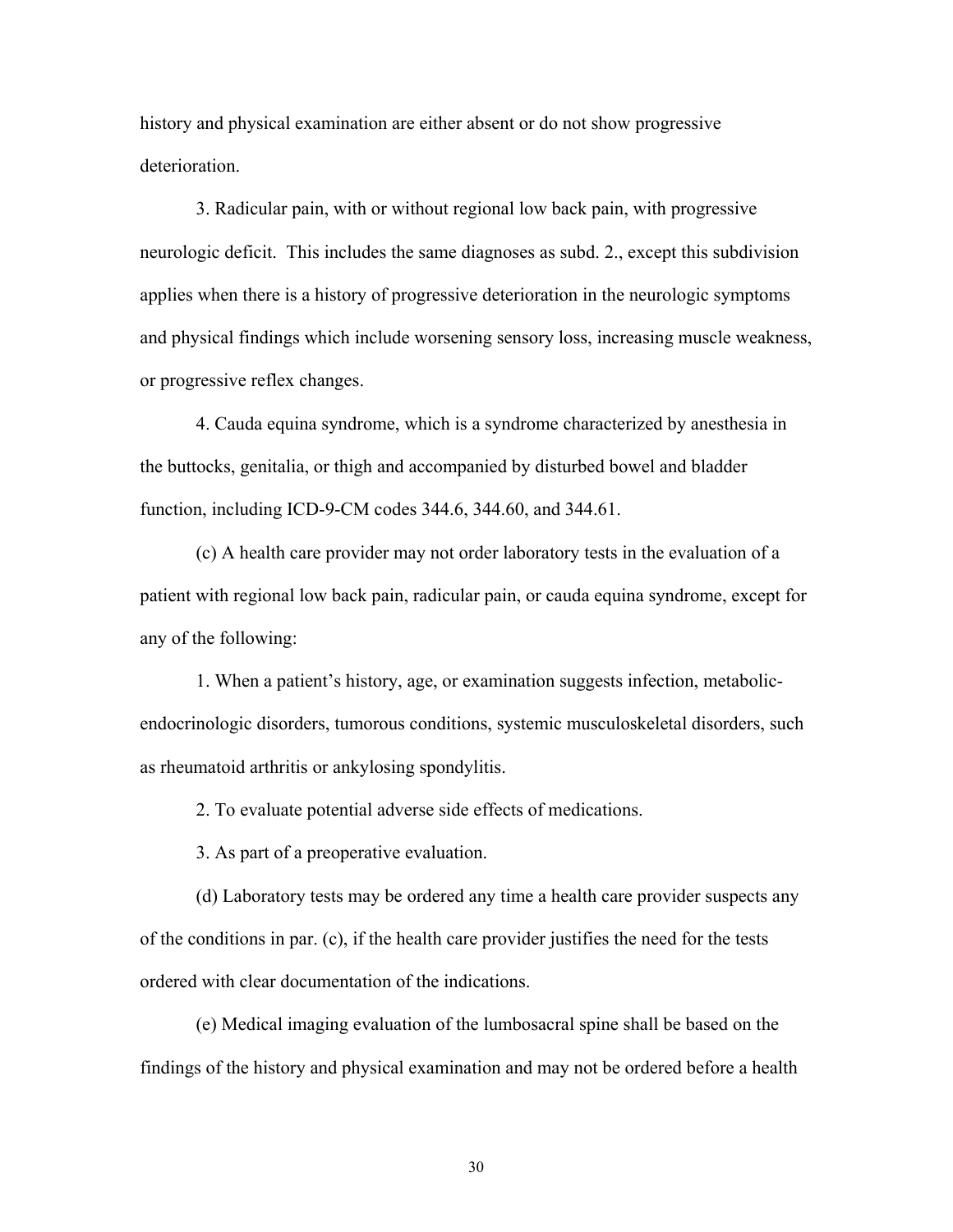care provider's clinical evaluation of the patient. Medical imaging may not be performed as a routine procedure and shall comply with all of the guidelines in s. DWD 81.05 (1) and (2). A health care provider shall document the appropriate indications for any medical imaging studies obtained.

 (f) A health care provider may not order electromyography and nerve conduction studies for regional low back pain as defined in s. DWD 81.06 (1) (b) 1. A health care provider may order electromyography and nerve conduction studies as a diagnostic tool for radicular pain and cauda equina syndrome as defined in s. DWD 81.06 (1) (b) 2. to 4. after the first 3 weeks of radicular symptoms. Repeat electromyography and nerve conduction studies for radicular pain and cauda equina syndrome are not necessary unless a new neurologic symptom or progression of existing finding has developed that in itself would warrant electrodiagnostic testing. Failure to improve with treatment is not an indication for repeat testing.

 (g) A health care provider may not order the use of any of the following procedures or tests for the diagnosis of any of the clinical categories in par. (b) 1. to 4.:

1. Surface electromyography or surface paraspinal electromyography.

2. Thermography.

3. Plethysmography.

4. Electronic X-ray analysis of plain radiographs.

5. Diagnostic ultrasound of the lumbar spine.

6. Somatosensory evoked potentials and motor evoked potentials.

 (h) A health care provider may not order computerized range of motion or strength measuring tests during the period of initial nonsurgical management but may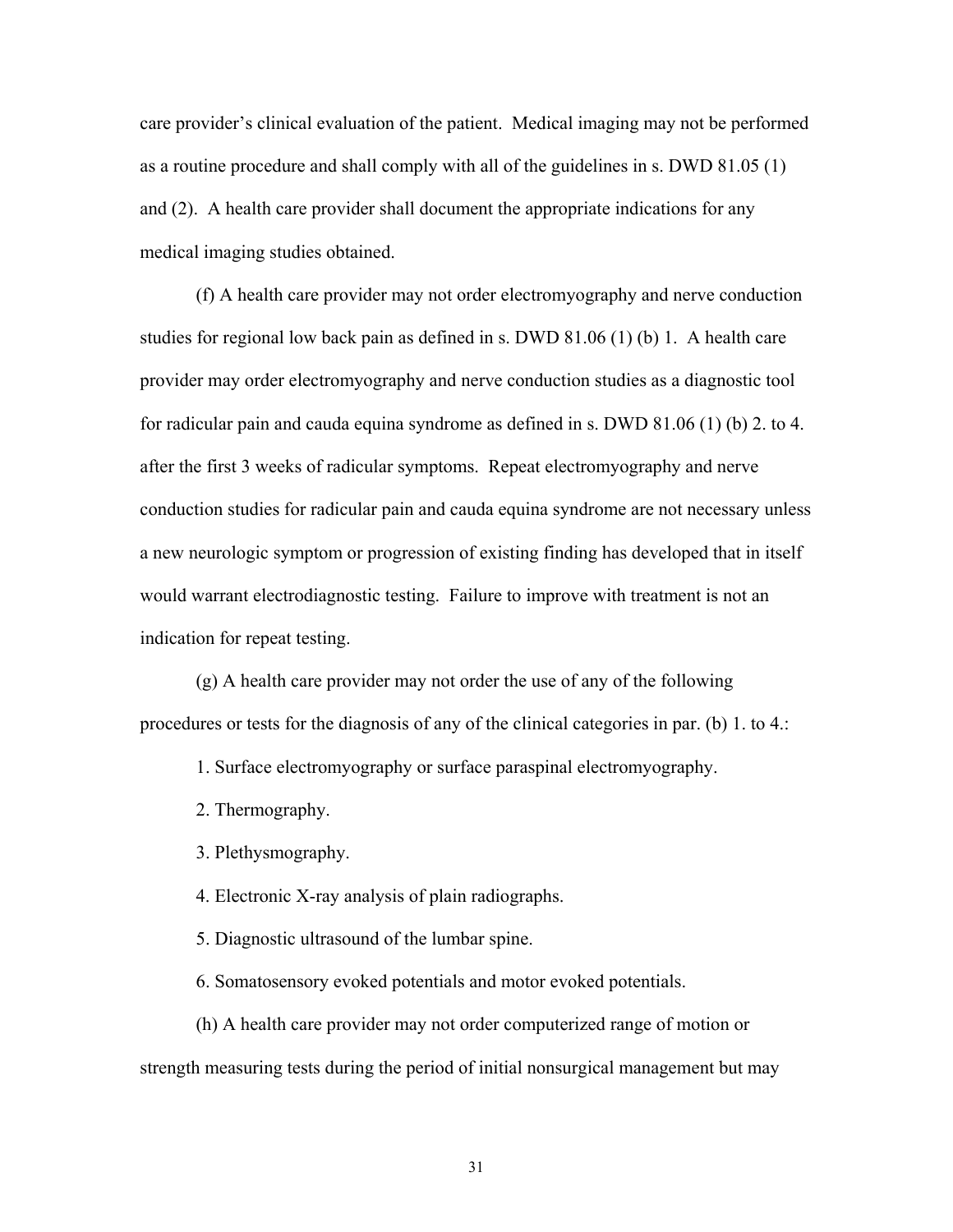order these tests during the period of chronic management when used in conjunction with a computerized exercise program, work hardening program, or work conditioning program. During the period of initial nonsurgical management, computerized range of motion or strength testing may be performed but shall be done in conjunction with an office visit with a health care provider's evaluation or treatment, or physical or occupational therapy evaluation or treatment.

 (i) A health care provider may order personality or psychosocial evaluations for evaluating patients who continue to have problems despite appropriate care. A treating health care provider may perform this evaluation or may refer the patient for consultation with another health care provider in order to obtain a psychological evaluation. These evaluations may be used to assess the patient for a number of psychological conditions that may interfere with recovery from the injury. Since more than one of these psychological conditions may be present in a given case, the health care provider performing the evaluation shall consider all of the following:

1. Is symptom magnification occurring?

 2. Does the patient exhibit an emotional reaction to the injury, such as depression, fear, or anger, that is interfering with recovery?

 3. Are there other personality factors or disorders that are interfering with recovery?

4. Is the patient chemically dependent?

5. Are there any interpersonal conflicts interfering with recovery?

6. Does the patient have a chronic pain syndrome or psychogenic pain?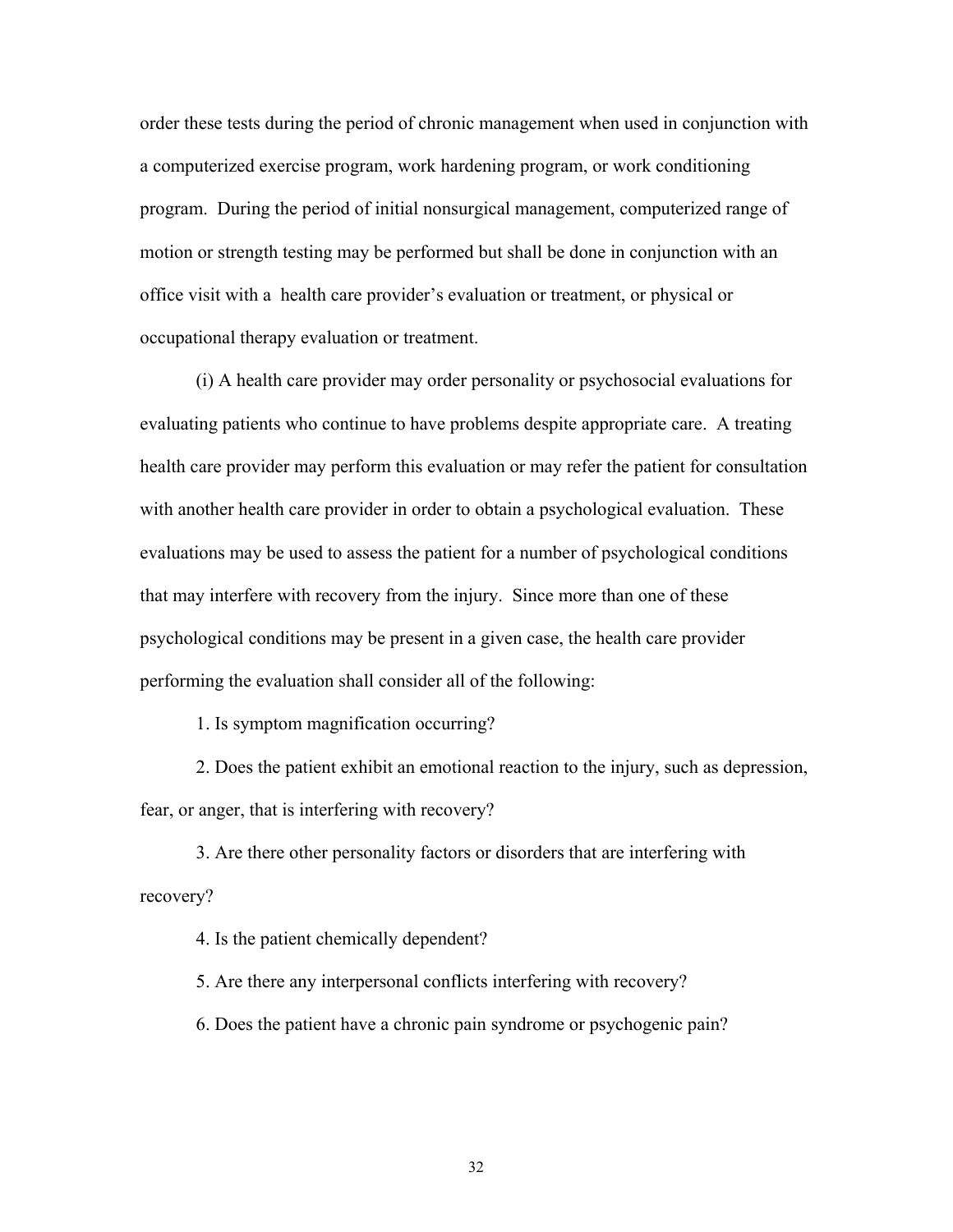7. In cases in which surgery is a possible treatment, are psychological factors likely to interfere with the potential benefit of the surgery?

 (j) All of the following are guidelines for diagnostic analgesic blocks or injection studies and include facet joint injection, facet nerve injection, epidural differential spinal block, nerve block, and nerve root block:

 1. These procedures are used to localize the source of pain before surgery and to diagnose conditions that fail to respond to initial nonsurgical management.

 2. These injections are invasive and are not necessary when done as diagnostic procedures only, unless noninvasive procedures have failed to establish the diagnosis.

 3. Selection of patients, choice of procedure, and localization of the level of injection may be determined by documented clinical findings indicating possible pathologic conditions and the source of pain symptoms.

 4. These blocks and injections may also be used as therapeutic modalities and are subject to the guidelines of sub. (5).

 (k) Functional capacity assessment or evaluation is a comprehensive and objective assessment of a patient's ability to perform work tasks. The components of a functional capacity assessment or evaluation include neuromusculoskeletal screening, tests of manual material handling, assessment of functional mobility, and measurement of postural tolerance. A functional capacity assessment or evaluation is an individualized testing process and the component tests and measurements are determined by the patient's condition and the requested information. Functional capacity assessments and evaluations are performed to determine and report a patient's physical capacities in general or to determine work tolerance for a specific job, task, or work activity.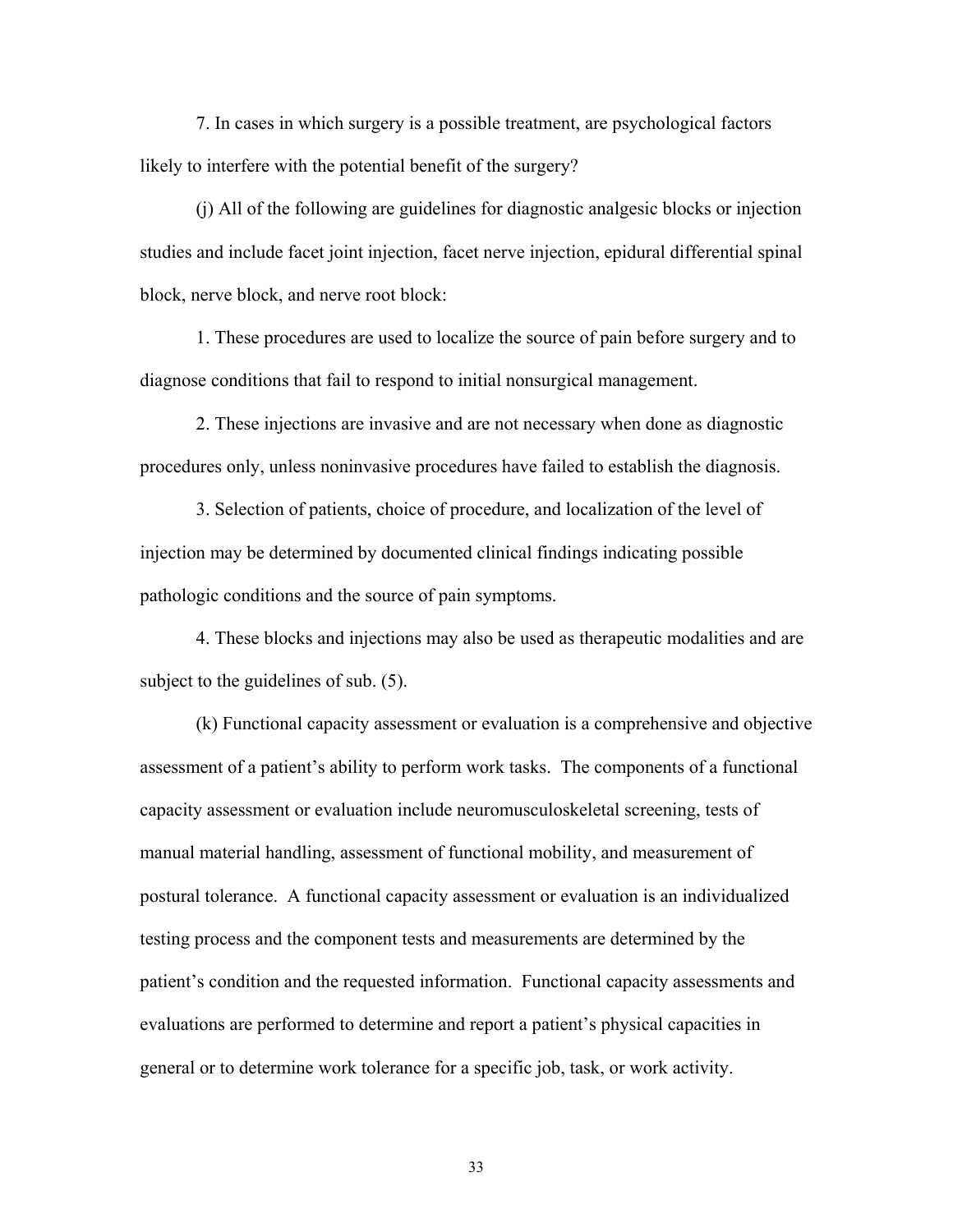1. A functional capacity assessment or evaluation is not necessary during the period of initial nonsurgical management.

 2. A functional capacity assessment or evaluation is necessary in any of the following circumstances:

a. To identify the patient's activity restrictions and capabilities.

b. To resolve a question about the patient's ability to do a specific job.

 3. A functional capacity evaluation may not establish baseline performance before treatment or for subsequent assessments to evaluate change during or after treatment.

 4. A health care provider may direct only one completed functional capacity evaluation per injury.

 (L) Consultations with other health care providers may be initiated at any time by the treating health care provider consistent with accepted medical practice.

 (2) GENERAL TREATMENT GUIDELINES FOR LOW BACK PAIN. (a) All medical care for low back pain appropriately assigned to a clinical category in sub. (1) (b) is determined by the diagnosis and clinical category that the patient has been assigned. General guidelines for treatment modalities are set forth in subs. (3) to (10). Specific treatment guidelines for each clinical category are set forth in subs. (11), (12), and (13), as follows:

1. Subsection (11) governs regional low back pain.

2. Subsection (12) governs radicular pain with no or static neurologic deficits.

 3. Subsection (13) governs cauda equina syndrome and radicular pain with progressive neurologic deficits.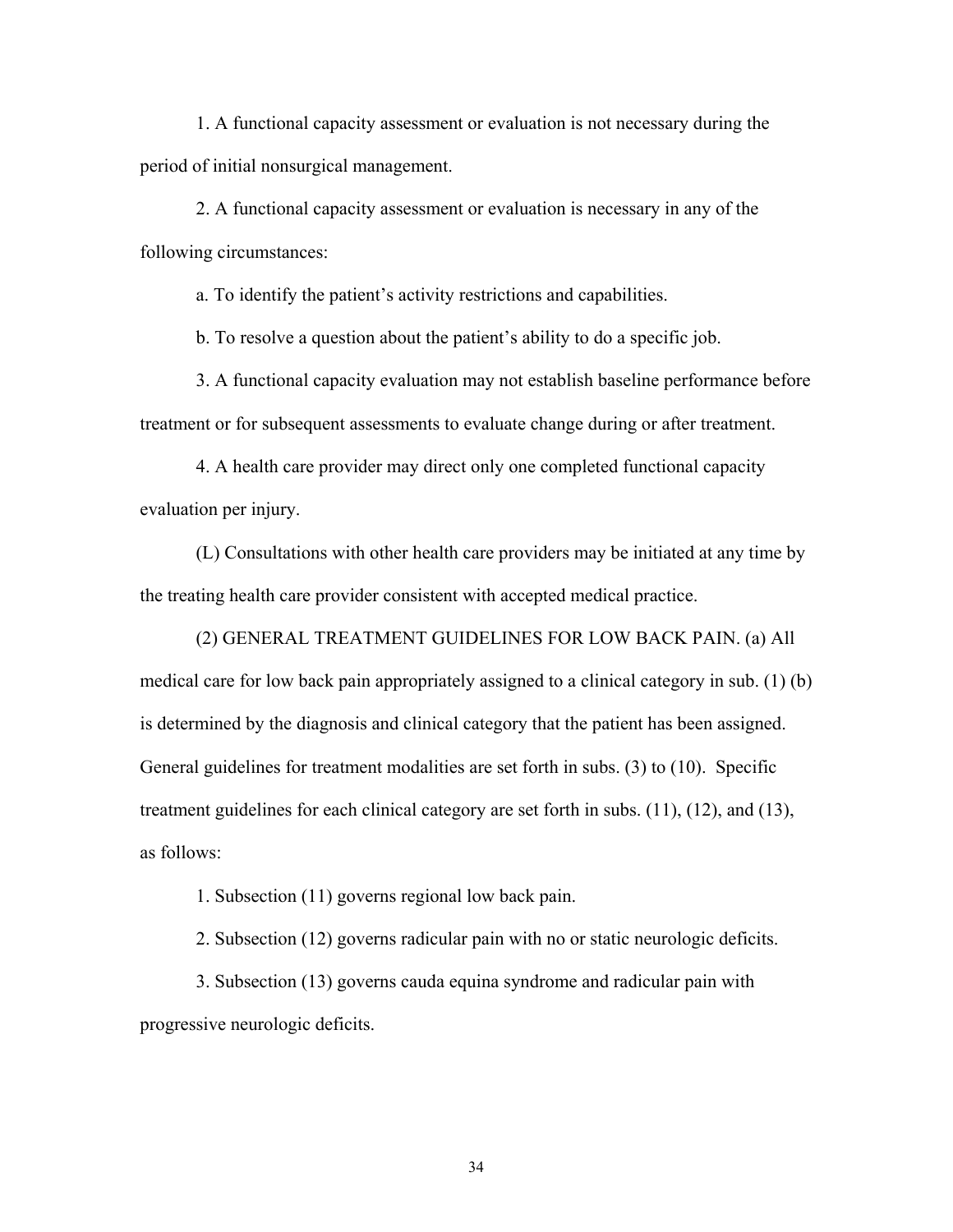(b) A health care provider shall, at each visit, reassess the appropriateness of the clinical category assigned and reassign the patient if warranted by new clinical information including symptoms, signs, results of diagnostic testing and opinions, and information obtained from consultations with other health care providers. If the clinical category is changed, the treatment plan shall be appropriately modified to reflect the new clinical category. A change of clinical category may not in itself allow a health care provider to continue a therapy or treatment modality past the maximum duration specified in subs. (3) to (10) or to repeat a therapy or treatment previously provided for the same injury.

 (c) In general, a course of treatment for low back problems is divided into the following 3 phases:

 1. First, all patients with low back problems, except patients with progressive neurologic deficit or cauda equina syndrome under sub. (1) (b) 3. or 4., shall be given initial nonsurgical management which may include active treatment modalities, passive treatment modalities, injections, durable medical equipment, and medications. These modalities and guidelines are described in subs. (3), (4), (5), (8), and (10). The period of initial nonsurgical treatment begins with the first active, passive, medication, durable medical equipment, or injection modality initiated. Initial nonsurgical treatment shall result in progressive improvement as specified in sub. (9).

 2. Second, for patients with persistent symptoms, initial nonsurgical management is followed by a period of surgical evaluation. This evaluation shall be completed in a timely manner. Surgery, if necessary, shall be performed as expeditiously as possible consistent with sound medical practice and subs.  $(6)$ ,  $(11)$ ,  $(12)$ ,  $(13)$ , and s. DWD 81.12.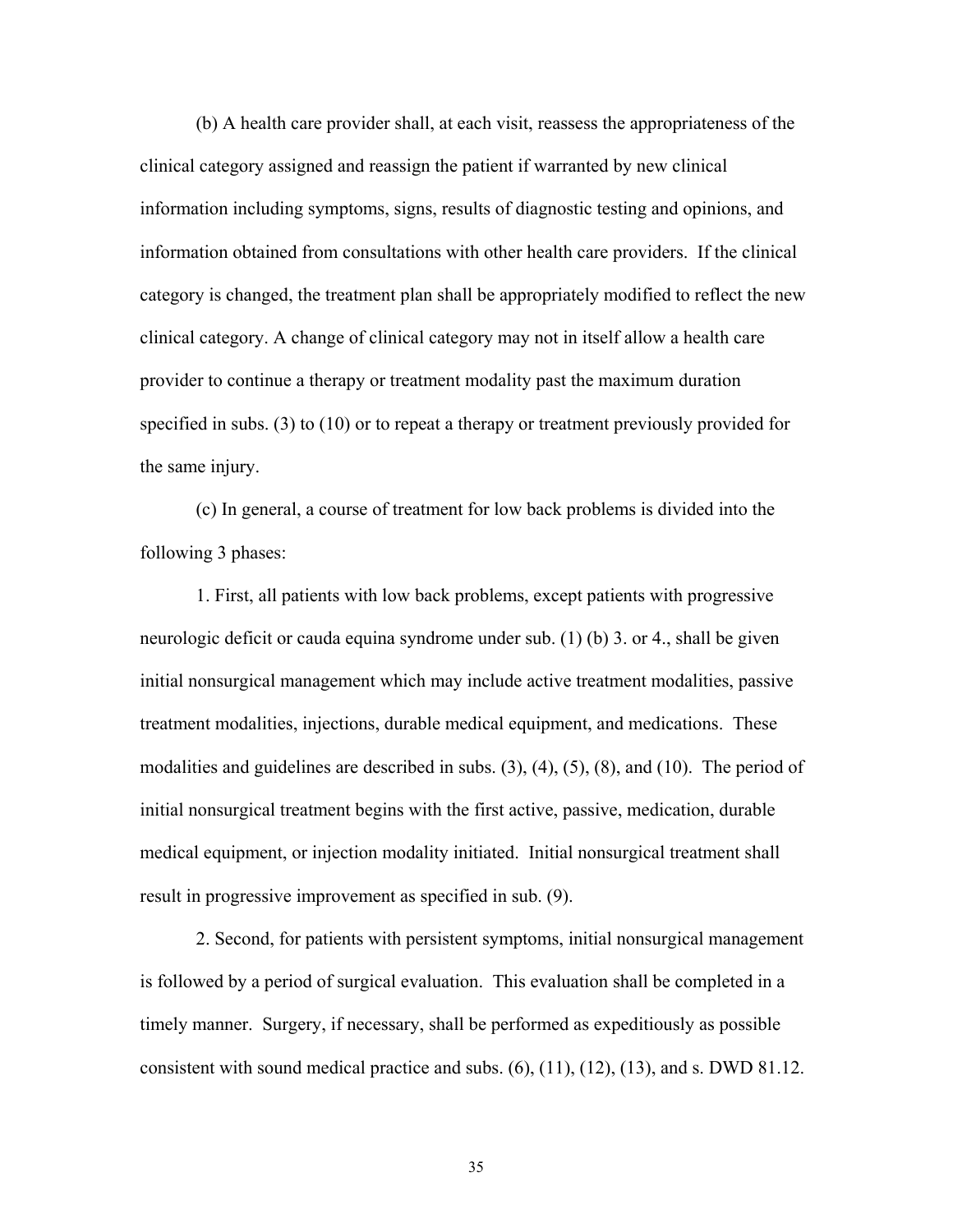A treating health care provider may do the evaluation or may refer the patient to another health care provider.

a. Patients with radicular pain with progressive neurological deficit or cauda equina syndrome may require immediate surgical therapy.

 b. Any patient who has had surgery may require postoperative therapy in a clinical setting with active and passive treatment modalities. This therapy may be in addition to any received during the period of initial nonsurgical care.

c. Surgery shall follow the guidelines in subs.  $(6)$ ,  $(11)$ ,  $(12)$ ,  $(13)$ , and s. DWD 81.12.

 d. A decision against surgery at any particular time does not preclude a decision for surgery at a later date.

 3. Third, for those patients who are not candidates for or refuse surgical therapy, or who do not have complete resolution of their symptoms with surgery, a period of chronic management may be necessary. Chronic management modalities are described in s. DWD 81.13 and may include durable medical equipment as described in sub. (8).

 (d) A treating health care provider may refer the patient for a consultation at any time during the course of treatment consistent with accepted medical practice.

 (3) PASSIVE TREATMENT MODALITIES. (a) *General*. Except as set forth in par. (b) and s. DWD 81.04 (5), a health care provider may not direct the use of passive treatment modalities in a clinical setting as set forth in pars. (c) to (i) beyond 12 calendar weeks after any of the passive modalities in pars. (c) to (i) are initiated. There are no limitations on the use of passive treatment modalities by the patient at home.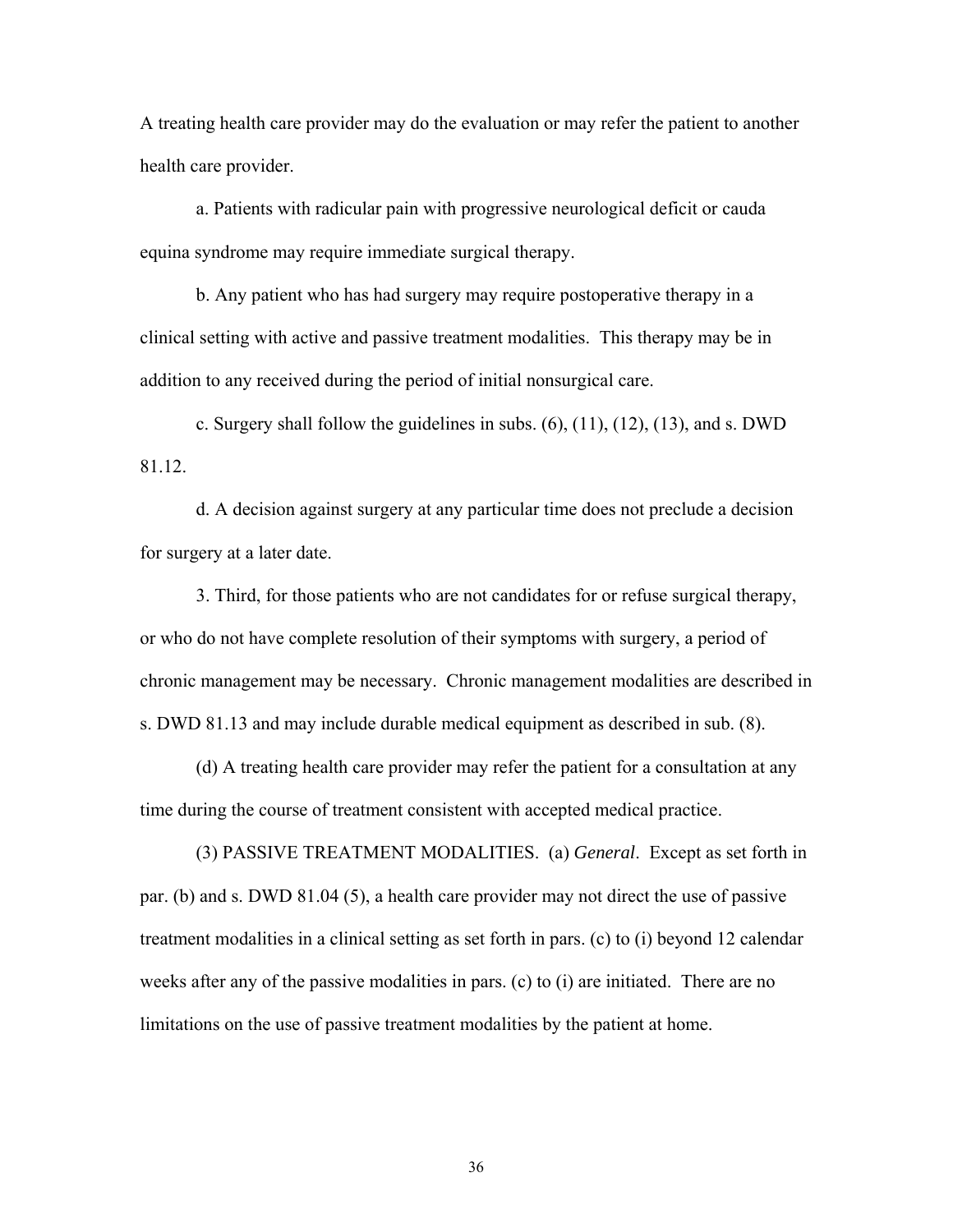(b) *Additional passive treatment modalities*. A health care provider may direct an additional 12 visits for the use of passive treatment modalities over an additional 12 months if all of the following apply:

 1. The patient is released to work or is permanently totally disabled and the additional passive treatment shall result in progressive improvement in, or maintenance of, the functional status that was achieved during the initial 12 weeks of passive care.

2. The treatment is not given on a regularly scheduled basis.

 3. A health care provider documents in the medical record a plan to encourage the patient's independence and decreased reliance on health care providers.

 4. Management of the patient's condition includes active treatment modalities during this period.

 5. The additional 12 visits for passive treatment does not delay the required surgical or chronic pain evaluation required by this chapter.

6. Passive care is not necessary while the patient has chronic pain syndrome.

(c) *Adjustment or manipulation of joints*. For purposes of this paragraph,

"adjustment or manipulation of joints" includes chiropractic and osteopathic adjustments or manipulations. All of the following guidelines apply to adjustment or manipulation of joints:

1. Time for treatment response is 3 to 5 treatments.

 2. Maximum treatment frequency is up to 5 times per week for the first one to 2 weeks decreasing in frequency until the end of the maximum treatment duration period in subd. 3.

3. Maximum treatment duration is 12 weeks.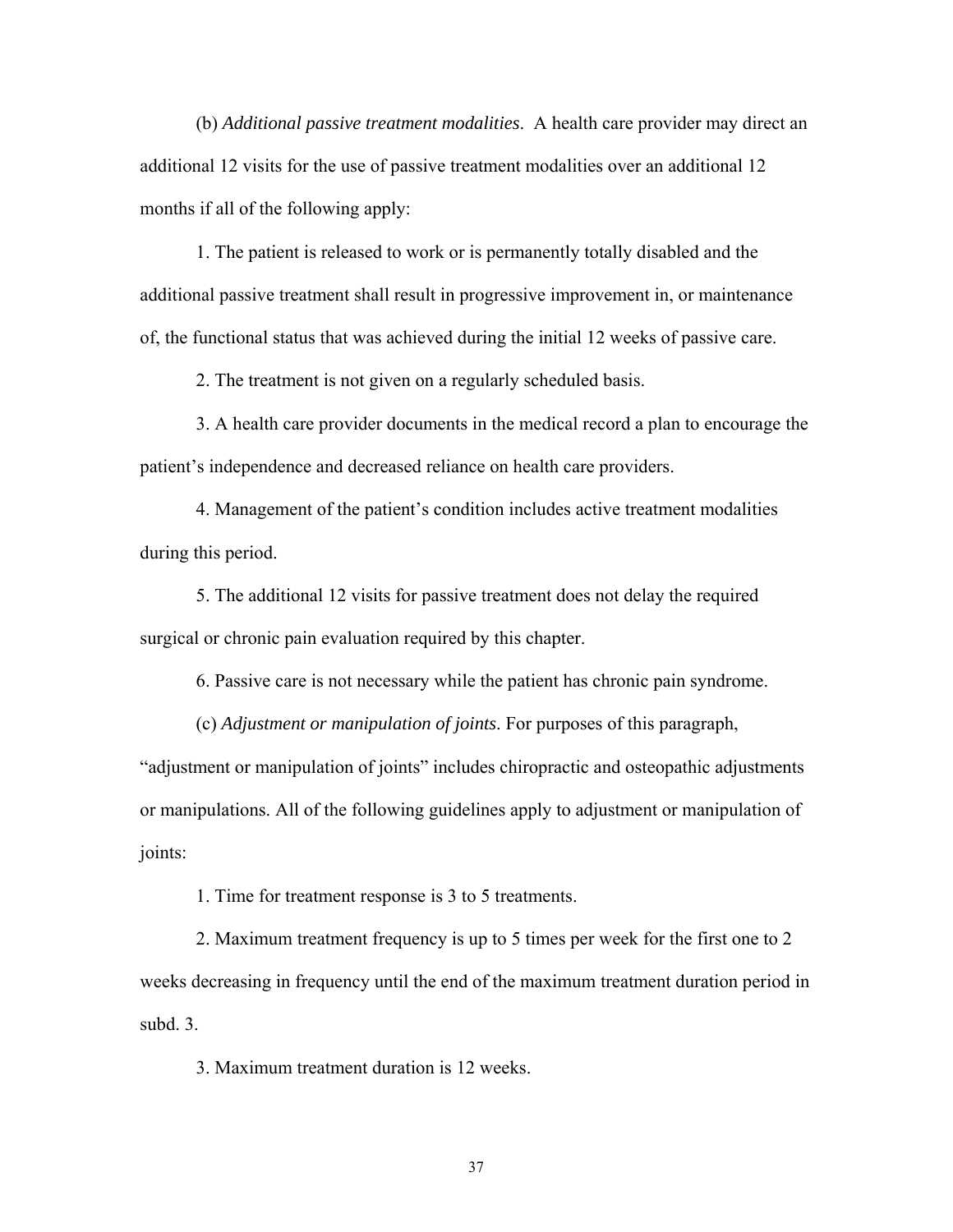(d) *Thermal treatment.* For purposes of this paragraph, "thermal treatment" includes all superficial and deep heating and cooling modalities. Superficial thermal modalities include hot packs, hot soaks, hot water bottles, hydrocollators, heating pads, ice packs, cold soaks, infrared, whirlpool, and fluidotherapy. Deep thermal modalities include diathermy, ultrasound, and microwave. All of the following guidelines apply to thermal treatment:

1. Thermal treatment given in a clinical setting:

a. Time for treatment response is 2 to 4 treatments.

 b. Maximum treatment frequency is up to 5 times per week for the first one to 3 weeks decreasing in frequency until the end of the maximum treatment duration period in subd. 1. c.

 c. Maximum treatment duration is 12 weeks in a clinical setting but only if given in conjunction with other therapies.

 2. Home use of thermal modalities may be prescribed at any time during the course of treatment. Home use may only involve hot packs, hot soaks, hot water bottles, hydrocollators, heating pads, ice packs, and cold soaks that can be applied by the patient without health care provider assistance. Home use of thermal modalities does not require any special training or monitoring, other than that usually provided by the health care provider during an office visit.

 (e) *Electrical muscle stimulation*. For purposes of this paragraph, "electrical muscle stimulation" includes galvanic stimulation, transcutaneous electrical nerve stimulation, interferential, and microcurrent techniques. All of the following guidelines apply to electrical muscle stimulation: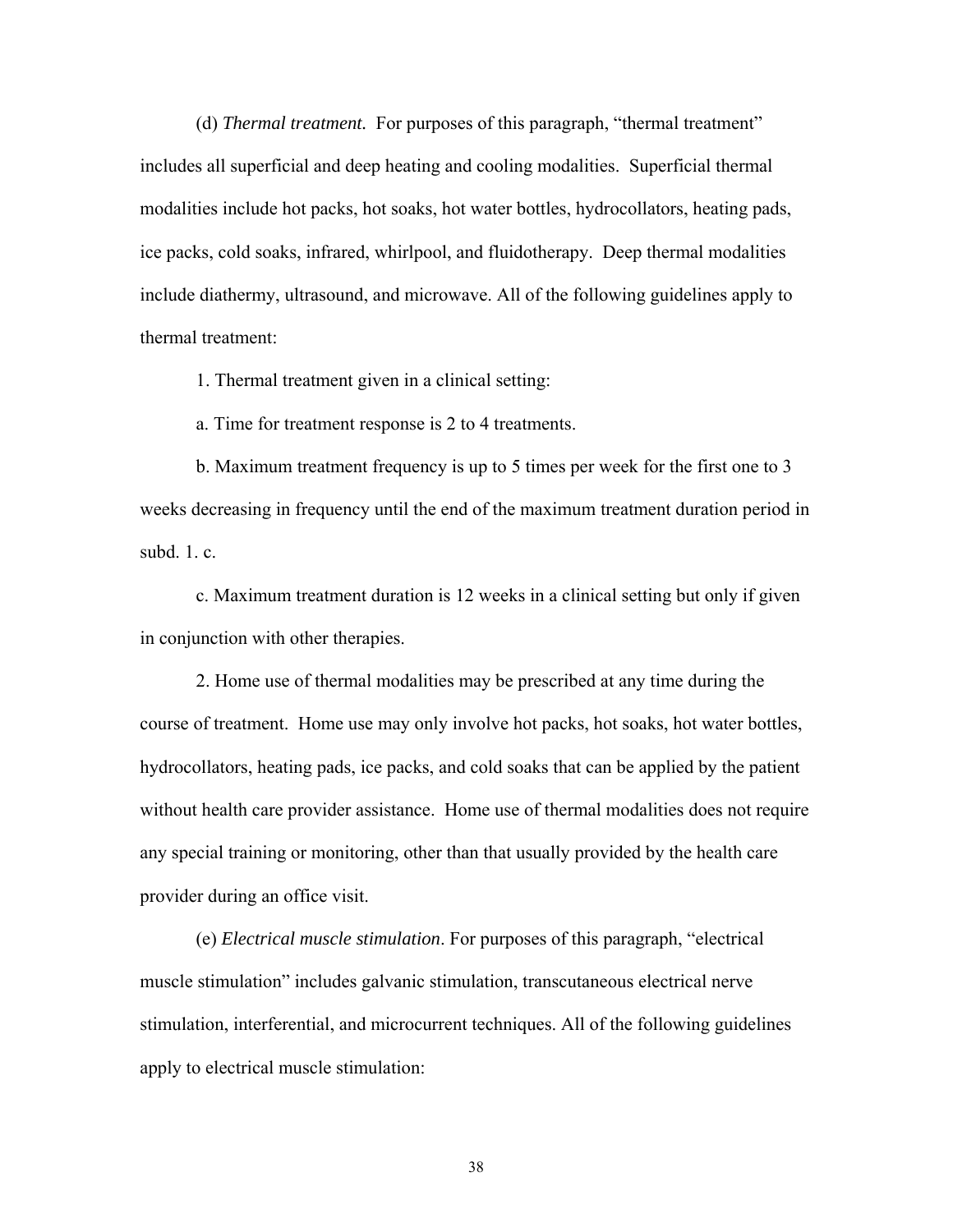1. Electrical muscle stimulation given in a clinical setting:

a. Time for treatment response is 2 to 4 treatments.

 b. Maximum treatment frequency is up to 5 times per week for the first one to 3 weeks decreasing in frequency until the end of the maximum treatment duration period in subd $1$  c.

 c. Maximum treatment duration is 12 weeks of treatment in a clinical setting but only if given in conjunction with other therapies.

 2. Home use of an electrical stimulation device may be prescribed at any time during a course of treatment. Initial use of an electrical stimulation device shall be in a supervised setting in order to ensure proper electrode placement and patient education. All of the following guidelines apply to home use of an electrical muscle stimulation device:

a. The time for patient education and training is one to 3 sessions.

 b. Patient may use the electrical stimulation device for one month, at which time effectiveness of the treatment shall be reevaluated by a health care provider before continuing home use of the device.

 (f) *Mechanical traction*. All of the following guidelines apply to mechanical traction:

1. Treatment given in a clinical setting:

a. Time for treatment response is 3 treatments.

 b. Maximum treatment frequency is up to 3 times per week for the first one to 3 weeks decreasing in frequency until the end of the maximum treatment duration period in subd. 1. c.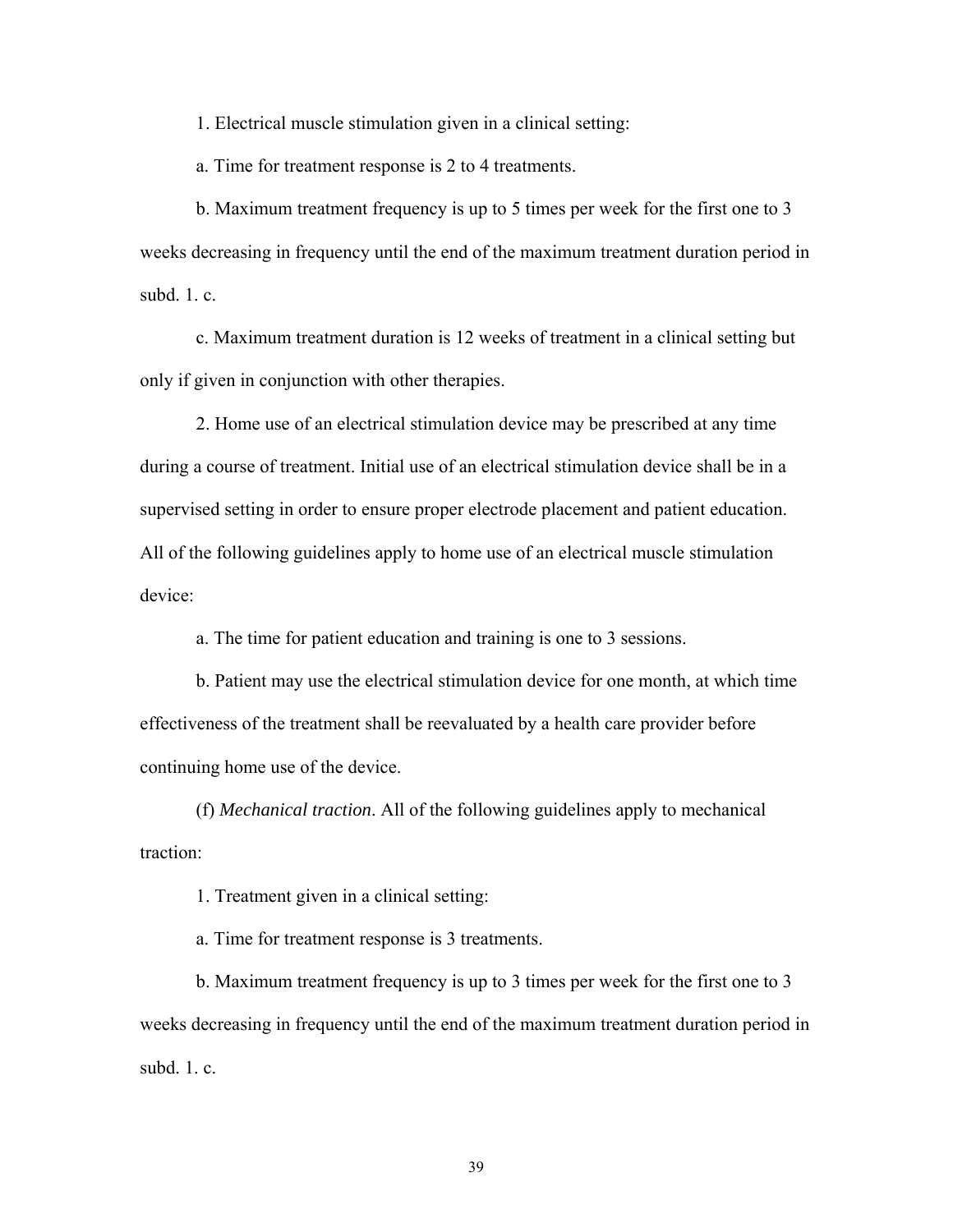c. Maximum treatment duration is 12 weeks in a clinical setting but only if used in conjunction with other therapies.

 2. Home use of a mechanical traction device may be prescribed as follow-up to use of traction in a clinical setting if it has proven to be effective treatment and is expected to continue to be effective treatment. Initial use of a mechanical traction device shall be in a supervised setting in order to ensure proper patient education. All of the following guidelines apply to home use of a mechanical traction device:

a. Time for patient education and training is one session.

 b. Patient may use the mechanical traction device for one month, at which time effectiveness of the treatment shall be reevaluated by a health care provider before continuing home use of the device.

 (g) *Acupuncture treatments.* For purposes of this paragraph, "acupuncture treatments" include endorphin-mediated analgesic therapy that includes classic acupuncture and acupressure. All of the following guidelines apply to acupuncture treatments:

1. Time for treatment response is 3 to 5 sessions.

 2. Maximum treatment frequency is up to 3 times per week for one to 3 weeks decreasing in frequency until the end of the maximum treatment duration period in subd. 3.

3. Maximum treatment duration is 12 weeks.

 (h) *Manual therapy*. For purposes of this paragraph, "manual therapy" includes soft tissue and joint mobilization, therapeutic massage, and manual traction. All of the following guidelines apply to manual therapy: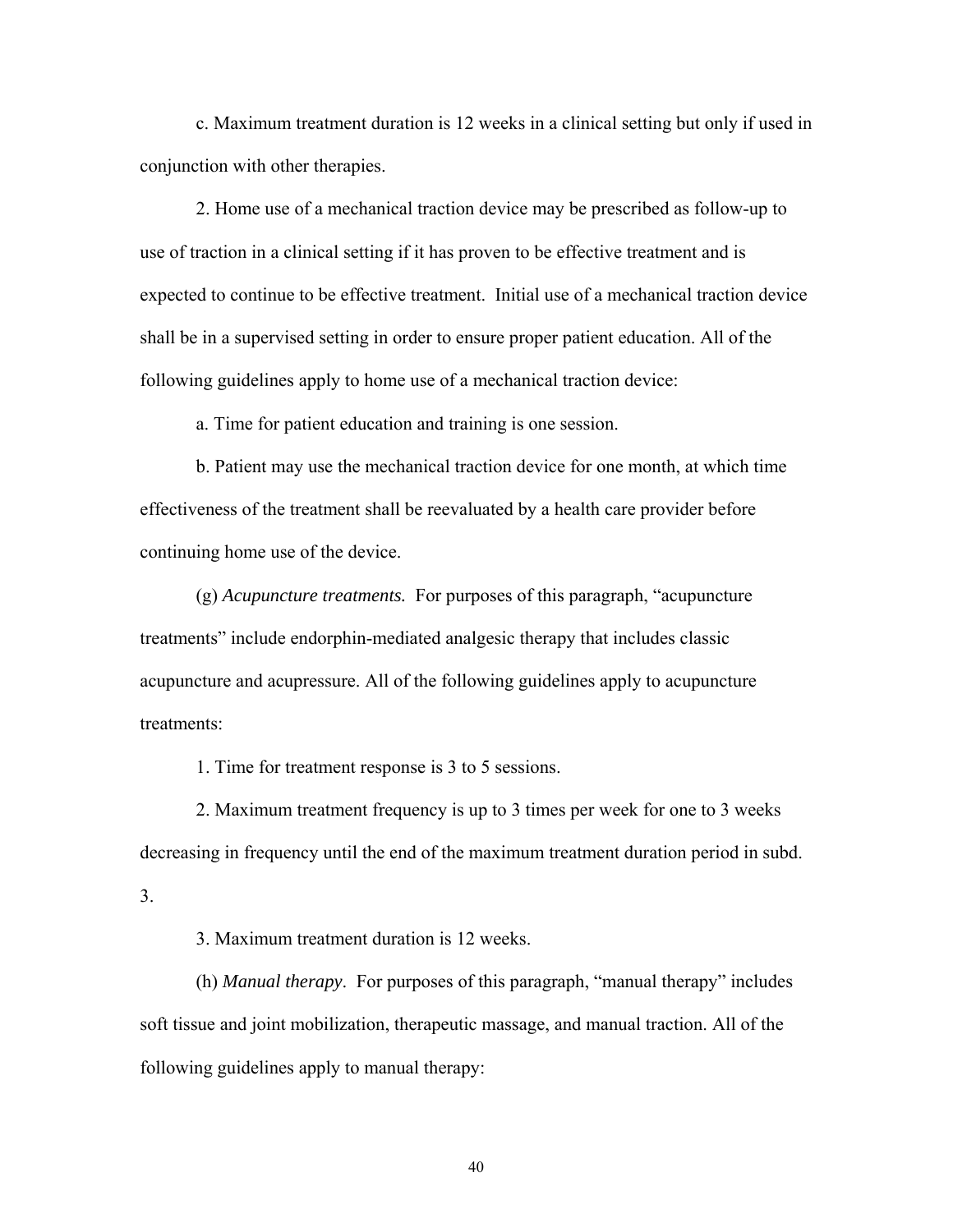1. Time for treatment response is 3 to 5 treatments.

 2. Maximum treatment frequency is up to 5 times per week for the first one to 2 weeks decreasing in frequency until the end of the maximum treatment duration period in subd. 3.

3. Maximum treatment duration is 12 weeks.

 (i) *Phoresis*. For purposes of this paragraph, "phoresis" includes iontophoresis and phonophoresis. All of the following guidelines apply to phoresis:

1. Time for treatment response is 3 to 5 sessions.

 2. Maximum treatment frequency is up to 3 times per week for the first one to 3 weeks decreasing in frequency until the end of the maximum treatment duration period in subd. 3.

 3. Maximum treatment is 9 sessions of either iontophoresis or phonophoresis, or combination, to any one site, with a maximum duration of 12 weeks for all treatment.

 (j) *Bedrest*. Prolonged restriction of activity and immobilization are detrimental to a patient's recovery. Bedrest shall not be prescribed for more than 7 days.

 (k) *Spinal braces and other movement restricting appliances*. All of the following guidelines apply to spinal braces and other movement-restricting appliances:

 1. Bracing required for longer than 2 weeks shall be accompanied by active muscle strengthening exercise to avoid deconditioning and prolonged disability.

2. Time for treatment response is 3 days.

 3. Treatment frequency is limited to intermittent use during times of increased physical stress or prophylactic use at work.

4. Maximum continuous duration is 3 weeks unless patient is status postfusion.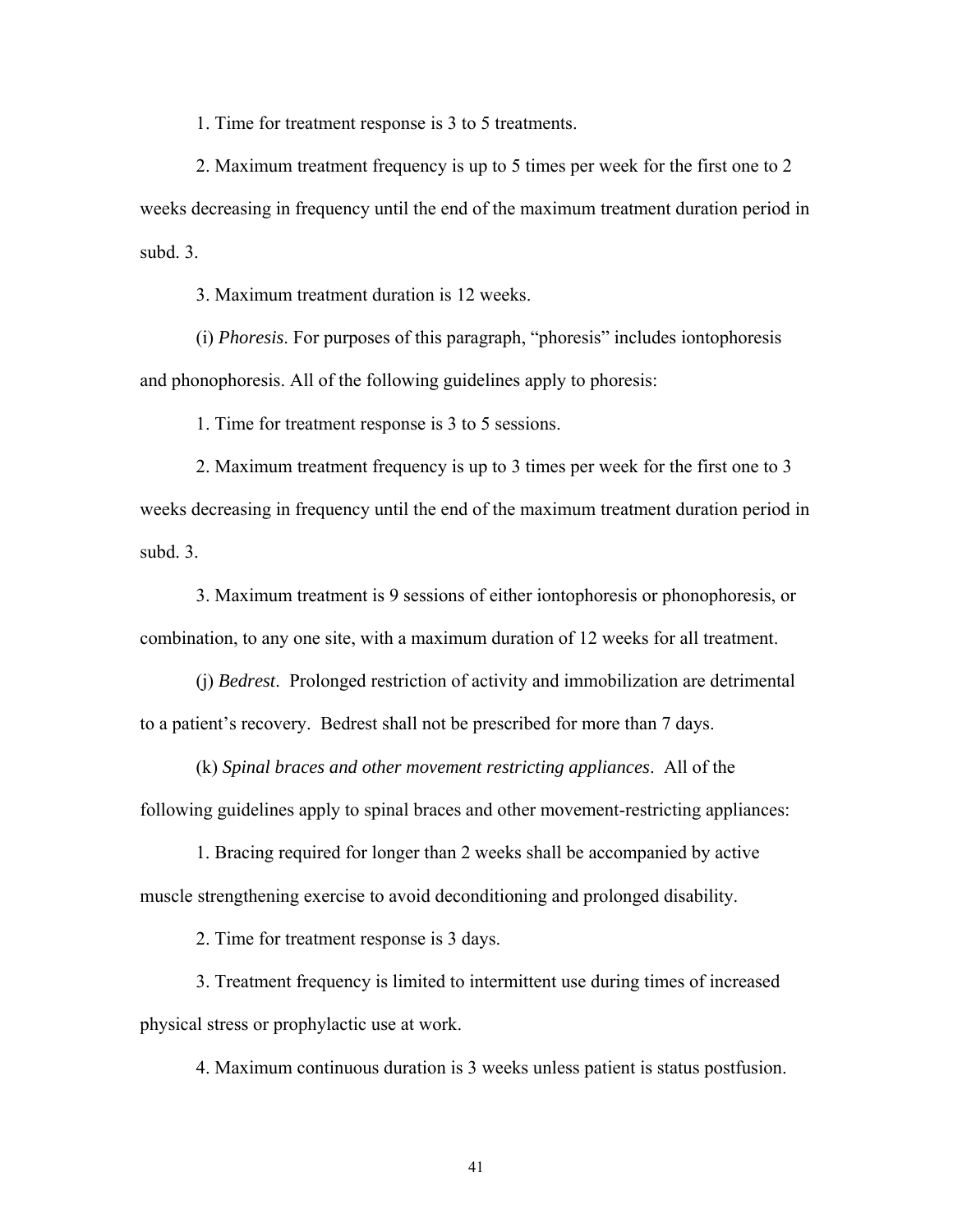(4) ACTIVE TREATMENT MODALITIES. (a) Active treatment modalities shall be used as set forth in pars. (b) to (f). A health care provider's use of active treatment modalities may extend past the 12-week limitation on passive treatment modalities so long as the maximum durations for the active treatment modalities are not exceeded.

 (b) Education shall teach the patient about pertinent anatomy and physiology as it relates to spinal function for the purpose of injury prevention. Education includes training on posture, biomechanics, and relaxation. The maximum number of treatments is 3 visits, which include an initial education and training session and 2 follow-up visits.

 (c) Posture and work method training shall instruct the patient in the proper performance of job activities. Topics include proper positioning of the trunk, neck and arms, use of optimum biomechanics in performing job tasks, and appropriate pacing of activities. Methods include didactic sessions, demonstrations, exercises, and simulated work tasks. The maximum number of treatments is 3 visits.

 (d) Worksite analysis and modification shall examine the patient's work station, tools, and job duties. A health care provider's recommendations may be made for the alteration of the work station, selection of alternate tools, modification of job duties, and provision of adaptive equipment. The maximum number of treatments is 3 visits.

 (e) Exercise, which is important to the success of an initial nonsurgical treatment program and a return to normal activity, shall include active patient participation in activities designed to increase flexibility, strength, endurance, or muscle relaxation. Exercise shall, at least in part, be specifically aimed at the musculature of the lumbosacral spine. Aerobic exercise and extremity strengthening may be performed as adjunctive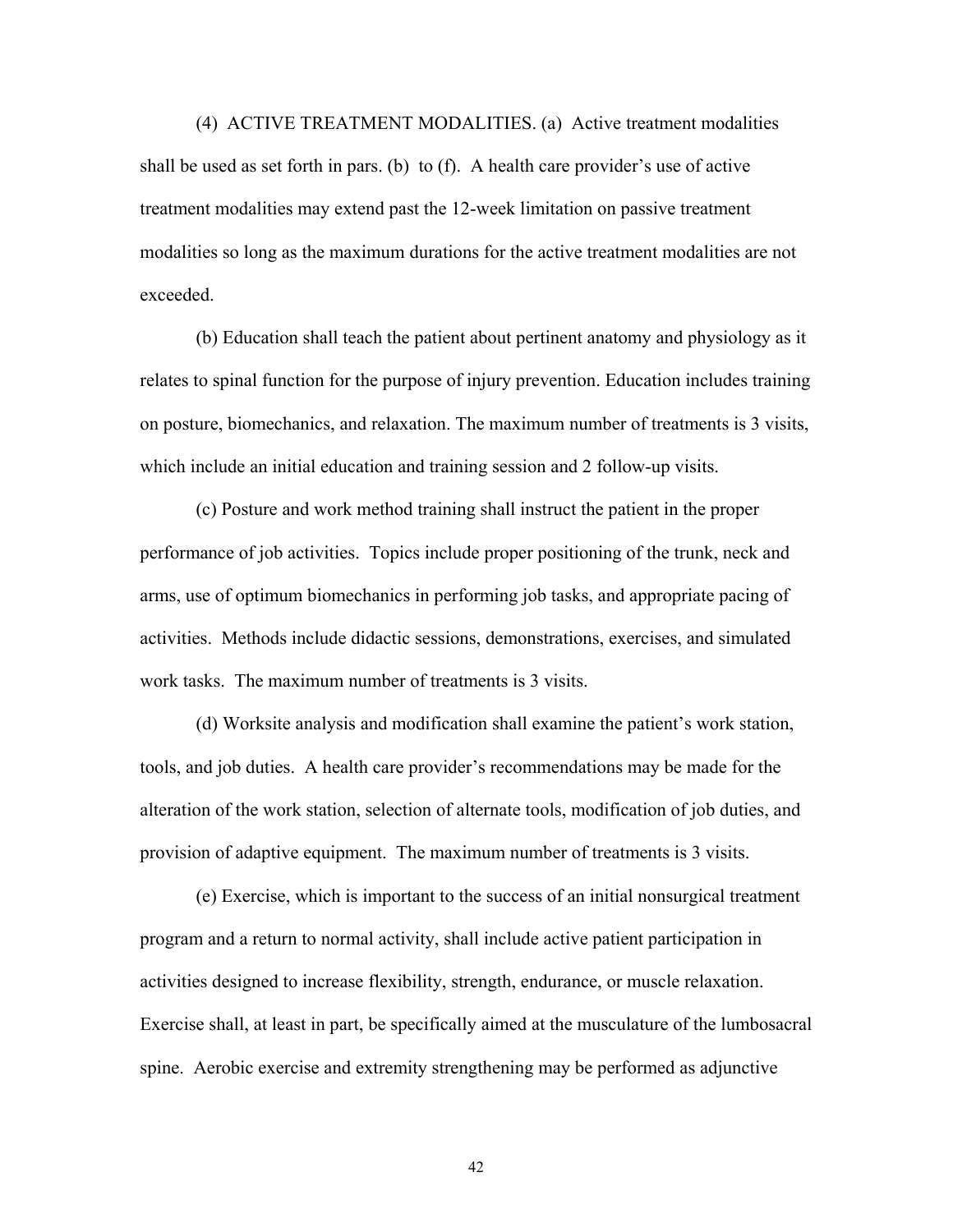treatment, but may not be the primary focus of the exercise program.

 (f) Exercises shall be evaluated to determine if the desired goals are being attained. Strength, flexibility, and endurance shall be objectively measured. A health care provider may objectively measure the treatment response as often as necessary for optimal care after the initial evaluation. Subds. 1. and 2. govern supervised and unsupervised exercise, except for computerized exercise programs and health clubs, which are governed by s. DWD 81.13.

 1. 'Guidelines for supervised exercise.' One goal of an exercise program shall be to teach the patient how to maintain and maximize any gains experienced from exercise. Self-management of the condition shall be promoted. All of the following guidelines apply to supervised exercise:

 a. Maximum treatment frequency is 5 times for the first week decreasing to 3 weeks per week for the next 2 weeks and decreasing in frequency after the third week.

b. Maximum duration is 12 weeks.

 2. 'Guidelines for unsupervised exercise.' Unsupervised exercise shall be provided in the least intensive setting appropriate to the goals of the exercise program and may supplement or follow the period of supervised exercise. All of the following guidelines apply to unsupervised exercise:

a. Maximum treatment frequency is up to 3 visits for instruction and monitoring.

b. There is no limit on the duration or frequency of exercise at home.

 (5) THERAPEUTIC INJECTIONS. (a) Injection modalities are necessary as set forth in pars. (b) to (d). A health care provider's use of injections may extend past the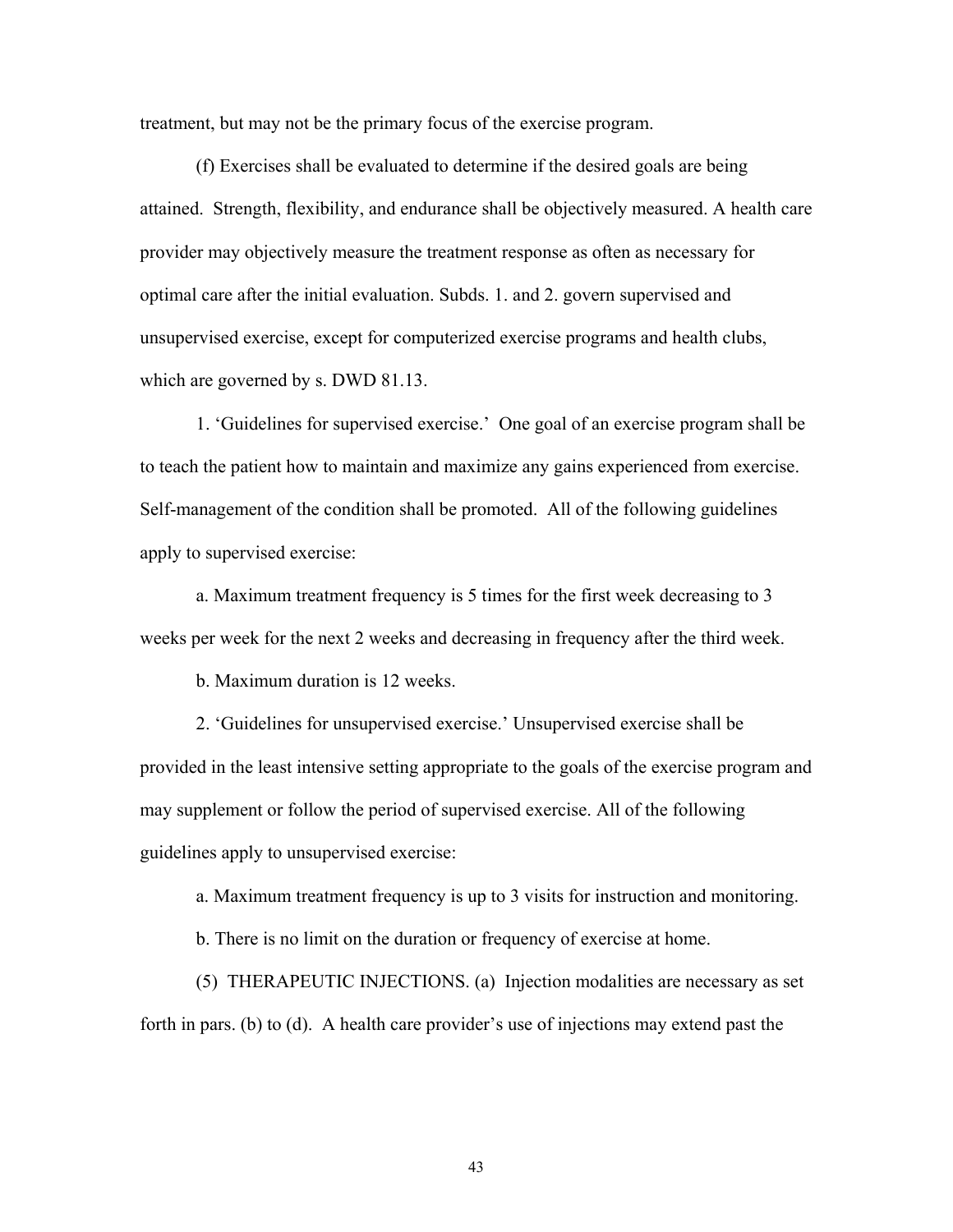12-week limit on passive treatment modalities so long as the maximum treatment for injections is not exceeded.

 (b) For purposes of this subsection, "therapeutic injections" include injections of trigger points, facet joints, facet nerves, sacroiliac joints, sympathetic nerves, epidurals, nerve roots, and peripheral nerves. Therapeutic injections may only be given in conjunction with active treatment modalities directed to the same anatomical site.

1. All of the following guidelines apply to trigger point injections:

a. Time for treatment response is within 30 minutes.

 b. Maximum treatment frequency is once per week to any one site if there is a positive response to the first injection at that site. If subsequent injections at that site demonstrate diminishing control of symptoms or fail to facilitate objective functional gains, then trigger point injections shall be redirected to other areas or discontinued. No more than 3 injections to different sites per patient visit may be given.

c. Maximum treatment is 4 injections to any one site.

2. All of the following guidelines apply to sacroiliac joint injections:

a. Time for treatment response is within one week.

 b. Maximum treatment frequency may permit repeat injection 2 weeks after the previous injection if there is a positive response to the first injection. Only 2 injections per patient visit.

c. Maximum treatment is 2 injections to any one site.

3. All of the following guidelines apply to facet joint or nerve injections:

a. Time for treatment response is within one week.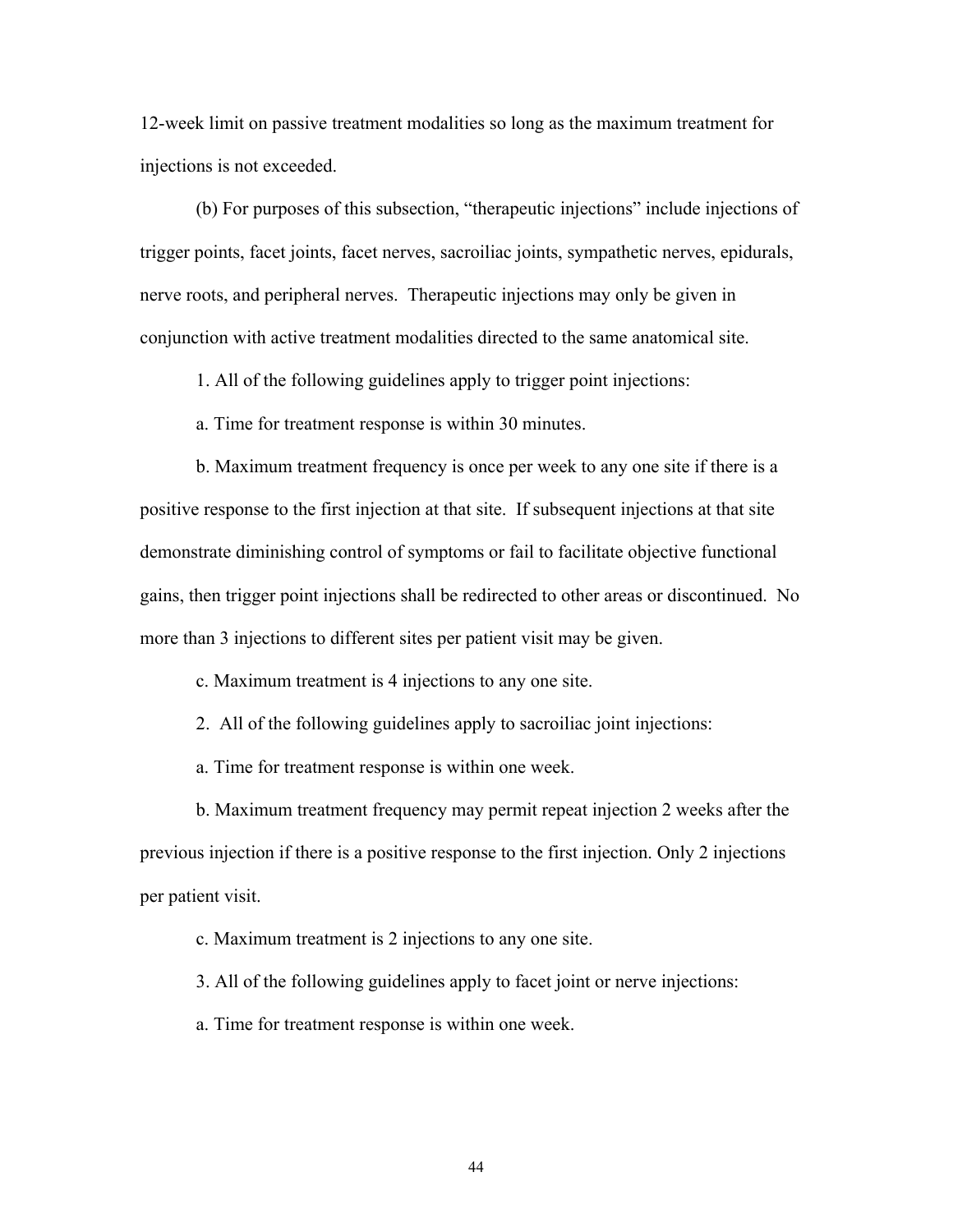b. Maximum treatment frequency is once every 2 weeks to any one site if there is a positive response to the first injection. If subsequent injections demonstrate diminishing control of symptoms or fail to facilitate objective functional gains, then injections shall be discontinued. Only 3 injections to different sites per patient visit.

c. Maximum treatment is 3 injections to any one site.

4. All of the following guidelines apply to nerve root blocks:

a. Time for treatment response is within one week.

 b. Maximum treatment frequency may permit repeat injection 2 weeks after the previous injection if there is a positive response to the first injection. Only 3 injections to different sites per patient visit.

c. Maximum treatment is 2 injections to any one site.

5. All of the following guidelines apply to epidural injections:

a. Time for treatment response is within one week.

 b. Maximum treatment frequency is once every 2 weeks if there is a positive response to the first injection. If subsequent injections demonstrate diminishing control of symptoms or fail to facilitate objective functional gains, then injections should be discontinued. Only one injection per patient visit.

c. Maximum treatment is 3 injections.

 (c) For purposes of this paragraph, "lytic or sclerosing injections" include radio frequency denervation of the facet joints. These injections may only be given in conjunction with active treatment modalities directed to the same anatomical site. All of the following guidelines apply to lytic or sclerosing injections:

1. Time for treatment response is up to 6 weeks.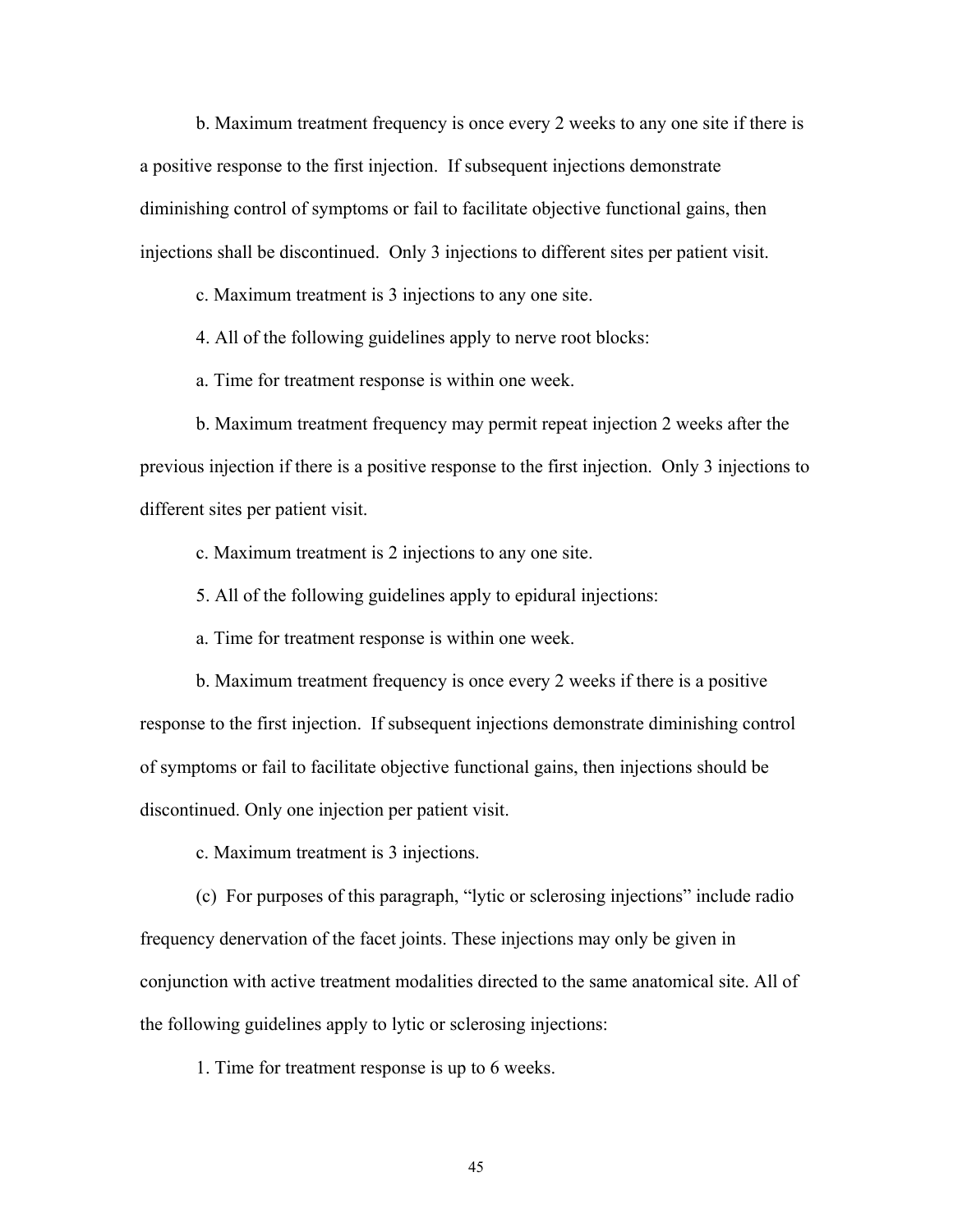2. Maximum treatment frequency may repeat 4 times per year or once every 3 months for any site.

3. Maximum of 2 injections to any one site.

 (d) Prolotherapy and botulinum toxin injections are not necessary in the treatment of low back problems.

 (6) SURGERY, INCLUDING DECOMPRESSION PROCEDURES AND ARTHRODESIS. (a) A health care provider may only perform surgery if it meets the specific guidelines specified in subs.  $(11)$ ,  $(12)$ ,  $(13)$ , and s. DWD 81.12  $(1)$ .

 (b) In order to optimize the beneficial effect of surgery, postoperative therapy with active and passive treatment modalities may be provided, even if these modalities had been used in the preoperative treatment of the condition. In the postoperative period, the maximum treatment duration with passive treatment modalities in a clinical setting from the initiation of the first passive modality used, except bedrest or bracing, is as follows:

 1. Eight weeks following lumbar decompression or implantation of a spinal cord stimulator or intrathecal drug delivery system.

2. Twelve weeks following arthrodesis.

 (c) Repeat surgery shall also meet the guidelines of subs. (11), (12), (13), and s. DWD 81.12 (1).

 (d) The surgical therapies in subds. 1. and 2. have very limited application and require a personality or psychosocial evaluation that indicates the patient is likely to benefit from the treatment: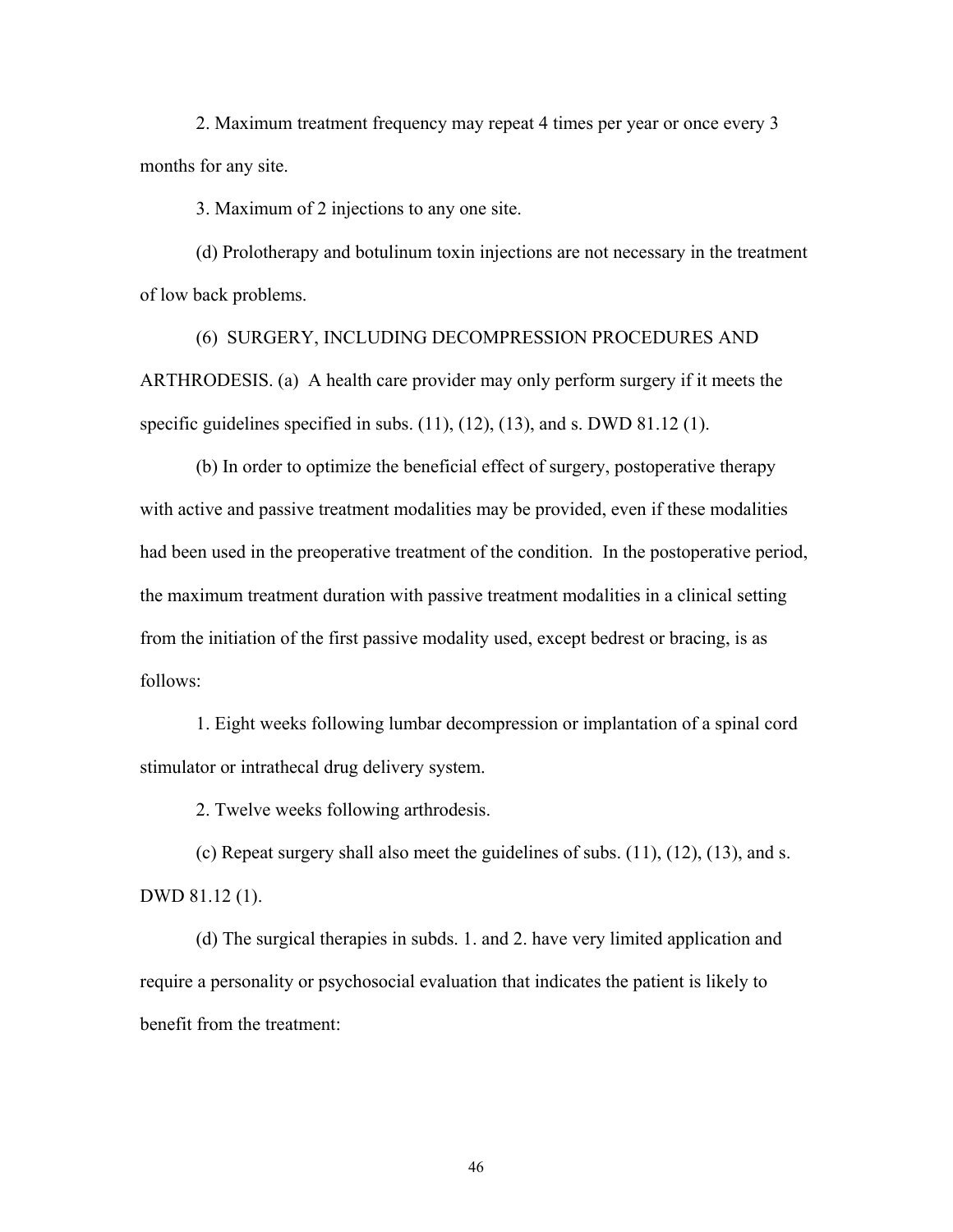1. Spinal cord stimulator may be necessary for a patient who has neuropathic pain and has had a favorable response to a trial screening period.

 2. Intrathecal drug delivery system may be necessary for a patient who has somatic or neuropathic pain and has had a favorable response to a trial screening period.

 (7) CHRONIC MANAGEMENT. Chronic management of low back pain shall be provided according to the guidelines of s. DWD 81.13.

 (8) DURABLE MEDICAL EQUIPMENT. (a) A health care provider may direct the use of durable medical equipment in any of the following:

 1. Lumbar braces, corsets, or supports are necessary within the guidelines of sub. (3) (k).

 2. For patients using electrical muscle stimulation or mechanical traction devices at home, the device and any required supplies are necessary within the guidelines of sub. (3) (e) and (f).

 3. Exercise equipment for home use, including bicycles, treadmills, and stairclimbers, are necessary only as part of an approved chronic management program. This equipment is not necessary during initial nonsurgical care or during reevaluation and surgical therapy. If the employer has an appropriate exercise facility on its premises with the prescribed equipment, the insurer may mandate use of that facility instead of authorizing purchase of the equipment for home use.

 a. 'Indications.' The patient is deconditioned and requires reconditioning that may be accomplished only with the use of the prescribed exercise equipment. A health care provider shall document specific reasons why the exercise equipment is necessary and may not be replaced with other activities.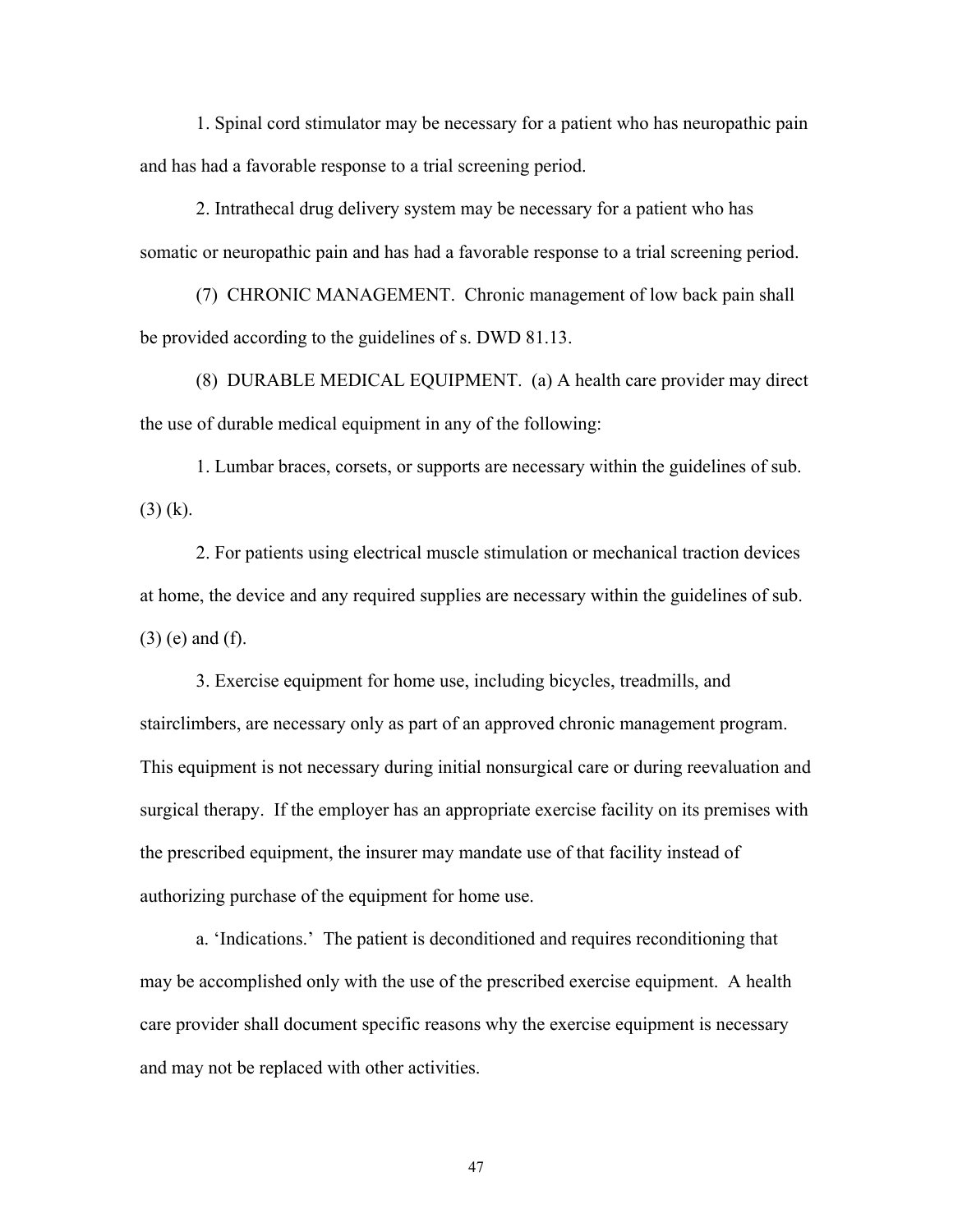b. 'Requirements.' The use of the equipment shall have specific goals and there shall be a specific set of prescribed activities.

 (b) All of the following durable medical equipment is not necessary for home use for low back conditions:

1. Whirlpools, Jacuzzis, hot tubs, and special bath or shower attachments.

2. Beds, waterbeds, mattresses, chairs, recliners, and loungers.

(9) EVALUATION OF TREATMENT BY HEALTH CARE PROVIDER. (a) A

health care provider shall evaluate at each visit whether the treatment is medically necessary and shall evaluate whether initial nonsurgical treatment is effective according to pars. (b) to (e). No later than the time for treatment response established for the specific modality in subs. (3) to (5), a health care provider shall evaluate whether the passive, active, injection, or medication treatment modality is resulting in progressive improvement in pars. (b) to (e).

 (b) The patient's subjective complaints of pain or disability are progressively improving, as evidenced by documentation in the medical record of decreased distribution, frequency, or intensity of symptoms.

 (c) The objective clinical findings are progressively improving, as evidenced by documentation in the medical record of resolution or objectively measured improvement in physical signs of the injury.

 (d) The patient's functional status, especially vocational activity, is progressively improving, as evidenced by documentation in the medical record or documentation of work ability involving less restrictive limitations on activity.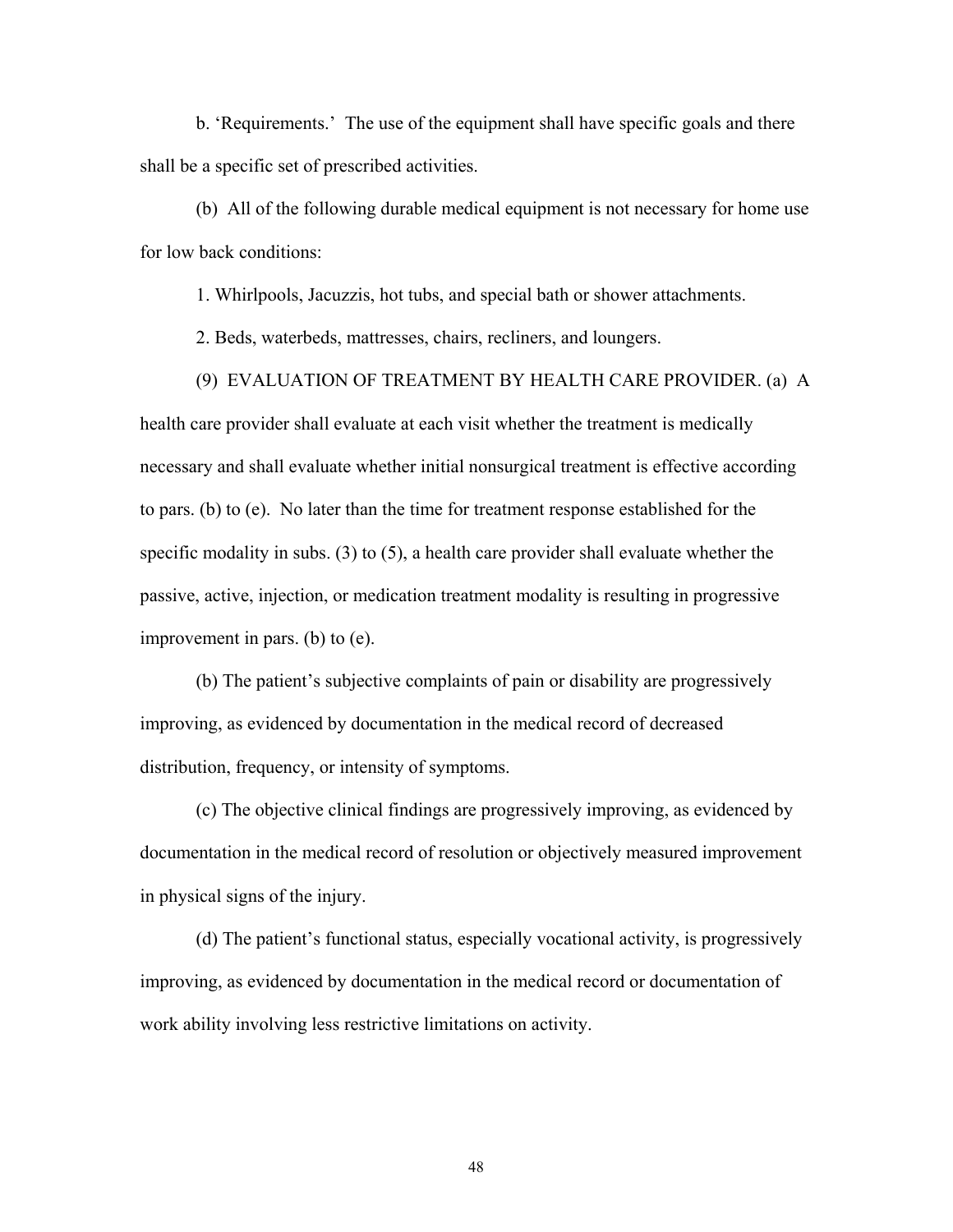(e) If there is not progressive improvement in at least 2 criteria specified in pars. (b) to (d), the modality shall be discontinued or significantly modified or a health care provider shall reconsider the diagnosis. The evaluation of the effectiveness of the treatment modality may be delegated to another health care provider.

 (10) MEDICATION MANAGEMENT. (a) Prescription of controlled substance medications under ch. 450, Stats., including opioids and narcotics, are indicated primarily for the treatment of severe acute pain. These medications are not recommended in the treatment of patients with persistent low back pain.

(b) Patients with radicular pain may require longer periods of treatment.

 (c) A health care provider shall document the rationale for the use of any scheduled medication. Treatment with nonnarcotic medication may be appropriate during any phase of treatment and intermittently after all other treatment has been discontinued. The prescribing health care provider shall determine that ongoing medication is effective treatment for the patient's condition.

 (11) SPECIFIC TREATMENT GUIDELINES FOR REGIONAL LOW BACK PAIN. (a) A health care provider shall use initial nonsurgical treatment as the first phase of treatment for all patients with regional low back pain under sub. (1) (b) 1.

 1. The passive, active, injection, durable medical equipment, and medication treatment modalities and procedures in subs.  $(3)$ ,  $(4)$ ,  $(5)$ ,  $(8)$ , and  $(10)$  may be used in sequence or simultaneously during the period of initial nonsurgical management, depending on the severity of the condition.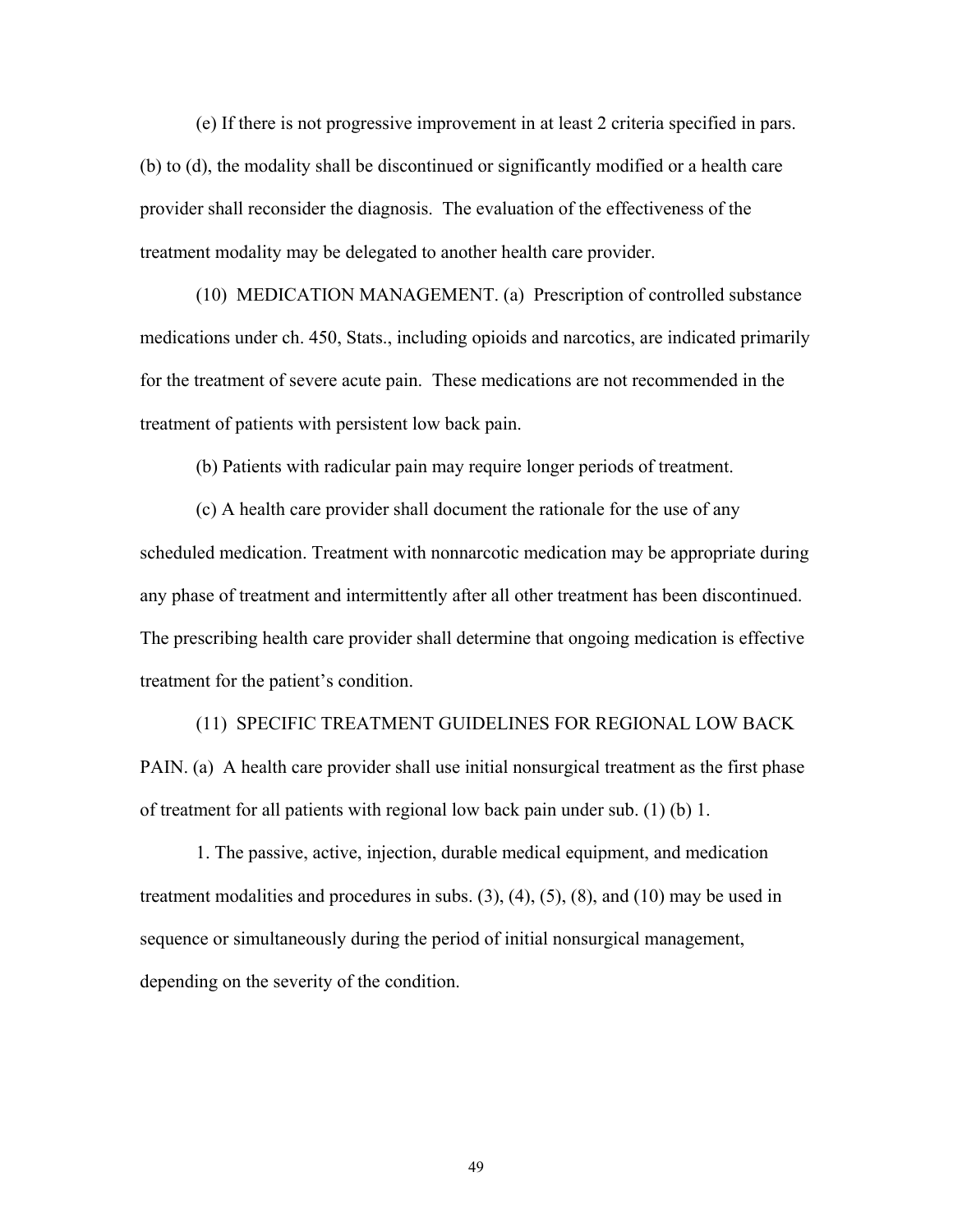2. The only therapeutic injections necessary for patients with regional low back pain are trigger point injections, facet joint injections, facet nerve injections, sacroiliac joint injections, and epidural blocks, and their use shall meet the guidelines of sub. (5).

 3. After the first week of treatment, initial nonsurgical treatment shall at all times contain active treatment modalities according to the guidelines in sub. (4).

 4. Initial nonsurgical treatment shall be provided in the least intensive setting consistent with quality health care practices.

 5. Except as otherwise specified in sub. (3), passive treatment modalities in a clinic setting or requiring attendance by a health care provider are not necessary beyond 12 weeks after any passive modality other than bedrest or bracing is first initiated.

 (b) Surgical evaluation or chronic management is necessary if the patient continues with symptoms and physical findings after the course of initial nonsurgical care and if the patient's condition prevents the resumption of the regular activities of daily life, including regular vocational activities. The purpose of surgical evaluation is to determine whether surgery is necessary in the treatment of a patient who has failed to recover with initial nonsurgical care. If the patient is not a surgical candidate, then chronic management is necessary.

 1. Surgical evaluation, if necessary, may begin as soon as 8 weeks after, but shall begin no later than 12 weeks after, beginning initial nonsurgical management. An initial recommendation or decision against surgery may not preclude surgery at a later date.

 2. Surgical evaluation may include the use of appropriate medical imaging techniques. The imaging technique shall be chosen on the basis of the suspected etiology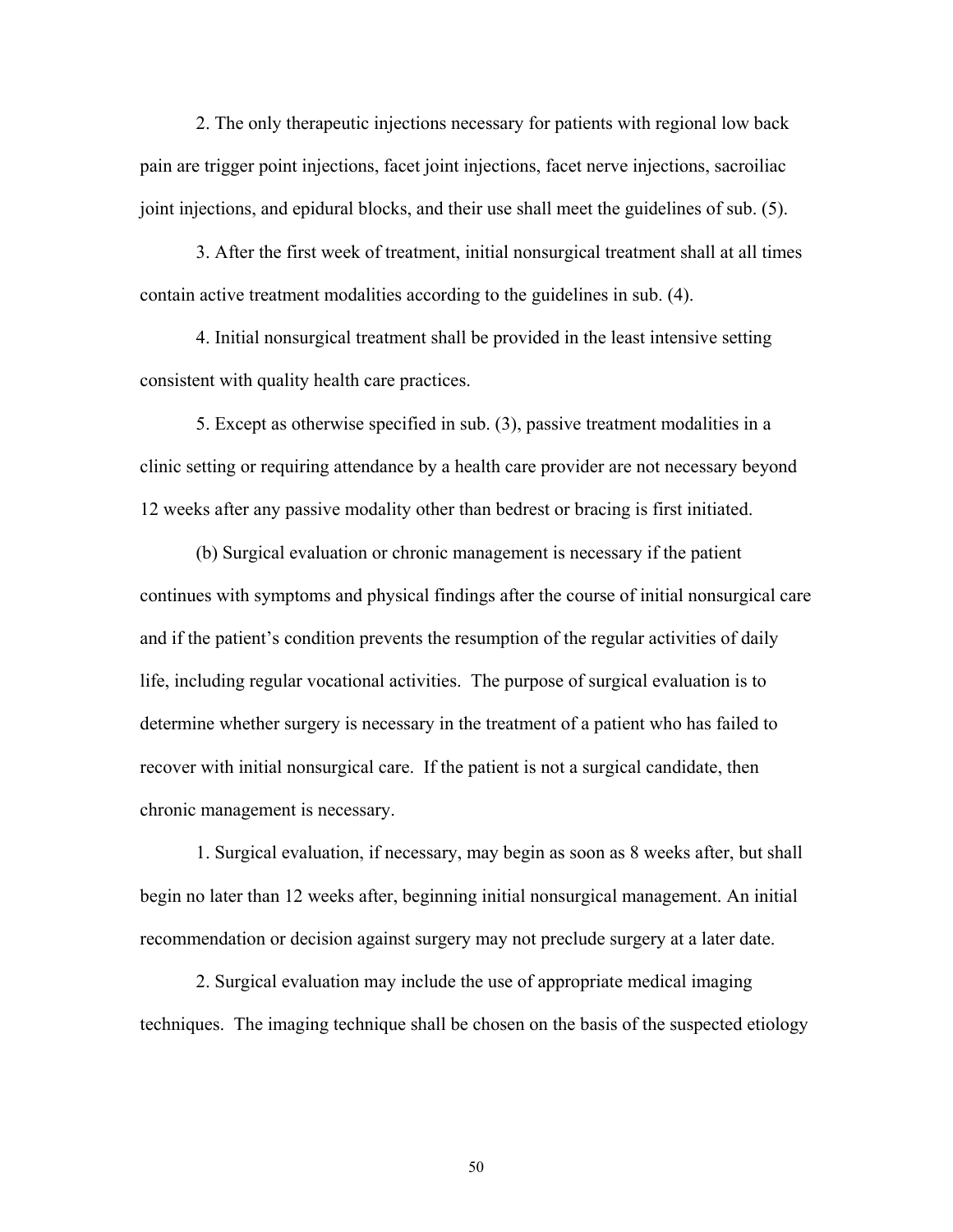of the patient's condition but a health care provider shall follow the guidelines in s. DWD 81.05. Medical imaging studies that do not meet these guidelines are not necessary.

 3. Surgical evaluation may also include diagnostic blocks and injections. These blocks and injections are only necessary if their use is consistent with the guidelines of sub. (1) (j).

 4. Surgical evaluation may also include personality or psychosocial evaluation, consistent with the guidelines of sub. (1) (i).

 5. Consultation with other health care providers may be appropriate as part of the surgical evaluation. The need for consultation and the choice of consultant will be determined by the findings on medical imaging, diagnostic analgesic blocks, and injections, if performed, and the patient's ongoing subjective complaints and physical findings.

 6. The only surgical procedures necessary for patients with regional low back pain are decompression of a lumbar nerve root or lumbar arthrodesis, with or without instrumentation, which shall meet the guidelines of sub. (6) and s. DWD 81.12 (1). For patients with failed back surgery, spinal cord stimulators or intrathecal drug delivery systems may be necessary and consistent with sub. (6) (d).

a. If surgery is necessary, it shall be offered to the patient as soon as possible. If the patient agrees to the proposed surgery, it shall be performed as expeditiously as possible consistent with sound medical practice.

 b. If surgery is not necessary, or if the patient does not wish to proceed with surgery, then the patient is a candidate for chronic management under the guidelines in s. DWD 81.13.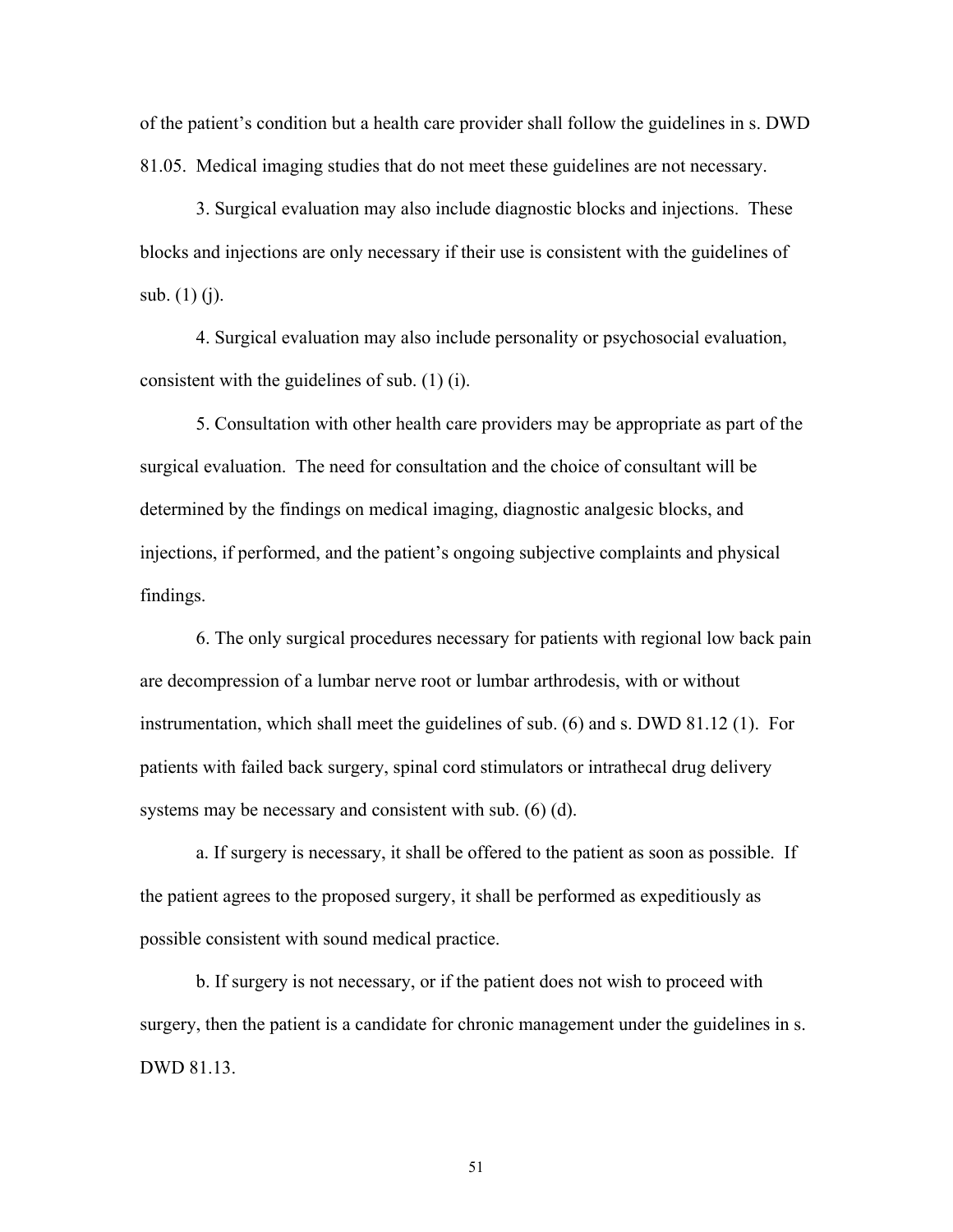(c) If the patient continues with symptoms and objective physical findings after surgical therapy has been rendered or the patient refuses surgical therapy or the patient was not a candidate for surgical therapy, and if the patient's condition prevents the resumption of the regular activities of daily life including regular vocational activities, then the patient may be a candidate for chronic management that shall be provided under the guidelines in s. DWD 81.13.

 (12) SPECIFIC TREATMENT GUIDELINES FOR RADICULAR PAIN, WITH OR WITHOUT REGIONAL LOW BACK PAIN, WITH NO OR STATIC NEUROLOGIC DEFICITS. (a) Initial nonsurgical treatment is appropriate for all patients with radicular pain, with or without regional low back pain, with no or static neurologic deficits under sub. (1) (b) 2., and shall be the first phase of treatment. It shall be provided within the guidelines of sub. (11) (a), with the following modifications: Epidural blocks and nerve root and peripheral nerve blocks are the only therapeutic injections necessary for patients with radicular pain only. If there is a component of regional low back pain, therapeutic facet joint injections, facet nerve injections, trigger point injections, and sacroiliac injections may also be necessary.

 (b) Surgical evaluation or chronic management is necessary if the patient continues with symptoms and physical findings after the course of initial nonsurgical care and if the patient's condition prevents the resumption of the regular activities of daily life, including regular vocational activities. It shall be provided within the guidelines of sub. (11) (b).

 (c) If the patient continues with symptoms and objective physical findings after surgical therapy has been rendered or the patient refused surgical therapy or the patient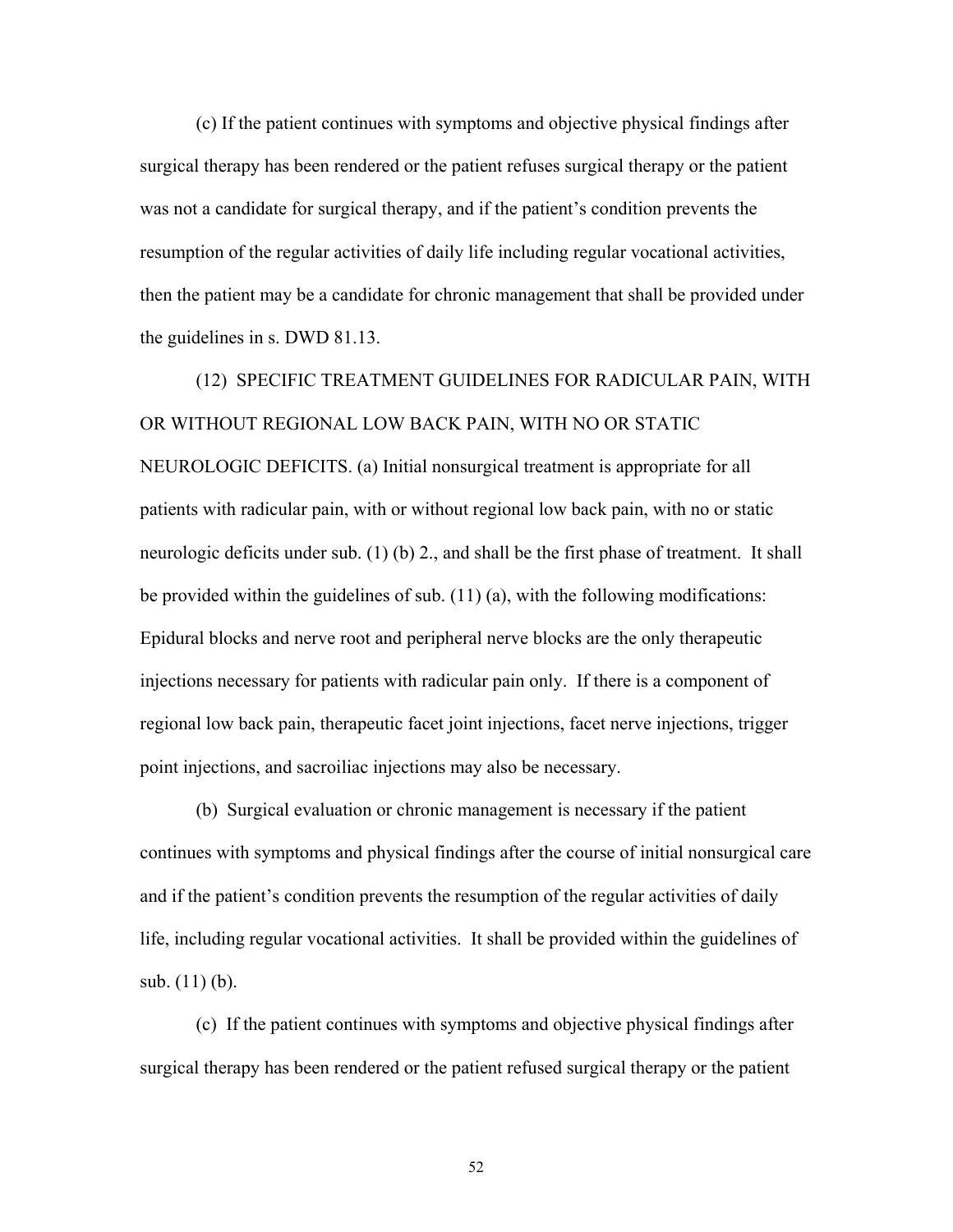was not a candidate for surgical therapy, and if the patient's condition prevents the resumption of the regular activities of daily life including regular vocational activities, then the patient may be a candidate for chronic management. Any course or program of chronic management for patients with radicular pain, with or without regional low back pain, with static neurologic deficits shall be provided under the guidelines of s. DWD 81.13.

 (13) SPECIFIC TREATMENT GUIDELINES FOR CAUDA EQUINA SYNDROME AND FOR RADICULAR PAIN, WITH OR WITHOUT REGIONAL LOW BACK PAIN, WITH PROGRESSIVE NEUROLOGIC DEFICITS. (a) Patients with cauda equina syndrome or with radicular pain, with or without regional low back pain, with progressive neurologic deficits may require immediate or emergency surgical evaluation at any time during the course of the overall treatment. The decision to proceed with surgical evaluation is made by a health care provider based on the type of neurologic changes observed, the severity of the changes, the rate of progression of the changes, and the response to any initial nonsurgical treatments. Surgery, if necessary, may be performed at any time during the course of treatment. Surgical evaluation and surgery shall be provided within the guidelines of sub.  $(11)$  (b), except that surgical evaluation and surgical therapy may begin at any time.

 (b) If a health care provider decides to proceed with a course of initial nonsurgical care for a patient with radicular pain with progressive neurologic changes, it shall follow the guidelines of sub. (12) (a).

 (c) If the patient continues with symptoms and objective physical findings after surgical therapy has been rendered or the patient refuses surgical therapy or the patient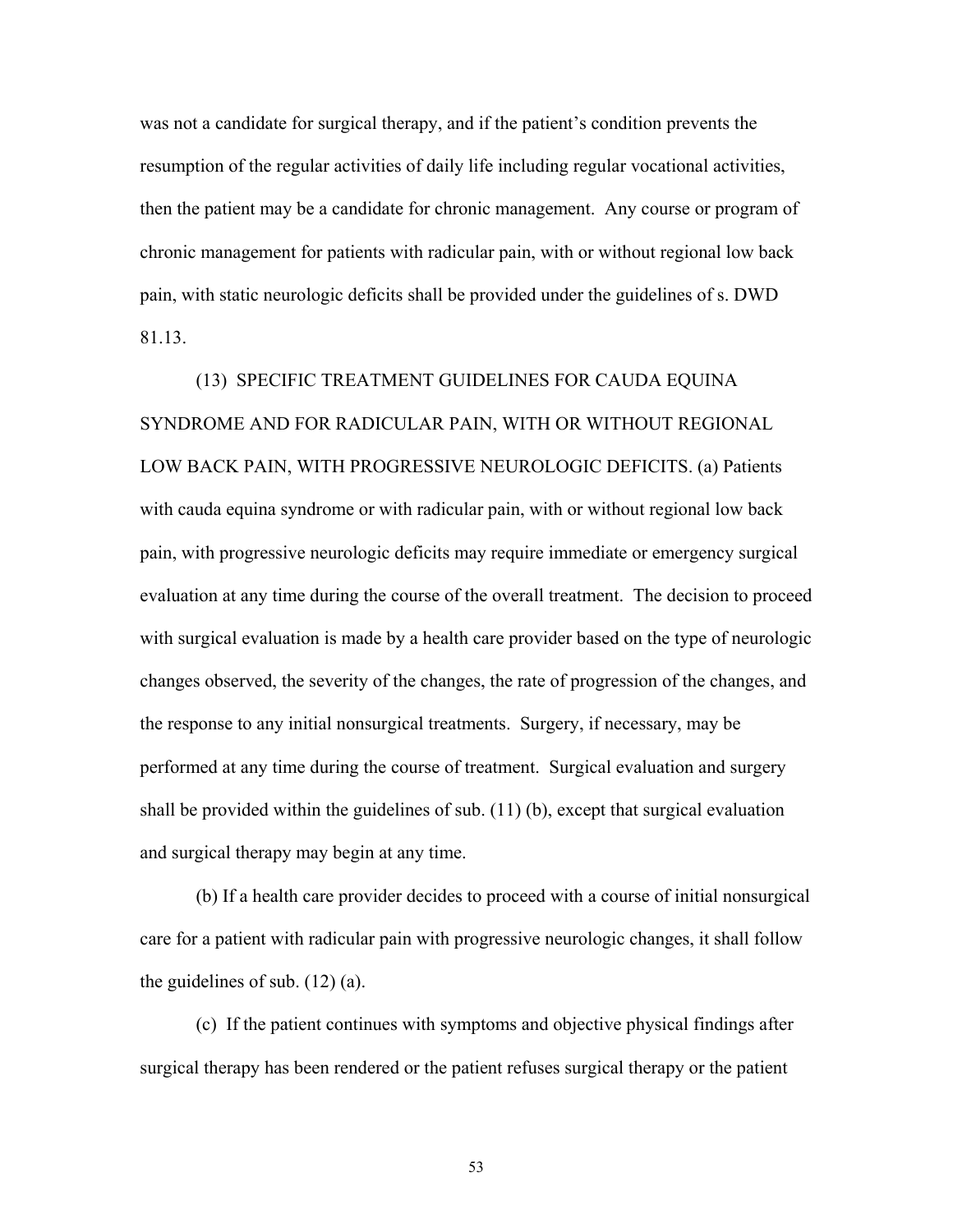was not a candidate for surgical therapy, and if the patient's condition prevents the resumption of the regular activities of daily life including regular vocational activities, then the patient may be a candidate for chronic management. Any course or program of chronic management for patients with radicular pain, with or without regional low back pain, with foot drop or progressive neurologic changes at first presentation shall be provided under the guidelines of s. DWD 81.13.

 **DWD 81.07 Neck pain. (1)** DIAGNOSTIC PROCEDURES FOR TREATMENT OF NECK INJURY. (a) A health care provider shall determine the nature of the neck condition before initiating treatment.

 (b) A health care provider shall perform and document an appropriate history and physical examination. Based on the history and physical examination the health care provider shall assign the patient at each visit to the appropriate clinical category in subds. 1. to 4. A health care provider shall document the diagnosis in the medical record. For the purposes of subds. 2. and 3., "radicular pain" means pain radiating distal to the shoulder. This section does not apply to fractures of the cervical spine or cervical pain due to an infectious, immunologic, metabolic, endocrine, neurologic, visceral, or neoplastic disease process.

 1. Regional neck pain includes referred pain to the shoulder and upper back. Regional neck pain includes the diagnoses of cervical strain, sprain, myofascial syndrome, musculoligamentous injury, soft tissue injury, and other diagnoses for pain believed to originate in the discs, ligaments, muscles, or other soft tissues of the cervical spine and that affects the cervical region, with or without referral to the upper back or shoulder, including ICD-9-CM codes 720 to 720.9, 721 to 721.0, 721.5 to 721.90, 722.3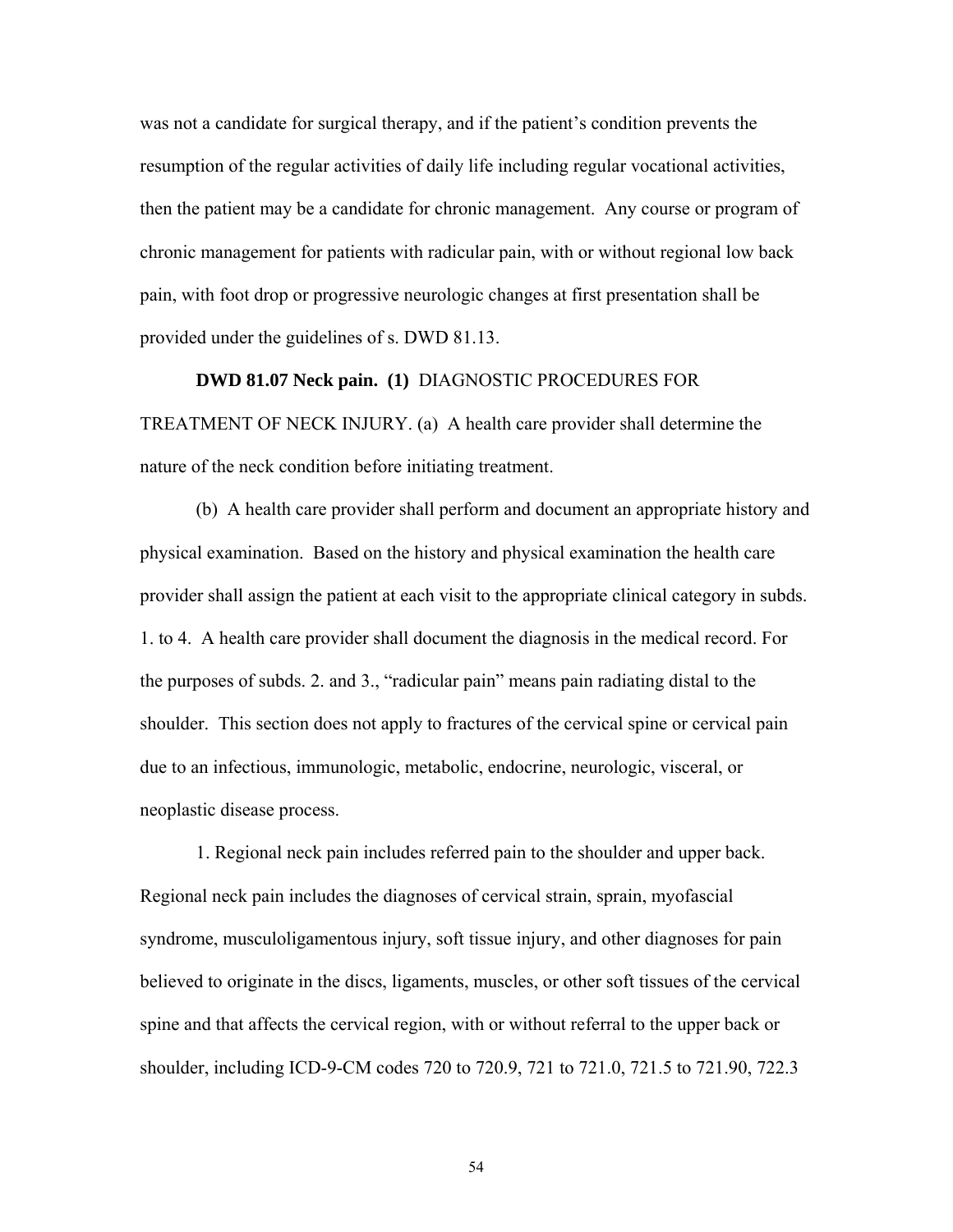to 722.30, 722.4, 722.6, 722.9 to 722.91, 723 to 723.3, 723.5 to 723.9, 724.5, 724.8, 724.9, 732.0, 737 to 737.9, 738.4, 738.5, 739.1, 756.1 to 756.19, 847 to 847.0, 920, 922.3, 925, and 926.1 to 926.12.

 2. Radicular pain, with or without regional neck pain, with no or static neurologic deficit includes the diagnoses of brachialgia, cervical radiculopathy, radiculitis, or neuritis; displacement or herniation of intervertebral disc with radiculopathy, radiculitis, or neuritis; spinal stenosis with radiculopathy, radiculitis, or neuritis; and other diagnoses for pain in the arm distal to the shoulder believed to originate with irritation of a nerve root in the cervical spine, including ICD-9-CM codes 721.1, 721.91, 722 to 722.0, 722.2, 722.7 to 722.71, 723.4, and 724 to 724.00. In these cases neurologic findings on history and examination are either absent or do not show progressive deterioration.

 3. Radicular pain, with or without regional neck pain, with progressive neurologic deficit, includes the same diagnoses as subd. 2., except in these cases there is a history of progressive deterioration in the neurologic symptoms and physical findings, including worsening sensory loss, increasing muscle weakness, and progressive reflex changes.

 4. Cervical compressive myelopathy, with or without radicular pain, is a condition characterized by weakness and spasticity in one or both legs and associated with any of the following: exaggerated reflexes, an extensor plantar response, bowel or bladder dysfunction, sensory ataxia, or bilateral sensory changes.

 (c) A health care provider may not order laboratory tests in the evaluation of a patient with regional neck pain, or radicular pain, except for any of the following: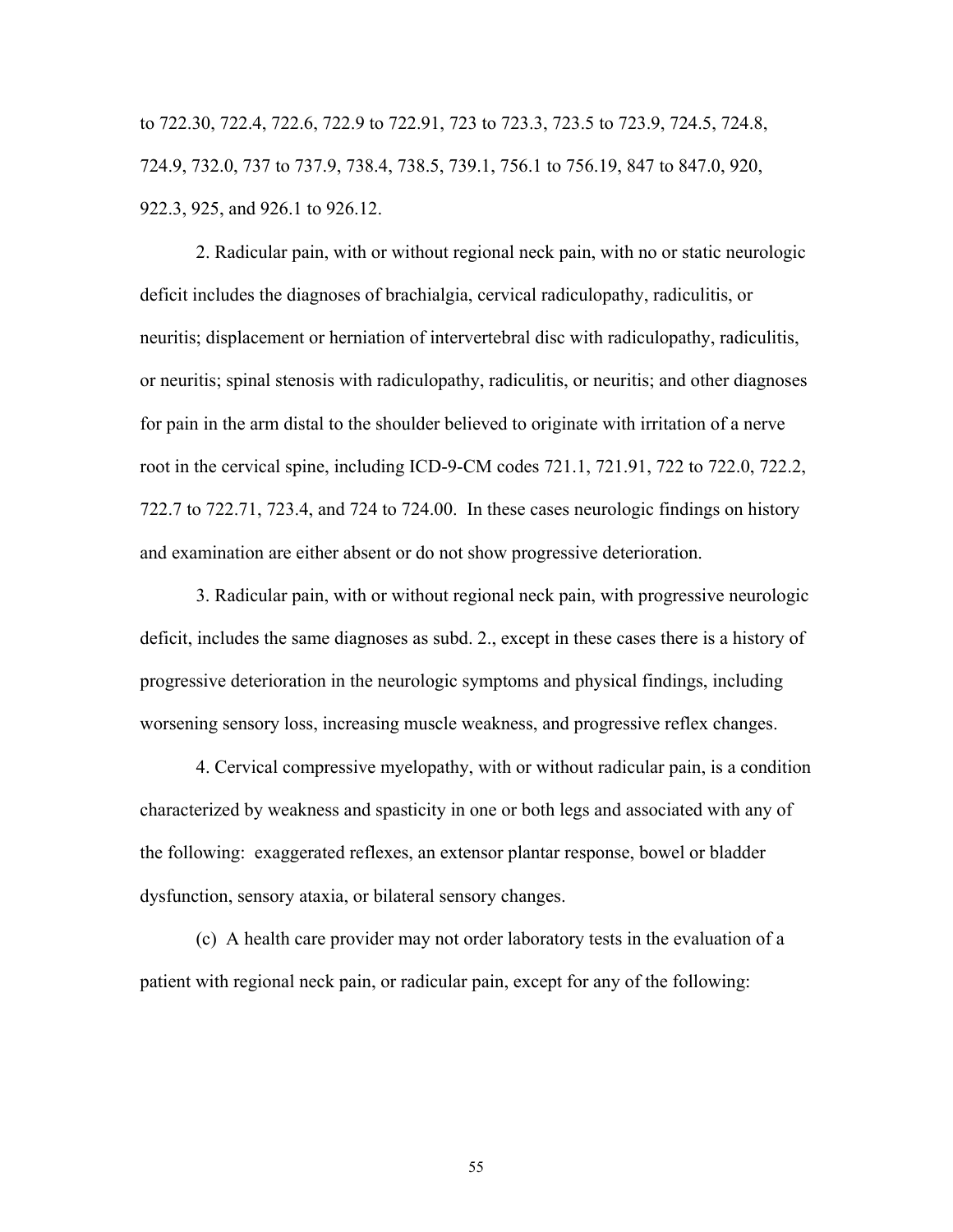1. When a patient's history, age, or examination suggests infection, metabolicendocrinologic disorders, tumorous conditions, or systemic musculoskeletal disorders, such as rheumatoid arthritis or ankylosing spondylitis.

2. To evaluate potential adverse side effects of medications.

3. As part of a preoperative evaluation.

 (d) Laboratory tests may be ordered at any time a health care provider suspects any of the conditions specified in par. (c), but a health care provider shall justify the need for the tests ordered with clear documentation of the indications.

 (e) Medical imaging evaluation of the cervical spine shall be based on the findings of the history and physical examination and may not be ordered prior to a health care provider's clinical evaluation of the patient. Medical imaging may not be performed as a routine procedure and shall comply with the guidelines in s. DWD 81.05. A health care provider shall document the appropriate indications for any medical imaging studies obtained.

 (f) Electromyography and nerve conduction studies are always inappropriate for the regional neck pain diagnoses in par. (b) 1. to 4. Electromyography and nerve conduction studies may be an appropriate diagnostic tool for radicular pain and myelopathy diagnoses in par. (b) 2. to 4., after the first 3 weeks of radicular or myelopathy symptoms. Repeat electromyography and nerve conduction studies for radicular pain and myelopathy are not necessary unless a new neurologic symptom or finding has developed which in itself would warrant electrodiagnostic testing. Failure to improve with treatment is not an indication for repeat testing.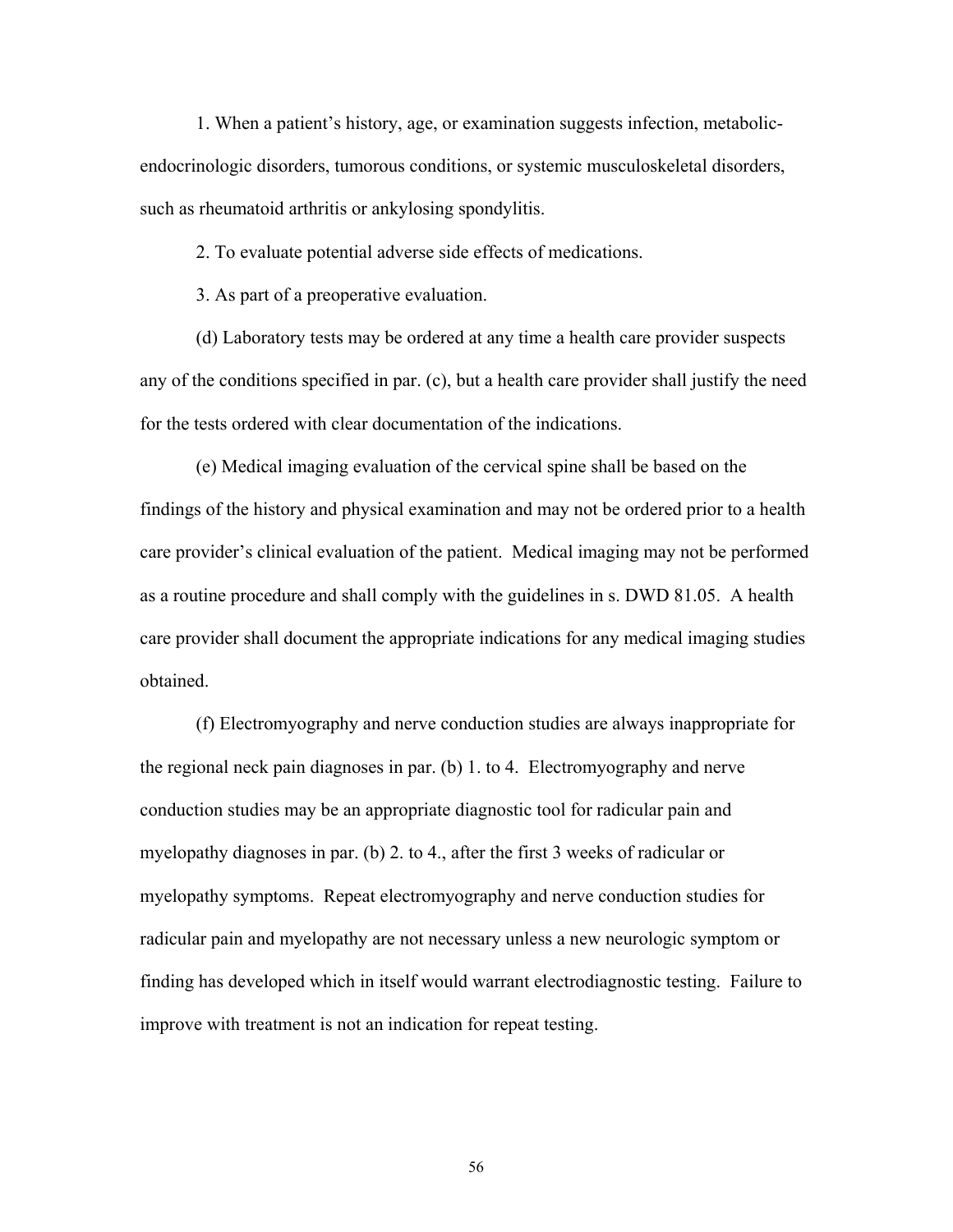(g) A health care provider may not order the use of any of the following procedures or tests for the diagnosis of any of the clinical categories in par. (b) 1. to 4.:

1. Surface electromyography or surface paraspinal electromyography.

2. Thermography.

3. Plethysmography.

4. Electronic X-ray analysis of plain radiographs.

5. Diagnostic ultrasound of the spine.

6. Somatosensory evoked potentials and motor evoked potentials.

 (h) A health care provider may not order computerized range of motion or strength measuring tests during the period of initial nonsurgical management, but may order these tests during the period of chronic management when used in conjunction with a computerized exercise program, work hardening program, or work conditioning program. During the period of initial nonsurgical management, computerized range of motion or strength testing may be performed but shall be done in conjunction with an office visit with a health care provider's evaluation or treatment, or physical or occupational therapy evaluation or treatment.

 (i) A health care provider may order personality or psychological evaluations for evaluating patients who continue to have problems despite appropriate care. A treating health care provider may perform this evaluation or may refer the patient for consultation with another health care provider in order to obtain a psychological evaluation. These evaluations may be used to assess the patient for a number of psychological conditions that may interfere with recovery from the injury. Since more than one of these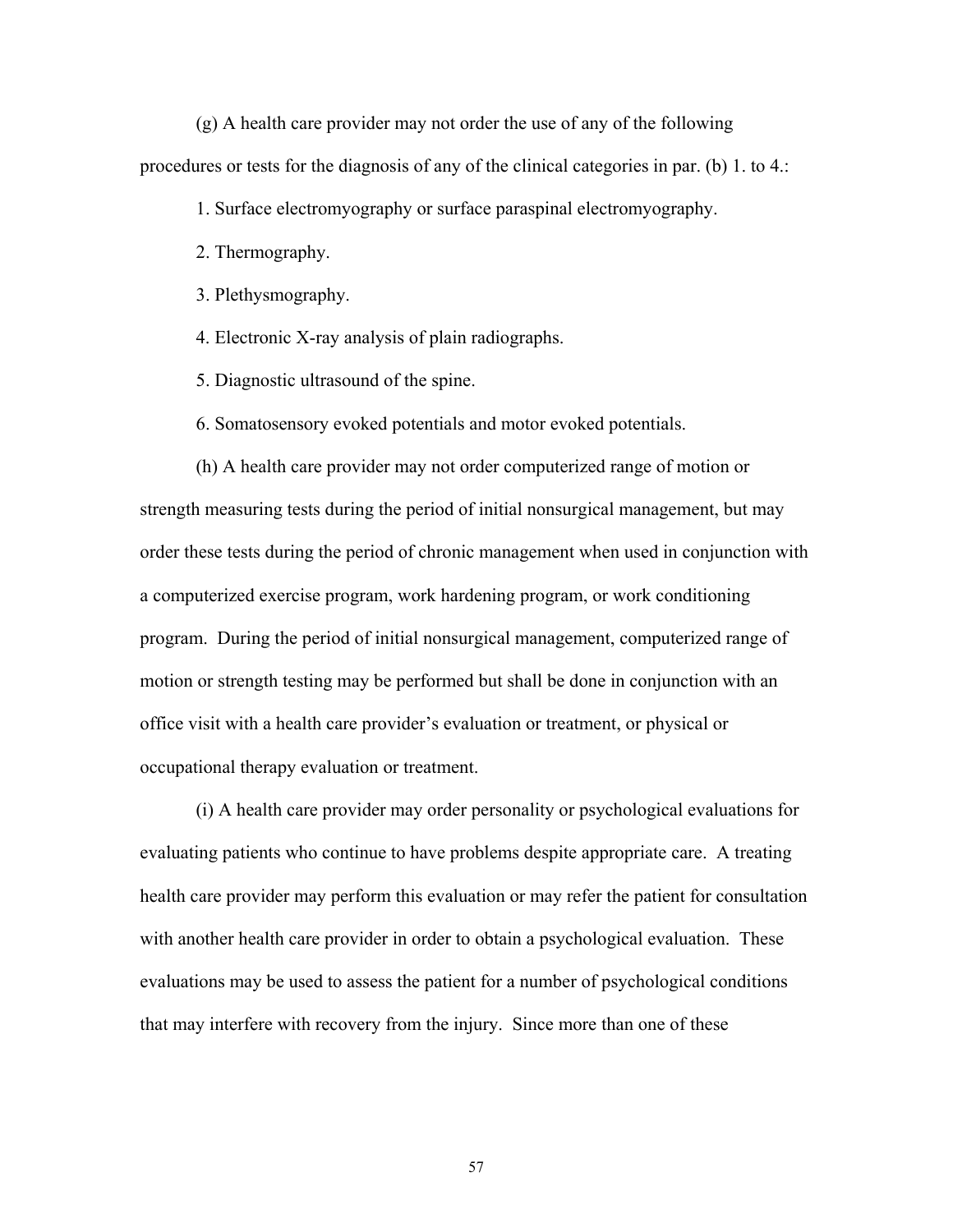psychological conditions may be present in a given case, a health care provider performing the evaluation shall consider all of the following:

1. Is symptom magnification occurring?

 2. Does the patient exhibit an emotional reaction to the injury, such as depression, fear, or anger, that is interfering with recovery?

 3. Are there other personality factors or disorders that are interfering with recovery?

4. Is the patient chemically dependent?

5. Are there any interpersonal conflicts interfering with recovery?

6. Does the patient have a chronic pain syndrome or psychogenic pain?

 7. In cases in which surgery is a possible treatment, are psychological factors likely to interfere with the potential benefit of the surgery?

 (j) All of the following are guidelines for diagnostic analgesic blocks or injection studies and include facet joint injection, facet nerve block, epidural differential spinal block, nerve block, and nerve root block.

 1. These procedures are used to localize the source of pain prior to surgery and to diagnose conditions that fail to respond to initial nonsurgical management.

 2. These blocks and injections are invasive and when done as diagnostic procedures are not necessary unless noninvasive procedures have failed to establish the diagnosis.

 3. Selection of patients, choice of procedure, and localization of the level of injection shall be determined by documented clinical findings indicating possible pathologic conditions and the source of pain symptoms.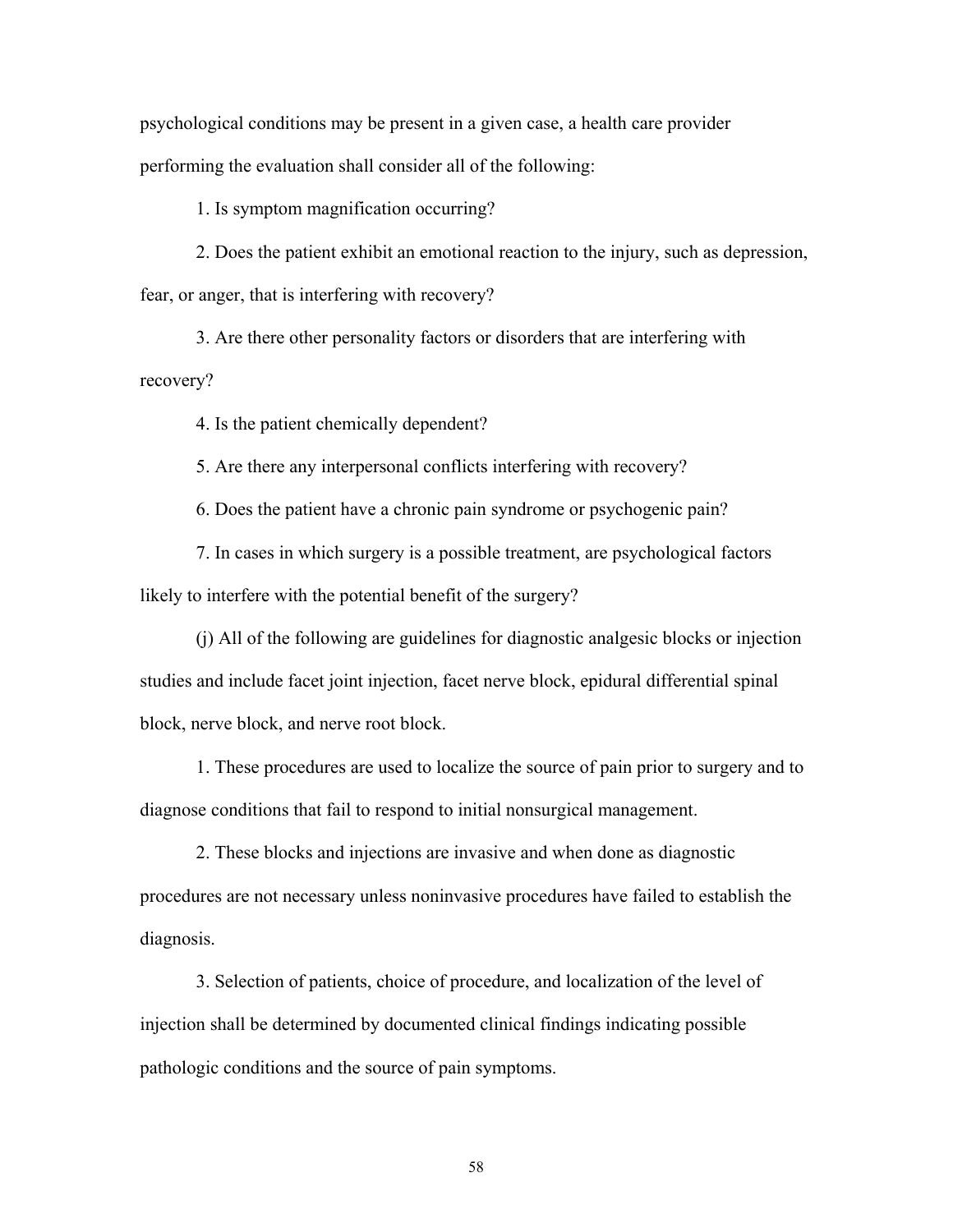4. These blocks and injections may also be used as therapeutic modalities and are subject to the guidelines in sub. (5)

 (k) Functional capacity assessment or evaluation is a comprehensive and objective assessment of patient's ability to perform work tasks. The components of a functional capacity assessment or evaluation include neuromusculoskeletal screening, tests of manual material handling, assessment of functional mobility, and measurement of postural tolerance. A functional capacity assessment or evaluation is an individualized testing process and the component tests and measurements are determined by the patient's condition and the requested information. Functional capacity assessments and evaluations are performed to determine a patient's physical capacities in general or to determine and report work tolerance for a specific job, task, or work activity.

 1. Functional capacity assessment or evaluation is not necessary during the period of initial nonoperative care.

 2. Functional capacity assessment or evaluation is necessary in any of the following circumstances:

a. To identify the patient's permanent activity restrictions and capabilities.

b. To assess the patient's ability to do a specific job.

 (L) Consultations with other health care providers may be initiated at any time by a treating health care provider consistent with accepted medical practice.

 (2) GENERAL TREATMENT GUIDELINES FOR NECK PAIN. (a) All medical care for neck pain appropriately assigned to a clinical category in sub. (1) (b) is determined by the diagnosis and clinical category that the patient has been assigned. General guidelines for treatment modalities are set forth in subs. (3) to (10). Specific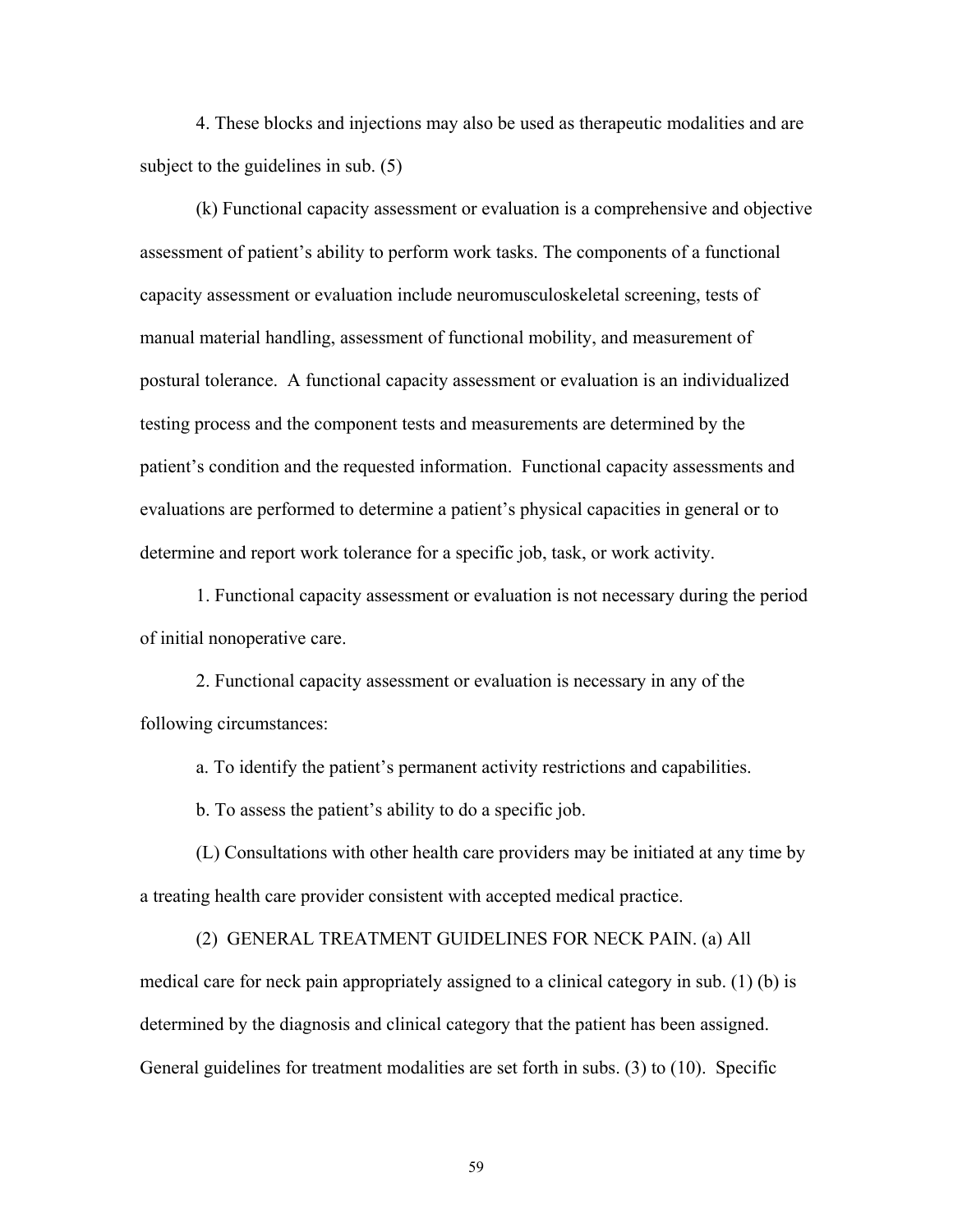treatment guidelines for each clinical category are set forth in subs. (11) to (14) as follows:

1. Subsection (11) governs regional neck pain.

- 2. Subsection (12) governs radicular pain with no or static neurologic deficits.
- 3. Subsection (13) governs radicular pain with progressive neurologic deficits.
- 4. Subsection (14) governs myelopathy.

 (b) A health care provider shall at each visit reassess the appropriateness of the clinical category assigned and reassign the patient if warranted by new clinical information including symptoms, signs, results of diagnostic testing and opinions, and information obtained from consultations with other health care providers. When the clinical category is changed the treatment plan shall be appropriately modified to reflect the new clinical category. A change of clinical category shall not in itself allow a health care provider to continue a therapy or treatment modality past the maximum duration specified in subs. (3) to (10) or to repeat a therapy or treatment previously provided for the same injury.

(c) In general, a course of treatment is divided into the following 3 phases:

 1. First, all patients with neck problems, except patients with radicular pain with progressive neurological deficit or myelopathy under sub. (1) (b) 3. and 4., shall be given initial nonsurgical care that may include both active and passive treatment modalities, injections, durable medical equipment, and medications. These modalities and guidelines are described in subs.  $(3)$ ,  $(4)$ ,  $(5)$ ,  $(8)$ , and  $(10)$ . The period of initial nonsurgical management begins with the first passive, active, injection, durable medical equipment,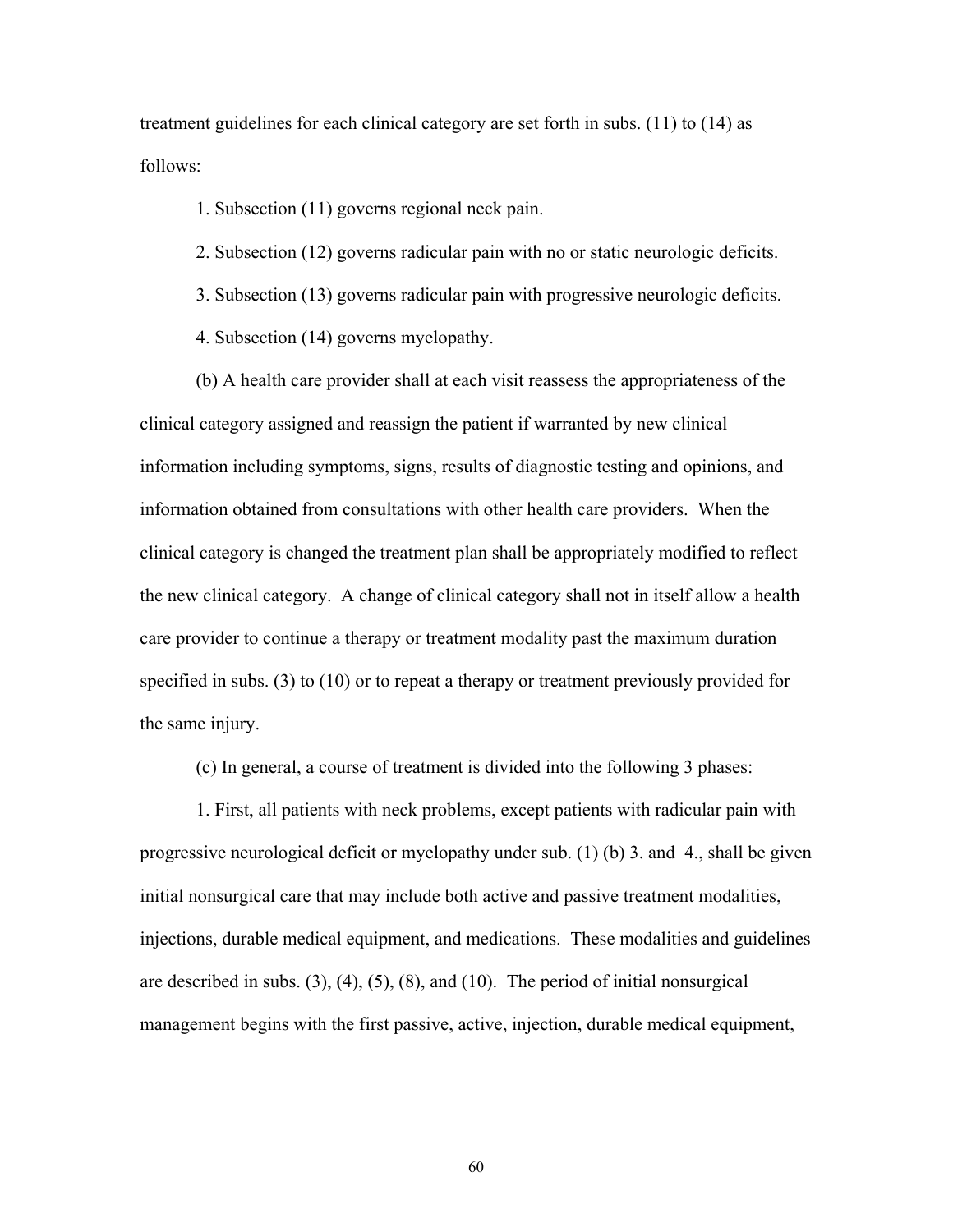or medication modality initiated. Initial nonsurgical treatment shall result in progressive improvement as specified in sub (9).

 2. Second, for patients with persistent symptoms, initial nonoperative care is followed by a period of surgical evaluation. This evaluation shall be completed in a timely manner. Surgery, if necessary, shall be performed as expeditiously as possible consistent with sound medical practice and subs. (6), (11) to (14), and s. DWD 81.12 (1). A treating health care provider may do the evaluation or may refer the patient to another health care provider.

 a. Patients with radicular pain with progressive neurological deficit or myelopathy may require immediate surgical therapy.

 b. Any patient who has had surgery may require postoperative therapy with active and passive treatment modalities. This therapy may be in addition to any received during the period of initial nonsurgical management.

 c. Surgery shall follow the guidelines in subs. (6), (11) to (14), and s. DWD 81.12 (1).

 d. A decision against surgery at any particular time does not preclude a decision for surgery made at a later date.

 3. Third, for those patients who are not candidates for or refuse surgical therapy, or who do not have complete resolution of their symptoms with surgery, a period of chronic management may be necessary. Chronic management modalities are described in s. DWD 81.13 and may include durable medical equipment as described in sub. (8).

 (d) A treating health care provider may refer the patient for a consultation at any time during the course of treatment consistent with accepted medical practice.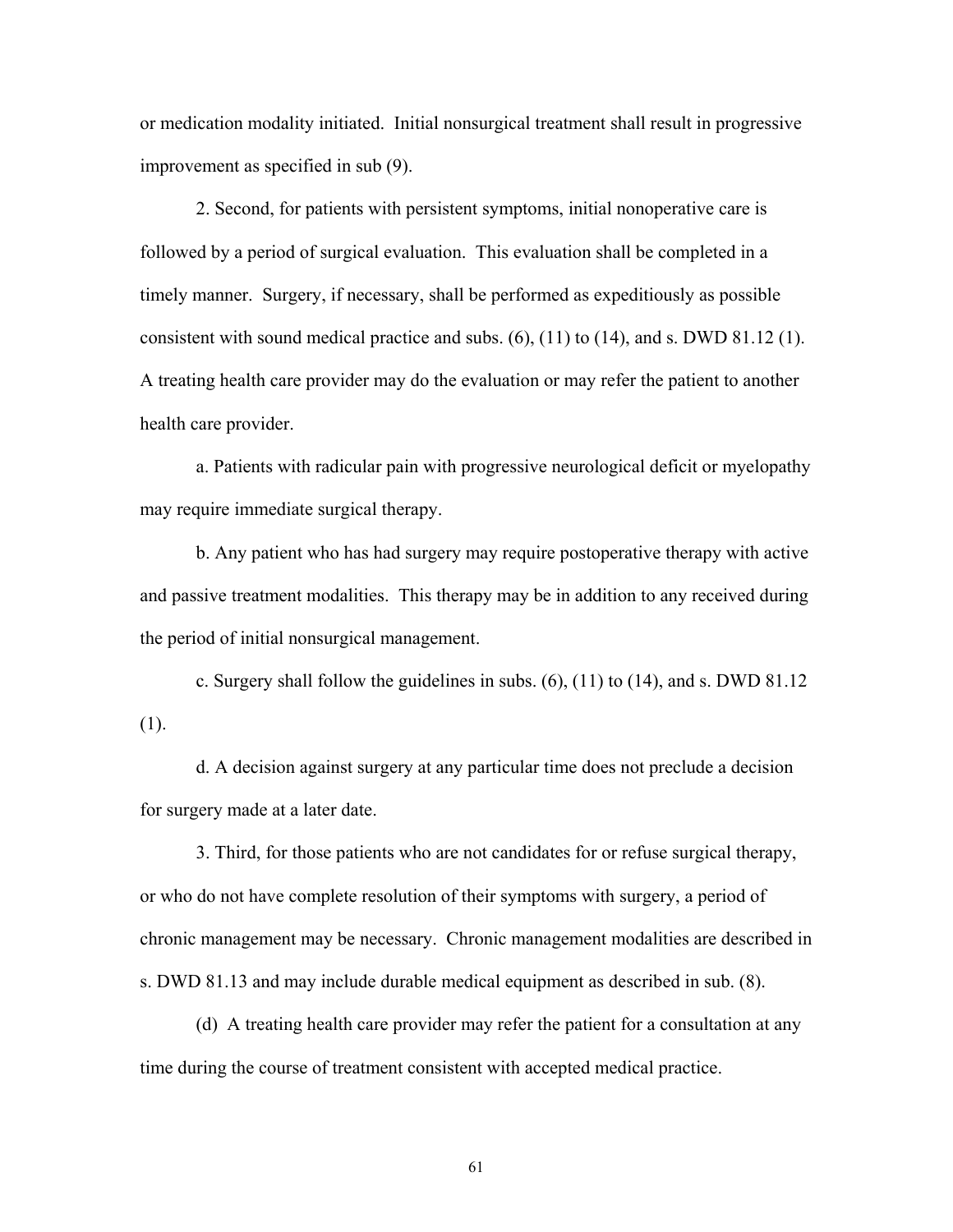(3) PASSIVE TREATMENT MODALITIES. (a) *General*. Except as set forth in par. (b) or s. DWD 81.04 (5), a health care provider may not direct the use of passive treatment modalities in a clinical setting as set forth in pars. (c) to (i) beyond 12 calendar weeks after any of the passive modalities in pars. (c) to (i) are initiated. There are no limitations on the use of passive treatment modalities by the patient at home.

 (b) *Additional passive treatment modalities*. A health care provider may direct an additional 12 visits for the use of passive treatment modalities over an additional 12 months to be provided if all of the following apply:

 1. The patient is released to work or is permanently totally disabled and the additional passive treatment shall result in progressive improvement in, or maintenance of, functional status achieved during the initial 12 weeks of passive care.

2. The treatment is not given on a regularly scheduled basis.

 3. A health care provider documents in the medical record a plan to encourage the patient's independence and decreased reliance on health care providers.

 4. Management of the patient's condition includes active treatment modalities during this period.

 5. The additional 12 visits for passive treatment does not delay the required surgical or chronic pain evaluation required by this chapter.

 *6.* Passive care is not necessary while the patient has chronic pain syndrome*.* 

 *(c) Adjustment or manipulation of joints*. For purposes of this paragraph "adjustment or manipulation of joints" includes chiropractic and osteopathic adjustments or manipulations. All of the following guidelines apply to adjustment or manipulation of joints: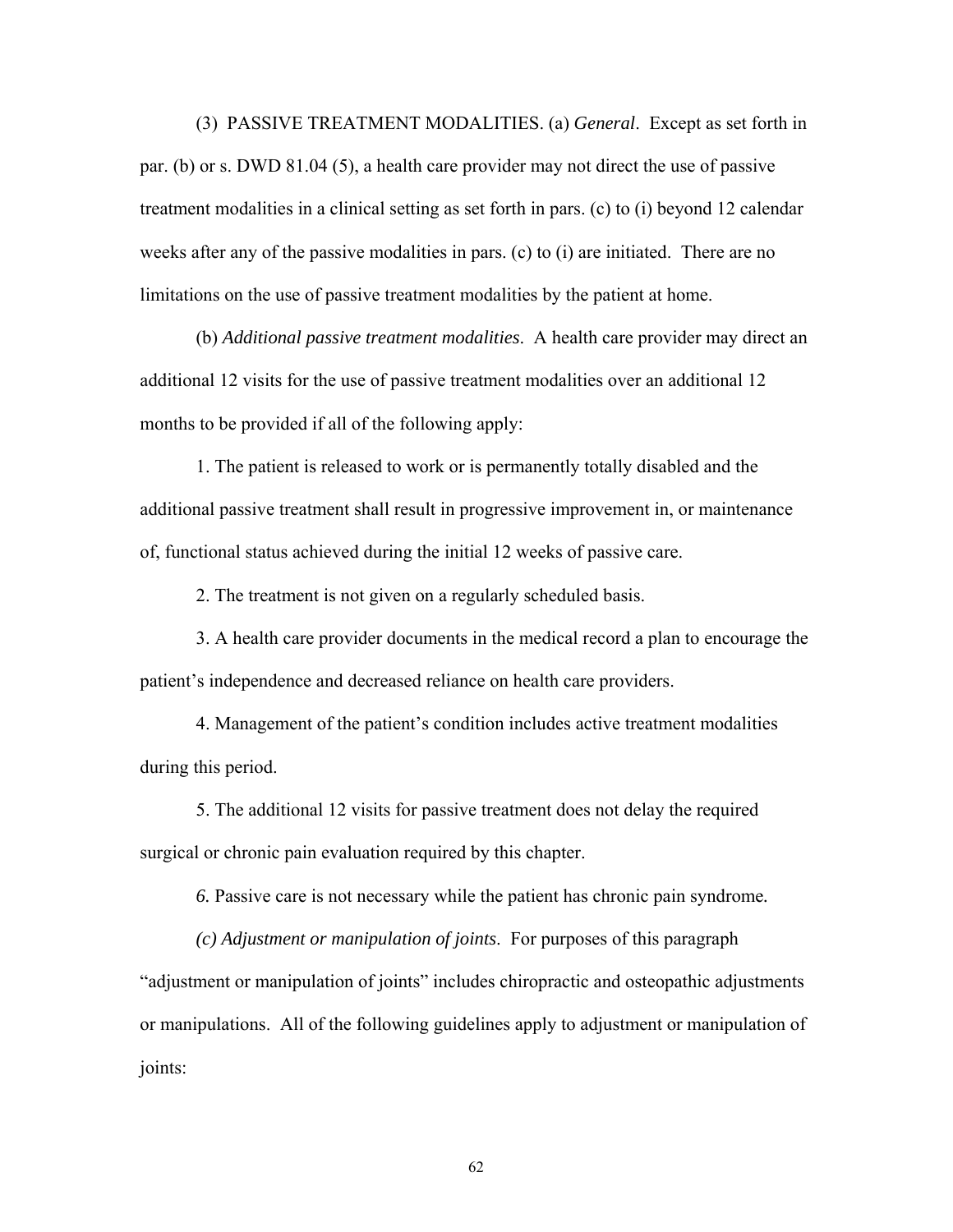1. Time for treatment response is 3 to 5 treatments.

 2. Maximum treatment frequency is up to 5 times per week for the first one to 2 weeks decreasing in frequency until the end of the maximum treatment duration period in subd. 3.

3. Maximum treatment duration is 12 weeks.

 (d) *Thermal treatment*. For purposes of this paragraph, "thermal treatment" includes all superficial, deep heating modalities, and cooling modalities. Superficial thermal modalities include hot packs, hot soaks, hot water bottles, hydrocollators, heating pads, ice packs, cold soaks, infrared, whirlpool, and fluidotherapy. Deep thermal modalities include diathermy, ultrasound, and microwave. All of the following guidelines apply to thermal treatment:

1. Treatment given in a clinical setting:

a. Time for treatment response is 2 to 4 treatments.

 b. Maximum treatment frequency is up to 5 times per week for the first one to 3 weeks decreasing in frequency until the end of the maximum treatment duration period in subd. 1. c.

 c. Maximum treatment duration is 12 weeks of treatment in a clinical setting, but only if given in conjunction with other therapies.

 2. Home use of thermal modalities may be prescribed at any time during the course of treatment. Home use may only involve hot packs, hot soaks, hot water bottles, hydrocollators, heating pads, ice packs, and cold soaks that can be applied by the patient without health care provider assistance. Home use of thermal modalities may not require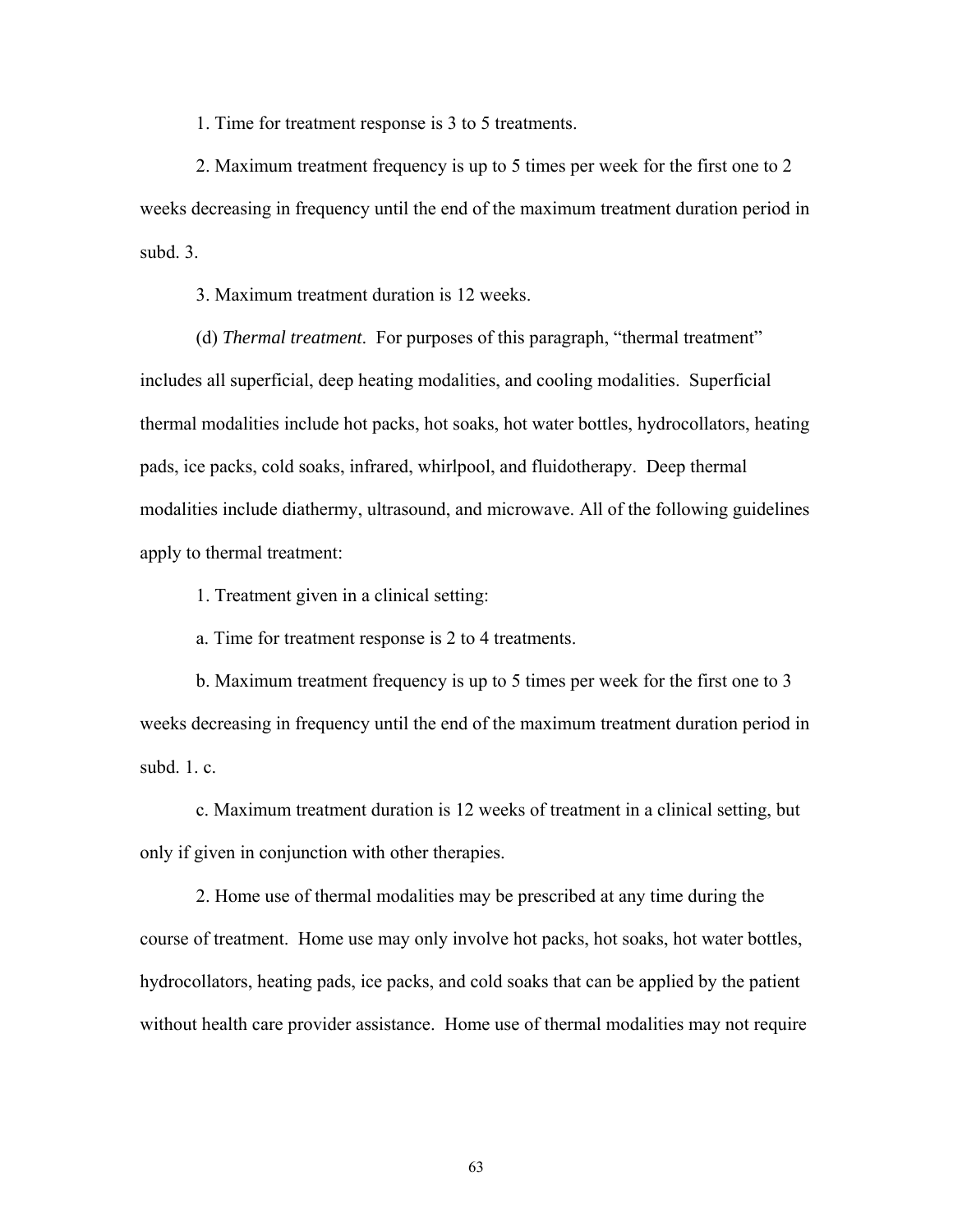any special training or monitoring, other than that usually provided by a health care provider during an office visit.

 (e) *Electrical muscle stimulation*. For purposes of this paragraph, "electrical muscle stimulation" includes galvanic stimulation, transcutaneous electrical nerve stimulation, interferential, and microcurrent techniques. All of the following guidelines apply to electrical muscle stimulation:

1. Electrical muscle stimulation given in a clinical setting:

a. Time for treatment response is 2 to 4 treatments.

b. Maximum treatment frequency is up to 5 times per week for the first one to 3 weeks decreasing in frequency until the end of the maximum treatment duration period in subd. 1. c.

 c. Maximum treatment duration is 12 weeks of treatment in a clinical setting, but only if given in conjunction with other therapies.

 2. Home use of an electrical stimulation device may be prescribed at any time during a course of treatment. Initial use of an electrical stimulation device shall be in a supervised setting in order to ensure proper electrode placement and patient education. All of the following guidelines apply to home use of an electronic muscle stimulation device:

a. Time for patient education and training is one to 3 sessions.

 b. Patient may use the electrical stimulation device for one month, at which time effectiveness of the treatment shall be reevaluated by a health care provider before continuing home use of the device.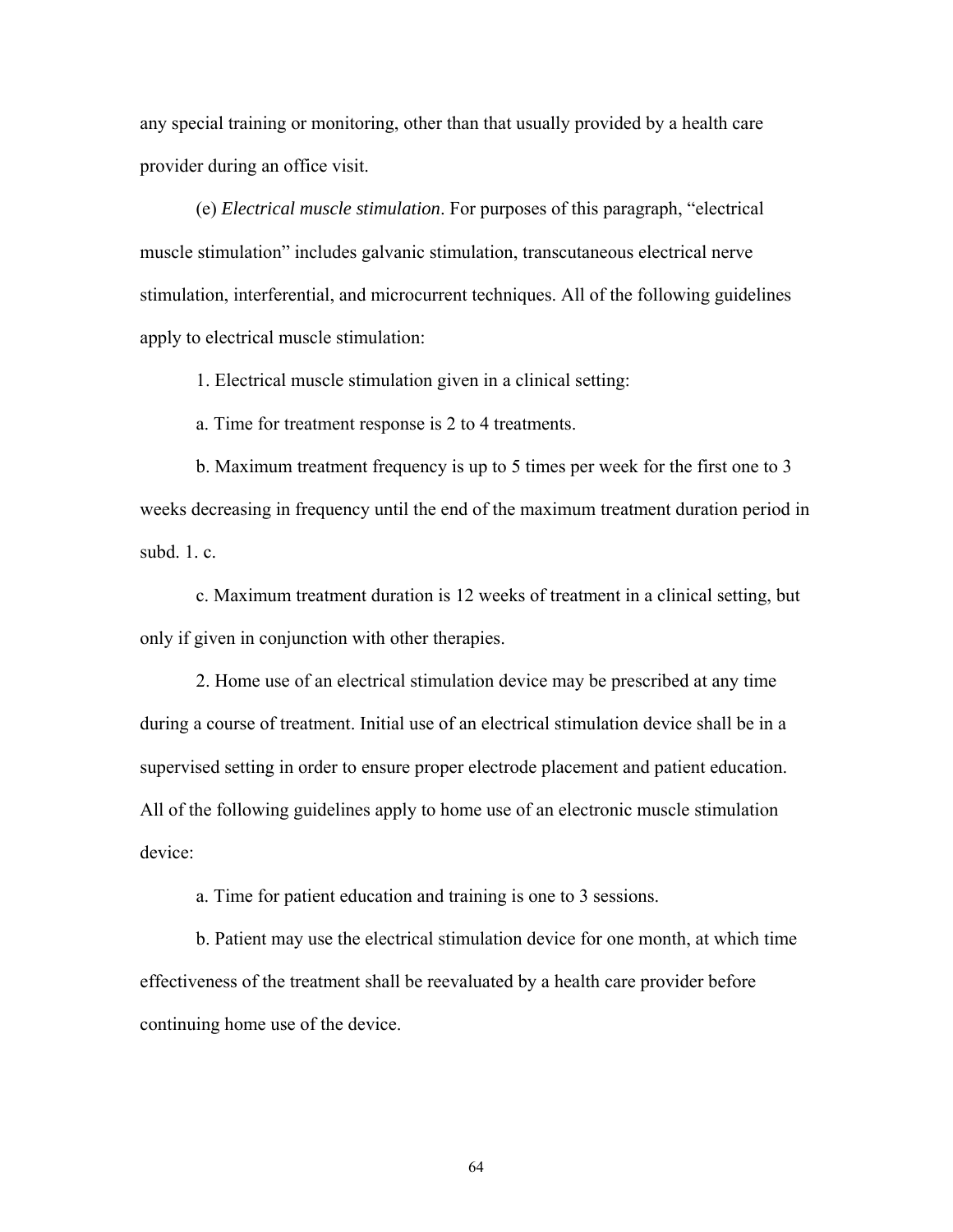(f) *Mechanical traction*. All of the following guidelines apply to mechanical traction:

1. Treatment given in a clinical setting:

a. Time for treatment response is 3 treatments.

 b. Maximum treatment frequency is up to 3 times per week for the first one to 3 weeks and decreasing in frequency until the end of the maximum treatment duration period in subd. 1. c.

 c. Maximum treatment duration is 12 weeks in a clinical setting, but only if used in conjunction with other therapies.

 2. Home use of a mechanical traction device may be prescribed as follow-up to use of traction in a clinical setting if it has proven to be effective treatment and is expected to continue to be effective treatment. Initial use of a mechanical traction device shall be in a supervised setting in order to ensure proper patient education. All of the following guidelines apply to home use of a mechanical traction device:

a. Time for patient education and training is one session.

 b. A patient may use the mechanical traction device for one month, at which time effectiveness of the treatment shall be reevaluated by a health care provider before continuing home use of the device.

 (g) *Acupuncture treatments*. For purposes of this paragraph, "acupuncture treatments" include endorphin-mediated analgesic therapy that includes classic acupuncture and acupressure. All of the following guidelines apply to acupuncture treatments:

1. Time for treatment response is 3 to 5 sessions.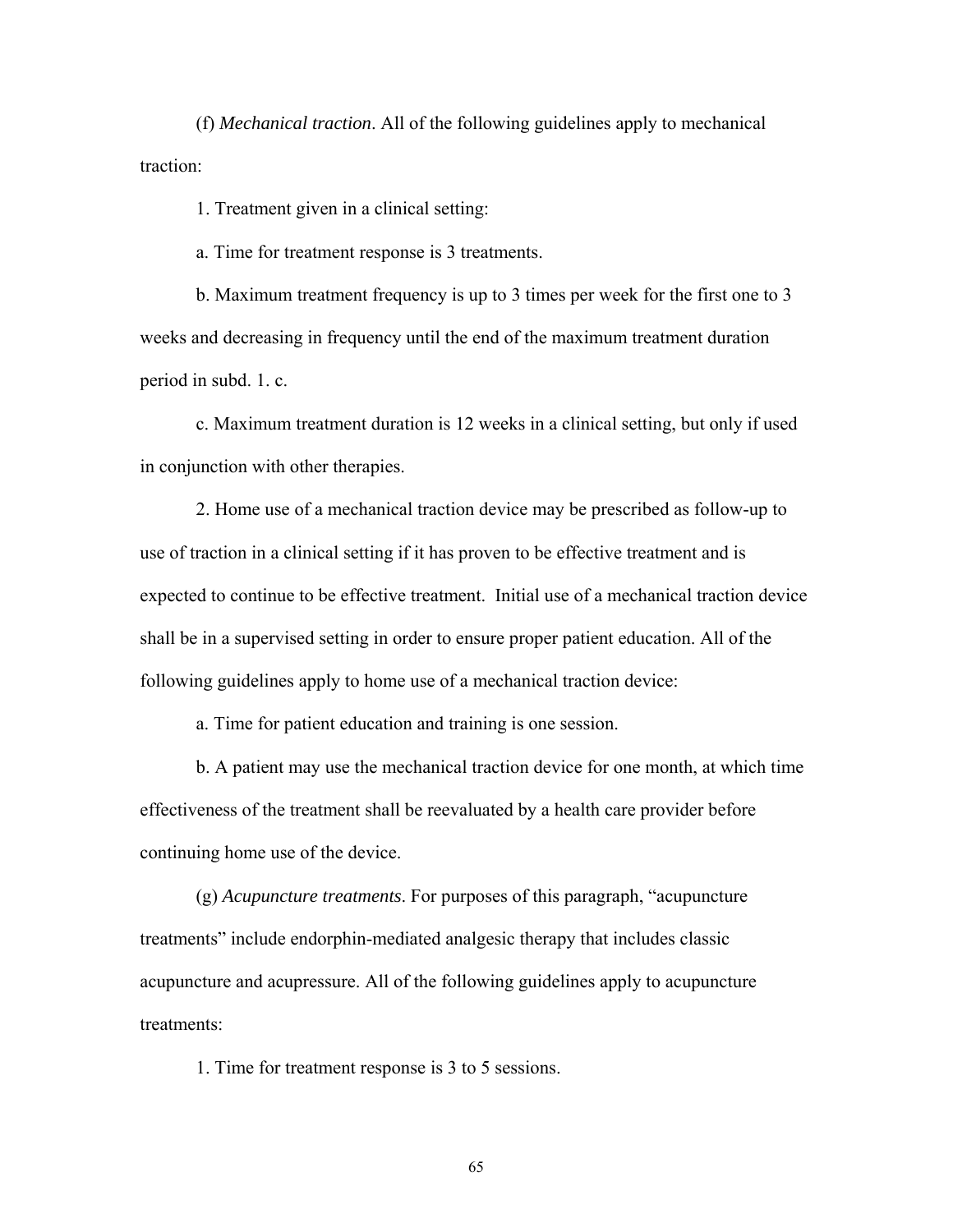2. Maximum treatment frequency is up to 3 times per week for one to 3 weeks and decreasing in frequency until the end of the maximum treatment duration period in subd. 3.

3. Maximum treatment duration is 12 weeks.

 (h) *Manual therapy*. For purposes of this paragraph, "manual therapy" includes soft tissue and joint mobilization, therapeutic massage, and manual traction. All of the following guidelines apply to manual therapy:

1. Time for treatment response is 3 to 5 treatments.

 2. Maximum treatment frequency is up to 5 times per week for the first one to 2 weeks and decreasing in frequency until the end of the maximum treatment duration period in subd. 3.

3. Maximum treatment duration is 12 weeks.

 (i) *Phoresis*. For purposes of this paragraph, "phoresis" includes iontophoresis and phonophoresis. All of the following guidelines apply to phoresis:

1. Time for treatment response is 3 to 5 sessions.

 2. Maximum treatment frequency is up to 3 times per week for the first one to 3 weeks decreasing in frequency until the end of the maximum treatment duration period in subd. 3.

3. Maximum treatment duration is 12 weeks.

 (j) *Bedrest*. Prolonged restriction of activity and immobilization are detrimental to a patient's recovery. Bedrest shall not be prescribed for more than 7 days.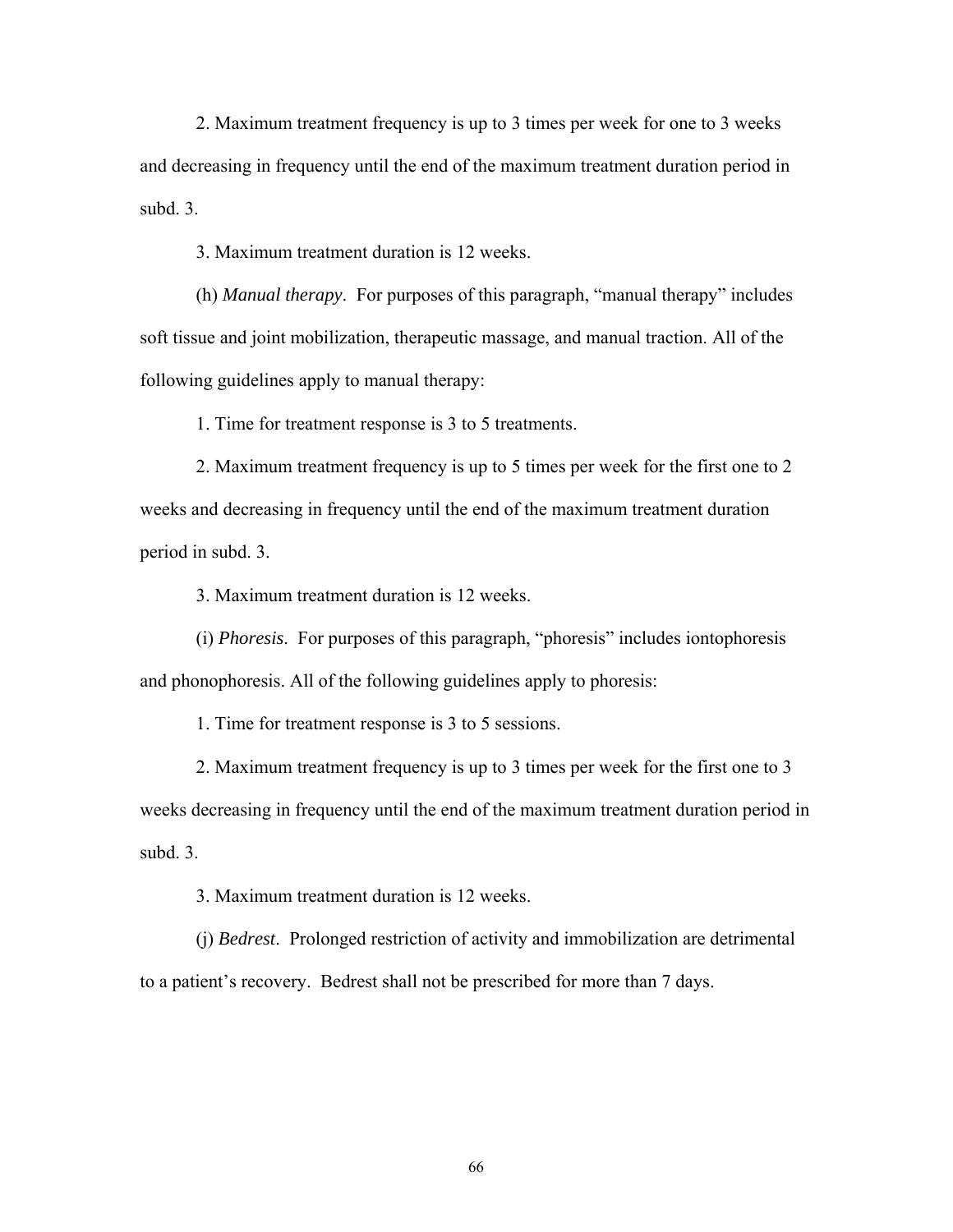(k) *Cervical collars, spinal braces, and other movement restricting appliances*. All of the following guidelines apply to cervical collars, spinal braces, and other movement-restricting appliances:

 1. Bracing required for longer than 2 weeks shall be accompanied by active muscle strengthening exercise to avoid deconditioning and prolonged disability.

2. Time for treatment response is 3 days.

 3. Maximum treatment frequency is limited to intermittent use during times of increased physical stress or prophylactic use at work.

 4. Maximum continuous duration is up to 3 weeks unless patient is status postfusion.

 (4) ACTIVE TREATMENT MODALITIES. (a) Active treatment modalities shall be used as set forth in pars. (b) to (f). A health care provider's use of active treatment modalities may extend past the 12-week limitation on passive treatment modalities, so long as the maximum durations for the active treatment modalities are not exceeded.

 (b) Education shall teach the patient about pertinent anatomy and physiology as it relates to spinal function for the purpose of injury prevention. Education includes training on posture, biomechanics, and relaxation. The maximum number of treatments is 3 visits, which include an initial education and training session and 2 follow-up visits.

 (c) Posture and work method training shall instruct the patient in the proper performance of job activities. Topics include proper positioning of the trunk, neck, and arms, use of optimum biomechanics in performing job tasks, and appropriate pacing of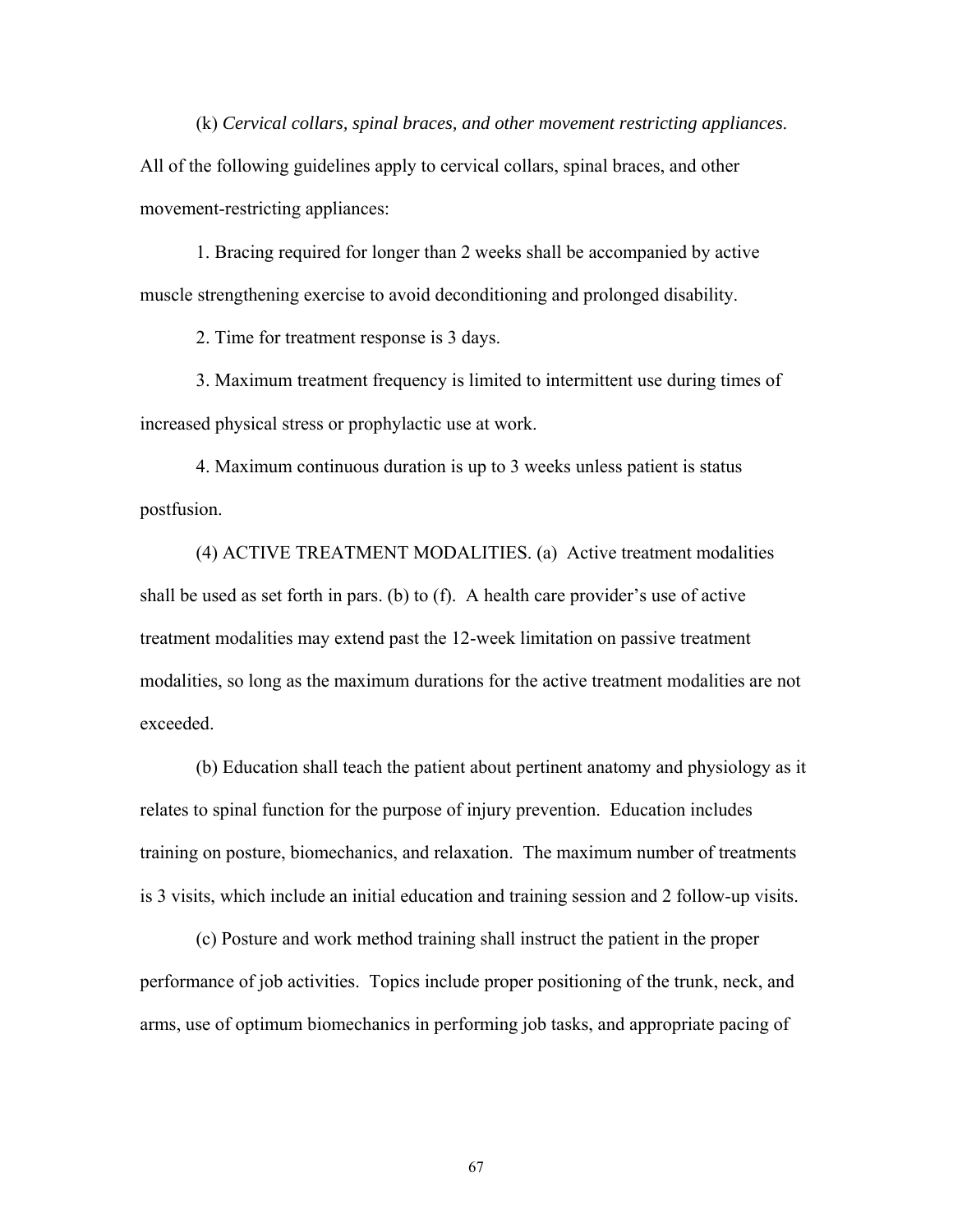activities. Methods include didactic sessions, demonstrations, exercises, and simulated work tasks. The maximum number of treatments is 3 visits.

 (d) Worksite analysis and modification shall examine the patient's work station, tools, and job duties. A health care provider may make recommendations for the alteration of the work station, selection of alternate tools, modification of job duties, and provision of adaptive equipment. The maximum number of treatments is 3 visits.

 (e) Exercise, which is important to the success of an initial nonsurgical treatment program and a return to normal activity, shall include active patient participation in activities designed to increase flexibility, strength, endurance, or muscle relaxation. Exercise shall, at least in part, be specifically aimed at the musculature of the cervical spine. Aerobic exercise and extremity strengthening may be performed as adjunctive treatment, but may not be the primary focus of the exercise program.

 (f) Exercises shall be evaluated to determine if the desired goals are being attained. Strength, flexibility, and endurance shall be objectively measured. A health care provider may objectively measure the treatment response as often as necessary for optimal care after the initial evaluation. Subds. 1. and 2. govern supervised and unsupervised exercise, except for computerized exercise programs and health clubs, which are governed by s. DWD 81.13.

 1. 'Guidelines for supervised exercise.' One goal of an exercise program shall be to teach the patient how to maintain and maximize any gains experienced from exercise. Self-management of the condition shall be promoted. All of the following guidelines apply to supervised exercise: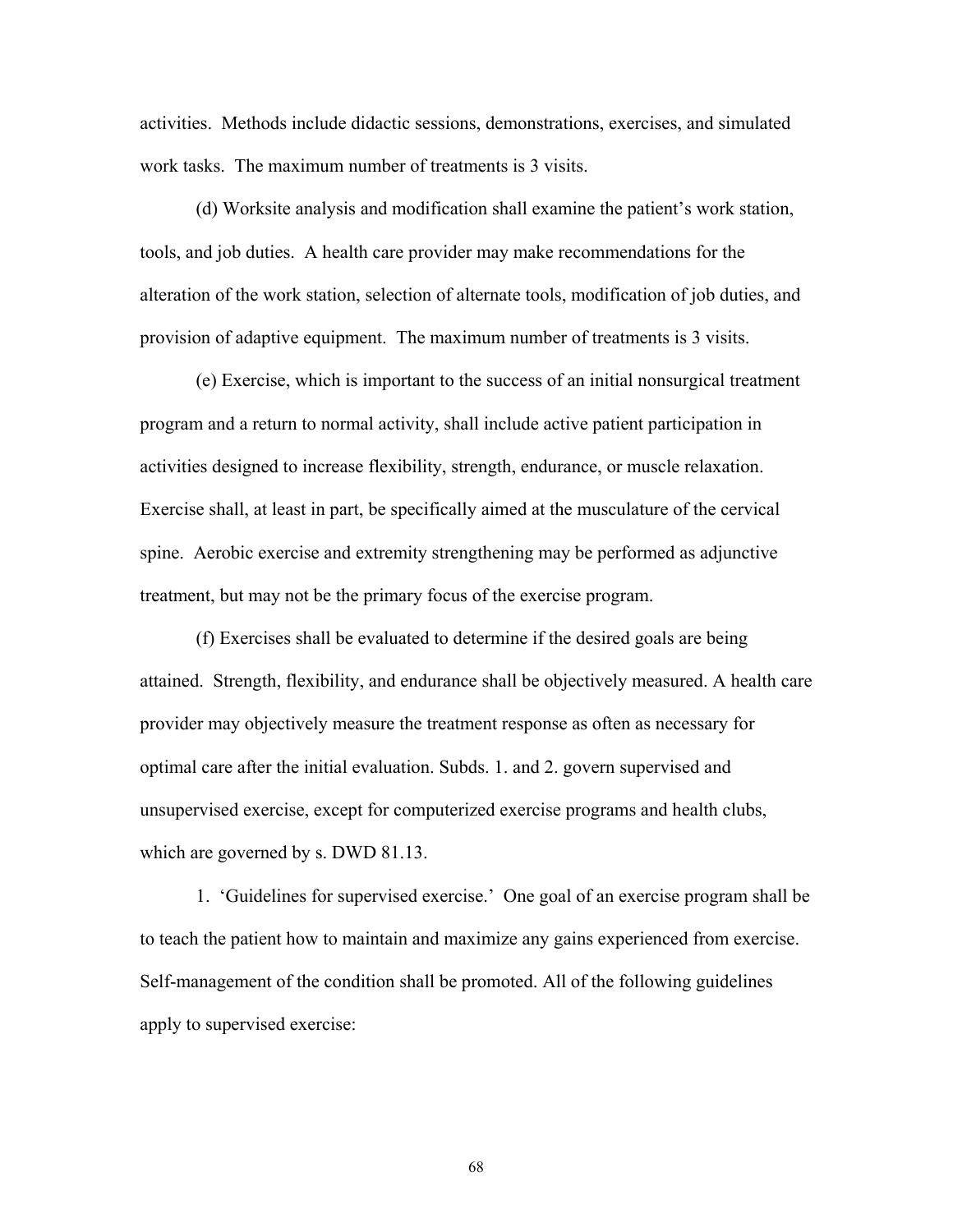a. Maximum treatment frequency is 3 times per week for 3 weeks, decreasing in frequency until the end of the maximum treatment duration period in subd. 1. b.

b. Maximum duration is 12 weeks.

 2. 'Guidelines for unsupervised exercise.' Unsupervised exercise shall be provided in the least intensive setting appropriate to the goals of the exercise program and may supplement or follow the period of supervised exercise. All of the following guidelines apply to unsupervised exercise:

a. Maximum treatment frequency is up to 3 visits for instruction and monitoring.

b. There is no limit on the duration or frequency of exercise at home.

 (5) THERAPEUTIC INJECTIONS. (a) Injection modalities are necessary as set forth in pars. (b) to (d). A health care provider's use of injections may extend past the 12 week limit on passive treatment modalities, so long as the maximum treatment for injections is not exceeded.

 (b) For purposes of this paragraph, "therapeutic injections" include trigger points injections, facet joint injections, facet nerve blocks, sympathetic nerve blocks, epidurals, nerve root blocks, and peripheral nerve blocks. Therapeutic injections may only be given in conjunction with active treatment modalities directed to the same anatomical site.

1. All of the following guidelines apply to trigger point injections:

a. Time for treatment response is within 30 minutes.

 b. Maximum treatment frequency is once per week if there is a positive response to the first injection at that site. If subsequent injections at that site demonstrate diminishing control of symptoms or fail to facilitate objective functional gains, then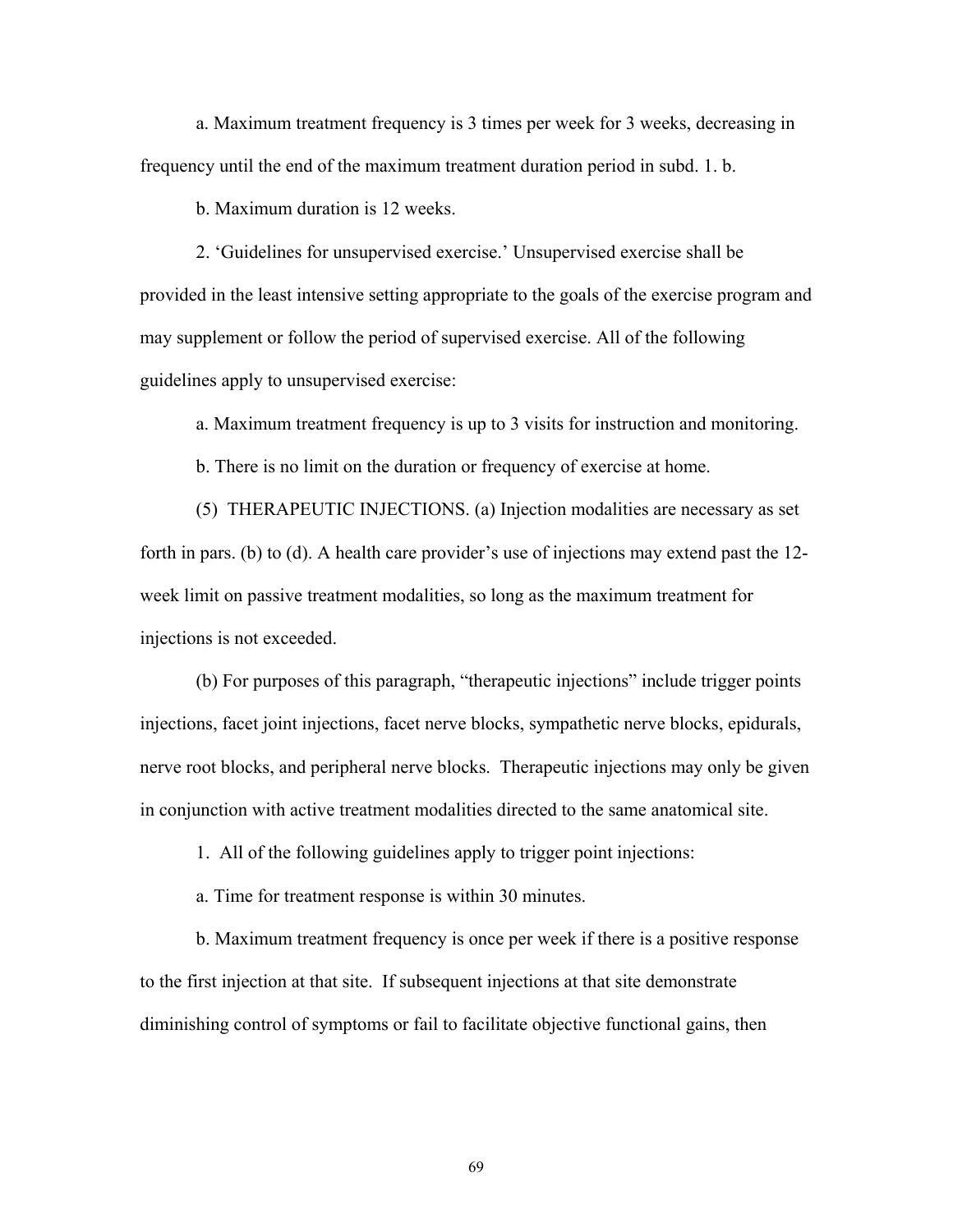trigger point injections shall be redirected to other areas or discontinued. Only 3 injections per patient visit.

c. Maximum treatment is 4 injections to any one site.

 2. All of the following guidelines apply to facet joint injections or facet nerve blocks:

a. Time for treatment response is within one week.

 b. Maximum treatment frequency is once every 2 weeks if there is a positive response to the first injection or block. If subsequent injections or blocks demonstrate diminishing control of symptoms or fail to facilitate objective functional gains, then injections or blocks shall be discontinued. Only 3 injections or blocks per patient visit.

c. Maximum treatment is 3 injections or blocks to any one site.

3. All of the following guidelines apply to nerve root blocks:

a. Time for treatment response is within one week.

 b. Maximum treatment frequency may permit repeat injection no sooner than 2 weeks after the previous injection if there is a positive response to the first injection. No more than 3 blocks per patient visit.

c. Maximum treatment is 2 blocks to any one site.

4. All of the following guidelines apply to epidural injections:

a. Time for treatment response is within one week.

 b. Maximum treatment frequency is once every 2 weeks if there is a positive response to the first injection. If subsequent injections demonstrate diminishing control of symptoms or fail to facilitate objective functional gains, then injections shall be discontinued. Only one injection per patient visit.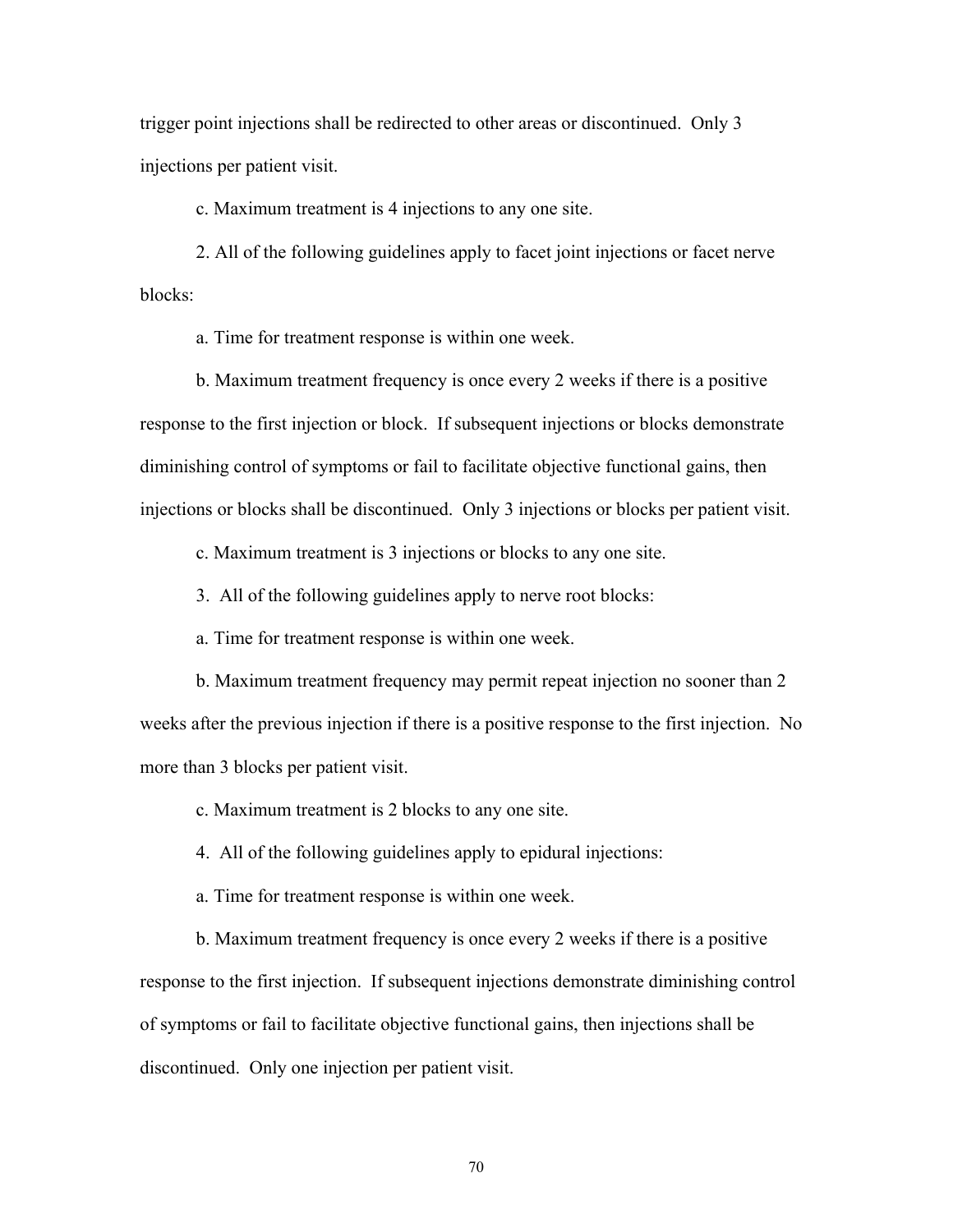c. Maximum treatment is 3 injections.

 (c) For purposes of this paragraph, "lytic or sclerosing injections" include radio frequency denervation of the facet joints. These injections may only be given in conjunction with active treatment modalities directed to the same anatomical site. All of the following guidelines apply to lytic or sclerosing injections:

1. Time for treatment response is within one week.

2. Maximum treatment frequency, may repeat once for any site.

3. Maximum duration is 2 injections to any one site.

 (d) Prolotherapy and botulinum toxin injections are not necessary in the treatment of neck problems.

 (6) SURGERY, INCLUDING DECOMPRESSION PROCEDURES AND ARTHRODESIS. (a) A health care provider may perform surgery only if it meets the specific guidelines of subs. (11) to (14) and s. DWD 81.12 (1).

(b) In order to optimize the beneficial effect of surgery, postoperative therapy with active and passive treatment modalities may be provided, even if these modalities had been used in the preoperative treatment of the condition. In the postoperative period the maximum treatment duration with passive treatment modalities in a clinical setting from the initiation of the first passive modality used, except bedrest or bracing, is as follows:

 1. Eight weeks following decompression or implantation of a spinal cord stimulator or intrathecal drug delivery system.

2. Twelve weeks following arthrodesis.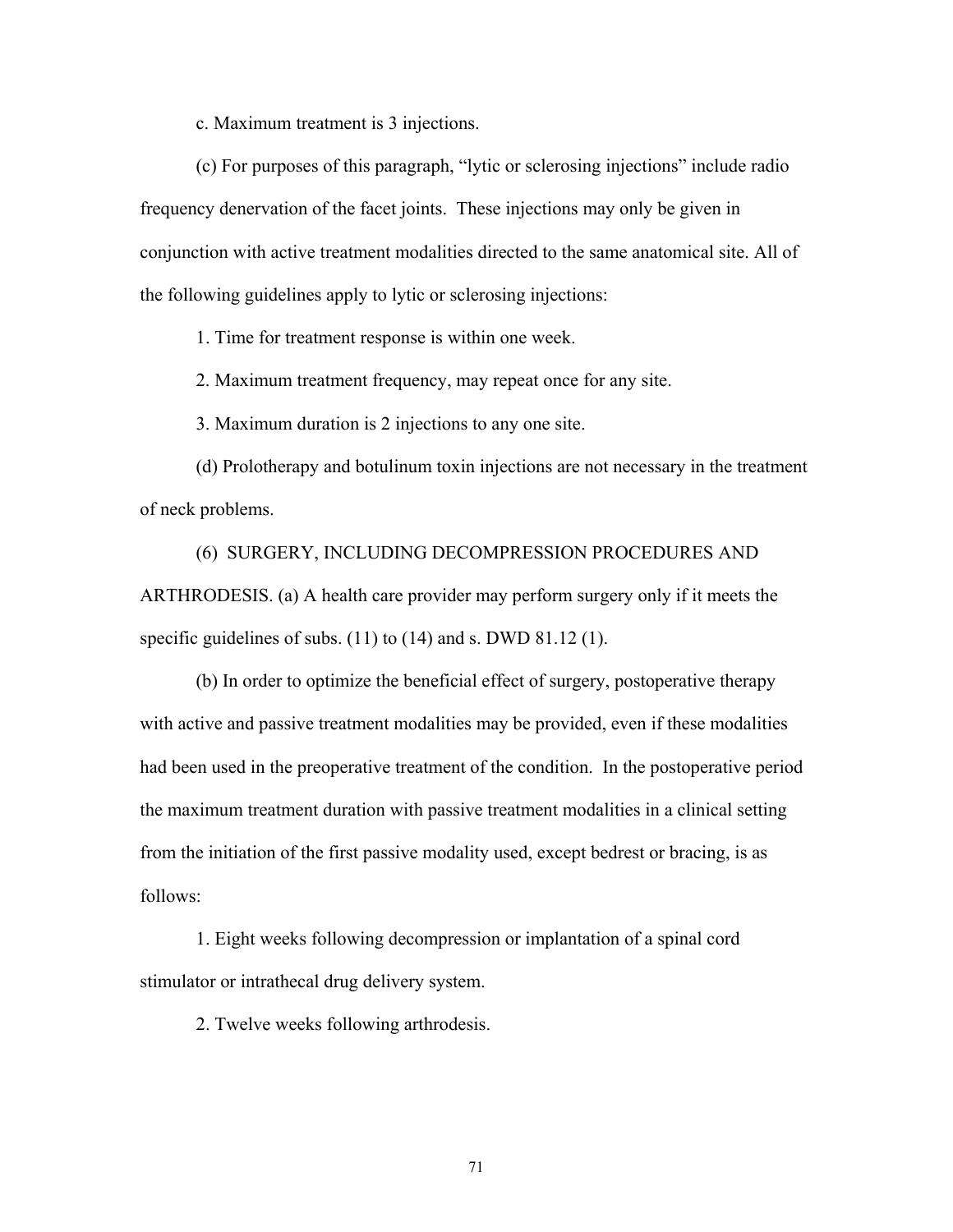(c) Repeat surgery shall also meet the guidelines of subs. (11) to (14) and s. DWD 81.12 (1).

 (d) The surgical therapies in subds. 1. and 2. have very limited application and require a personality or psychosocial evaluation that indicates the patient is likely to benefit from the treatment.

 1. Spinal cord stimulator may be necessary for a patient who has neuropathic pain and has had a favorable response to a trial screening period.

 2. Intrathecal drug delivery system may be necessary for a patient who has somatic or neuropathic pain and has had a favorable response to a trial screening period.

 (7) CHRONIC MANAGEMENT. Chronic management of neck pain shall be provided according to the guidelines in s. DWD 81.13.

 (8) DURABLE MEDICAL EQUIPMENT. (a) A health care provider may direct the use of durable medical equipment only as specified in pars. (b) to (e).

 (b) Cervical collars, braces or supports, and home cervical traction devices may be necessary within the guidelines of sub. (3) (f) and (k).

 (c) For patients using electrical muscle stimulation at home, the device and any required supplies are necessary within the guidelines of sub. (3) (e).

 (d) Exercise equipment for home use, including bicycles, treadmills, and stairclimbers are necessary only as part of an approved chronic management program. This equipment is not necessary during initial nonoperative care or during reevaluation and surgical therapy. If the employer has an appropriate exercise facility on its premises with the prescribed equipment, the insurer may mandate the use of that facility instead of authorizing purchase of equipment for home use.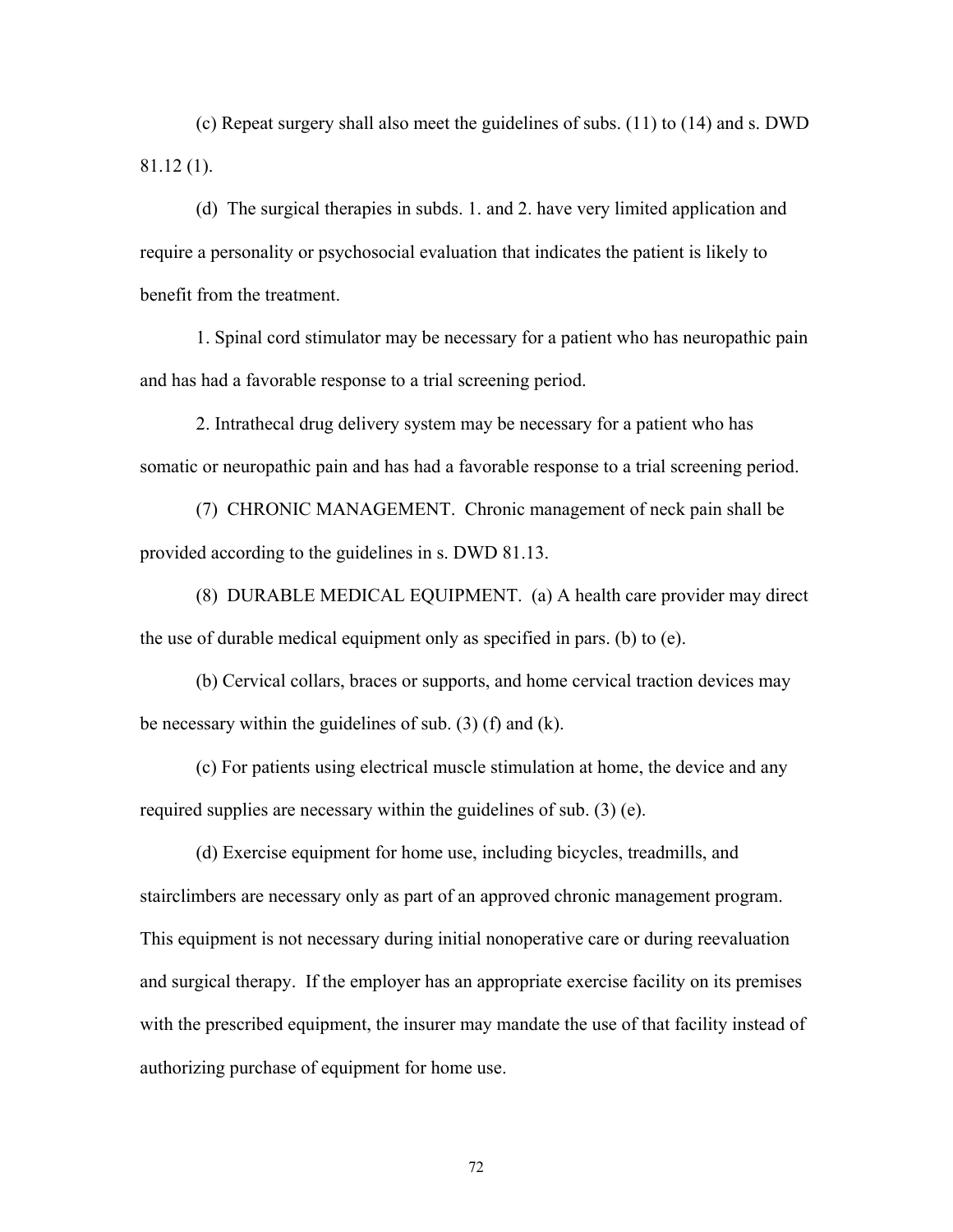1 'Indications.' The patient is deconditioned and requires reconditioning that may be accomplished only with the use of the prescribed exercise equipment. A health care provider shall document specific reasons why the exercise equipment is necessary and may not be replaced with other activities.

 2. 'Requirements.' The use of the equipment shall have specific goals and there shall be a specific set of prescribed activities.

 (e) All of the following durable medical equipment is not necessary for home use for neck pain conditions:

1. Whirlpools, Jacuzzis, hot tubs, and special bath or shower attachments.

2. Beds, waterbeds, mattresses, chairs, recliners, and loungers.

 (9) EVALUATION OF TREATMENT BY HEALTH CARE PROVIDER. (a) A health care provider shall evaluate at each visit whether the treatment is medically necessary and whether initial nonsurgical management is effective according to pars. (b) to (e). No later than the time for treatment response established for the specific modality in subs. (3) to (5), a health care provider shall evaluate whether the passive, active, injection, or medication treatment modality has resulted in progressive improvement as specified in pars. (b) to (e).

 (b) The patient's subjective complaints of pain or disability are progressively improving, as evidenced by documentation in the medical record of decreased distribution, frequency, or intensity of symptoms.

 (c) The objective clinical findings are progressively improving, as evidenced by documentation in the medical record of resolution or objectively measured improvement in physical signs of injury.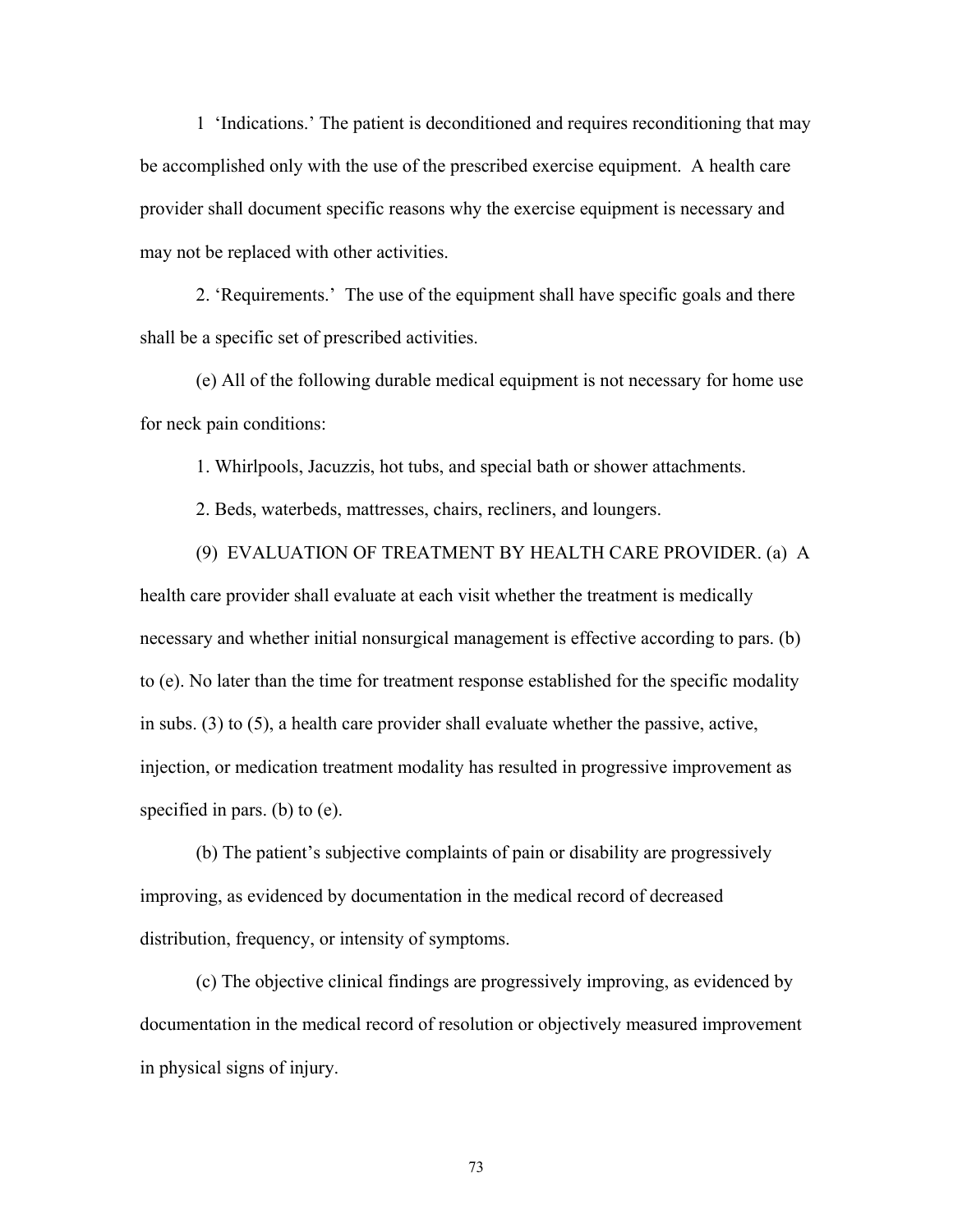(d) The patient's functional status, especially vocational activity, is progressively improving, as evidenced by documentation in the medical record or documentation of work ability involving less restrictive limitations on activity.

 (e) If there is not progressive improvement in at least 2 categories specified in pars. (b) to (d), the modality shall be discontinued or significantly modified or a health care provider shall reconsider the diagnosis. The evaluation of the effectiveness of the treatment modality may be delegated to another health care provider.

 (10) MEDICATION MANAGEMENT. (a) Prescription of controlled substance medications scheduled under ch. 450, Stats., including opioids and narcotics, are indicated primarily for the treatment of severe acute pain. These medications are not recommended in the treatment of patients with persistent regional neck pain.

(b) Patients with radicular pain may require longer periods of treatment.

 (c) A health care provider shall document the rationale for the use of any scheduled medication. Treatment with nonnarcotic medication may be appropriate during any phase of treatment and intermittently after all other treatment has been discontinued. The prescribing health care provider shall determine that ongoing medication is effective treatment for the patient's condition.

 (11) SPECIFIC TREATMENT GUIDELINES FOR REGIONAL NECK PAIN. (a) A health care provider shall use initial nonsurgical treatment for the first phase of treatment for all patients with regional neck pain under sub. (1) (b) 1.

 1. The active, passive, injection, durable medical equipment, and medication treatment modalities and procedures in subs.  $(3)$ ,  $(4)$ ,  $(5)$ ,  $(8)$ , and  $(10)$ , may be used in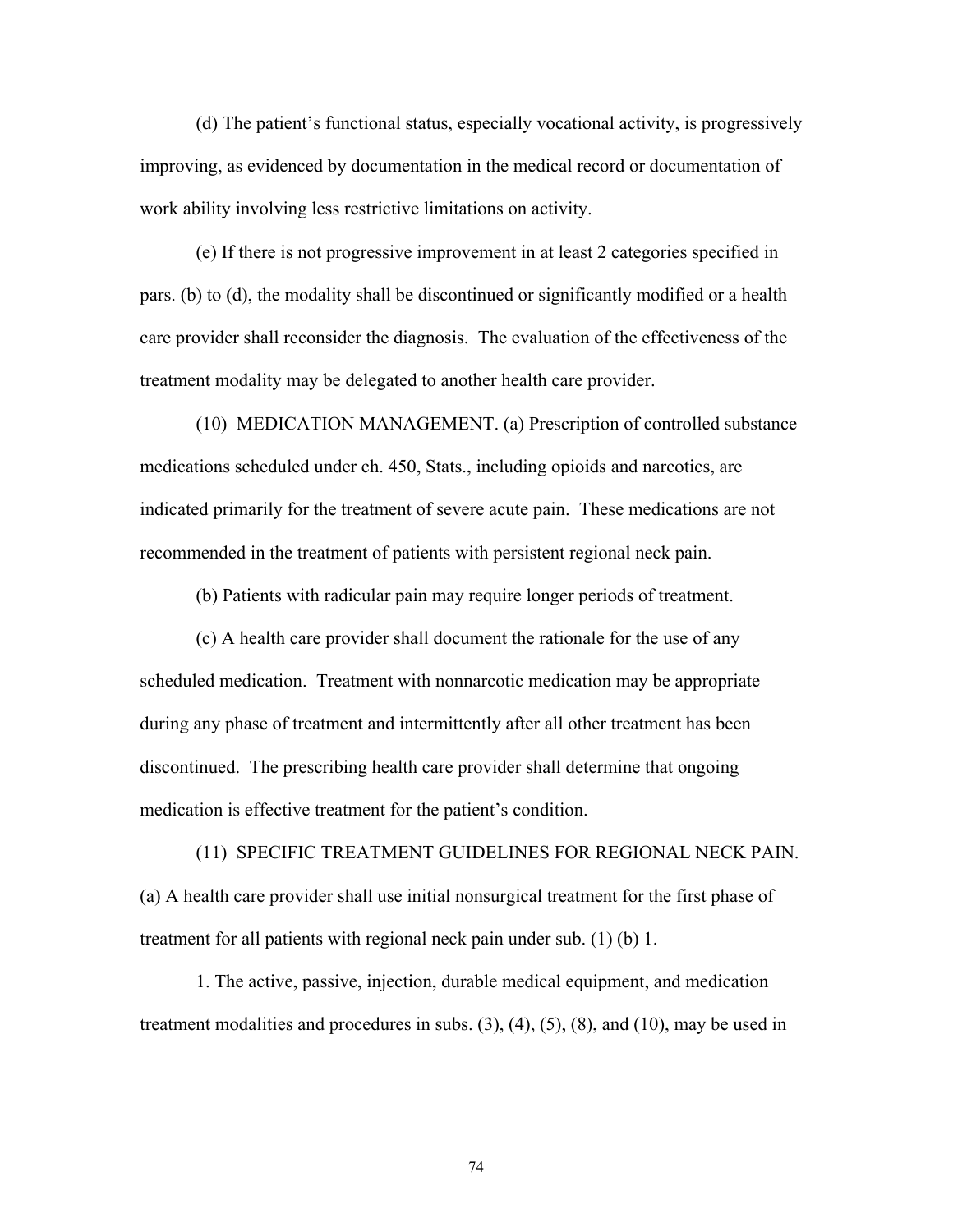sequence or simultaneously during the period of initial nonsurgical management depending on the severity of the condition.

 2. The only therapeutic injections necessary for patients with regional neck pain are trigger point injections, facet joint injections, facet nerve blocks, and epidural blocks, and their use must meet the guidelines of sub. (5).

 3. After the first week of treatment, initial nonsurgical treatment shall at all times contain active treatment modalities according to the guidelines of sub. (4).

 4. Initial nonsurgical treatment shall be provided in the least intensive setting consistent with quality health care practices.

 5. Except as otherwise provided in sub. (3), passive treatment modalities in a clinic setting or requiring attendance by a health care provider are not necessary beyond 12 weeks after any passive modality other than bedrest or bracing is first initiated.

 (b) Surgical evaluation or chronic management is necessary if the patient continues with symptoms and physical findings after the course of initial nonsurgical management and if the patient's condition prevents the resumption of the regular activities of daily life, including regular vocational activities. The purpose of surgical evaluation is to determine whether surgery is necessary in the treatment of a patient who has failed to recover with initial nonsurgical care. If the patient is not a surgical candidate, then chronic management is necessary.

 1. Surgical evaluation if necessary may begin as soon as 8 weeks after, but shall begin no later than 12 weeks after, beginning initial nonsurgical management. An initial recommendation or decision against surgery does not preclude surgery at a later date.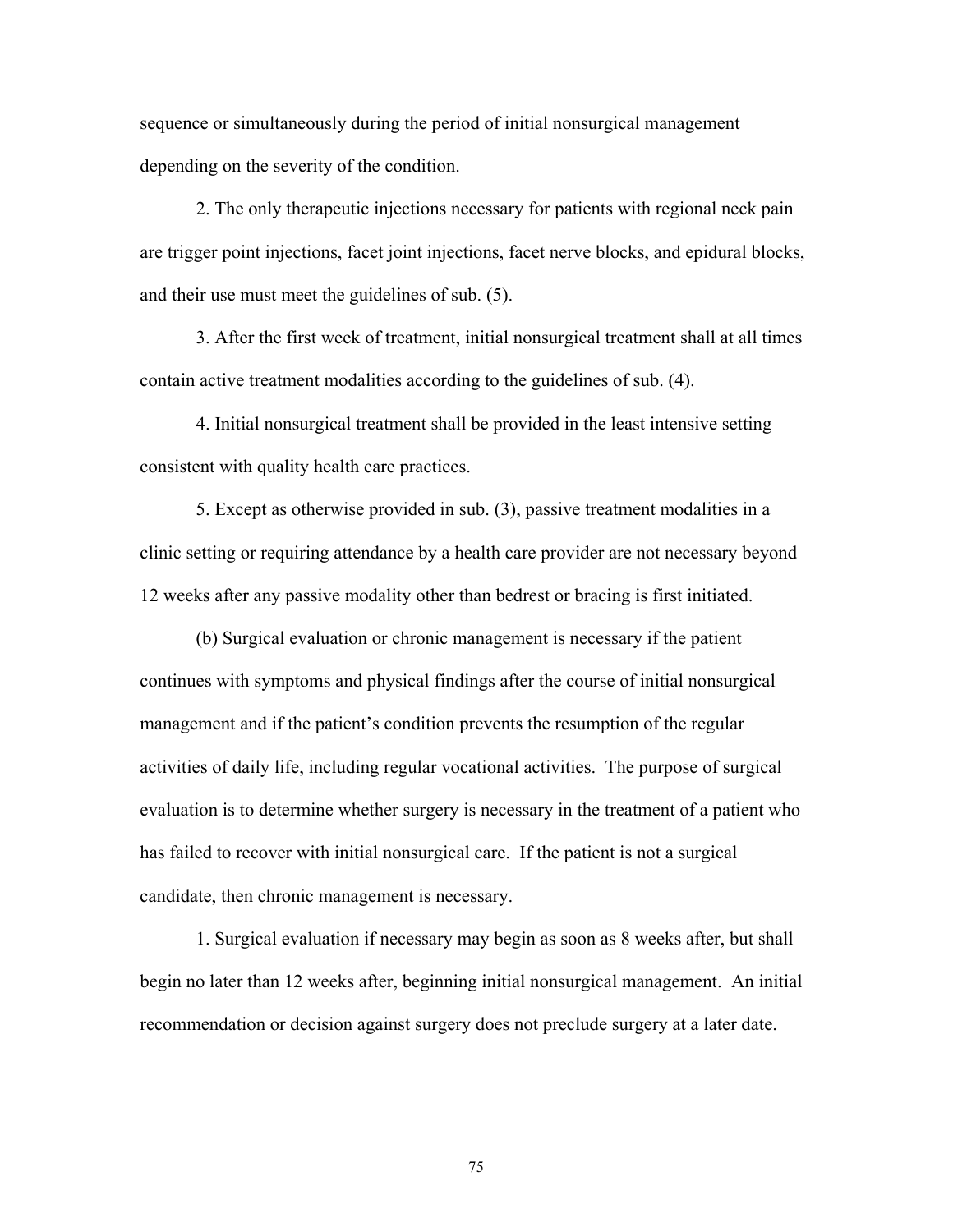2. Surgical evaluation may include the use of appropriate medical imaging techniques. The imaging technique shall be chosen on the basis of the suspected etiology of the patient's condition but a health care provider shall follow the guidelines of s. DWD 81.05. Medical imaging studies that do not meet these guidelines are not necessary.

 3. Surgical evaluation may also include diagnostic blocks and injections. These blocks and injections are only necessary if their use is consistent with the guidelines of sub. (1) (j).

 4. Surgical evaluation may also include personality or psychosocial evaluation, consistent with the guidelines of sub. (1) (i).

 5. Consultation with other health care providers may be appropriate as part of the surgical evaluation. The need for consultation and the choice of consultant will be determined by the findings on medical imaging, diagnostic analgesic blocks, and injections, if performed, and the patient's ongoing subjective complaints and physical findings.

 6. The only surgical procedure necessary for patients with regional neck pain only is cervical arthrodesis, with or without instrumentation, which shall meet the guidelines in sub. (6). For patients with failed surgery, spinal cord stimulators or intrathecal drug delivery systems may be necessary consistent with the guidelines of sub. (6) (d).

 a. If surgery is necessary, it shall be offered to the patient as soon as possible. If the patient agrees to the proposed surgery, it shall be performed as expeditiously as possible, consistent with sound medical practice.

 b. If surgery is not necessary or if the patient does not wish to proceed with surgical therapy, then the patient is a candidate for chronic management.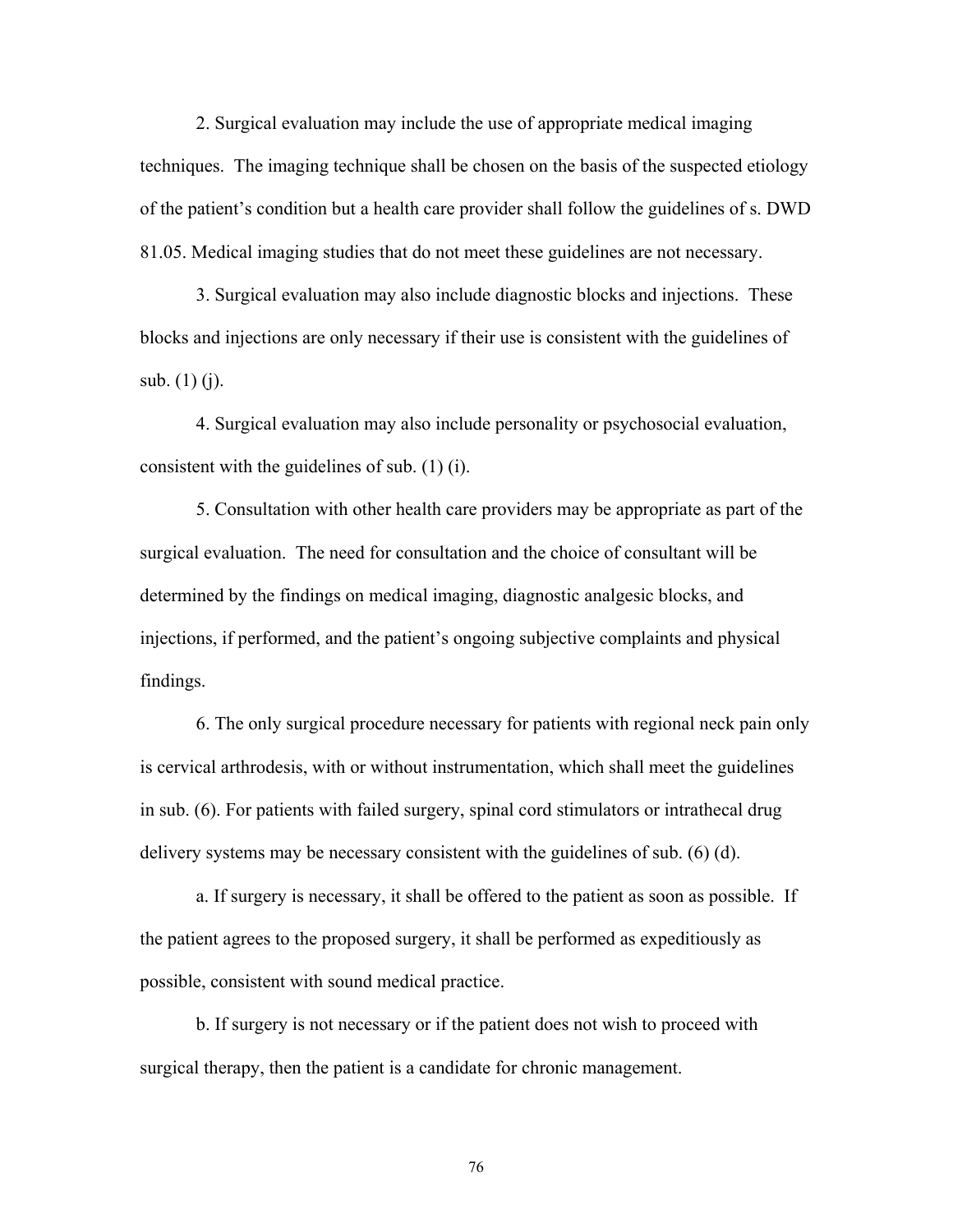(c) If the patient continues with symptoms and objective physical findings after surgery has been rendered or the patient refuses surgery or the patient was not a candidate for surgery, and if the patient's condition prevents the resumption of the regular activities of daily life including regular vocational activities, then the patient may be a candidate for chronic management under s. DWD 81.13.

 (12) SPECIFIC TREATMENT GUIDELINES FOR RADICULAR PAIN, WITH OR WITHOUT REGIONAL NECK PAIN, WITH NO OR STATIC NEUROLOGIC DEFICITS. (a) Initial nonsurgical treatment is appropriate for all patients with radicular pain, with or without regional neck pain, with no or static neurologic deficits under sub. (1) (b) 2., and shall be the first phase of treatment. It shall be provided within the guidelines of sub. (11) (a), with the following modifications: Epidural blocks, nerve root, and peripheral nerve blocks are the only therapeutic injections necessary for patients with radicular pain only. If there is a component of regional neck pain, therapeutic facet joint injections, facet nerve blocks, and trigger point injections may also be necessary.

 (b) Surgical evaluation or chronic management is necessary if the patient continues with symptoms and physical findings after the course of initial nonsurgical care and if the patient's condition prevents the resumption of the regular activities of daily life, including regular vocational activities. It shall be provided within the guidelines of sub. (11) (b), with the following modifications: The only surgical procedures necessary for patients with radicular pain are decompression of a cervical nerve root which shall meet the guidelines of sub. (6) and s. DWD 81.12 (1) (c) and cervical arthrodesis, with or without instrumentation. For patients with failed surgery, spinal cord stimulators or intrathecal drug delivery systems may be necessary consistent with sub. (6) (d).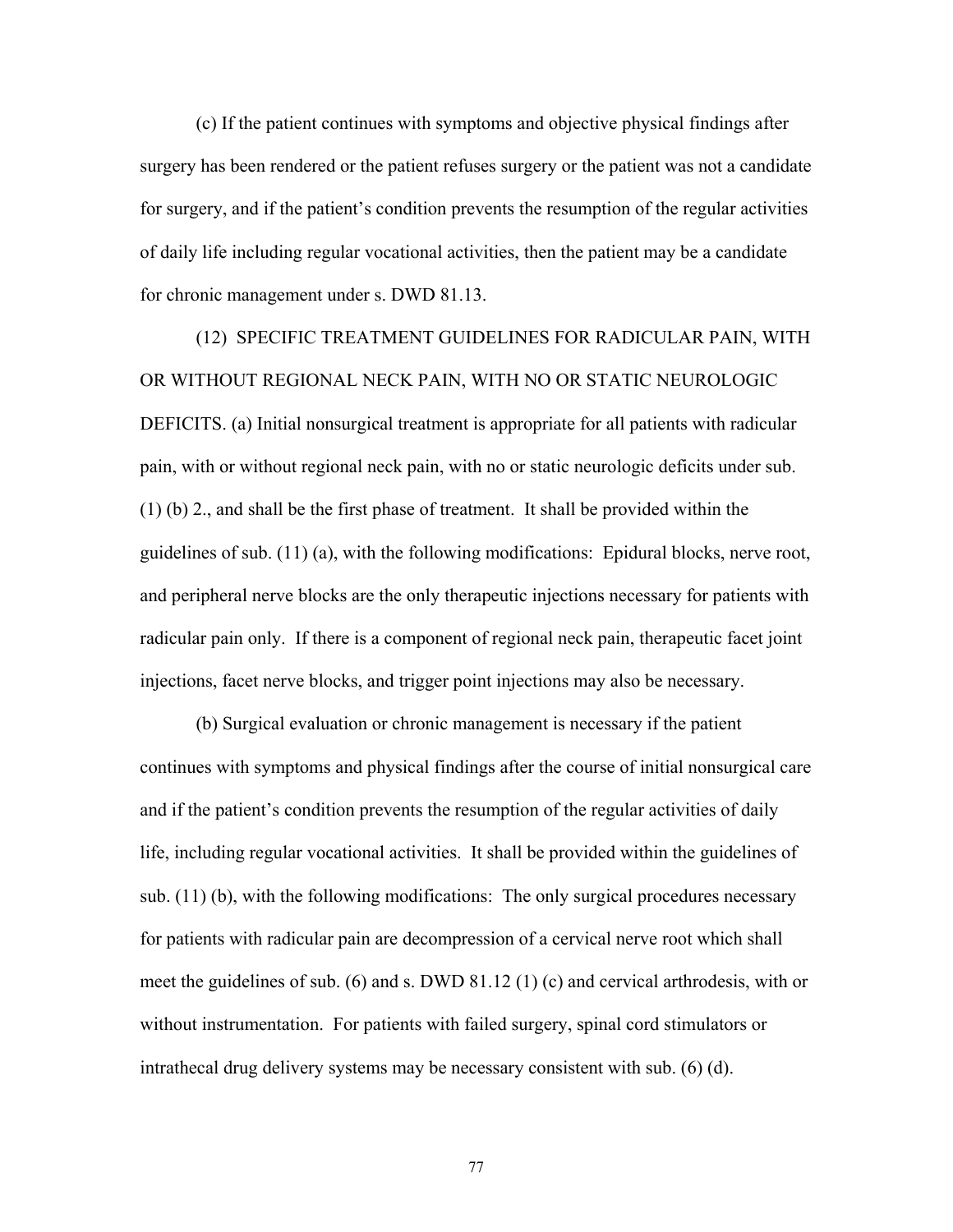(c) If the patient continues with symptoms and objective physical findings after surgical therapy has been rendered or the patient refused surgical therapy or the patient was not a candidate for surgical therapy, and if the patient's condition prevents the resumption of the regular activities of daily life including regular vocational activities, then the patient may be a candidate for chronic management. Any course or program of chronic management for patients with radicular pain, with or without regional neck pain, with static neurologic changes shall be provided under the guidelines of s. DWD 81.13.

 (13) SPECIFIC TREATMENT GUIDELINES FOR RADICULAR PAIN, WITH OR WITHOUT REGIONAL NECK PAIN, WITH PROGRESSIVE NEUROLOGIC DEFICITS. (a) Patients with radicular pain, with or without regional neck pain, with progressive neurologic deficits may require immediate or emergency evaluation at any time during the course of their overall treatment. A health care provider may make the decision to proceed with surgical evaluation based on the type of neurologic changes observed, the severity of the changes, the rate of progression of the changes, and the response to any nonsurgical treatments. Surgery, if necessary, may be performed at any time during the course of treatment. Surgical evaluation and surgery shall be provided within the guidelines of sub. (11) (b), with the following modifications:

1. Surgical evaluation and surgical therapy may begin at any time.

 2. The only surgical procedures necessary for patients with radicular pain are decompression of a cervical nerve root that shall meet the guidelines of sub. (6) and s. DWD 81.12 (1) (c), or cervical arthrodesis, with or without instrumentation. For patients with failed back surgery, spinal cord stimulators or intrathecal drug delivery systems may be necessary consistent with the guidelines of sub. (6) (d).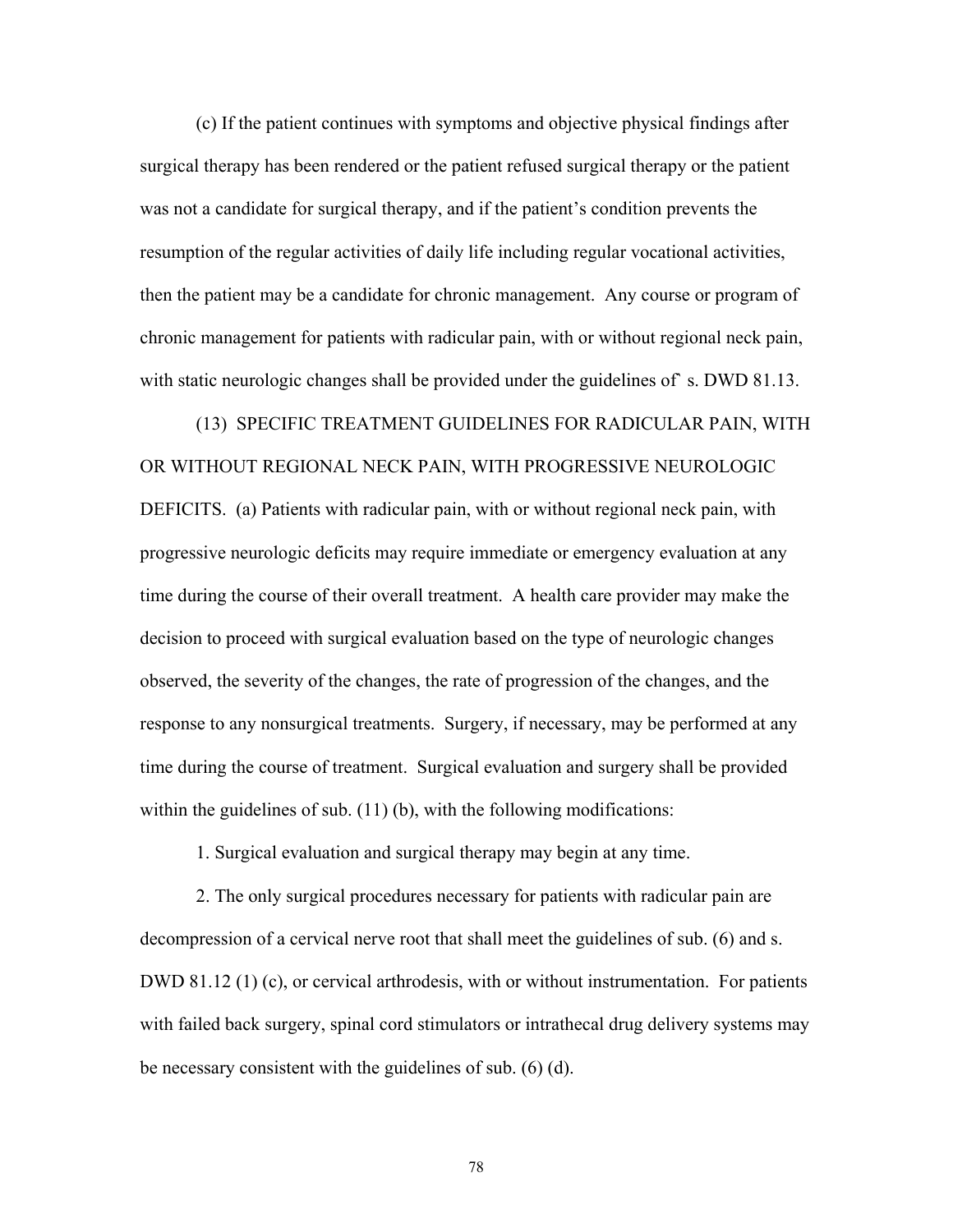(b) If a health care provider decides to proceed with a course of nonsurgical care for a patient with radicular pain with progressive neurologic changes, it shall follow the guidelines of sub. (12) (a).

 (c) If the patient continues with symptoms and objective physical findings after surgical therapy has been rendered or the patient refuses surgical therapy or the patient was not a candidate for surgical therapy, and if the patient's condition prevents the resumption of the regular activities of daily life including regular vocational activities, then the patient may be a candidate for chronic management. Any course or program of chronic management for patients with radicular pain, with or without regional neck pain, with progressive neurologic changes at first presentation shall be provided under the guidelines of s. DWD 81.13.

 (14) SPECIFIC TREATMENT GUIDELINES FOR MYELOPATHY. (a) Patients with myelopathy may require emergency surgical evaluation at any time during the course of their overall treatment. A health care provider may make the decision to proceed with surgical evaluation based on the type of neurologic changes observed, the severity of the changes, the rate of progression of the changes, and the response to any nonsurgical treatments. Surgery, if necessary, may be performed at any time during the course of treatment. Surgical evaluation and surgery shall be provided within the guidelines of sub. (6) (b), with the following modifications:

1. Surgical evaluation and surgical therapy may begin at any time.

 2. The only surgical procedures necessary for patients with myelopathy are anterior or posterior decompression of the spinal cord, or cervical arthrodesis with or without instrumentation. For patients with failed back surgery, spinal cord stimulators or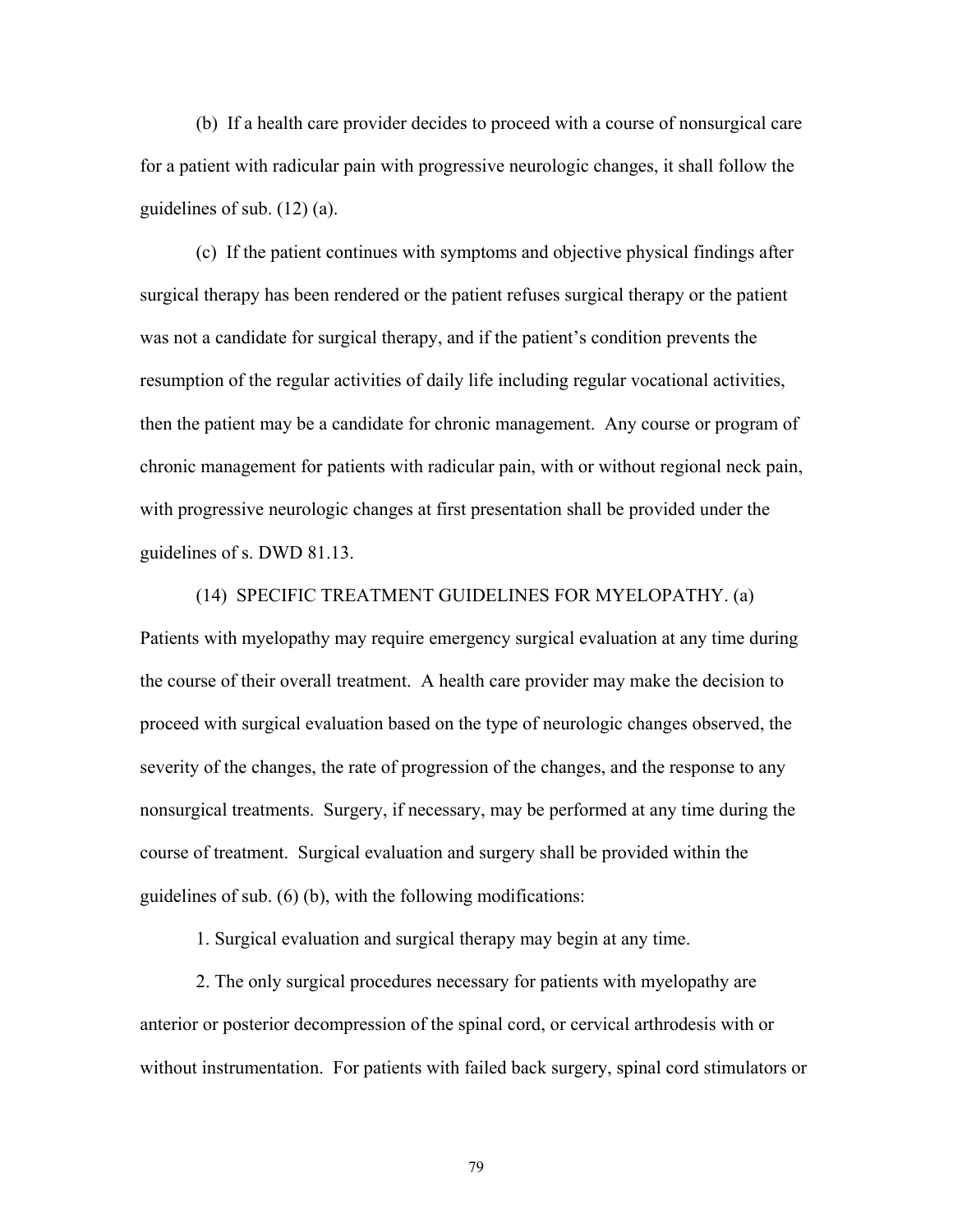intrathecal drug delivery systems may be necessary consistent with the guidelines of sub. (6) (d).

 (b) If a health care provider decides to proceed with a course of nonsurgical care for a patient with myelopathy, it shall follow the guidelines of sub. (12) (a).

 (c) If the patient continues with symptoms and objective physical findings after surgical therapy has been rendered or the patient refuses surgical therapy or the patient was not a candidate for surgical therapy, and if the patient's condition prevents the resumption of the regular activities of daily life including regular vocational activities, then the patient may be a candidate for chronic management. Any course or program of chronic management for patients with myelopathy shall be provided under the guidelines of s. DWD 81.13.

 **DWD 81.08 Thoracic back pain.** (1) DIAGNOSTIC PROCEDURES FOR TREATMENT OF THORACIC BACK INJURY. (a) A health care provider shall determine the nature of the thoracic back condition before initiating treatment.

 (b) A health care provider shall perform and document an appropriate history and physical examination. Based on the history and physical examination, a health care provider shall assign the patient at each visit to the appropriate clinical category in subds. 1. to 3. A health care provider shall document the diagnosis in the medical record. For the purposes of subds. 2. and 3., "radicular pain" means pain radiating in a dermatomal distribution around the chest or abdomen. This section does not apply to fractures of the thoracic spine or thoracic back pain due to an infectious, immunologic, metabolic, endocrine, neurologic, visceral, or neoplastic disease process.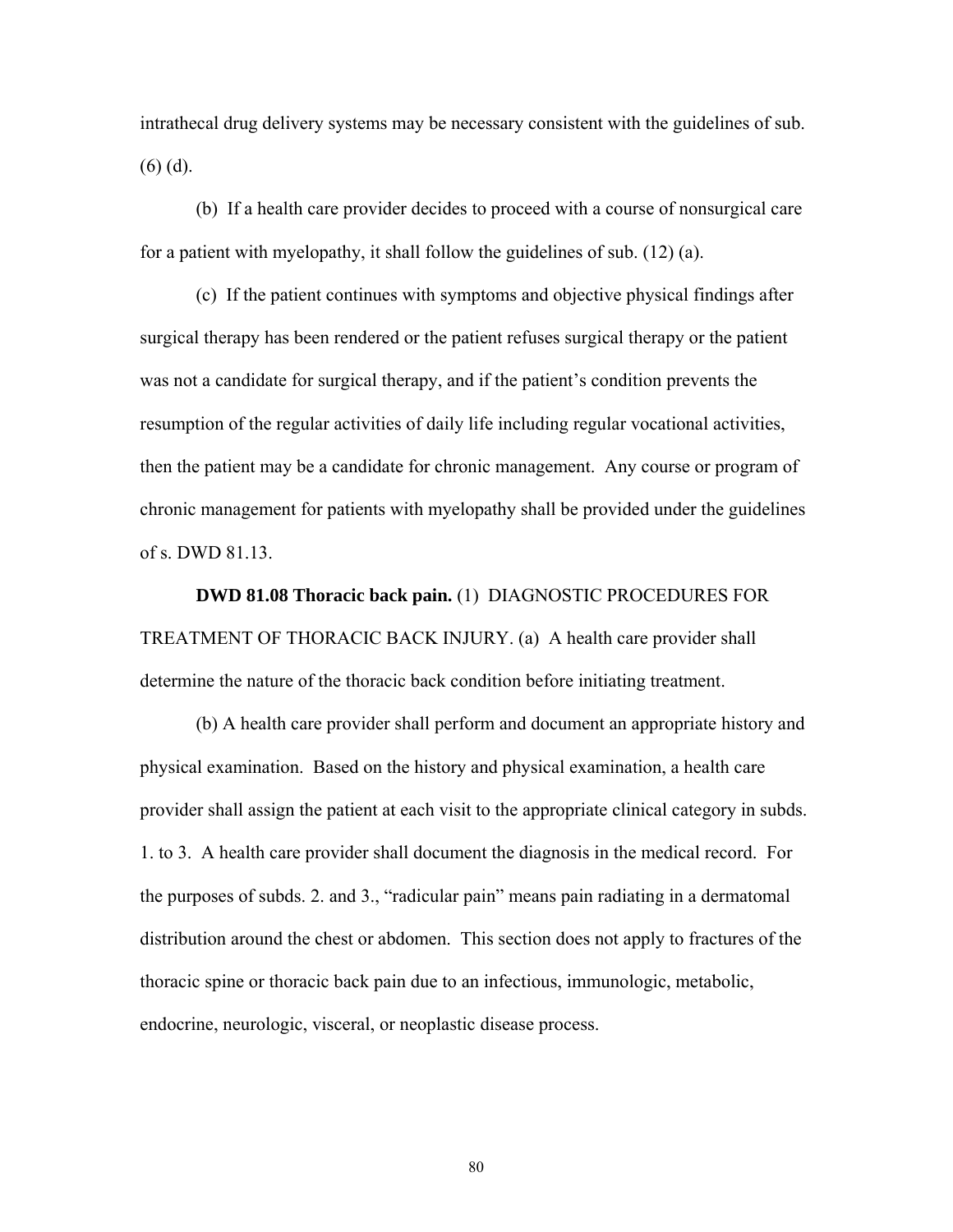1. Regional thoracic back pain includes the diagnoses of thoracic strain, sprain, myofascial syndrome, musculoligamentous injury, soft tissue injury, and any other diagnosis for pain believed to originate in the discs, ligaments, muscles, or other soft tissues of the thoracic spine and that affects the thoracic region, including ICD-9-CM codes 720 to 720.9, 721 to 721.0, 721.5 to 721.90, 722.3 to 722.30, 722.4, 722.6, 722.9 to 722.91, 723 to 723.3, 723.5 to 723.9, 724.5, 724.8, 724.9, 732.0, 737 to 737.9, 738.4, 738.5, 739.1, 756.1 to 756.19, 847 to 847.0, 920, 922.3, 925, and 926.1 to 926.12.

 2. Radicular pain, with or without regional thoracic back pain, includes the diagnoses of thoracic radiculopathy, radiculitis, or neuritis; displacement or herniation of intervertebral disc with radiculopathy, radiculitis, or neuritis; spinal stenosis with radiculopathy, radiculitis, or neuritis; and any other diagnoses for pain believed to originate with irritation of a nerve root in the thoracic spine, including ICD-9-CM codes 721.1, 721.91, 722 to 722.0, 722.2, 722.7 to 722.71, 723.4, and 724 to 724.00.

 3. Thoracic compressive myelopathy, with or without radicular pain, is a condition characterized by weakness and spasticity in one or both legs and associated with any of the following: exaggerated reflexes, an extensor plantar response, bowel or bladder dysfunction, sensory ataxia, or bilateral sensory changes.

 (c) A health care provider may not order laboratory tests in the evaluation of a patient with regional thoracic back pain, or radicular pain, except for any of the following:

1. When a patient's history, age, or examination suggests infection, metabolicendocrinologic disorders, tumorous conditions, systemic musculoskeletal disorders, such as rheumatoid arthritis or ankylosing spondylitis.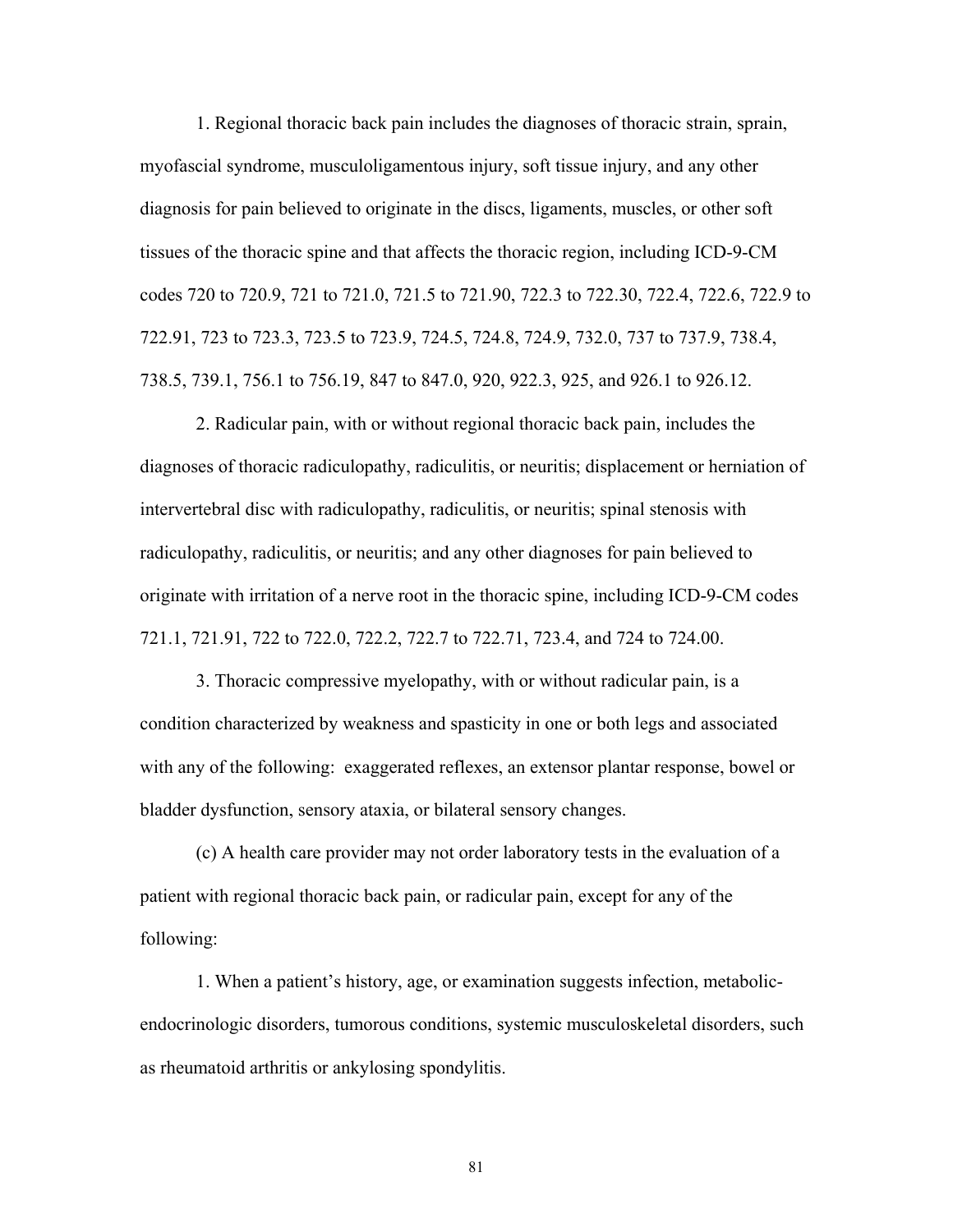2. To evaluate potential adverse side effects of medications.

3. As part of a preoperative evaluation.

(d) Laboratory tests may be ordered at any time a health care provider suspects any of the conditions specified in par. (c), but a health care provider shall justify the need for the tests ordered with clear documentation of the indications.

 (e) Medical imaging evaluation of the thoracic spine shall be based on the findings of the history and physical examination and may not be ordered prior to a health care provider's clinical evaluation of the patient. Medical imaging may not be performed as a routine procedure and shall comply with the guidelines in s. DWD 81.05. A health care provider shall document the appropriate indications for any medical imaging studies obtained.

 (f) A health care provider may not order electromyography and nerve conduction studies for regional thoracic back pain and radicular pain under par. (b) 1. to 3.

 (g) A health care provider may not order the use of any of the following procedures or tests for the diagnosis of any of the clinical categories in par. (b) 1. to 3.:

1. Surface electromyography or surface paraspinal electromyography.

2. Thermography.

3. Plethysmography.

4. Electronic X-ray analysis of plain radiographs.

5. Diagnostic ultrasound of the spine.

6. Somatosensory evoked potentials and motor evoked potentials.

 (h) A health care provider may not order computerized range of motion or strength measuring tests during the period of initial nonsurgical care, but may order these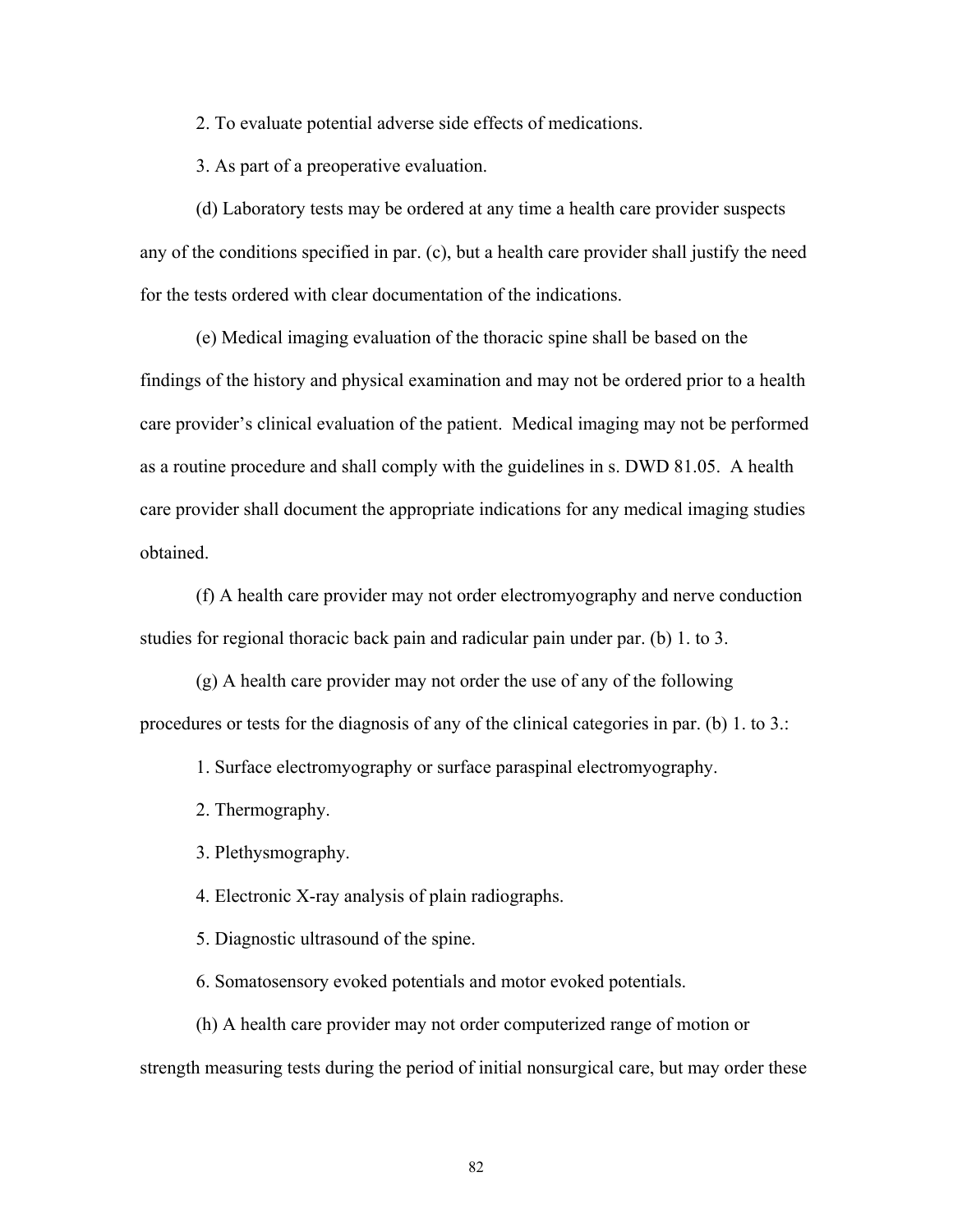tests during a period of chronic management when used in conjunction with a computerized exercise program, work hardening program, or work conditioning program. During the period of initial nonoperative care computerized range of motion or strength testing may be performed but shall be done in conjunction with an office visit with a health care provider's evaluation or treatment, or physical or occupational therapy evaluation or treatment.

 (i) A health care provider may order personality or psychological evaluations for evaluating patients who continue to have problems despite appropriate care. A treating health care provider may perform this evaluation or may refer the patient for consultation with another health care provider in order to obtain a psychological evaluation. These evaluations may be used to assess the patient for a number of psychological conditions that may interfere with recovery from the injury. Since more than one of these psychological conditions may be present in a given case, a health care provider performing the evaluation shall consider all of the following:

1. Is symptom magnification occurring?

 2. Does the patient exhibit an emotional reaction to the injury, such as depression, fear, or anger, that is interfering with recovery?

 3. Are there other personality factors or disorders that are interfering with recovery?

4. Is the patient chemically dependent?

5 Are there any interpersonal conflicts interfering with recovery?

6. Does the patient have a chronic pain syndrome or psychogenic pain?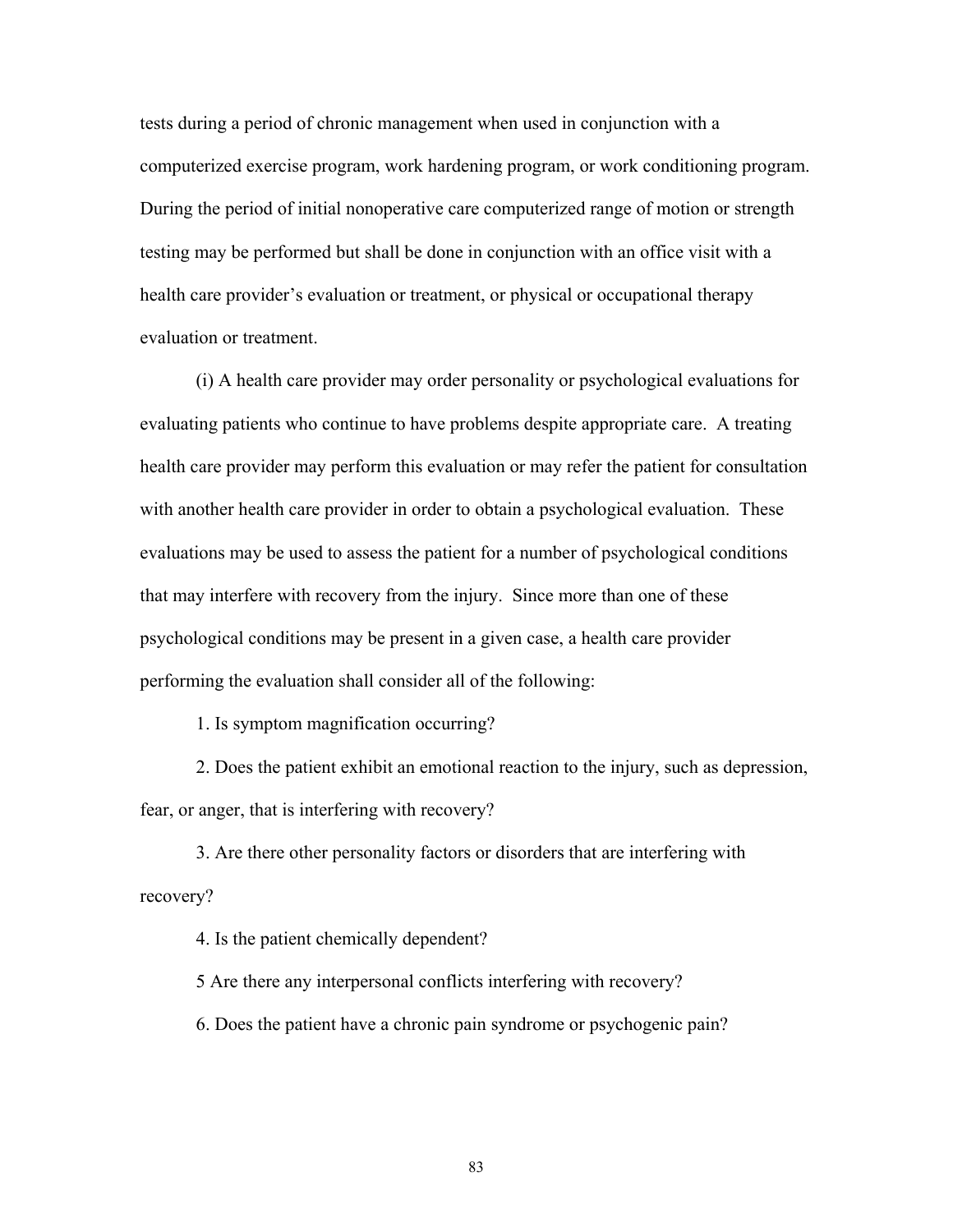7. In cases in which surgery is a possible treatment, are psychological factors likely to interfere with the potential benefit of the surgery?

 (j) All of the following are guidelines for diagnostic analgesic blocks or injection studies and include facet joint injection, facet nerve block, epidural differential spinal block, nerve block, and nerve root block:

 1. These procedures are used to localize the source of pain prior to surgery and to diagnose conditions that fail to respond to initial nonoperative care.

 2. These blocks and injections are invasive and when done as diagnostic procedures only are not necessary unless noninvasive procedures have failed to establish the diagnosis.

 3. Selection of patients, choice of procedure, and localization of the level of injection may be determined by documented clinical findings indicating possible pathologic conditions and the source of pain symptoms.

 4. These blocks and injections may also be used as therapeutic modalities and are subject to the guidelines in sub. (5).

 (k) Functional capacity assessment or evaluation is a comprehensive and objective assessment of a patient's ability to perform work tasks. The components of a functional capacity assessment or evaluation include neuromusculoskeletal screening, tests of manual material handling, assessment of functional mobility, and measurement of postural tolerance. A functional capacity assessment or evaluation is an individualized testing process and the component tests and measurements are determined by the patient's condition and the requested information. Functional capacity assessments and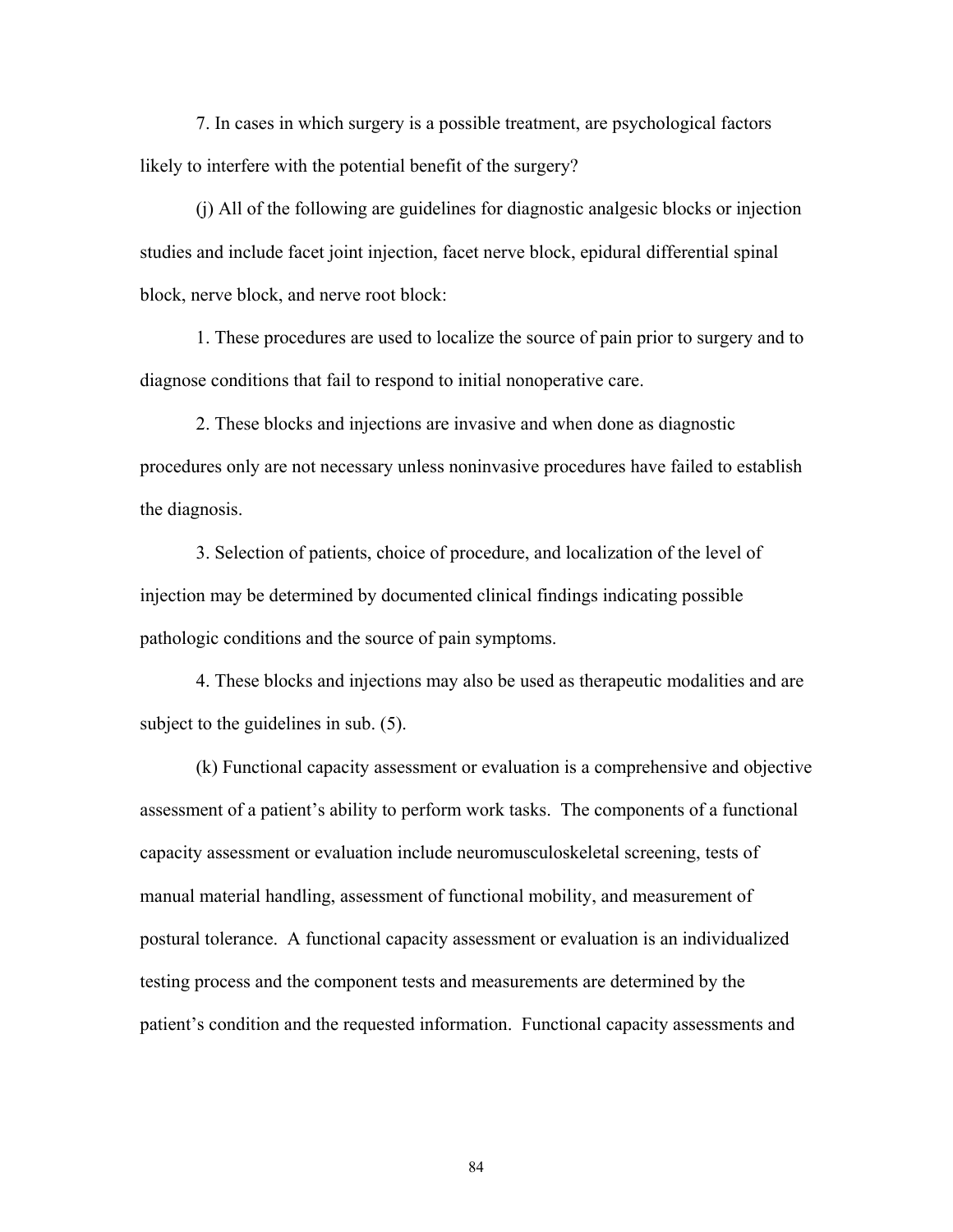evaluations are performed to determine and report a patient's physical capacities in general or to determine work tolerance for a specific job, task, or work activity.

 1. A functional capacity assessment or evaluation is not necessary during the period of initial nonoperative care.

 2. Functional capacity assessment or evaluation is necessary in any of the following circumstances:

a. To identify the patient's permanent activity restrictions and capabilities.

b. To assess the patient's ability to do a specific job.

 (L) Consultations with other health care providers may be initiated at any time by a treating health care provider consistent with standard medical practice.

(2) GENERAL TREATMENT GUIDELINES FOR THORACIC BACK PAIN.

(a) All medical care for thoracic back pain, appropriately assigned to a category of sub. (1) (b) 1. to 3. is determined by the diagnosis and clinical category that the patient has been assigned. General guidelines for treatment modalities are set forth in subs. (3) to (10). Specific treatment guidelines for each clinical category are set forth in subs. (11),  $(12)$ , and  $(13)$  as follows:

1. Subsection (11) governs regional thoracic back pain.

2. Subsection (12) governs radicular pain.

3. Subsection (13) governs myelopathy.

 (b) A health care provider shall, at each visit, reassess the appropriateness of the clinical category assigned and reassign the patient if warranted by new clinical information including symptoms, signs, results of diagnostic testing and opinions, and information obtained from consultations with other health care providers. When the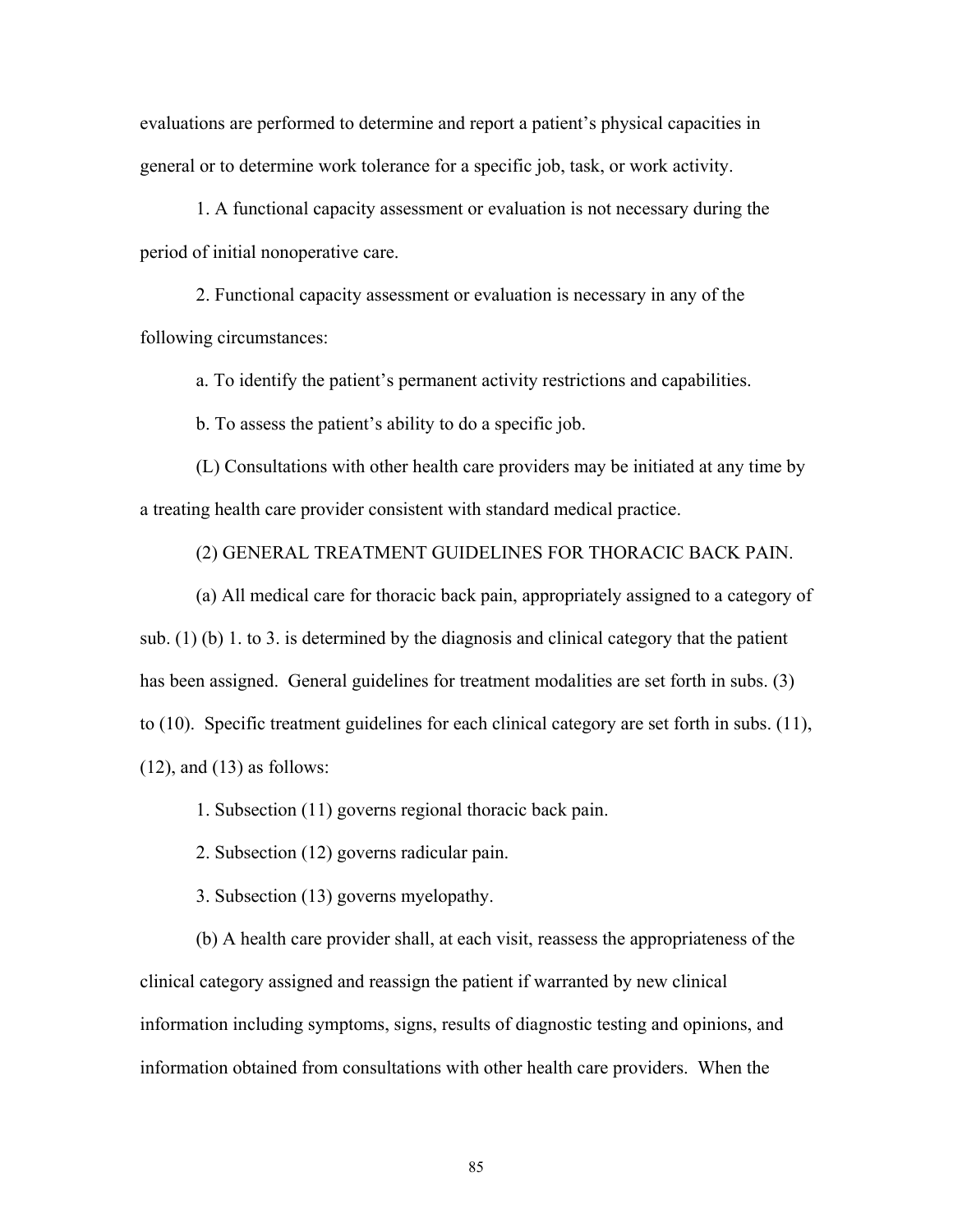clinical category is changed the treatment plan shall be appropriately modified to reflect the new clinical category. A change of clinical category may not in itself allow a health care provider to continue a therapy or treatment modality past the maximum duration specified in this section or to repeat a therapy or treatment previously provided for the same injury.

(c) In general, a course of treatment is divided into the following 3 phases:

 1. First, all patients with thoracic back problems, except patients with myelopathy under sub. (1) (b) 3., shall be given initial nonoperative care that may include active and passive treatment modalities, injections, durable medical equipment, and medications. These modalities and guidelines are described in subs. (3), (4), (5), (8), and (10). The period of initial nonsurgical treatment begins with the first clinical passive, active, injection, durable medical equipment, or medication modality initiated. Initial nonsurgical treatment shall result in progressive improvement as specified in sub. (9).

 2. Second, for patients with persistent symptoms, initial nonsurgical management is followed by a period of surgical evaluation. This evaluation shall be completed in a timely manner. Surgery, if necessary, shall be performed as expeditiously as possible consistent with sound medical practice and subs.  $(6)$ ,  $(11)$ ,  $(12)$ ,  $(13)$ , and s. DWD 81.12 (1). A treating health care provider may do the evaluation or may refer the patient to another health care provider.

a. Patients with myelopathy may require immediate surgical therapy.

 b. Any patient who has had surgery may require postoperative therapy with active and passive treatment modalities. This therapy may be in addition to any received during the period of initial nonsurgical care.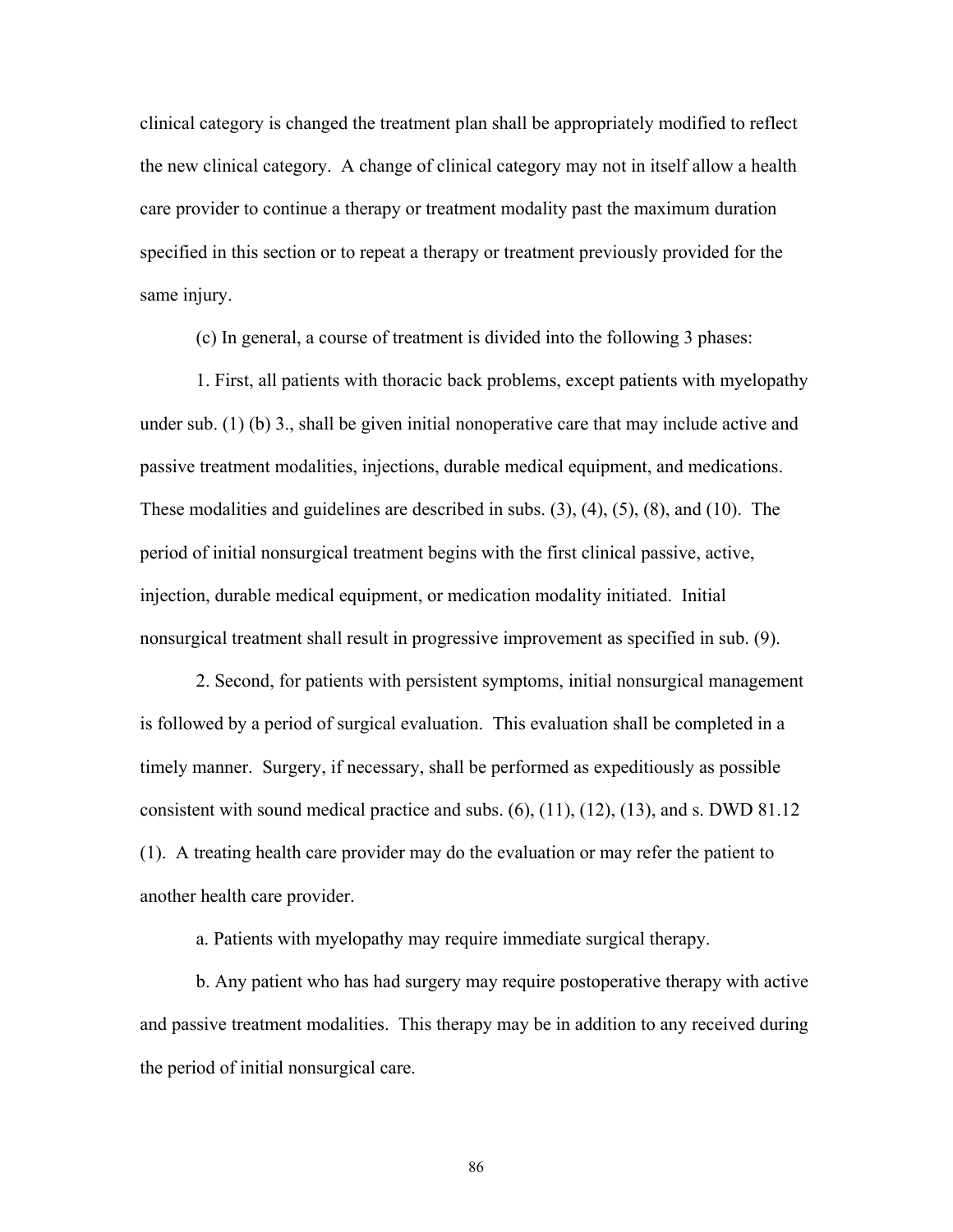c. Surgery shall follow the guidelines in subs.  $(6)$ ,  $(11)$ ,  $(12)$ ,  $(13)$ , and s. DWD 81.12 (1).

 d. A decision against surgery at any particular time does not preclude a decision for surgery made at a later date in light of new clinical information.

 3. Third, for those patients who are not candidates for or refuse surgical therapy, or who do not have complete resolution of their symptoms with surgery, a period of chronic management may be necessary. Chronic management modalities are described in s. DWD 81.13 and may also include durable medical equipment as described in sub. (8).

 (d) A treating health care provider may refer the patient for a consultation at any time during the course of treatment consistent with accepted medical practice.

 (3) PASSIVE TREATMENT MODALITIES. (a) *General.* Except as set forth in par. (b) or s. DWD 81.04 (5), a health care provider may not direct the use of passive treatment modalities in a clinical setting as set forth in pars. (c) to (i) beyond 12 calendar weeks after any of the passive modalities in pars. (c) to (i) are initiated. There are no limitations on the use of passive treatment modalities by the patient at home.

 (b) *Additional passive treatment modalities*. A health care provider may direct an additional 12 visits for the use of passive treatment modalities over an additional 12 months if all of the following apply:

 1. The patient is released to work or is permanently totally disabled and the additional passive treatment shall result in progressive improvement in, or maintenance of, functional status achieved during the initial 12 weeks of passive care.

2. The treatment is not given on a regularly scheduled basis.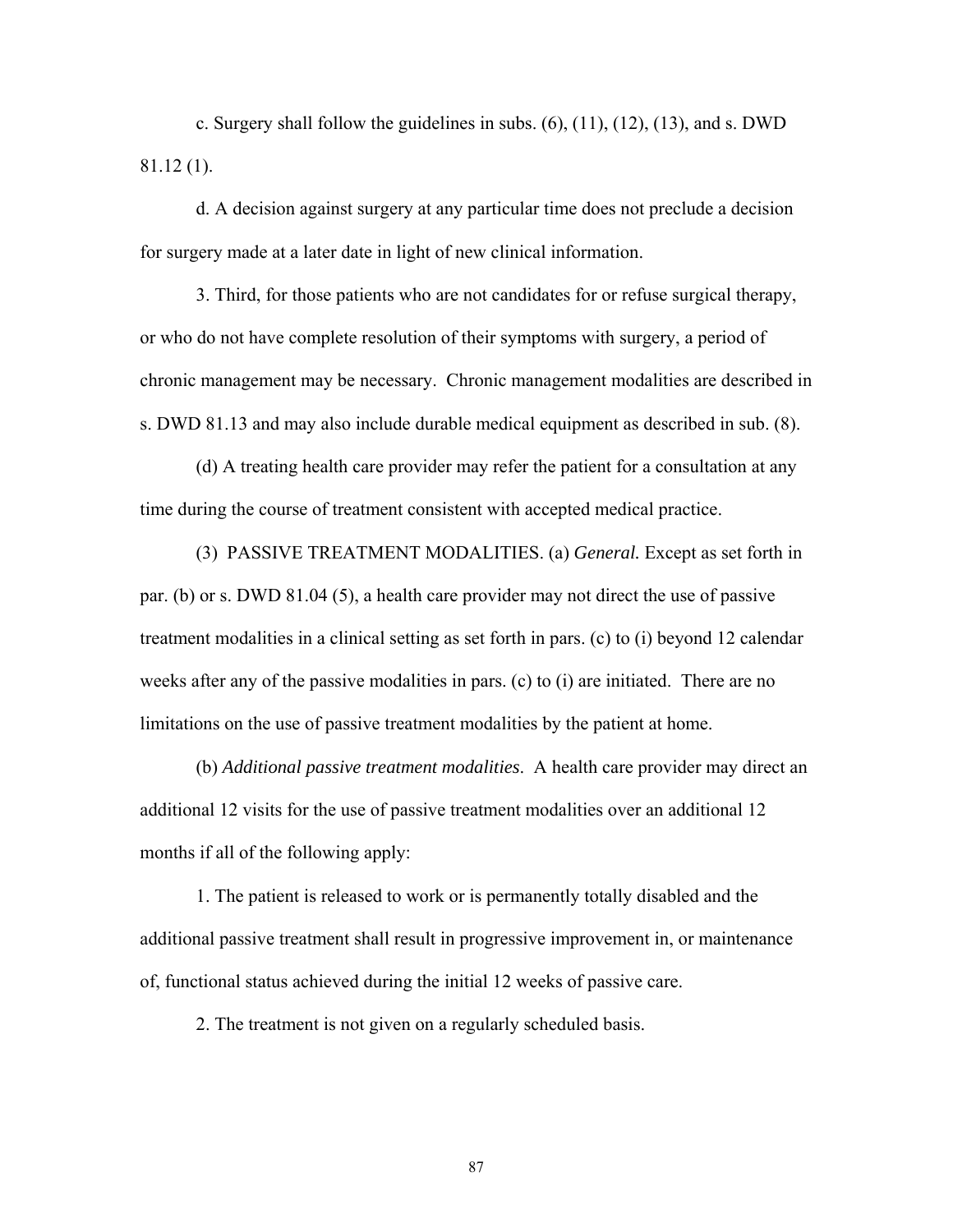3. A health care provider documents in the medical record a plan to encourage the patient's independence and decreased reliance on health care providers.

 4. Management of the patient's condition includes active treatment modalities during this period.

 5. The additional 12 visits for passive treatment does not delay the required surgical or chronic pain evaluation required by this chapter.

6. Passive care is not necessary while the patient has chronic pain syndrome.

 (c) *Adjustment or manipulation of joints*. For purposes of this paragraph, "adjustment or manipulation of joints" includes chiropractic and osteopathic adjustments or manipulations. All of the following guidelines apply to adjustment or manipulation of joints:

1. Time for treatment response is 3 to 5 treatments.

 2. Maximum treatment frequency is up to 5 times per week for the first one to 2 weeks decreasing in frequency until the end of the maximum treatment duration period in subd. 3.

3. Maximum treatment duration is 12 weeks.

 (d) *Thermal treatment*. For purposes of this paragraph, "thermal treatment" includes all superficial and deep heating modalities and cooling modalities. Superficial thermal modalities include hot packs, hot soaks, hot water bottles, hydrocollators, heating pads, ice packs, cold soaks, infrared, whirlpool, and fluidotherapy. Deep thermal modalities include diathermy, ultrasound, and microwave. All of the following guidelines apply to thermal treatment:

1. Treatment given in a clinical setting: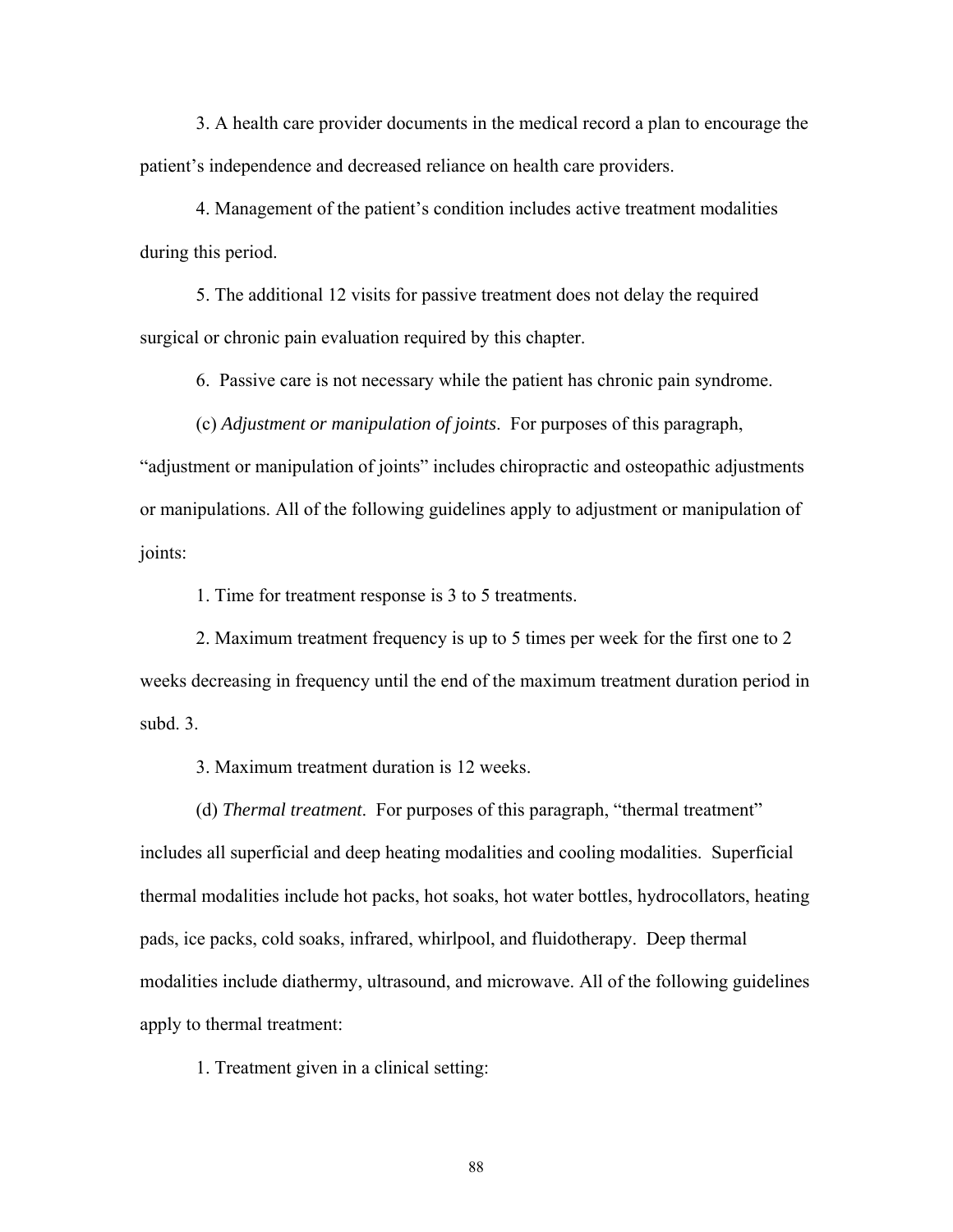a. Time for treatment response is 2 to 4 treatments.

 b. Maximum treatment frequency is up to 5 times per week for the first one to 3 weeks decreasing in frequency until the end of the maximum treatment duration period in subd $1$  c.

 c. Maximum treatment duration is 12 weeks of treatment in a clinical setting but only if given in conjunction with other therapies.

 2. Home use of thermal modalities may be prescribed at any time during the course of treatment. Home use may only involve hot packs, hot soaks, hot water bottles, hydrocollators, heating pads, ice packs, and cold soaks that can be applied by the patient without health care provider assistance. Home use of thermal modalities may not require any special training or monitoring, other than that usually provided by a health care provider during an office visit.

 (e) *Electrical muscle stimulation*. For purposes of this paragraph "electrical muscle stimulation" includes galvanic stimulation, transcutaneous electrical nerve stimulation, interferential, and microcurrent techniques. All of the following guidelines apply to electrical muscle stimulation:

1. Electrical muscle stimulation given in a clinical setting:

a. Time for treatment response is 2 to 4 treatments.

 b. Maximum treatment frequency is up to 5 times per week for the first one to 3 weeks decreasing in frequency until the end of the maximum treatment duration period in subd. 1. c.

 c. Maximum treatment duration is 12 weeks of treatment in a clinical setting but only if given in conjunction with other therapies.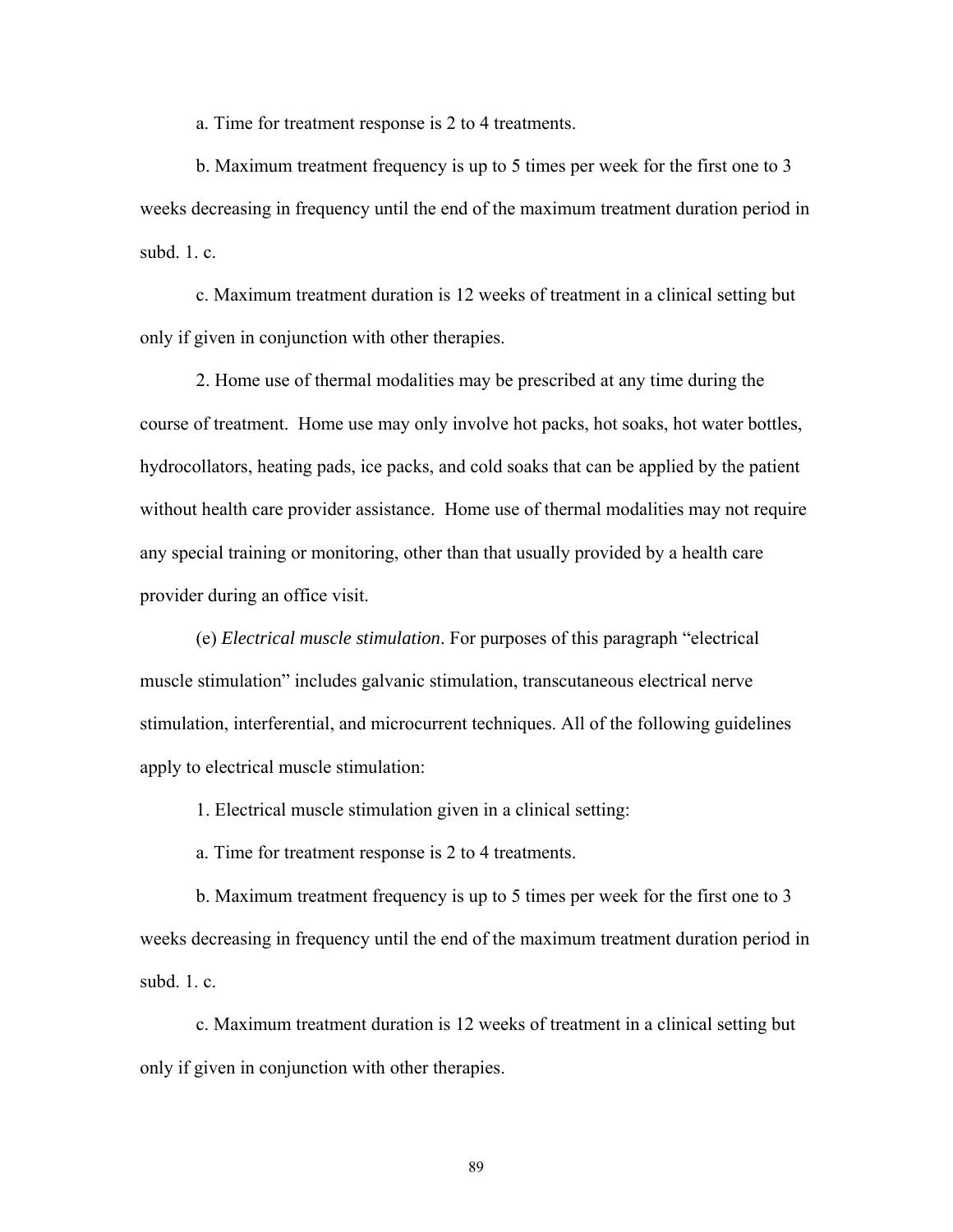2. Home use of an electrical stimulation device may be prescribed at any time during a course of treatment. Initial use of an electrical stimulation device shall be in a supervised setting in order to ensure proper electrode placement and patient education. All of the following guidelines apply to home use of an electrical stimulation device:

a. Maximum time for patient education and training is up to 3 sessions.

 b. Patient may use the electrical stimulation device for one month, at which time effectiveness of the treatment shall be reevaluated by a health care provider before continuing home use of the device.

 (f) *Mechanical traction*. All of the following guidelines apply to mechanical traction:

1. Treatment given in a clinical setting:

a. Time for treatment response is 3 treatments.

 b. Maximum treatment frequency is up to 3 times per week for the first one to 3 weeks decreasing in frequency until the end of the maximum treatment duration period in subd $1$  c.

 c. Maximum treatment duration is 12 weeks in a clinical setting but only if used in conjunction with other therapies.

 2. Home use of a mechanical traction device may be prescribed as follow-up to use of traction in a clinical setting if it has proven to be effective treatment and is expected to continue to be effective treatment. Initial use of a mechanical traction device shall be in a supervised setting in order to ensure proper patient education. All of the following guidelines apply to home use of a mechanical traction device:

a. Maximum time for patient education and training is one session.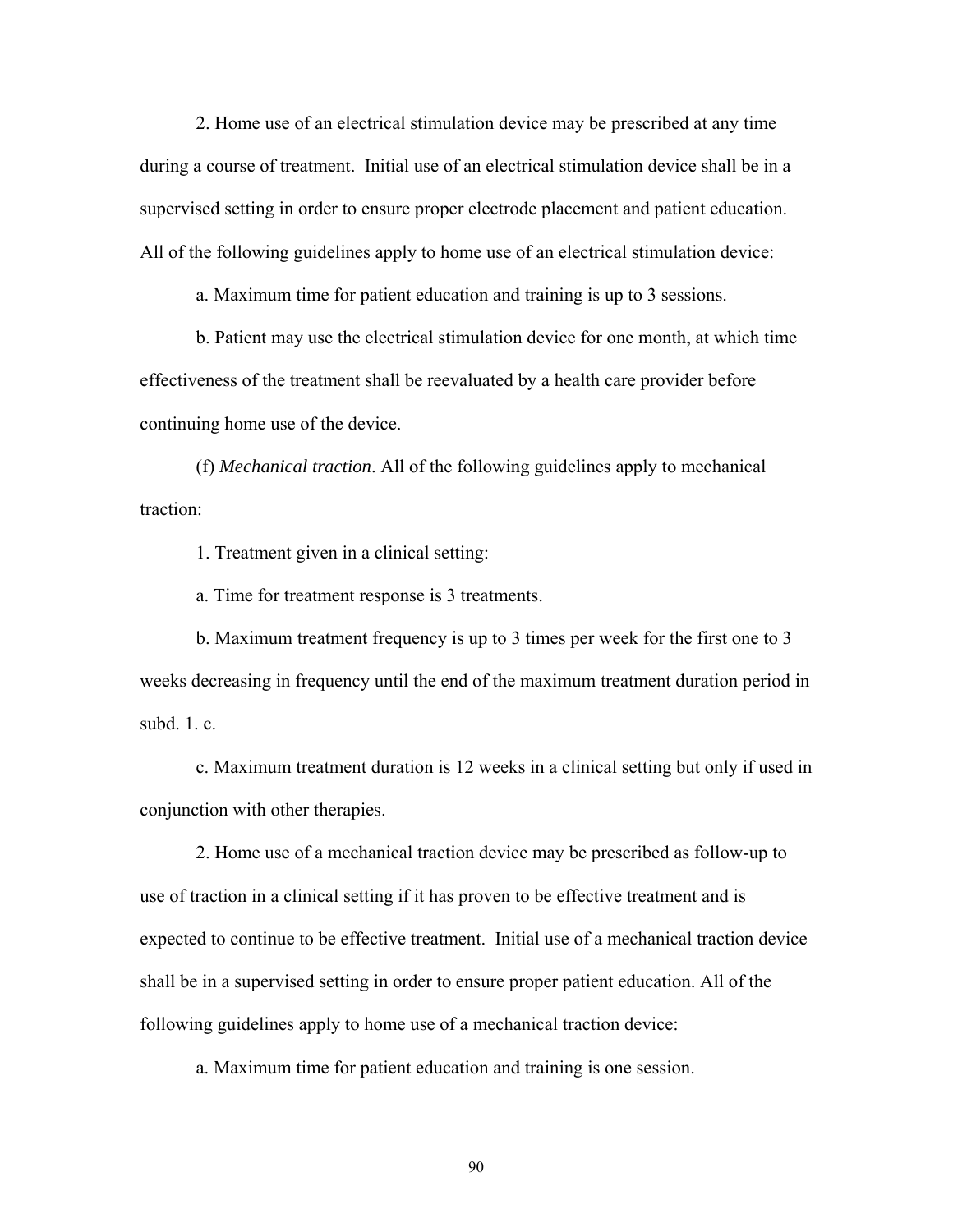b. A patient may use the mechanical traction device for one month, at which time effectiveness of the treatment shall be reevaluated by a health care provider before continuing home use of the device.

 (g) *Acupuncture treatments*. For purposes of this paragraph, "acupuncture treatments" include endorphin-mediated analgesic therapy that includes classic acupuncture and acupressure. All of the following guidelines apply to acupuncture treatments:

1. Time for treatment response is 3 to 5 sessions.

 2. Maximum treatment frequency is up to 3 times per week for one to 3 weeks and decreasing in frequency until the end of the maximum treatment duration period in subd. 3.

3. Maximum treatment duration is 12 weeks.

 (h) *Manual therapy*. For purposes of this paragraph, "manual therapy" includes soft tissue and joint mobilization, therapeutic massage, and manual traction. All of the following guidelines apply to manual therapy:

1. Time for treatment response is 3 to 5 treatments.

 2. Maximum treatment frequency is up to 5 times per week for the first one to 2 weeks decreasing in frequency until the end of the maximum treatment duration period in subd. 3.

3. Maximum treatment duration is 12 weeks.

 (i) *Phoresis*. For purposes of this paragraph, "phoresis" includes iontophoresis and phonophoresis. All of the following guidelines apply to phoresis:

1. Time for treatment response is 3 to 5 sessions.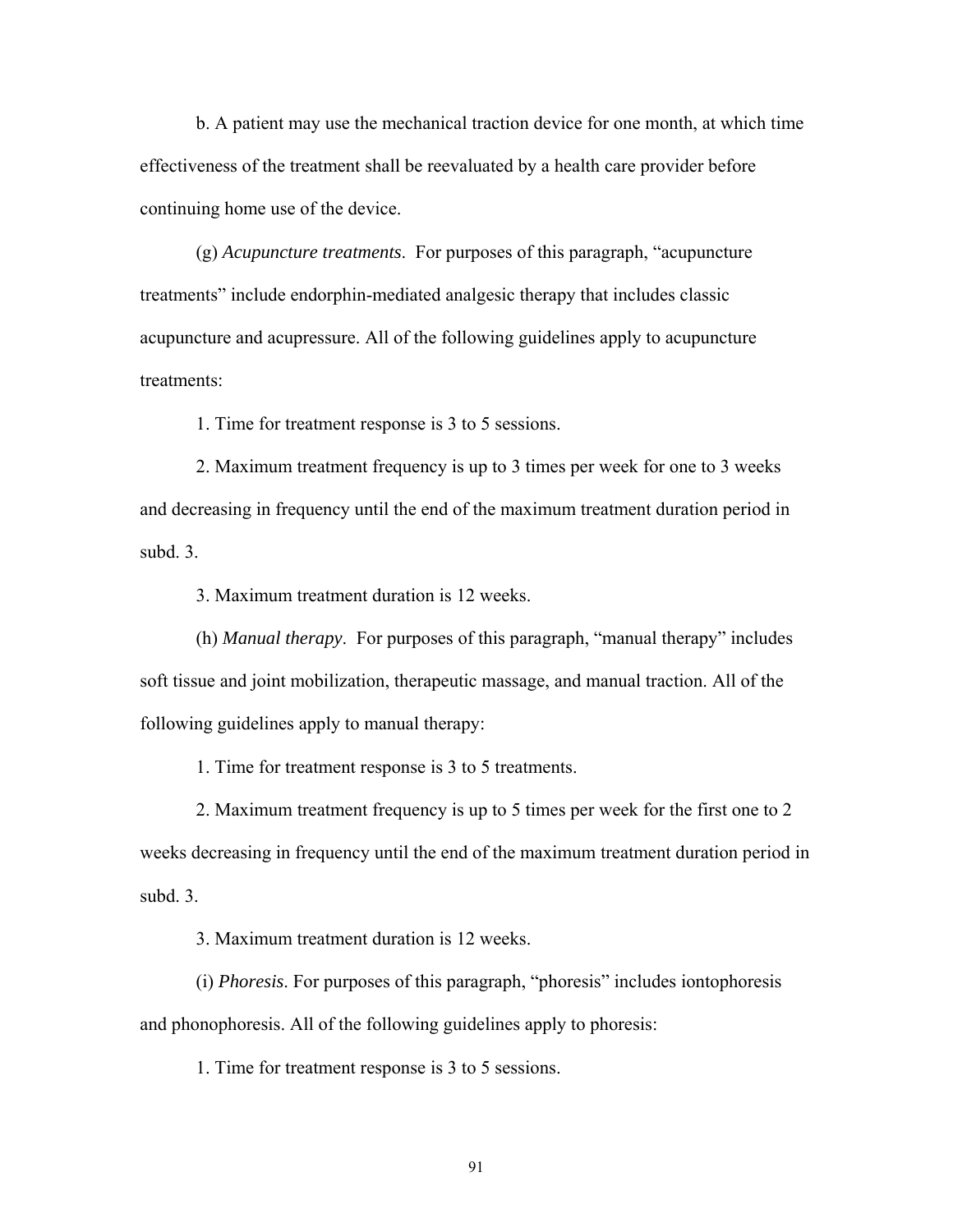2. Maximum treatment frequency is up to 3 times per week for the first one to 3 weeks and decreasing in frequency until the end of the maximum treatment duration period in subd. 3.

3. Maximum treatment duration is 12 weeks.

 (j) *Bedrest*. Prolonged restriction of activity and immobilization are detrimental to a patient's recovery. Bedrest may not be prescribed for more than 7 days.

 (k) *Spinal braces and other movement restricting appliances*. Spinal braces and other movement-restricting appliances required for longer than 2 weeks shall be accompanied by active muscle strengthening exercise to avoid deconditioning and prolonged disability. All of the following guidelines apply to spinal braces and other movement-restricting appliances:

1. Time for treatment response is 3 days.

 2. Maximum treatment frequency is limited to intermittent use during times of increased physical stress or prophylactic use at work.

3. Maximum continuous duration is 3 weeks unless patient is status postfusion.

 (4) ACTIVE TREATMENT MODALITIES. (a) Active treatment modalities shall be used as set forth in pars. (b) to (f). A health care provider's use of active treatment modalities may extend past the 12-week limit on passive treatment modalities, so long as the maximum durations for the active treatment modalities are not exceeded.

 (b) Education shall teach the patient about pertinent anatomy and physiology as it relates to spinal function for the purpose of injury prevention. Education includes training on posture, biomechanics, and relaxation. The maximum number of treatments is 3 visits, which include an initial education and training session and 2 follow-up visits.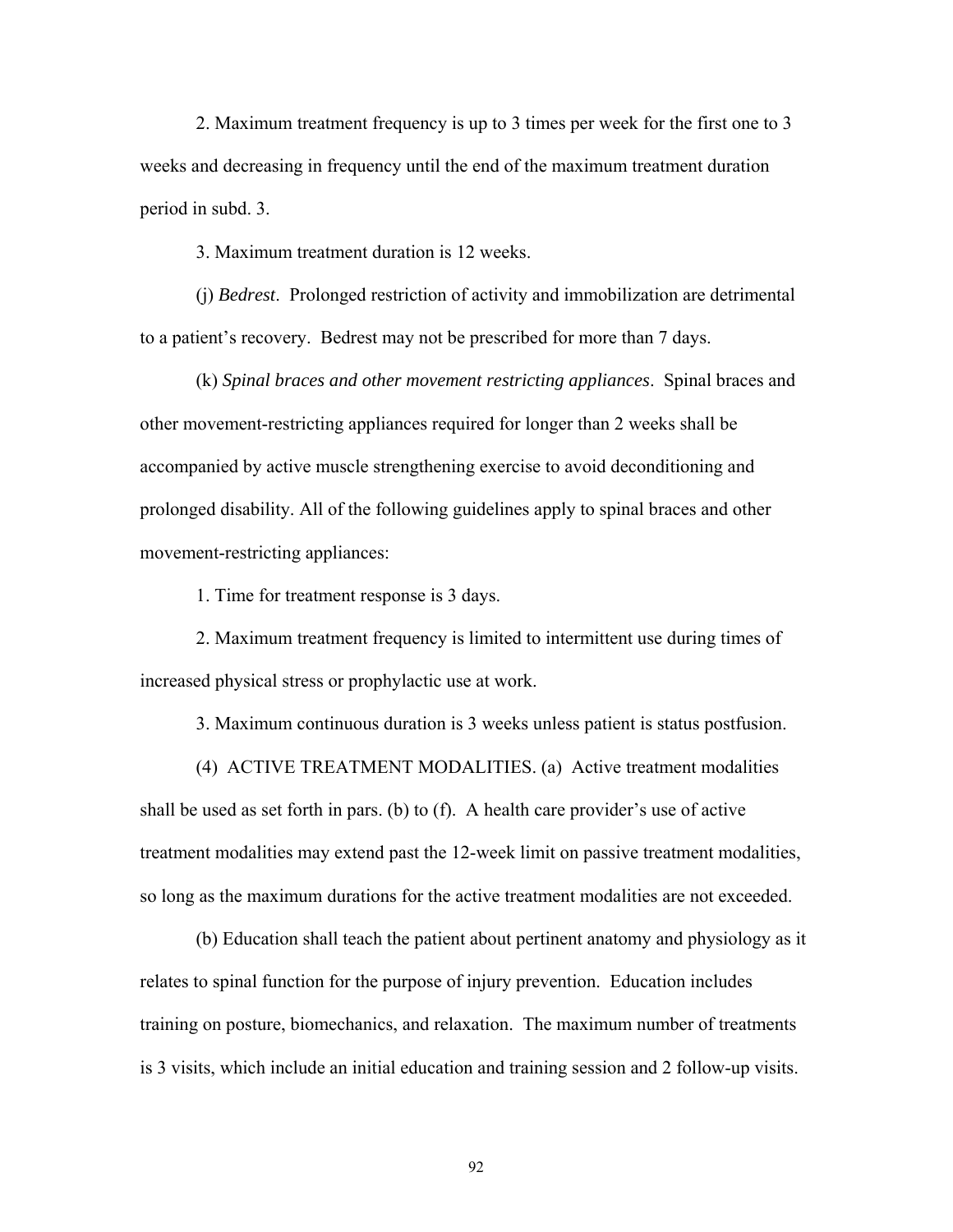(c) Posture and work method training shall instruct the patient in the proper performance of job activities. Topics include proper positioning of the trunk, back and arms, use of optimum biomechanics in performing job tasks, and appropriate pacing of activities. Methods may include didactic sessions, demonstrations, exercises, and simulated work tasks. The maximum number of treatments is 3 visits.

 (d) Worksite analysis and modification shall examine the patient's work station, tools, and job duties. A health care provider may make recommendations for the alteration of the work station, selection of alternate tools, modification of job duties, and provision of adaptive equipment. The maximum number of treatments is 3 visits.

 (e) Exercise, which is important to the success of an initial nonsurgical treatment program and a return to normal activity, shall include active patient participation in activities designed to increase flexibility, strength, endurance, or muscle relaxation. Exercise shall, at least in part, be specifically aimed at the musculature of the thoracic spine. Aerobic exercise and extremity strengthening may be performed as adjunctive treatment but may not be the primary focus of the exercise program.

(f) Exercises shall be evaluated to determine if the desired goals are being attained. Strength, flexibility, and endurance shall be objectively measured. A health care provider may objectively measure the treatment response as often as necessary for optimal care after the initial evaluation. Subdivisions 1. and 2. govern supervised and unsupervised exercise, except for computerized exercise programs and health clubs, which are governed by s. DWD 81.13.

 1. 'Guidelines for supervised exercise.' One goal of an exercise program shall be to teach the patient how to maintain and maximize any gains experienced from exercise.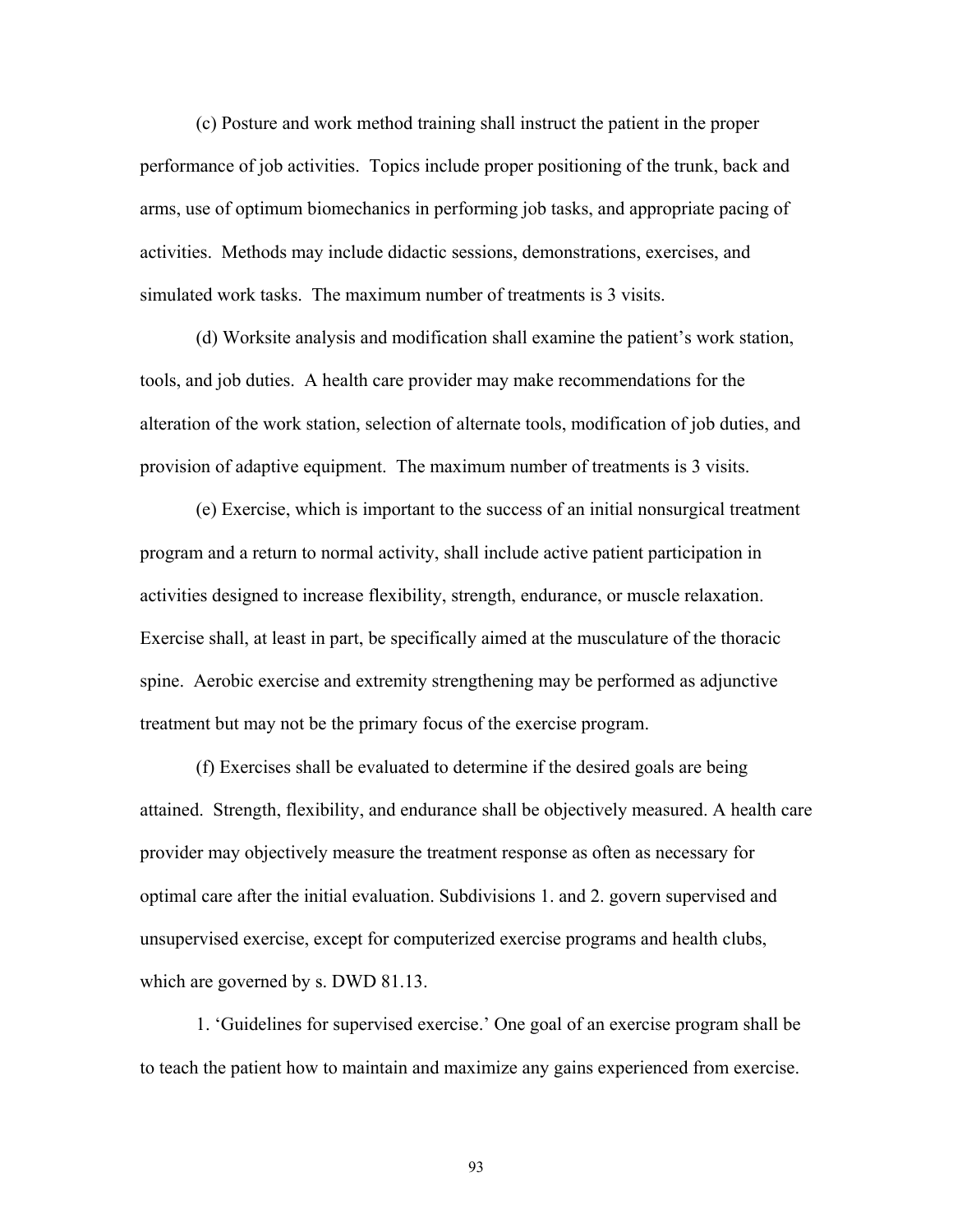Self-management of the condition shall be promoted. All of the following guidelines apply to supervised exercise:

 a. Maximum treatment frequency is 3 times per week for 3 weeks and may decrease with time until the end of the maximum treatment duration period in subd. 1. b.

b. Maximum duration is 12 weeks.

 2. 'Guidelines for unsupervised exercise.' Unsupervised exercise shall be provided in the least intensive setting appropriate to the goals of the exercise program and may supplement or follow the period of supervised exercise. All of the following guidelines apply to unsupervised exercise:

a. Maximum treatment frequency is one to 3 visits for instruction and monitoring.

b. There is no limit on the duration and frequency of exercise at home.

 (5) THERAPEUTIC INJECTIONS. (a) Injection modalities are necessary as set forth in pars. (b) to (d). A health care provider's use of injections may extend past the 12-week limit on passive treatment modalities, so long as the maximum treatment for injections is not exceeded.

 (b) For purposes of this subsection, "therapeutic injections" include trigger points injections, facet joint injections, facet nerve blocks, sympathetic nerve blocks, epidurals, nerve root blocks, and peripheral nerve blocks. Therapeutic injections may only be given in conjunction with active treatment modalities directed to the same anatomical site.

1. All of the following guidelines apply to trigger point injections:

a. Time for treatment response is within 30 minutes.

 b. Maximum treatment frequency is once per week if there is a positive response to the first injection at that site. If subsequent injections at that site demonstrate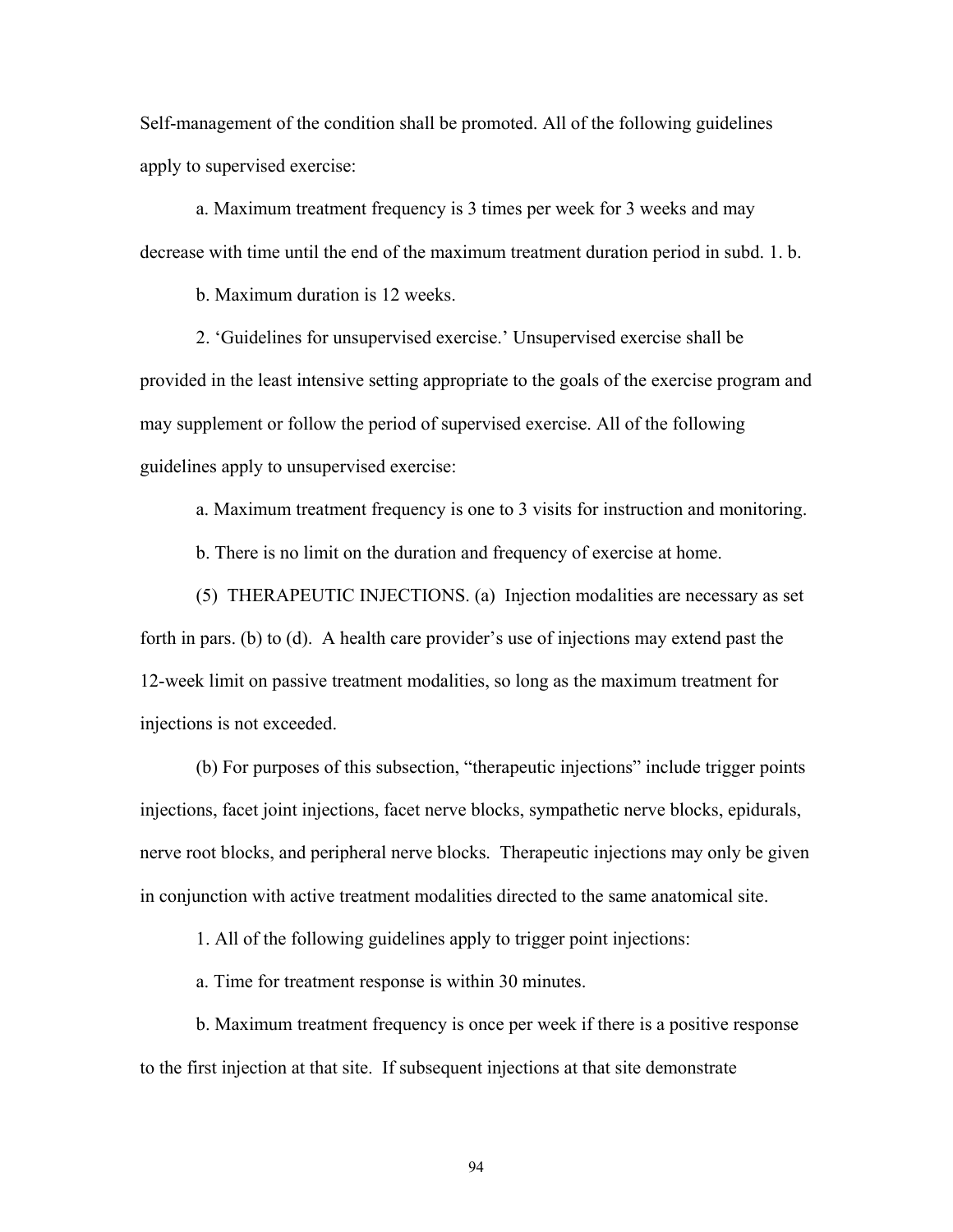diminishing control of symptoms or fail to facilitate objective functional gains, then trigger point injections shall be redirected to other areas or discontinued. Only 3 injections per patient visit.

c. Maximum treatment is 4 injections to any one site.

 2. All of the following guidelines apply to facet joint injections and facet nerve blocks:

a. Time for treatment response is within one week.

 b. Maximum treatment frequency is once every 2 weeks if there is a positive response to the first injection or block. If subsequent injections or blocks demonstrate diminishing control of symptoms or fail to facilitate objective functional gains, then injections or blocks shall be discontinued. Only 3 injections or blocks per patient visit.

c. Maximum treatment is 3 injections or blocks to any one site.

3. All of the following guidelines apply to nerve root blocks:

a. Time for treatment response is within one week.

 b. Maximum treatment frequency may permit repeat injection 2 weeks after the previous injection if there is a positive response to the first block. Only 3 injections per patient visit.

c. Maximum treatment is 2 blocks to any one site.

4. All of the following guidelines apply to epidural injections:

a. Time for treatment response is within one week.

 b. Maximum treatment frequency is once every 2 weeks if there is a positive response to the first injection. If subsequent injections demonstrate diminishing control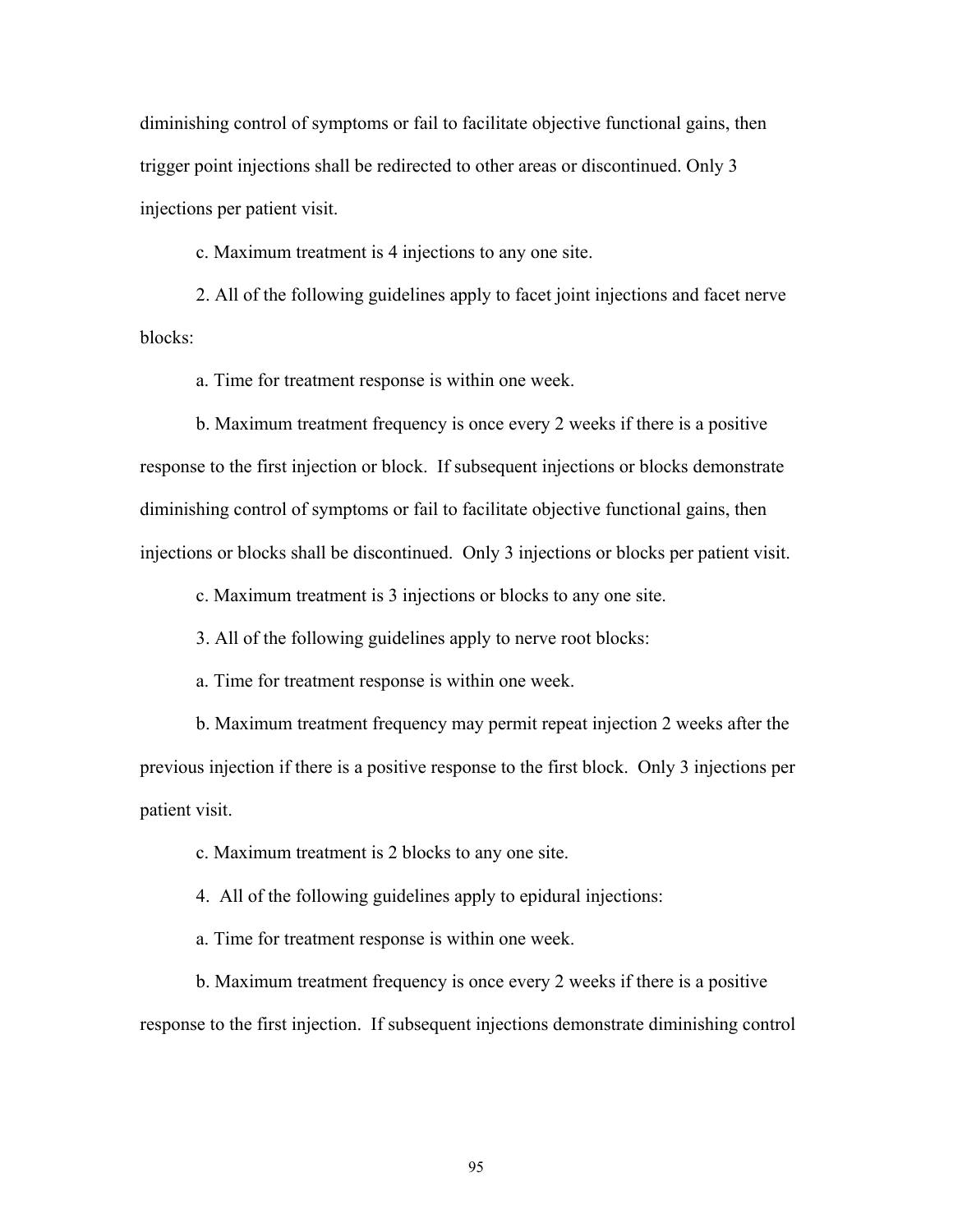of symptoms or fail to facilitate objective functional gains, then injections shall be discontinued. Only one injection per patient visit.

c. Maximum treatment is 3 injections.

 (c) For purposes of this paragraph, "lytic or sclerosing injections" include radio frequency denervation of the facet joints. These injections may only be given in conjunction with active treatment modalities directed to the same anatomical site. All of the following guidelines apply to lytic or sclerosing injections:

1. Time for treatment response is within one week.

2. Optimum treatment frequency may repeat once for any site.

3. Maximum duration is 2 injections to any one site.

 (d) Prolotherapy and botulinum toxin injections are not necessary in the treatment of thoracic back problems.

 (6) SURGERY INCLUDING DECOMPRESSION PROCEDURES. (a) A health care provider may perform surgery only if it meets the specific guidelines of subs. (11), (12), (13), and s. DWD 81.12 (1).

 (b) In order to optimize the beneficial effect of surgery, postoperative therapy with active and passive treatment modalities may be provided, even if these modalities had been used in the preoperative treatment of the condition. In the postoperative period the maximum treatment duration with passive treatment modalities in a clinical setting from the initiation of the first passive modality used, except bedrest or bracing, is as follows:

 1. Eight weeks following decompression or implantation of a spinal cord stimulator or intrathecal drug delivery system.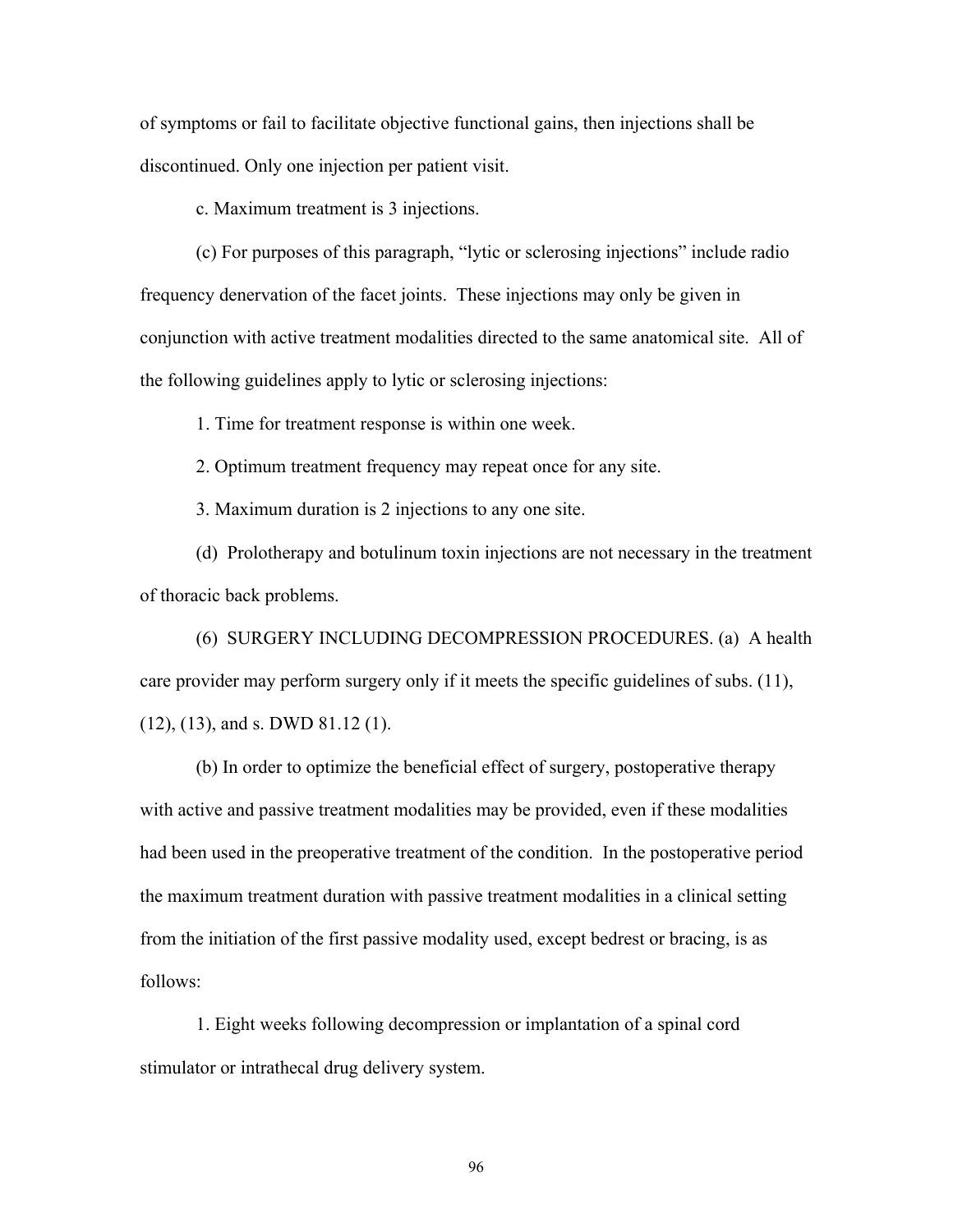2. Twelve weeks following arthrodesis.

 (c) Repeat surgery shall also meet the guidelines of subs. (11), (12), (13), and s. DWD 81.12 (1).

 (d) The surgical therapies in subds. 1. and 2. have very limited application and require a personality or psychosocial evaluation that indicates the patient is likely to benefit from the treatment.

 1. Spinal cord stimulator may be necessary for a patient who has neuropathic pain and has had a favorable response to a trial screening period.

 2. Intrathecal drug delivery system may be necessary for a patient who has somatic or neuropathic pain and has had a favorable response to a trial screening period.

 (7) CHRONIC MANAGEMENT. Chronic management of thoracic back pain shall be provided according to the guidelines of s. DWD 81.13.

 (8) DURABLE MEDICAL EQUIPMENT. (a) A health care provider may direct the use of durable medical equipment only in certain specific situations as specified in pars. (b) to  $(e)$ .

(b) Braces or supports may be necessary within the guidelines of sub. (3) (k).

 (c) For patients using electrical muscle stimulation or mechanical traction devices at home, the device and any required supplies are necessary within the guidelines of sub. (3) (e) and (f).

 (d) Exercise equipment for home use, including bicycles, treadmills, and stairclimbers, are necessary only as part of an approved chronic management program. This equipment is not necessary during initial nonoperative care or during reevaluation and surgical therapy. If the employer has an appropriate exercise facility on its premises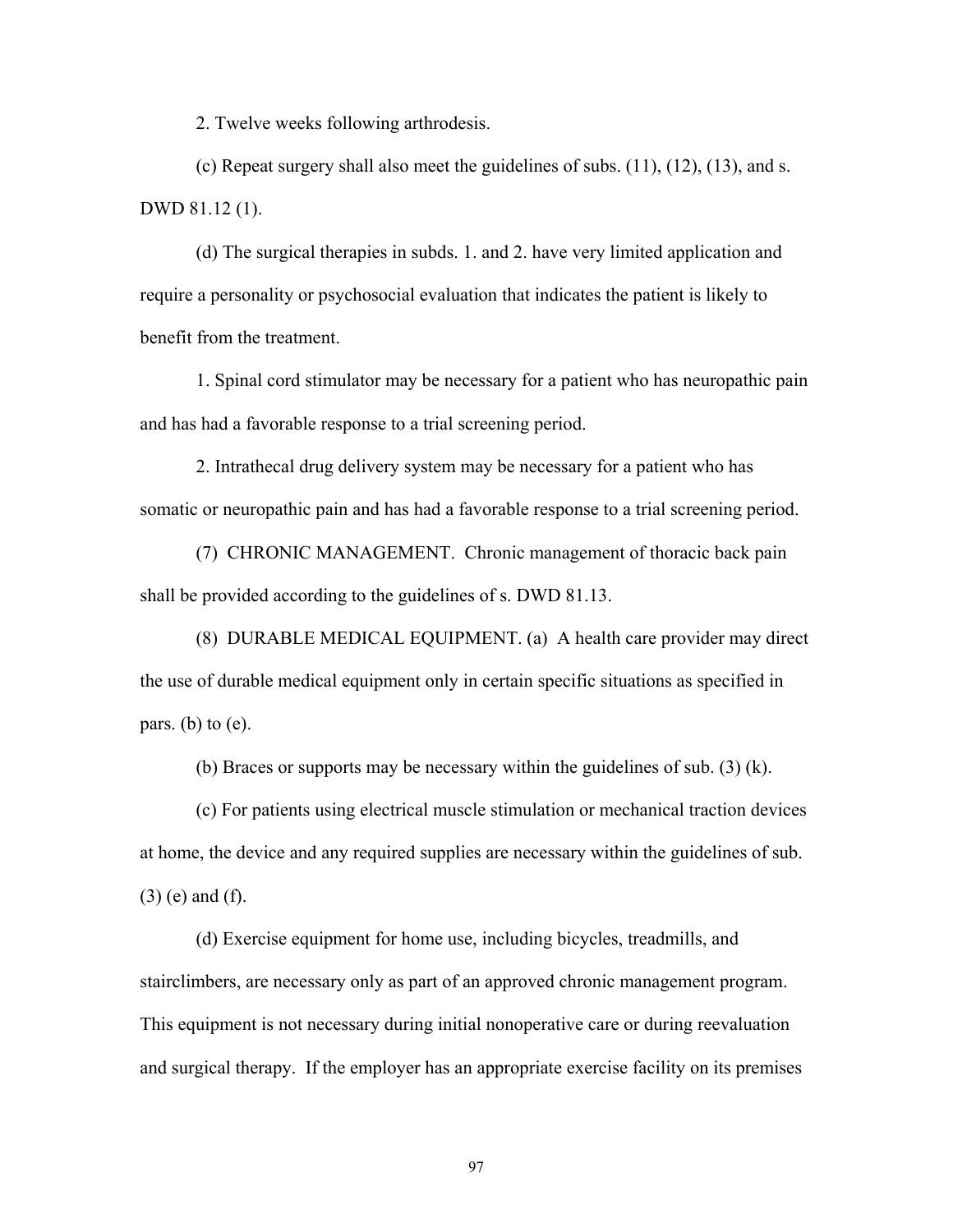with the prescribed equipment, the insurer may mandate the use of that facility instead of authorizing purchase of equipment for home use.

 1. 'Indications.' The patient is deconditioned and requires reconditioning that may be accomplished only with the use of the prescribed exercise equipment. A health care provider shall document specific reasons why the exercise equipment is necessary and may not be replaced with other activities.

 2. 'Requirements.' The use of the equipment shall have specific goals and there shall be a specific set of prescribed activities.

 (e) All of the following durable medical equipment is not necessary for home use for thoracic back pain conditions:

1. Whirlpools, Jacuzzis, hot tubs, or special bath or shower attachments.

(9) EVALUATION OF TREATMENT BY HEALTH CARE PROVIDER. (a) A

2. Beds, waterbeds, mattresses, chairs, recliners, or loungers.

health care provider shall evaluate at each visit whether the treatment is medically necessary and shall evaluate whether initial nonsurgical management is effective according to pars. (b) to (e). No later than the time for treatment response established for the specific modality in subs. (3) to (5), a health care provider shall evaluate whether the passive, active, injection, or medication treatment modality is resulting in progressive improvement in pars. (b) to (e).

 (b) The patient's subjective complaints of pain or disability are progressively improving, as evidenced by documentation in the medical record of decreased distribution, frequency, or intensity of symptoms.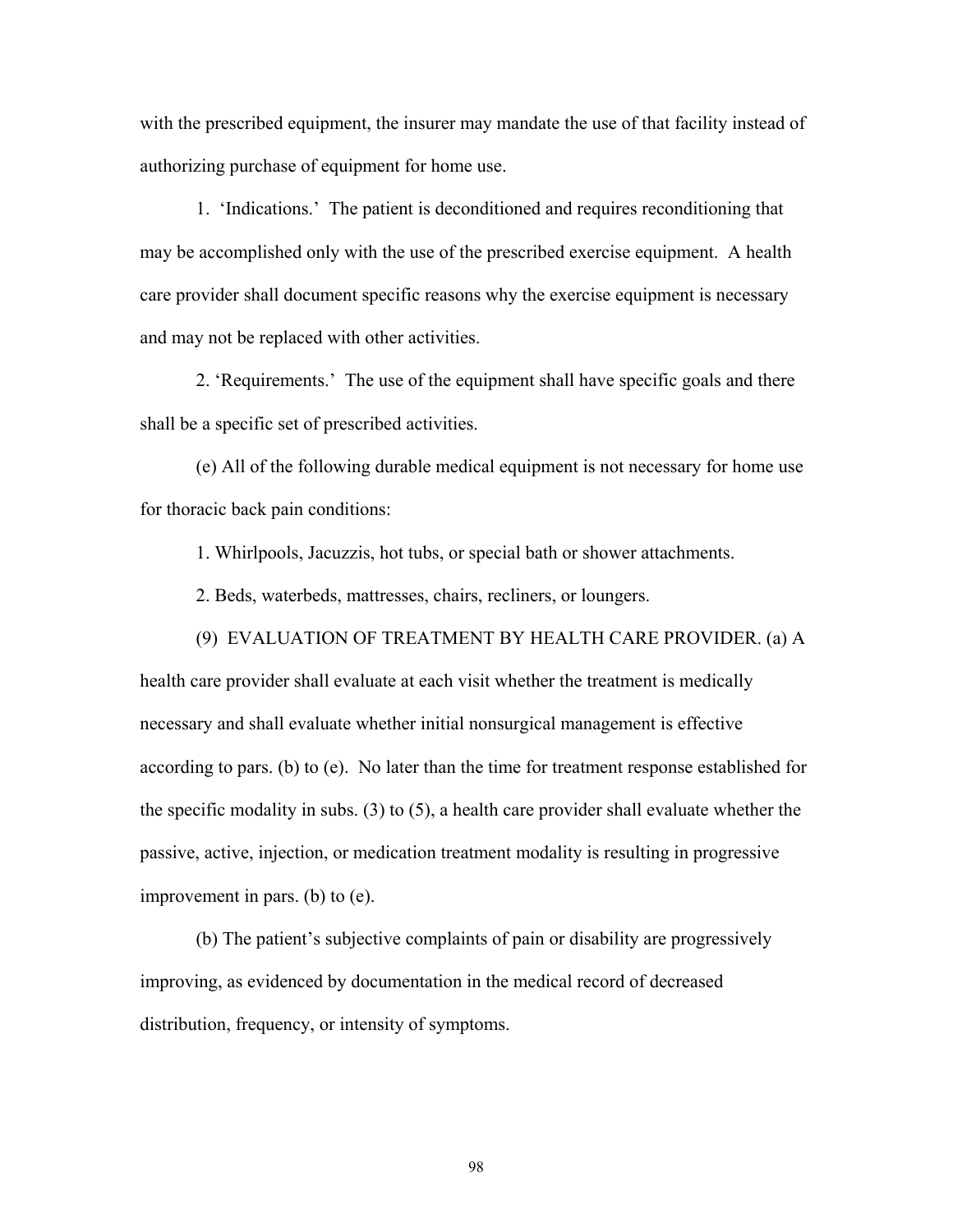(c) The objective clinical findings are progressively improving, as evidenced by documentation in the medical record of resolution or objectively measured improvement in physical signs of injury.

 (d) The patient's functional status, especially vocational activity, is progressively improving, as evidenced by documentation in the medical record or documentation of work ability involving less restrictive limitations on activity.

 (e) If there is not progressive improvement in at least 2 categories specified in pars. (b) to (d), the modality shall be discontinued or significantly modified or a health care provider shall reconsider the diagnosis. The evaluation of the effectiveness of the treatment modality may be delegated to another health care provider.

 (10) MEDICATION MANAGEMENT. (a) Prescription of controlled substance medications under ch. 450, Stats., including opioids and narcotics, are indicated primarily for the treatment of severe acute pain. These medications are not recommended in the treatment of patients with persistent thoracic back pain.

(b) Patients with radicular pain may require longer periods of treatment.

 (c) A health care provider shall document the rationale for the use of any scheduled medication. Treatment with nonnarcotic medication may be appropriate during any phase of treatment and intermittently after all other treatment has been discontinued. The prescribing health care provider shall determine that ongoing medication is effective treatment for the patient's condition.

 (11) SPECIFIC TREATMENT GUIDELINES FOR REGIONAL THORACIC BACK PAIN. (a) A health care provider shall use initial nonsurgical treatment for the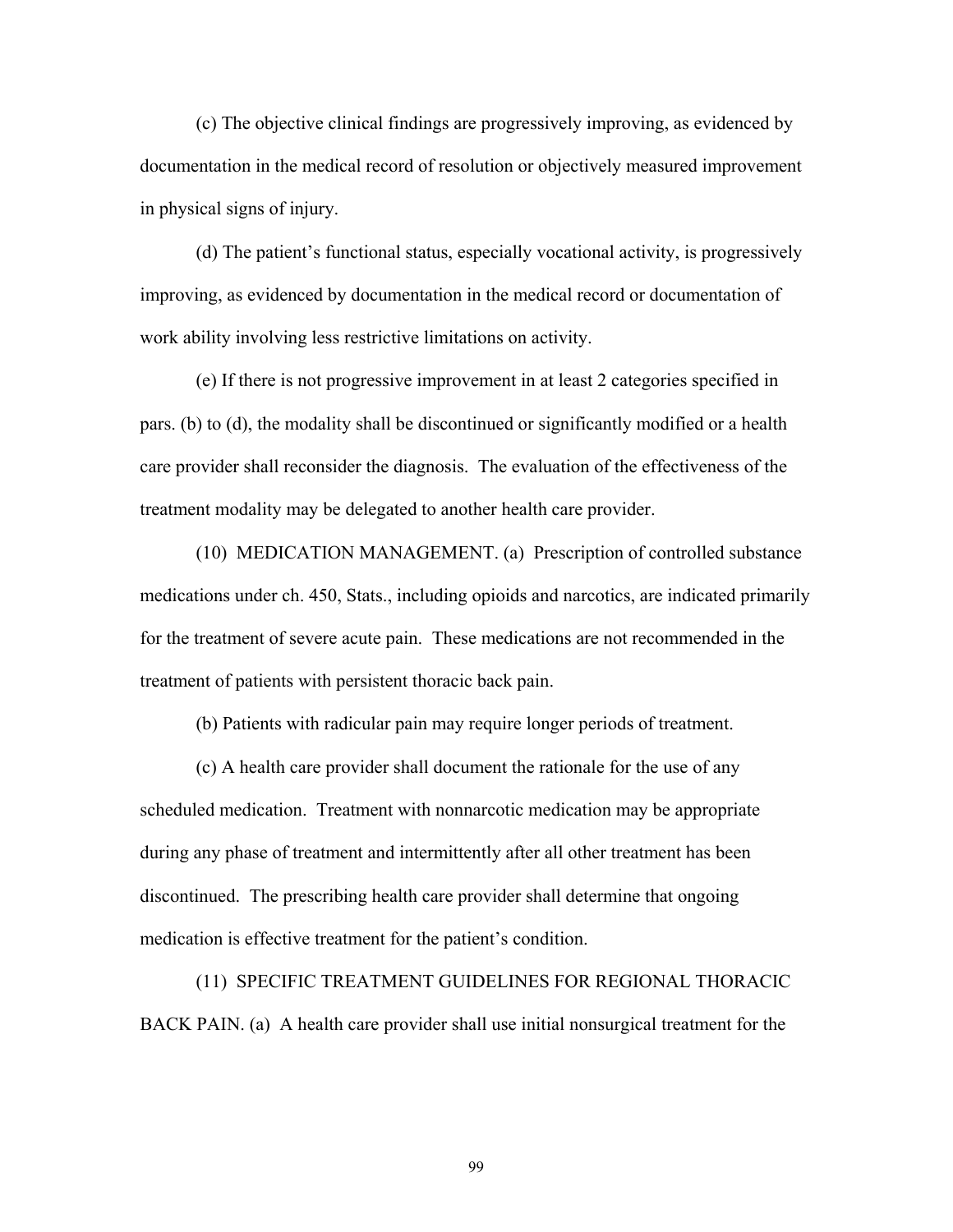first phase of treatment for all patients with regional thoracic back pain under sub. (1) (b) 1.

 1. The active, passive, injection, durable medical equipment, and medication treatment modalities and procedures in subs.  $(3)$ ,  $(4)$ ,  $(5)$ ,  $(8)$ , and  $(10)$  may be used in sequence or simultaneously during the period of initial nonsurgical management, depending on the severity of the condition.

 2. The only therapeutic injections necessary for patients with regional thoracic back pain are trigger point injections, facet joint injections, facet nerve blocks, and epidural blocks, and their use shall meet the guidelines of sub. (5).

 3. After the first week of treatment, initial nonsurgical management shall at all times contain active treatment modalities according to the guidelines of sub. (4).

 4. Initial nonsurgical treatment shall be provided in the least intensive setting consistent with quality health care practices.

 5. Except as provided in sub. (3), passive treatment modalities in a clinic setting or requiring attendance by a health care provider are not necessary beyond 12 weeks after any passive modality other than bedrest or bracing is first initiated.

 (b) Surgical evaluation or chronic management is necessary if the patient continues with symptoms and objective physical findings after the course of initial nonsurgical care and if the patient's condition prevents the resumption of the regular activities of daily life, including regular vocational activities. The purpose of surgical evaluation is to determine whether surgery is necessary in the treatment of a patient who has failed to recover with initial nonsurgical care. If the patient is not a surgical candidate, then chronic management is necessary.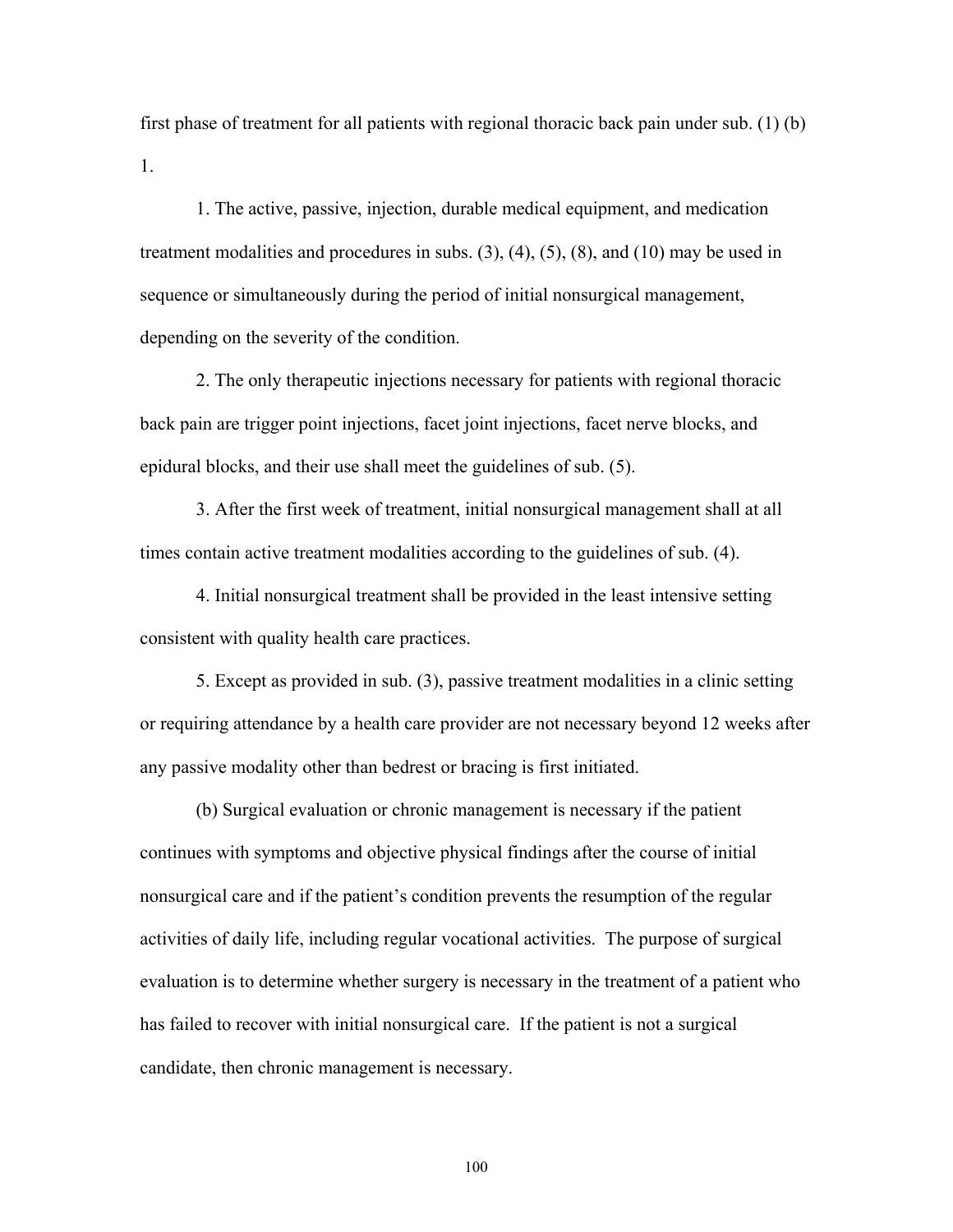1. Surgical evaluation, if necessary, may begin as soon as 8 weeks after, but shall begin no later than 12 weeks after, beginning initial nonsurgical management. An initial recommendation or decision against surgical therapy does not preclude surgery at a later date.

 2. Surgical evaluation may include the use of appropriate medical imaging techniques. The imaging technique shall be chosen on the basis of the suspected etiology of the patient's condition, but a health care provider shall follow the guidelines in s. DWD 81.05. Medical imaging studies that do not meet these guidelines are not necessary.

 3. Surgical evaluation may also include diagnostic blocks and injections. These blocks and injections are only necessary if their use is consistent with the guidelines of sub. (1) (j).

 4. Surgical evaluation may also include personality or psychosocial evaluation, consistent with the guidelines of sub. (1) (i).

 5. Consultation with other health care providers may be appropriate as part of the surgical evaluation. The need for consultation and the choice of consultant will be determined by the findings on medical imaging, diagnostic analgesic blocks, and injections, if performed, and the patient's ongoing subjective complaints and objective physical findings.

 6. The only surgical procedure necessary for patients with regional thoracic back pain only is thoracic arthrodesis with or without instrumentation, which shall meet the guidelines of sub. (6) and s. DWD 81.12 (1) (d). For patients with failed surgery, spinal cord stimulators or intrathecal drug delivery systems may be necessary consistent with sub. (6) (d).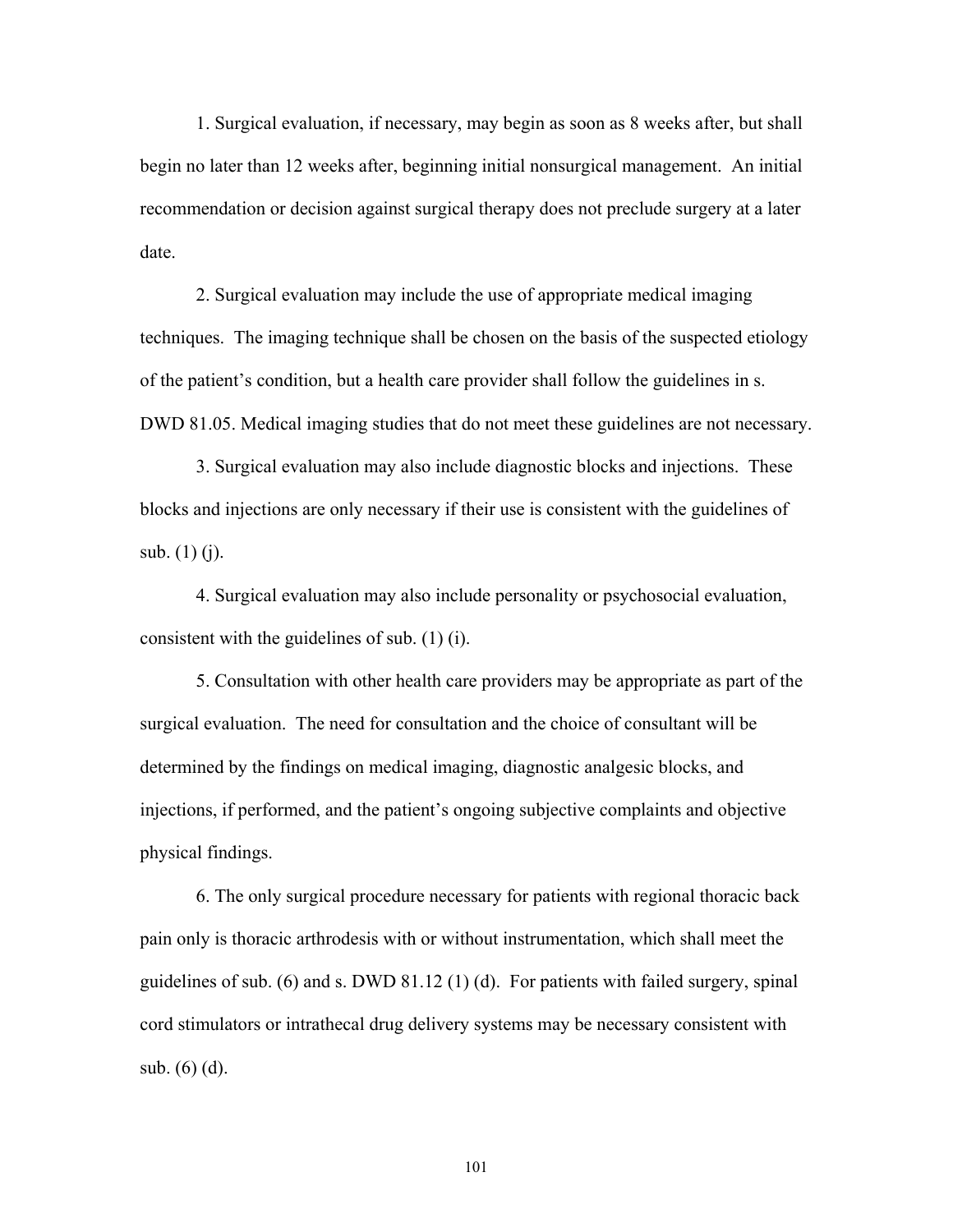a. If surgery is necessary, it shall be offered to the patient as soon as possible. If the patient agrees to the proposed surgery it shall be performed as expeditiously as possible consistent with sound medical practice.

 b. If surgery is not necessary or if the patient does not wish to proceed with surgery, then the patient is a candidate for chronic management.

 (c) If the patient continues with symptoms and objective physical findings after surgery has been rendered, or the patient refuses surgery, or the patient was not a candidate for surgery, and if the patient's condition prevents the resumption of the regular activities of daily life including regular vocational activities, then the patient may be a candidate for chronic management under s. DWD 81.13.

 (12) SPECIFIC TREATMENT GUIDELINES FOR RADICULAR PAIN. (a) Initial nonsurgical treatment is appropriate for all patients with radicular pain under sub. (1) (b) 2., and shall be the first phase of treatment. It shall be provided within the guidelines of sub. (11) (a), with the following modifications: Epidural blocks and nerve root and peripheral nerve blocks are the only therapeutic injections necessary for patients with radicular pain only. If there is a component of regional thoracic back pain, therapeutic facet joint injections, facet nerve blocks, and trigger point injections may also be necessary.

 (b) Surgical evaluation or chronic management is necessary if the patient continues with symptoms and physical findings after the course of initial nonsurgical care and if the patient's condition prevents the resumption of the regular activities of daily life, including regular vocational activities. It shall be provided within the guidelines of sub. (11) (b), with the following modifications: The only surgical procedures necessary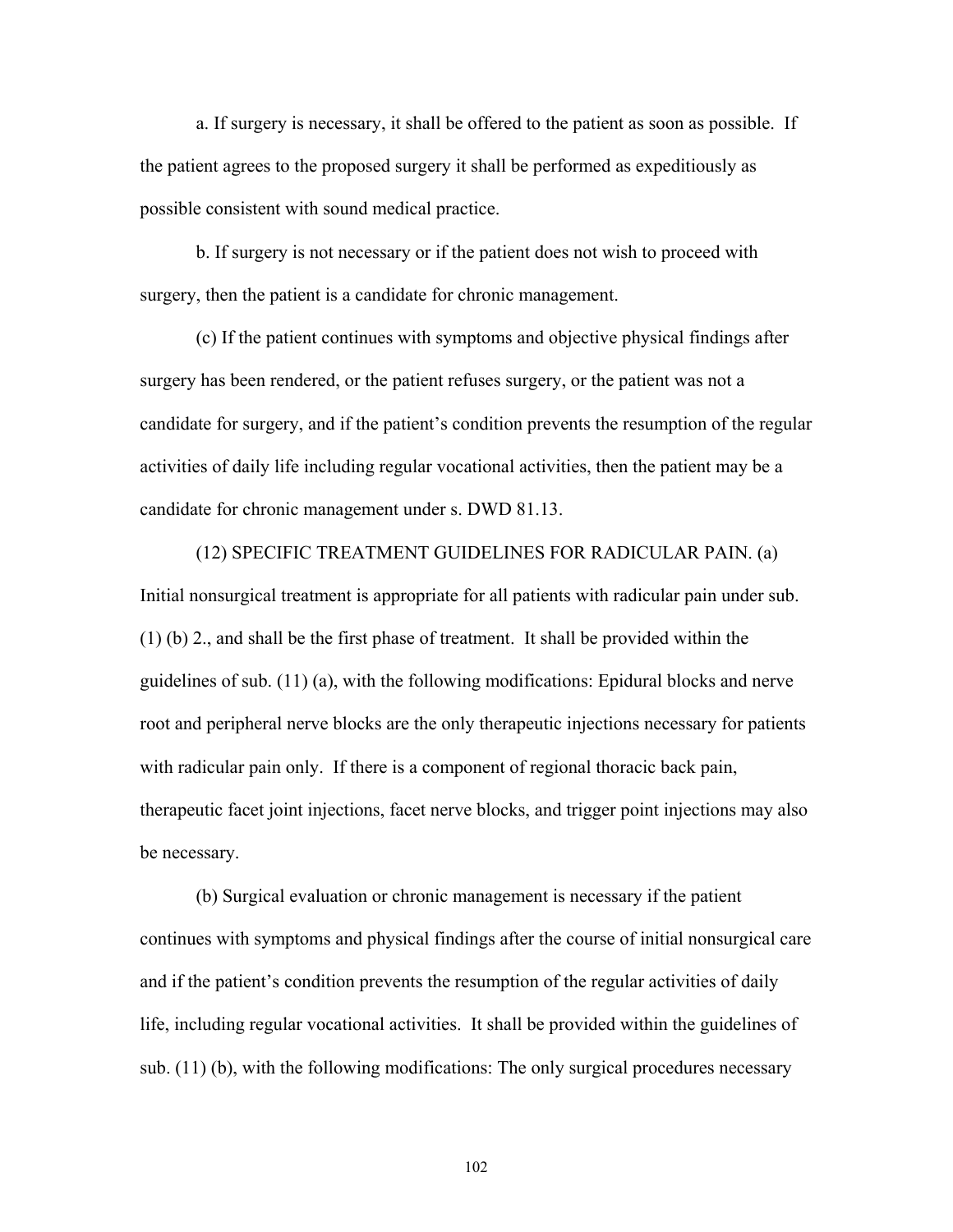for patients with radicular pain are decompression or arthrodesis. For patients with failed surgery, spinal cord stimulators or intrathecal drug delivery systems may be necessary consistent with sub. (6) (d).

 (c) If the patient continues with symptoms and objective physical findings after surgical therapy has been rendered or the patient refused surgical therapy or the patient was not a candidate for surgical therapy, and if the patient's condition prevents the resumption of the regular activities of daily life including regular vocational activities, then the patient may be a candidate for chronic management. Any course or program of chronic management for patients with radicular pain, with or without regional thoracic back pain shall be provided under the guidelines of s. DWD 81.13.

 (13) SPECIFIC TREATMENT GUIDELINES FOR MYELOPATHY. (a) Patients with myelopathy may require emergency surgical evaluation at any time during the course of their overall treatment. The health care provider may decide to proceed with surgical evaluation based on the type of neurologic changes observed, the severity of the changes, the rate of progression of the changes, and the response to any nonsurgical treatments. Surgery, if necessary, may be performed at any time during the course of treatment. Surgical evaluation and surgery shall be within the guidelines of sub. (11) (b), with the following modifications:

1. Surgical evaluation and surgical therapy may begin at any time.

 2. The only surgical procedures necessary for patients with myelopathy are decompression and arthrodesis. For patients with failed surgery, spinal cord stimulators or intrathecal drug delivery systems may be necessary consistent with sub. (6) (d).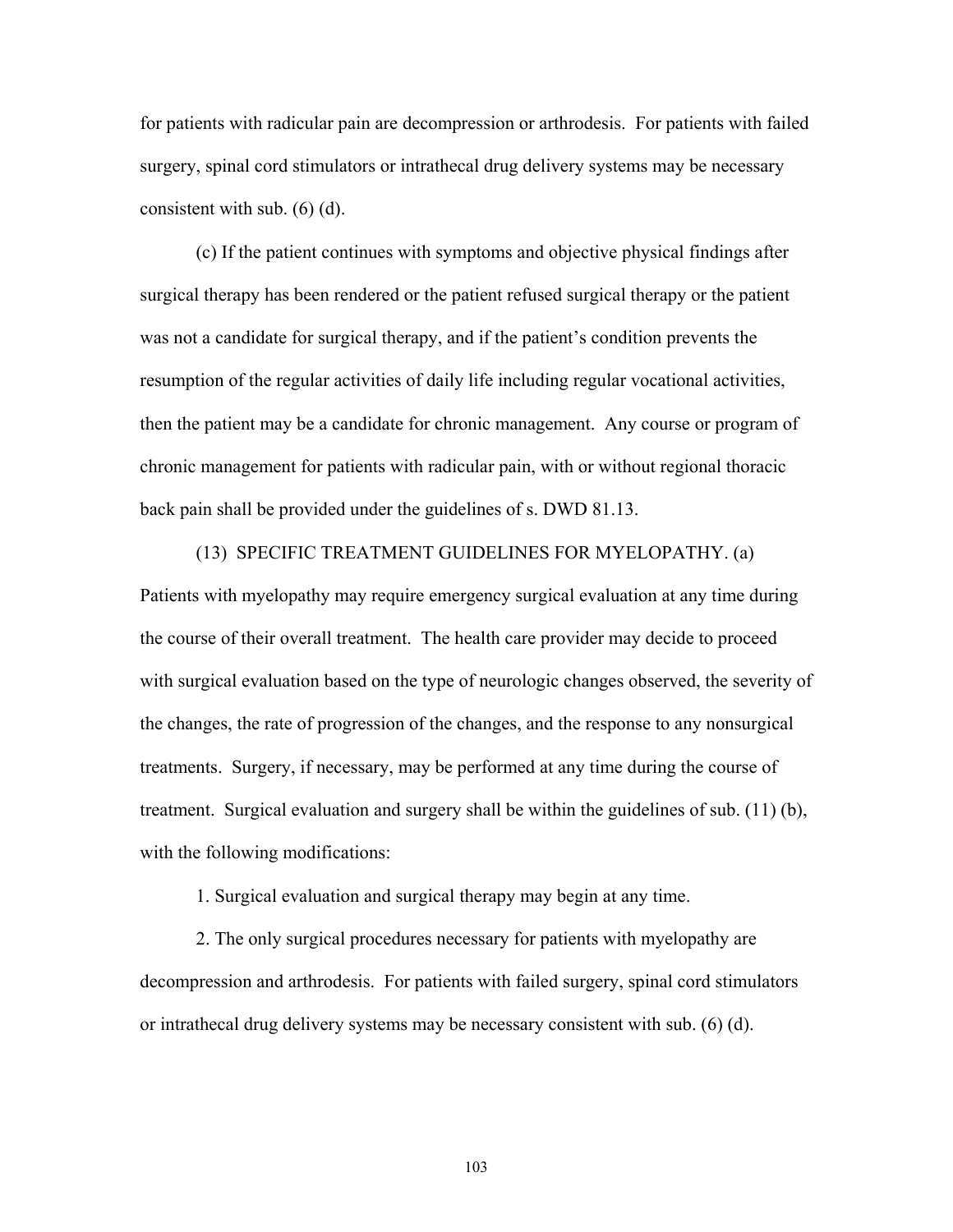(b) If the health care provider decides to proceed with a course of nonsurgical care for a patient with myelopathy, it shall follow the guidelines of sub. (12) (a).

 (c) If the patient continues with symptoms and objective physical findings after surgical therapy has been rendered or the patient refuses surgical therapy or the patient was not a candidate for surgical therapy, and if the patient's condition prevents the resumption of the regular activities of daily life including regular vocational activities, then the patient may be a candidate for chronic management. Any course or program of chronic management for patients with myelopathy shall be provided under the guidelines of s. DWD 81.13.

 **DWD 81.09 Upper extremity disorders**. (1) DIAGNOSTIC PROCEDURES FOR TREATMENT OF UPPER EXTREMITY DISORDERS. (a) A health care provider shall determine the nature of an upper extremity disorder before initiating treatment.

 (b) A health care provider shall perform and document an appropriate history and physical examination. Based on the history and physical examination a health care provider shall at each visit assign the patient to the appropriate clinical category according to subds. 1. to 6. A health care provider shall document the diagnosis in the medical record. Patients may have multiple disorders requiring assignment to more than one clinical category. This section does not apply to upper extremity conditions due to a visceral, vascular, infectious, immunological, metabolic, endocrine, systemic neurologic, or neoplastic disease process, fractures, lacerations, amputations, or sprains or strains with complete tissue disruption.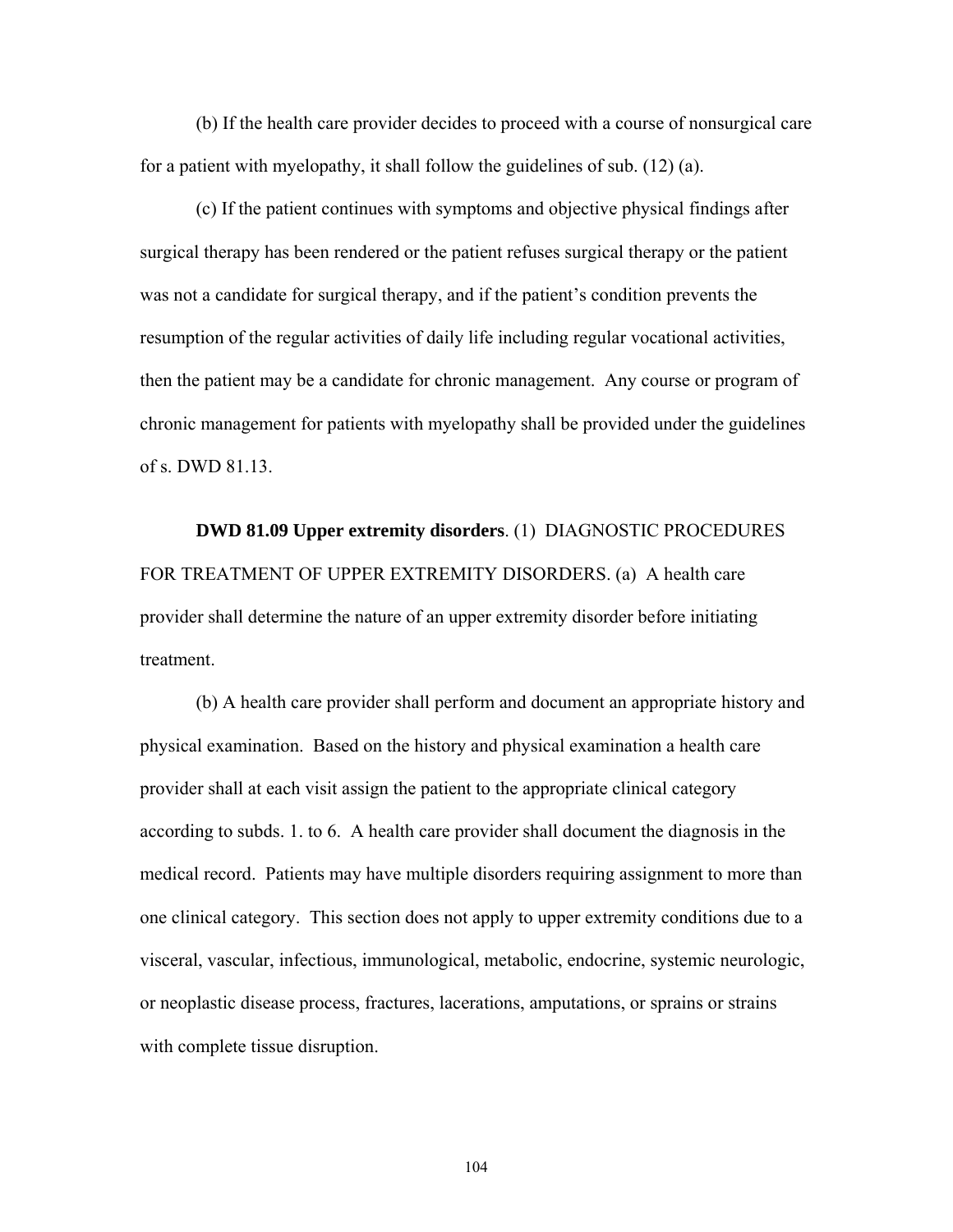1. 'Epicondylitis.' This clinical category includes medial epicondylitis and lateral epicondylitis, including ICD-9-CM codes 726.31 and 726.32.

 2. 'Tendonitis of the forearm, wrist, and hand.' This clinical category encompasses any inflammation, pain, tenderness, or dysfunction or irritation of a tendon, tendon sheath, tendon insertion, or musculotendinous junction in the upper extremity at or distal to the elbow due to mechanical injury or irritation, including the diagnoses of tendonitis, tenosynovitis, tendovaginitis, peritendinitis, extensor tendinitis, de Quervain's syndrome, intersection syndrome, flexor tendinitis, and trigger digit, including ICD-9- CM codes 726.4, 726.5, 726.8, 726.9, 726.90, 727, 727.0, 727.00, 727.03, 727.04, 727.05, and 727.2.

 3. 'Nerve entrapment syndromes.' This clinical category encompasses any compression or entrapment of the radial, ulnar or median nerves, or any of their branches, including carpal tunnel syndrome, pronator syndrome, anterior interosseous syndrome, cubital tunnel syndrome, Guyon's canal syndrome, radial tunnel syndrome, posterior interosseous syndrome, and Wartenburg's syndrome, including ICD-9-CM codes 354, 354.0, 354.1, 354.2, 354.3, 354.8, and 354.9.

 4. 'Muscle pain syndromes.' This clinical category encompasses any painful condition of any of the muscles of the upper extremity, including the muscles responsible for movement of the shoulder and scapula, characterized by pain and stiffness, including the diagnoses of chronic nontraumatic muscle strain, repetitive strain injury, cervicobrachial syndrome, tension neck syndrome, overuse syndrome, myofascial pain syndrome, myofasciitis, nonspecific myalgia, fibrositis, fibromyalgia, and fibromyositis,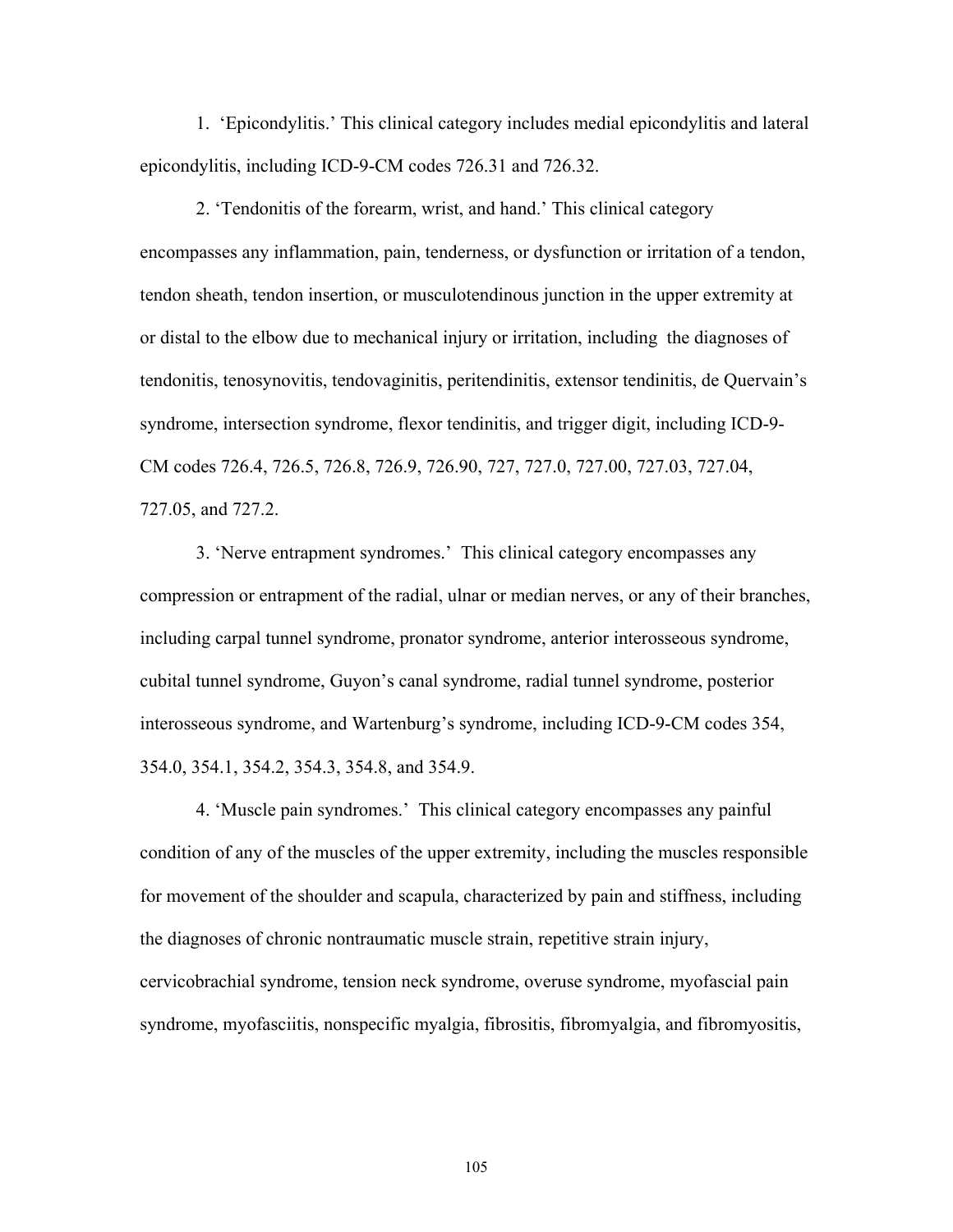including ICD-9-CM codes 723.3, 729.0, 729.1, 729.5, 840, 840.3, 840.5, 840.6, 840.8, 840.9, 841, 841.8, 841.9, and 842.

 5. 'Shoulder impingement syndromes, including tendonitis, bursitis, and related conditions.' This clinical category encompasses any inflammation, pain, tenderness, dysfunction, or irritation of a tendon, tendon insertion, tendon sheath, musculotendinous junction, or bursa in the shoulder due to mechanical injury or irritation, including the diagnoses of impingement syndrome, supraspinatus tendonitis, infraspinatus tendonitis, calcific tendonitis, bicipital tendonitis, subacromial bursitis, subcoracoid bursitis, subdeltoid bursitis, and rotator cuff tendinitis, including ICD-9-CM codes 726.1 to 726.2, 726.9, 726.90, 727 to 727.01, 727.2, 727.3, 840, 840.4, 840.6, 840.8, and 840.9.

 6. 'Traumatic sprains or strains of the upper extremity.' This clinical category encompasses an instantaneous or acute injury that occurred as a result of a single precipitating event to the ligaments or the muscles of the upper extremity including ICD-9-CM codes 840 to 842.19. Injuries to muscles as a result of repetitive use, or occurring gradually over time without a single precipitating trauma, are considered muscle pain syndromes under subd. 4. Injuries with complete tissue disruption are not subject to this section.

 (c) A health care provider may order certain laboratory tests in the evaluation of a patient with upper extremity disorder to rule out infection, metabolic-endocrinologic disorders, tumorous conditions, systemic musculoskeletal disorders such as rheumatoid arthritis, or side effects of medications. Laboratory tests may be ordered at any time a health care provider suspects any of these conditions, but a health care provider shall justify the need for the tests ordered with clear documentation of the indications.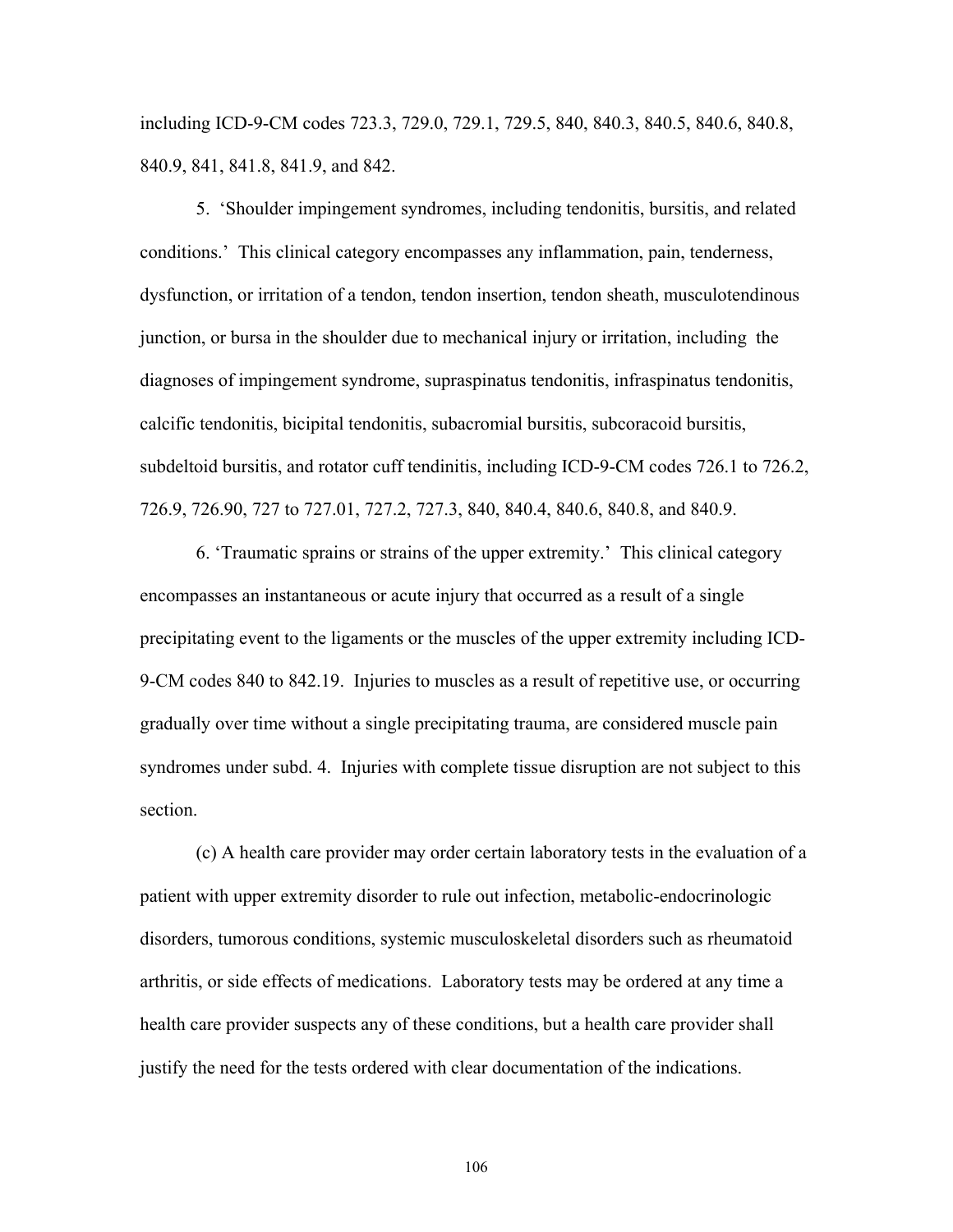(d) Medical imaging evaluation of upper extremity disorders shall be based on the findings of the history and physical examination and may not be ordered before a health care provider's clinical evaluation of the patient. Medical imaging may not be performed as a routine procedure and shall comply with the guidelines in s. DWD 81.05. A health care provider shall document the appropriate indications for any medical imaging studies obtained.

 (e) Electromyography and nerve conduction studies are only necessary for nerve entrapment disorders and recurrent nerve entrapment after surgery.

 (f) A health care provider may not order the use of any of the following diagnostic procedures or tests for diagnosis of upper extremity disorders:

1. Surface electromyography.

2. Thermography.

3. Somatosensory evoked potentials and motor evoked potentials.

 (g) All of the following diagnostic procedures or tests are considered adjuncts to the physical examination and are not necessary separately from the office visit:

1. Vibrometry.

2. Neurometry.

3. Semmes-Weinstein monofilament testing.

4. Algometry.

 (h) A health care provider may not order computerized range of motion or strength measuring tests during the period of initial nonsurgical management but may order these tests during the period of chronic management when used in conjunction with a computerized exercise program, work hardening program, or work conditioning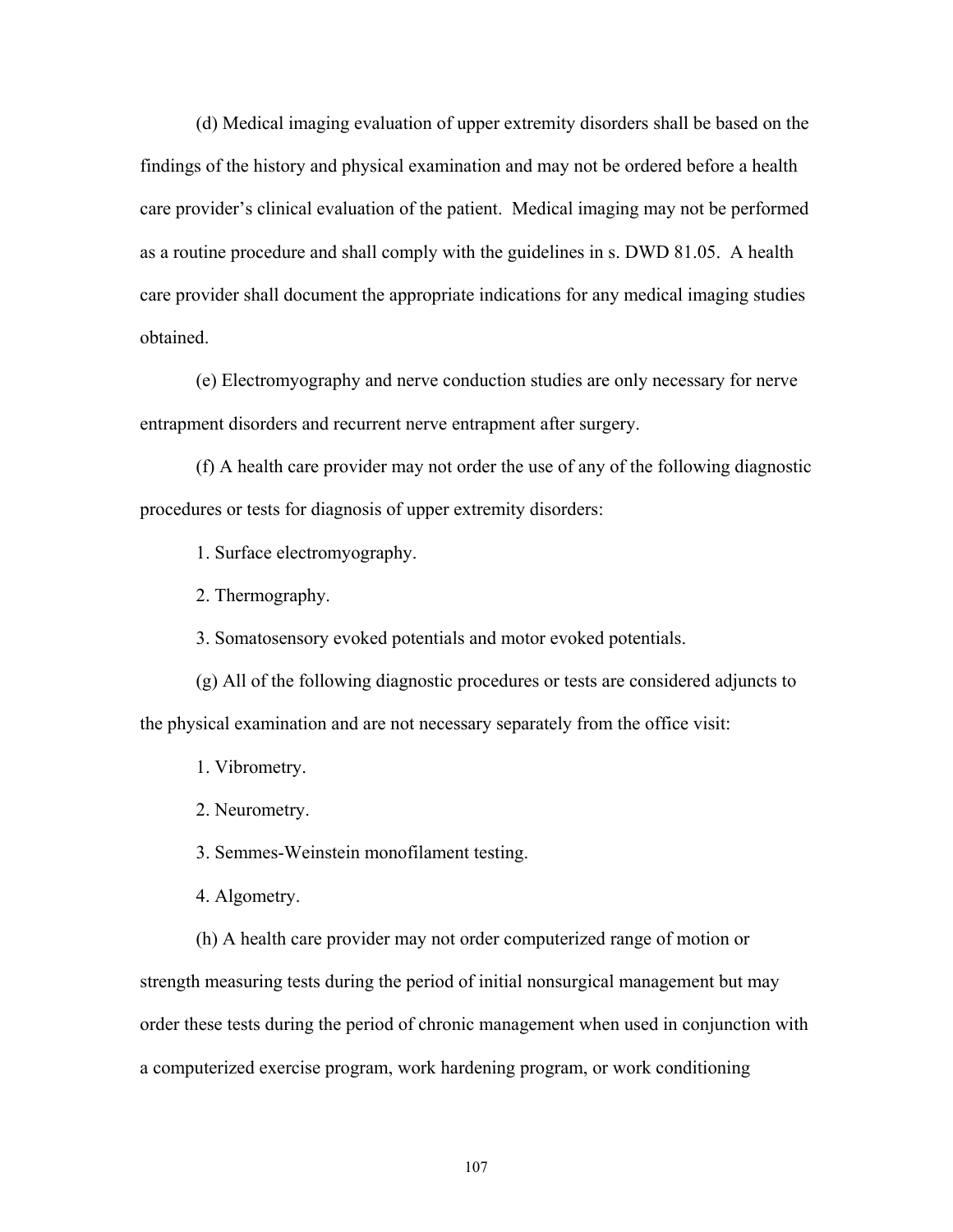program. During the period of initial nonsurgical management, computerized range of motion or strength testing may be performed but shall be done in conjunction with an office visit with a health care provider's evaluation or treatment.

 (i) A health care provider may order personality or psychosocial evaluations for evaluating patients who continue to have problems despite appropriate initial nonsurgical care. A treating health care provider may perform this evaluation or may refer the patient for consultation with another health care provider in order to obtain a psychological evaluation. These evaluations may be used to assess the patient for a number of psychological conditions that may interfere with recovery from the injury. Since more than one of these psychological conditions may be present in a given case, a health care provider performing the evaluation shall consider all of the following:

1. Is symptom magnification occurring?

 2. Does the patient exhibit an emotional reaction to the injury, such as depression, fear, or anger, that is interfering with recovery?

 3. Are there other personality factors or disorders that are interfering with recovery?

4. Is the patient chemically dependent?

5. Are there any interpersonal conflicts interfering with recovery?

6. Does the patient have a chronic pain syndrome or psychogenic pain?

 7. In cases in which surgery is a possible treatment, are psychological factors likely to interfere with the potential benefit of the surgery?

 (j). Diagnostic analgesic blocks and injection studies are used to localize the source of pain and to diagnose conditions which fail to respond to appropriate initial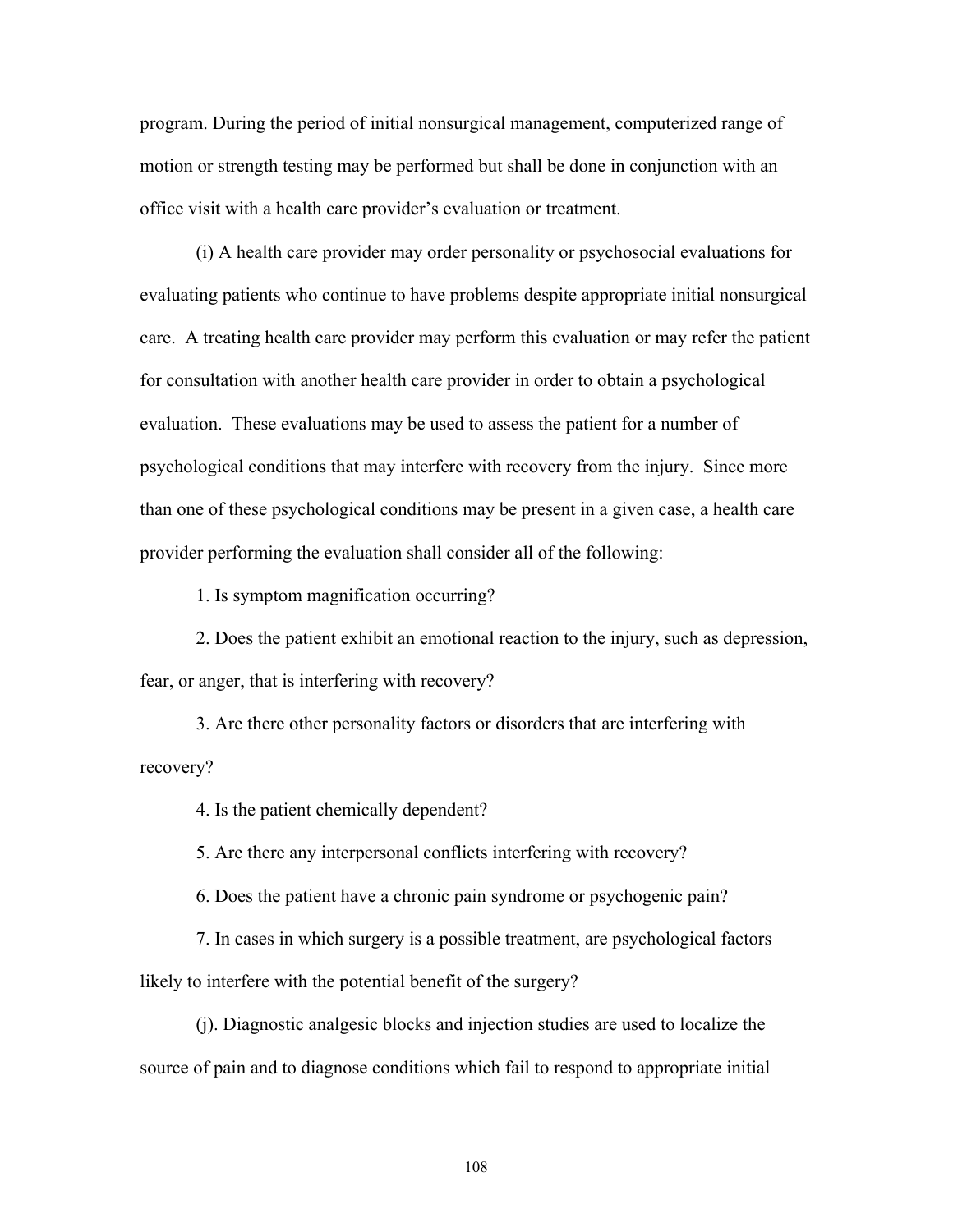nonsurgical management. All of the following guidelines apply to diagnostic analgesic blocks and injection studies:

 1. Selection of patients, choice of procedure, and localization of the site of injection shall be determined by documented clinical findings indicating possible pathologic conditions and the source of pain symptoms.

 2. These blocks and injections may also be used as therapeutic modalities and as such are subject to the guidelines of sub. (5).

 (k) Functional capacity assessment or evaluation is a comprehensive and objective assessment of a patient's ability to perform work tasks. The components of a functional capacity assessment or evaluation include neuromusculoskeletal screening, tests of manual material handling, assessment of functional mobility, and measurement of postural tolerance. A functional capacity assessment or evaluation is an individualized testing process and the component tests and measurements are determined by the patient's condition and the requested information. Functional capacity assessments and evaluations are performed to determine and report a patient's physical capacities in general or to determine work tolerance for a specific job, task, or work activity.

 1. Functional capacity assessment or evaluation is not necessary during the first 12 weeks of initial nonsurgical treatment.

 2. Functional capacity assessment or evaluation is necessary after the first 12 weeks of care in any of the following circumstances:

a. To identify the patient's activity restrictions and capabilities.

b. To assess the patient's ability to return to do a specific job.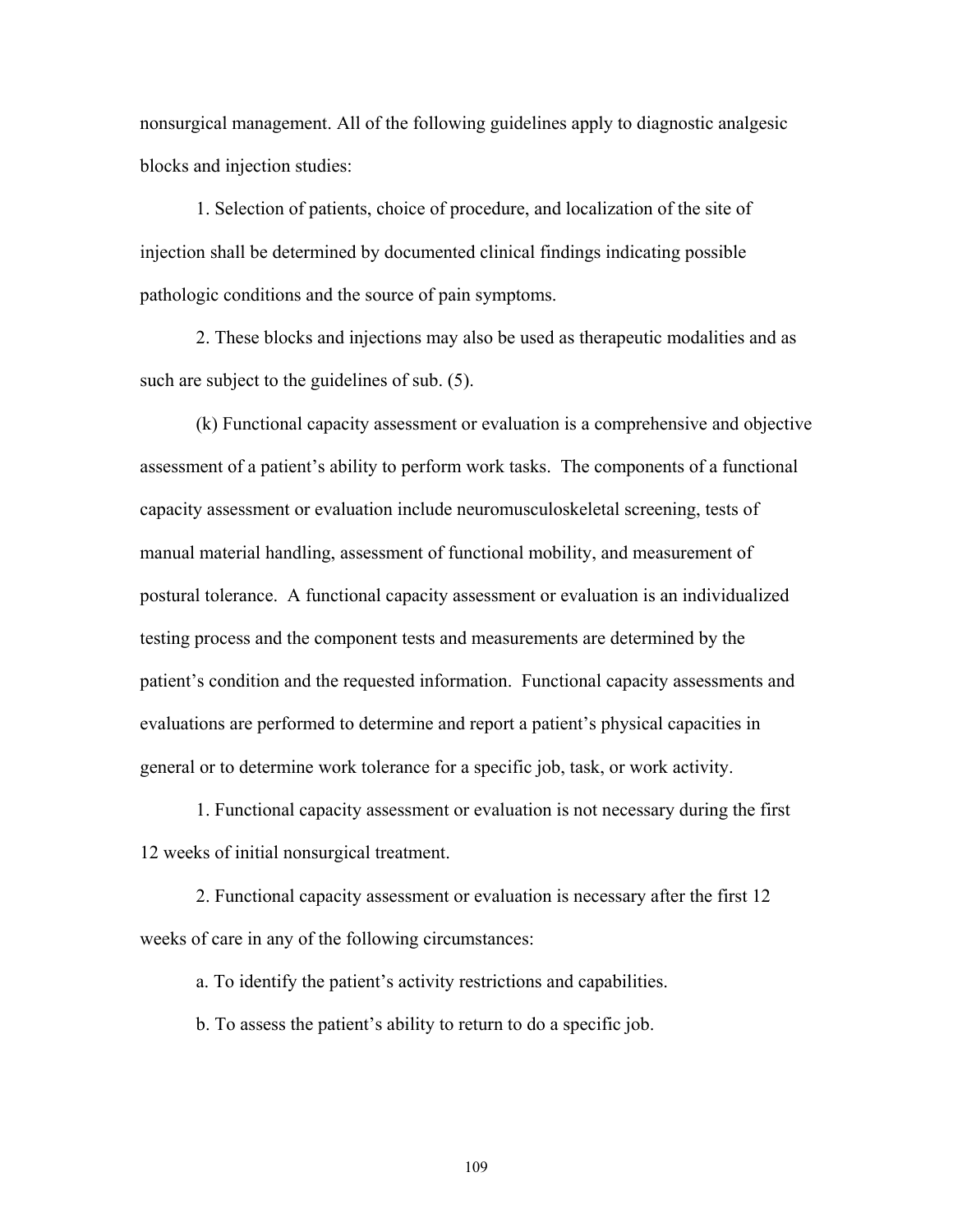3. A functional capacity evaluation is not necessary to establish baseline

performance before treatment or for subsequent assessments to evaluate change during or after treatment.

4. Only one completed functional capacity evaluation is necessary per injury.

 (L) Consultations with other health care providers may be initiated at any time by a treating health care provider consistent with accepted medical practice.

(2) GENERAL TREATMENT GUIDELINES FOR UPPER EXTREMITY

DISORDERS. (a) All medical care for upper extremity disorders, appropriately assigned to a category of sub. (1) (b) 1. to 6., is determined by the diagnosis and clinical category that the patient has been assigned. General guidelines for treatment modalities are set forth in subs. (3) to (10). Specific treatment guidelines for each clinical category are set forth in subs.  $(11)$  to  $(16)$  as follows:

1. Subsection (11) governs epicondylitis.

2. Subsection (12) governs tendonitis of the forearm, wrist, and hand.

3. Subsection (13) governs upper extremity nerve entrapment syndromes.

4. Subsection (14) governs upper extremity muscle pain syndromes.

5. Subsection (15) governs shoulder impingement syndromes.

6. Subsection (16) governs traumatic sprains and strains of the upper extremity.

 (b) A health care provider shall at each visit reassess the appropriateness of the clinical category assigned and reassign the patient if warranted by new clinical information including symptoms, signs, results of diagnostic testing and opinions, and information obtained from consultations with other health care providers. When the clinical category is changed the treatment plan shall be appropriately modified to reflect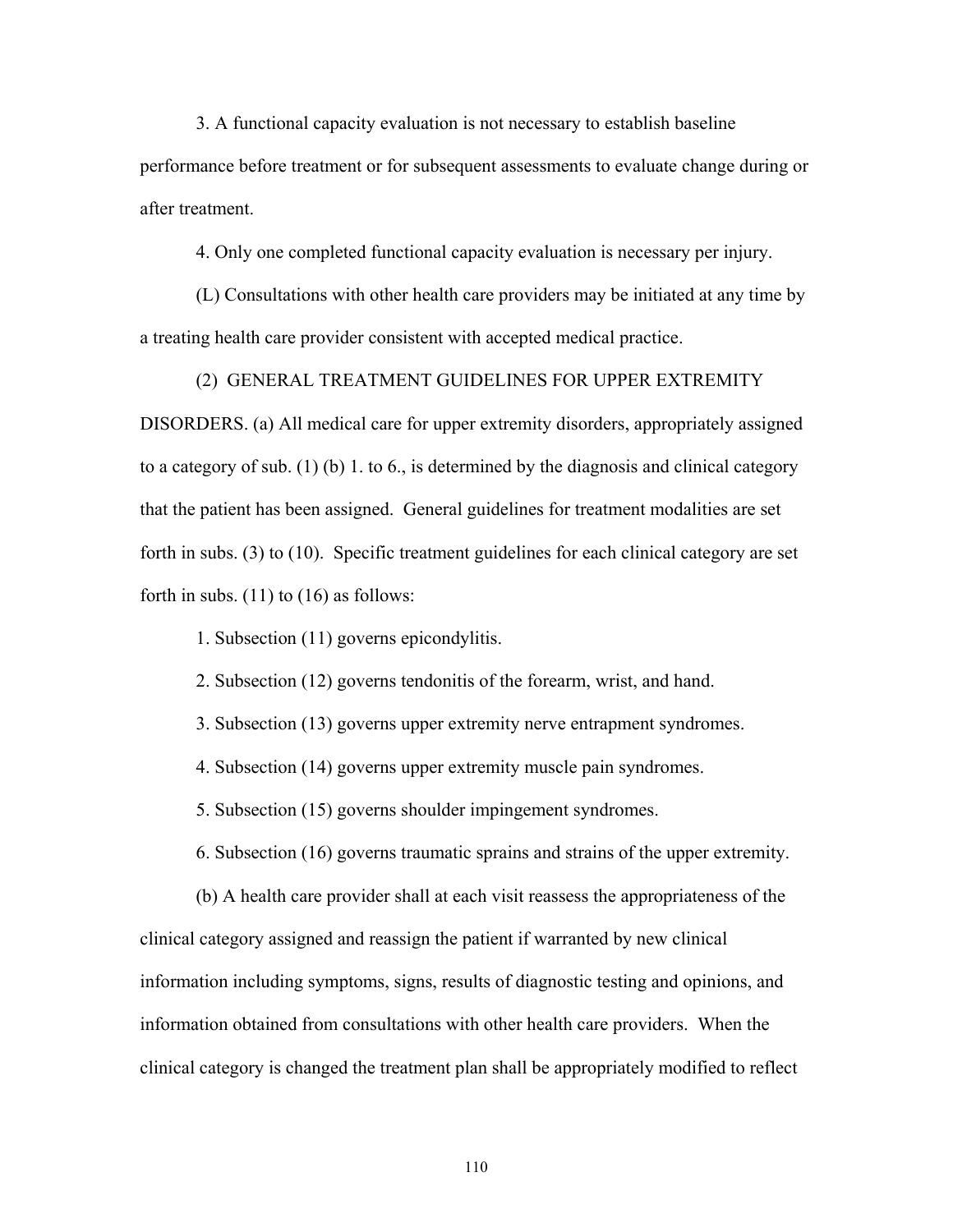the new clinical category. The health care provider shall record any clinical category and treatment plan changes in the medical record. A change of clinical category may not in itself allow a health care provider to continue a therapy or treatment modality past the maximum duration specified in subs. (3) to (10) or to repeat a therapy or treatment previously provided for the same injury, unless the treatment or therapy is subsequently delivered to a different part of the body.

 (c) When treating more than one clinical category or body part for which the same treatment modality is appropriate, then the treatment modality shall be applied simultaneously, if possible, to all necessary areas.

(d) In general, a course of treatment shall be divided into the following 3 phases:

 1. First, all patients with an upper extremity disorder shall be given initial nonsurgical management, unless otherwise specified. Initial nonsurgical management may include any combination of the passive, active, injection, durable medical equipment, and medication treatment modalities listed in subs.  $(3)$ ,  $(4)$ ,  $(5)$ ,  $(8)$ , and  $(10)$ , appropriate to the clinical category. The period of initial nonsurgical treatment begins with the first passive, active, injection, durable medical equipment, or medication modality initiated. Initial nonsurgical treatment shall result in progressive improvement as specified in sub. (9).

 2. Second, for patients with persistent symptoms, initial nonsurgical management is followed by a period of surgical evaluation. This evaluation shall be completed in a timely manner. Surgery, if necessary, shall be performed as expeditiously as possible consistent with sound medical practice and subs. (6), (11) to (16), and s. DWD 81.12 (2).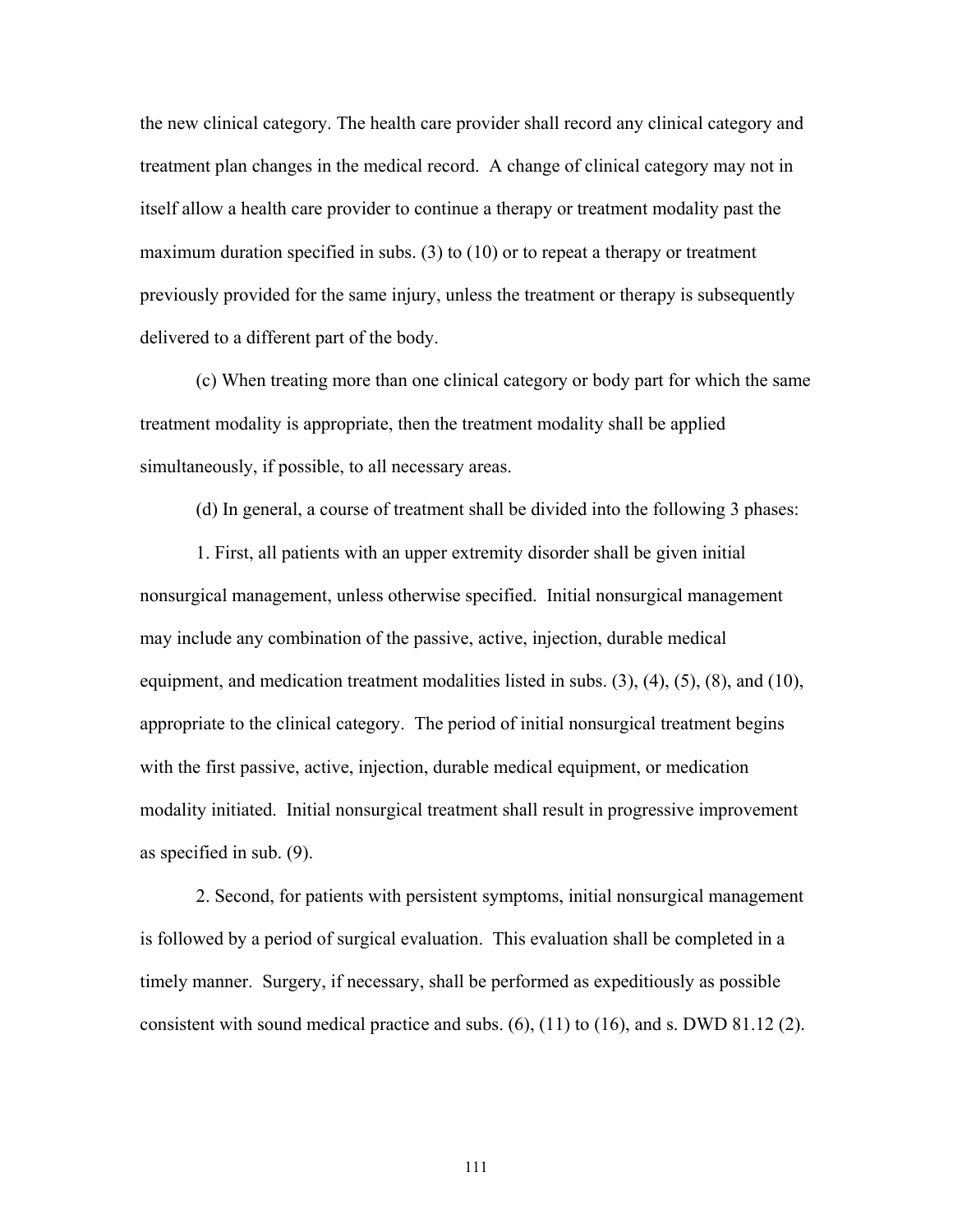A treating health care provider may do the evaluation or may refer the patient to another health care provider.

 a. Any patient who has had surgery may require postoperative therapy with active and passive treatment modalities. This therapy may be in addition to any received during the period of initial nonsurgical management.

 b. Surgery shall follow the guidelines in subs. (6), (11) to (16), and s. DWD 81.12 (2).

 c. A decision against surgery at any particular time does not preclude a decision for surgery made at a later date.

 3. Third, for those patients who are not candidates for surgery or refuse surgery, or who do not have complete resolution of their symptoms with surgery, a period of chronic management may be necessary. Chronic management modalities are described in s. DWD 81.13 and may include durable medical equipment as described in sub. (8).

 (e) A treating health care provider may refer the patient for a consultation at any time during the course of treatment consistent with accepted medical practice.

 (3) PASSIVE TREATMENT MODALITIES. (a) *General*. Except as set forth in par. (b) or s. DWD 81.04 (5), a health care provider may not direct the use of passive treatment modalities in a clinical setting as set forth in pars. (c) to (i) beyond 12 calendar weeks after any of the passive modalities in pars. (c) to (i) are initiated. There are no limitations on the use of passive treatment modalities by the patient at home.

 (b) *Additional passive treatment modalities*. A health care provider may direct an additional 12 visits for the use of passive treatment modalities over an additional 12 months if all of the following apply: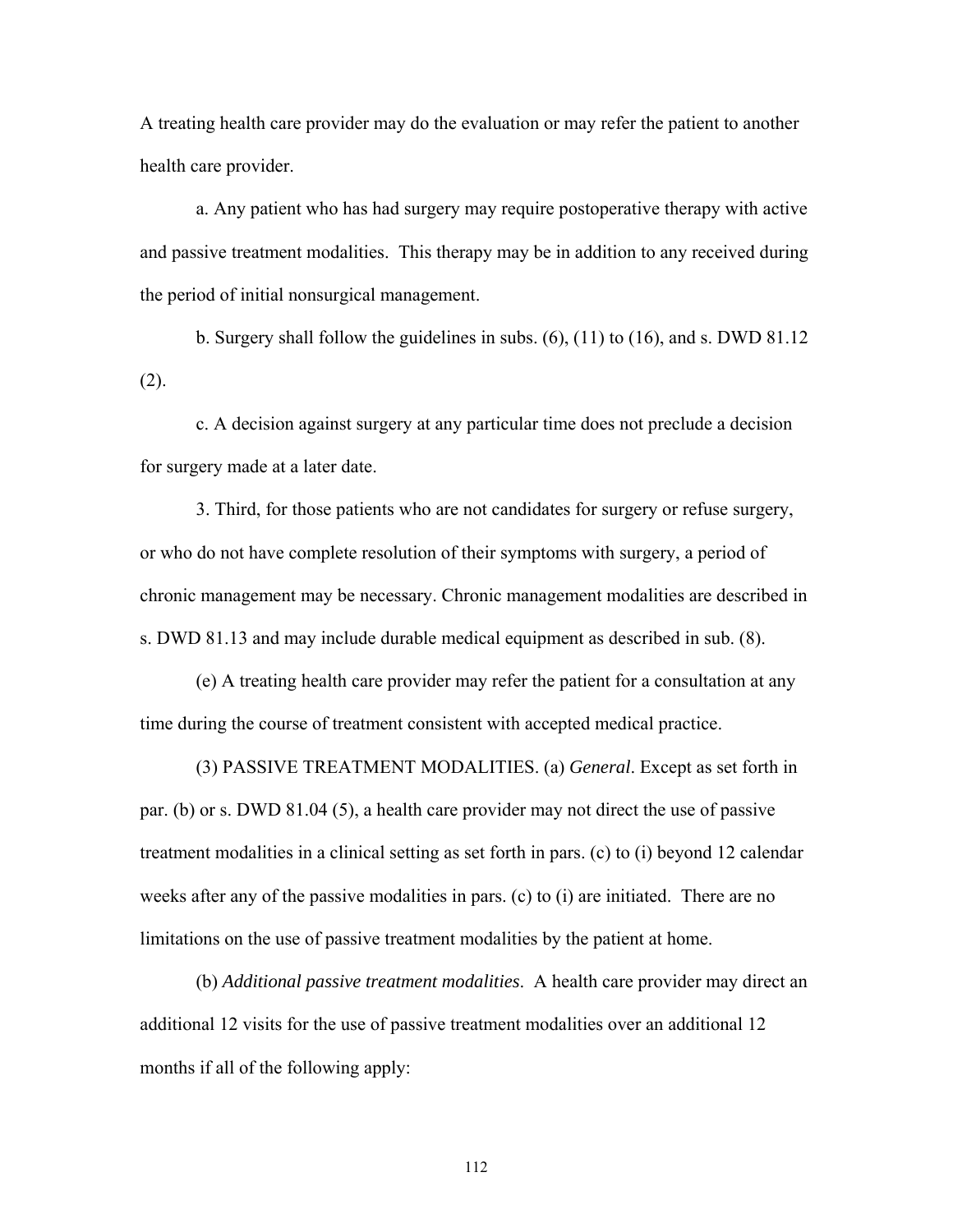1. The patient is released to work or is permanently totally disabled and the additional passive treatment may result in progressive improvement in, or maintenance of, functional status achieved during the initial 12 weeks of passive care.

2. The treatment is not given on a regularly scheduled basis.

 3. A health care provider documents in the medical record a plan to encourage the patient's independence and decreased reliance on health care providers.

 4. Management of the patient's condition includes active treatment modalities during this period.

 5. The additional 12 visits for passive treatment does not delay the required surgical or chronic pain evaluation required by this chapter.

6. Passive care is not necessary while the patient has chronic pain syndrome.

(c) *Adjustment or manipulation of joints*. For purposes of this paragraph,

"adjustment or manipulation of joints" includes chiropractic and osteopathic adjustments or manipulations. All of the following guidelines apply to adjustment or manipulation of joints:

1. Time for treatment response is 3 to 5 treatments.

 2. Maximum treatment frequency is up to 5 times per week for the first one to 2 weeks decreasing in frequency until the end of the maximum treatment duration period in subd. 3.

3. Maximum treatment duration is 12 weeks.

 (d) *Thermal treatment*. For purposes of this paragraph, "thermal treatment" includes all superficial and deep heating and cooling modalities. Superficial thermal modalities include hot packs, hot soaks, hot water bottles, hydrocollators, heating pads,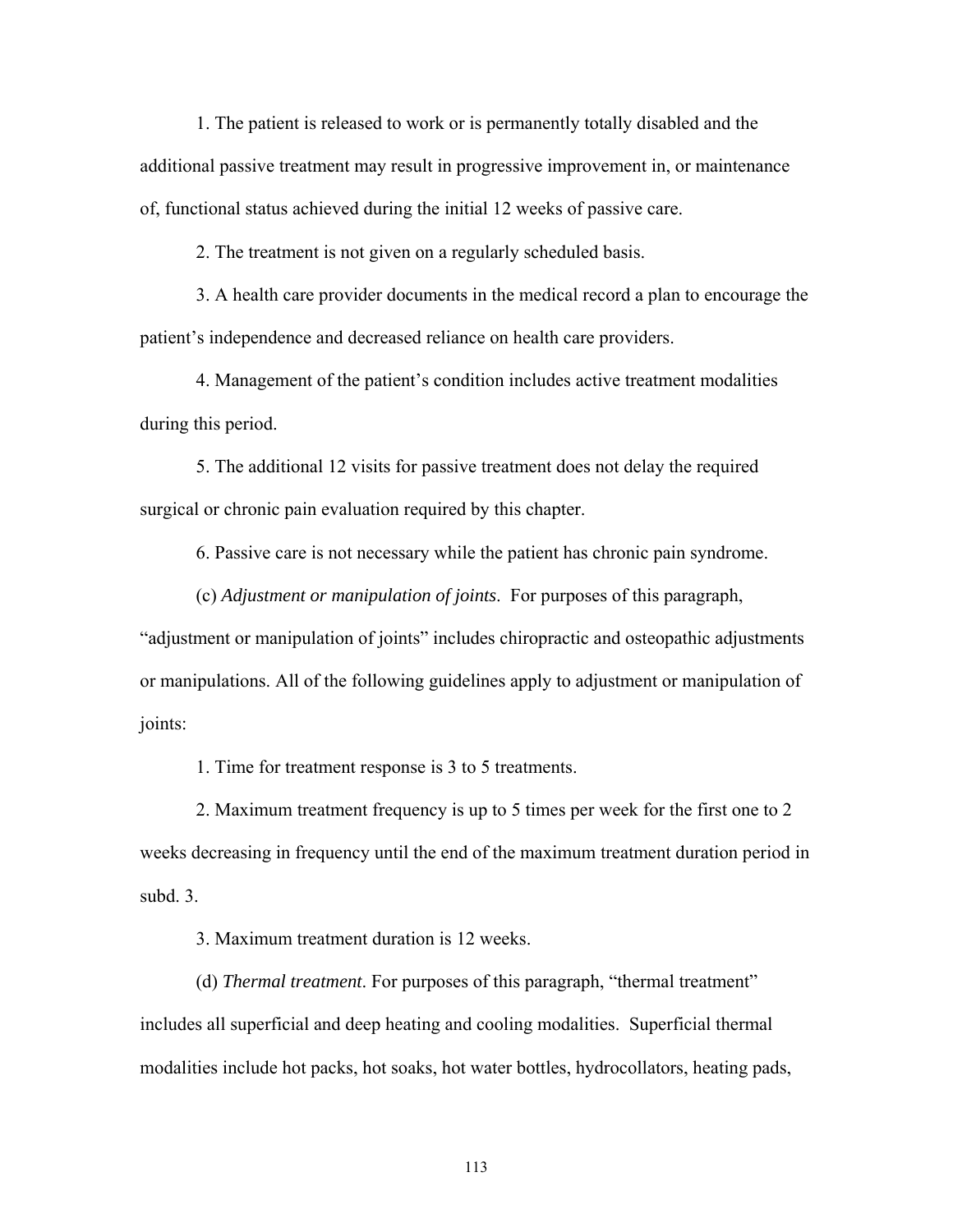ice packs, cold soaks, infrared, whirlpool, and fluidotherapy. Deep thermal modalities include diathermy, ultrasound, and microwave. All of the following guidelines apply to thermal treatment:

1. Treatment given in a clinical setting:

a. Time for treatment response is 2 to 4 treatments.

 b. Maximum treatment frequency is up to 5 times per week for the first one to 3 weeks, decreasing in frequency until the end of the maximum treatment duration period in subd.  $1 \text{ } c$ 

 c. Maximum treatment duration is 12 weeks of treatment in a clinical setting but only if given in conjunction with other therapies.

 2. Home use of thermal modalities may be prescribed at any time during the course of treatment. Home use may only involve hot packs, hot soaks, hot water bottles, hydrocollators, heating pads, ice packs, and cold soaks that can be applied by the patient without health care provider assistance. Home use of thermal modalities may not require any special training or monitoring, other than that usually provided by a health care provider during an office visit.

(e) *Electrical muscle stimulation*. For purposes of this paragraph, "electrical muscle stimulation" includes galvanic stimulation, transcutaneous electrical nerve stimulation, interferential and microcurrent techniques. All of the following guidelines apply to electrical muscle stimulation:

1. Treatment given in a clinical setting:

a. Time for treatment response is 2 to 4 treatments.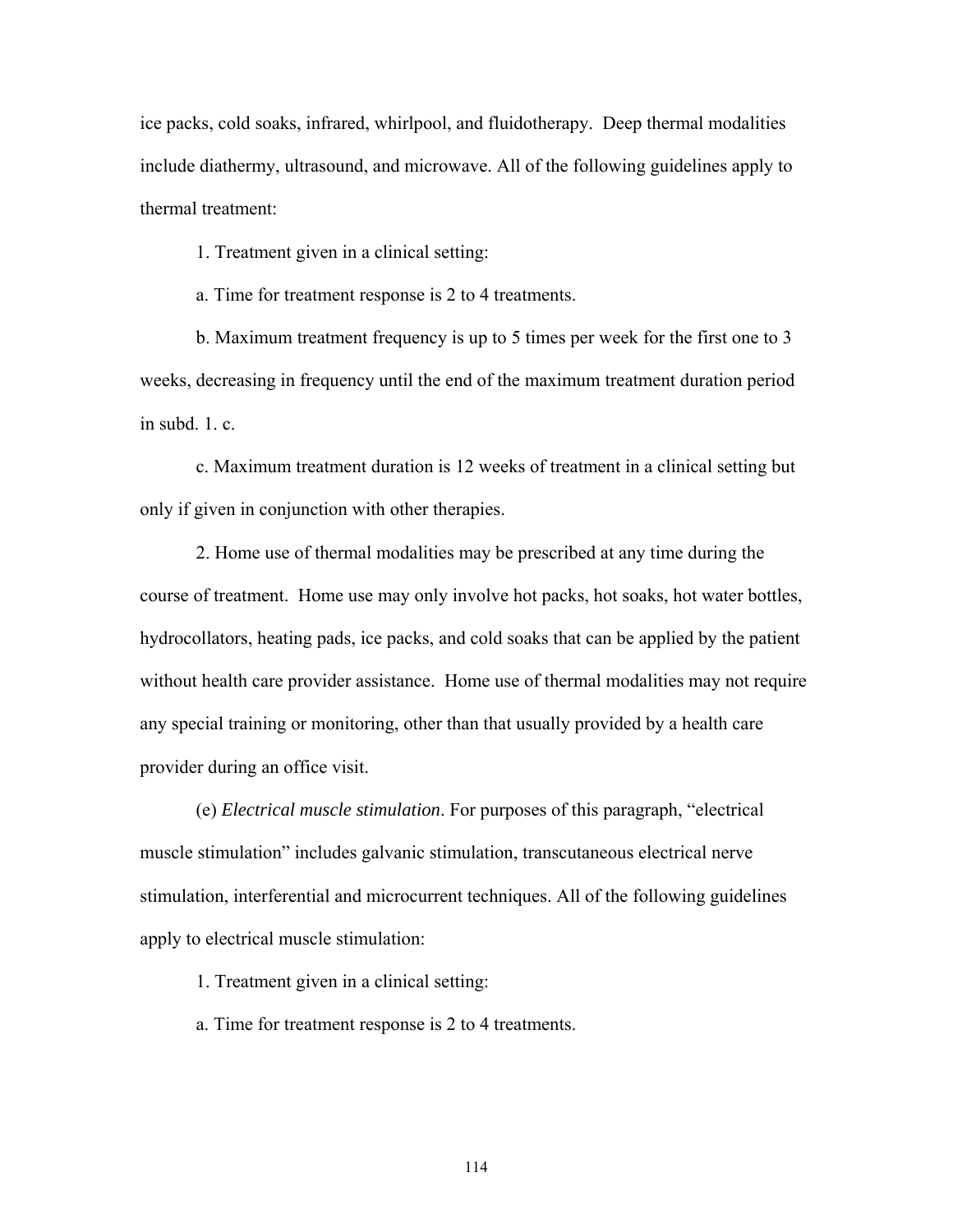b. Maximum treatment frequency is up to 5 times per week for the first one to 3 weeks, decreasing in frequency until the end of the maximum treatment duration period in subd.  $1 \text{ } c$ .

 c. Maximum treatment duration is 12 weeks of treatment in a clinical setting but only if given in conjunction with other therapies.

 2. Home use of an electrical muscle stimulation device may be prescribed at any time during a course of treatment. Initial use of an electrical stimulation device shall be in a supervised setting in order to ensure proper electrode placement and patient education. All of the following guidelines apply to home use of an electrical stimulation device:

a. Time for patient education and training is one to 3 sessions.

 b. Patient may use the electrical stimulation device unsupervised for one month, at which time effectiveness of the treatment shall be reevaluated by a health care provider before continuing home use of the device.

 (f) *Acupuncture treatments*. For purposes of this paragraph, "acupuncture treatments" include endorphin-mediated analgesic therapy that includes classic acupuncture and acupressure. All of the following guidelines apply to acupuncture treatments:

1. Time for treatment response is 3 to 5 sessions.

 2. Maximum treatment frequency is up to 3 times per week for the first one to 3 weeks, decreasing in frequency until the end of the maximum treatment duration period in subd. 3.

3. Maximum treatment duration is 12 weeks.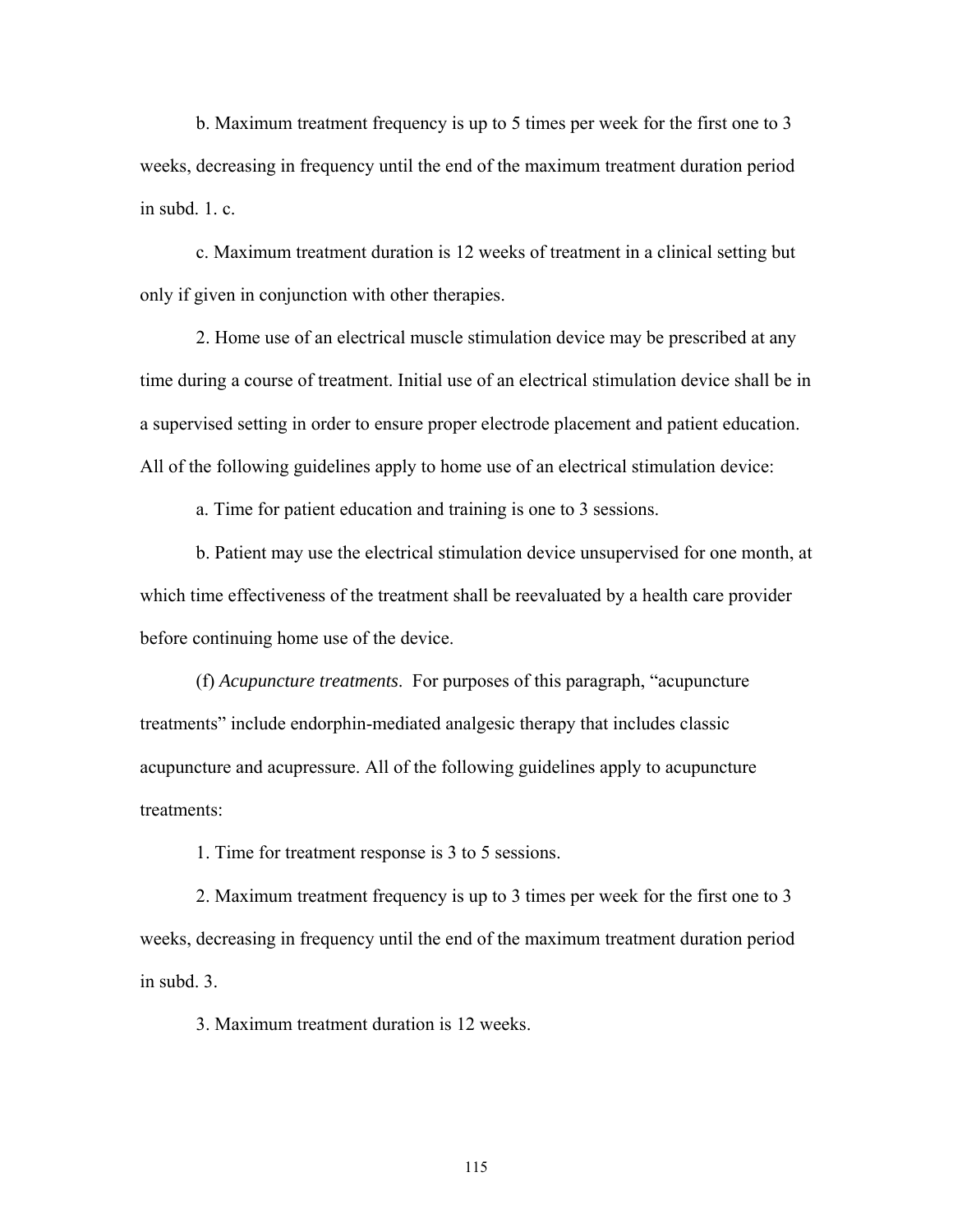(g) *Phoresis*. For purposes of this paragraph, "phoresis" includes phonopheresis and iontophoresis. All of the following guidelines apply to phoresis:

1. Time for treatment response is 3 to 5 sessions.

 2. Maximum treatment frequency is up to 3 times per week for the first one to 3 weeks, decreasing in frequency until the end of the maximum treatment duration period in subd. 3.

 3. Maximum treatment duration is 9 sessions of either iontophoresis or phonophoresis, or combination, to any one site, with a maximum duration of 12 weeks for all treatment.

 (h) *Manual therapy*. For purposes of this paragraph, "manual therapy" includes soft tissue and joint mobilization and therapeutic massage. All of the following guidelines apply to manual therapy:

1. Time for treatment response is 3 to 5 treatments.

 2. Maximum treatment frequency is up to 5 times per week for the first one to 2 weeks decreasing in frequency until the end of the maximum treatment duration period in subd. 3.

3. Maximum treatment duration is 12 weeks.

 (i) *Splints, braces, and other movement-restricting appliances*. Bracing required for longer than 2 weeks shall be accompanied by active motion exercises to avoid stiffness and prolonged disability. All of the following guidelines apply to splints, braces, and other movement-restricting appliances:

1. Time for treatment response is 10 days.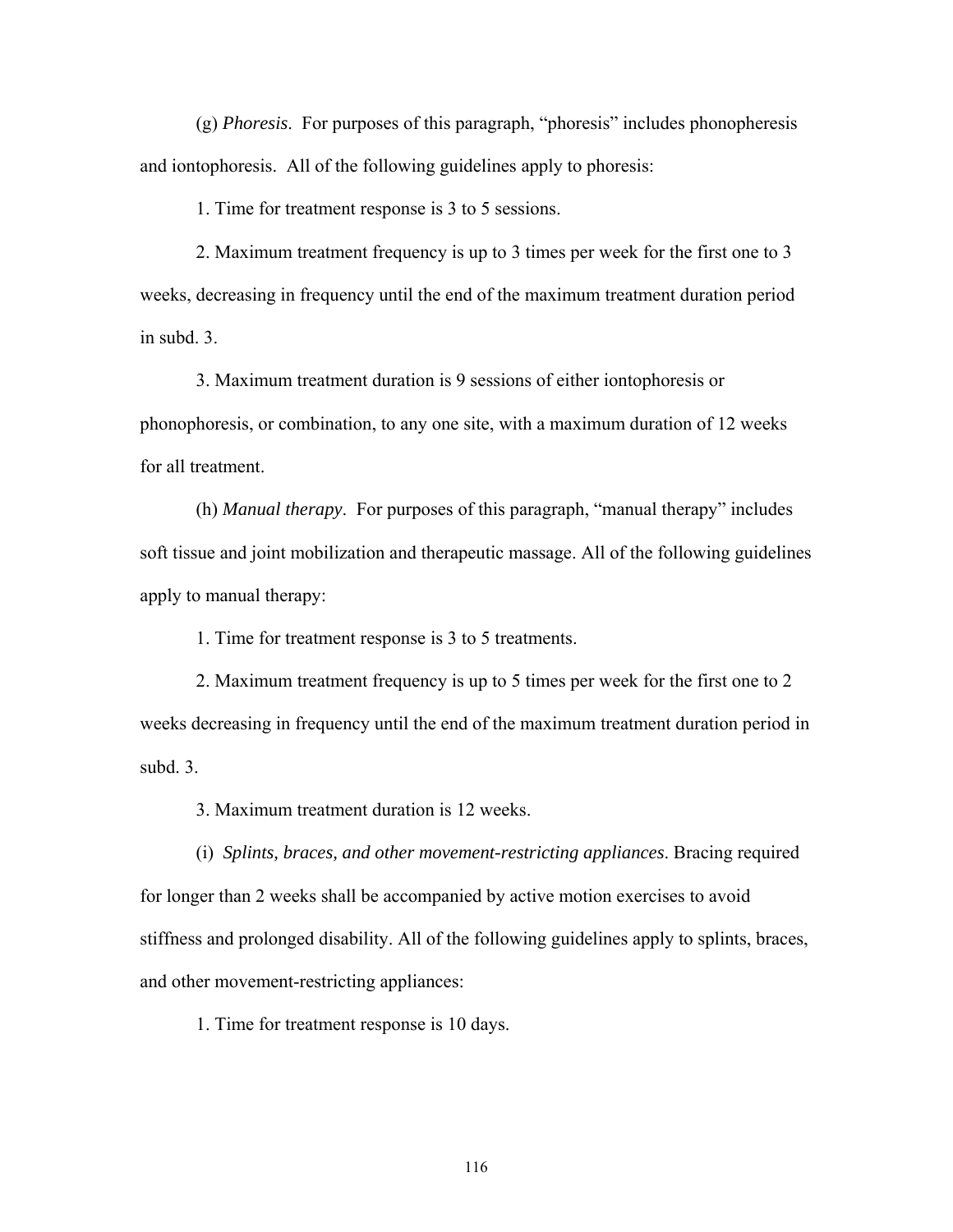2. Maximum treatment frequency is limited to intermittent use during times of increased physical stress or prophylactic use at work.

 3. Maximum continuous duration is 8 weeks. Prophylactic use is allowed indefinitely.

 (j) *Rest*. Prolonged restriction of activity and immobilization are detrimental to a patient's recovery. Total restriction of use of an affected body part may not be prescribed for more than 2 weeks, unless rigid immobilization is required. In cases of rigid immobilization, active motion exercises at adjacent joints shall begin no later than 2 weeks after application of the immobilization.

 (4) ACTIVE TREATMENT MODALITIES. (a) A health care provider shall use active treatment modalities as set forth in pars. (b) to (f). A health care provider's use of active treatment modalities may extend past the 12-week limitation on passive treatment modalities so long as the maximum treatment for the active treatment modality is not exceeded.

 (b) Education shall teach the patient about pertinent anatomy and physiology as it relates to upper extremity function for the purpose of injury prevention. Education includes training on posture, biomechanics, and relaxation. The maximum number of treatments is 3 visits which include an initial education and training session, and 2 follow-up visits.

 (c) Posture and work method training shall instruct the patient in the proper performance of job activities. Topics include proper positioning of the trunk, neck, and arms, use of optimum biomechanics in performing job tasks, and appropriate pacing of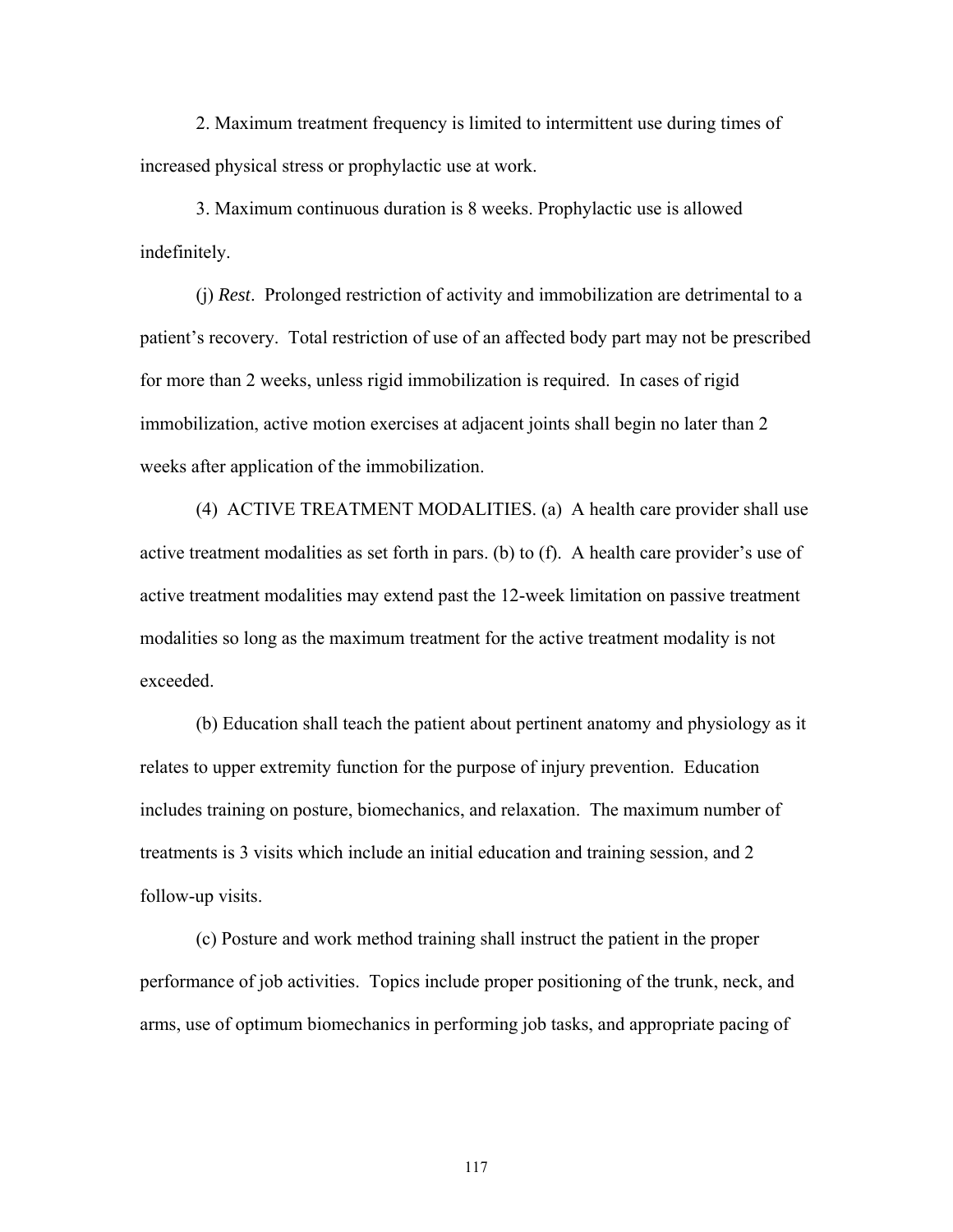activities. Methods include didactic sessions, demonstrations, exercises, and simulated work tasks. The maximum number of treatments is 3 visits.

 (d) Worksite analysis and modification shall examine the patient's work station, tools, and job duties. A health care provider may make recommendations for the alteration of the work station, selection of alternate tools, modification of job duties, and provision of adaptive equipment. The maximum number of treatments is 3 visits.

 (e) Exercise, which is important to the success of a nonsurgical treatment program and a return to normal activity, shall include active patient participation in activities designed to increase flexibility, strength, endurance, or muscle relaxation. Exercise shall, at least in part, be specifically aimed at the musculature of the upper extremity. While aerobic exercise may be performed as adjunctive treatment, this shall not be the primary focus of the exercise program.

 (f) Exercises shall be evaluated to determine if the desired goals are being attained. Strength, flexibility, or endurance shall be objectively measured. A health care provider may objectively measure the treatment response as often as necessary for optimal care after the initial evaluation. Subdivisions 1. and 2. govern supervised and unsupervised exercise, except for computerized exercise programs and health clubs, which are governed by s. DWD 81.13.

 1. 'Guidelines for supervised exercise.' One goal of an exercise program shall be to teach the patient how to maintain and maximize any gains experienced from exercise. Self-management of the condition shall be promoted. All of the following guidelines apply to supervised exercise: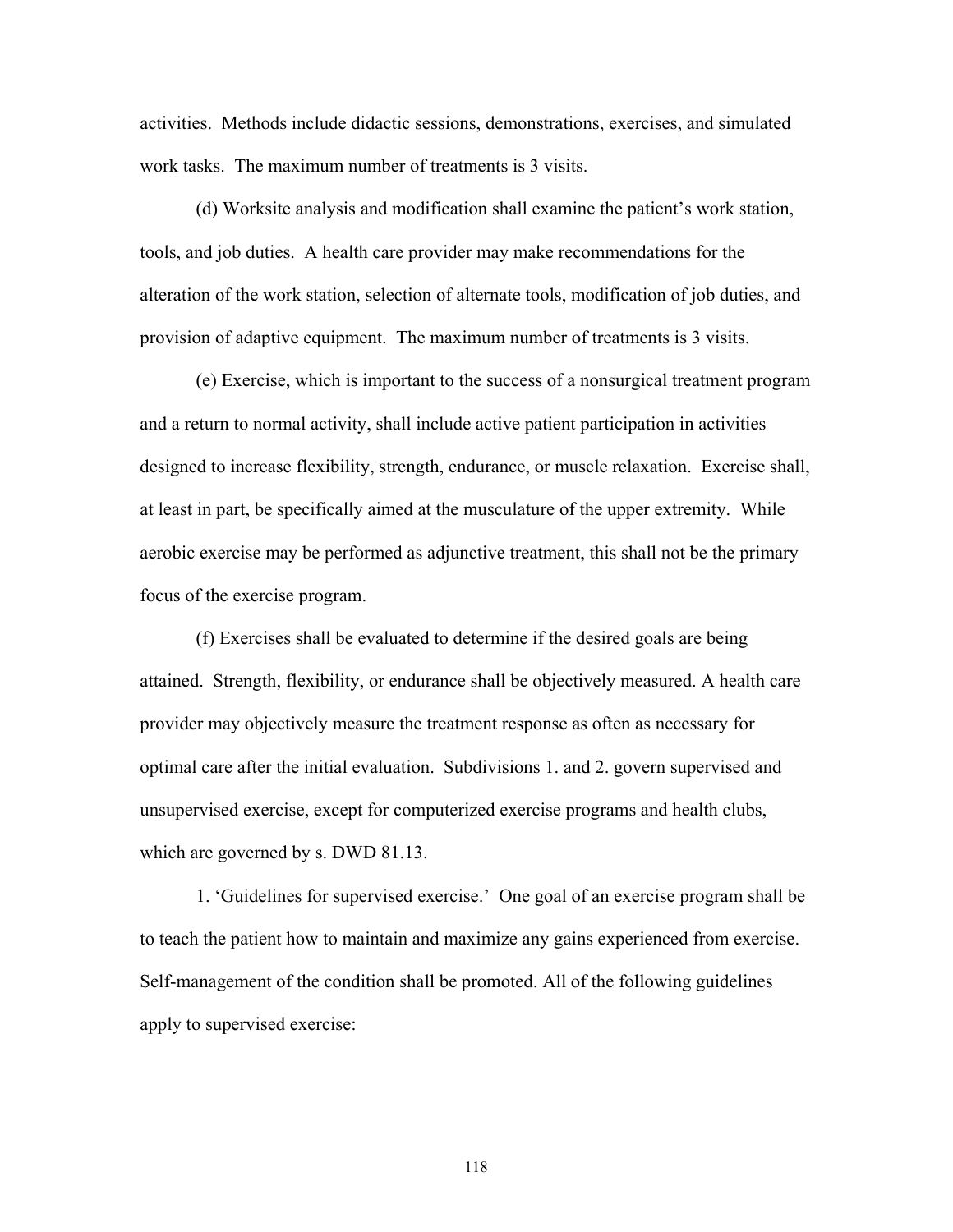a. Maximum treatment frequency is up to 3 times per week for 3 weeks and shall decrease with time until the end of the maximum treatment duration period in subd. 1. b.

b. Maximum duration is 12 weeks.

 2. 'Guidelines for unsupervised exercise.' Unsupervised exercise shall be provided in the least intensive setting and may supplement or follow the period of supervised exercise.

 (5) THERAPEUTIC INJECTIONS. (a) For purposes of this subsection, "therapeutic injections" include injections of trigger points, sympathetic nerves, peripheral nerves, and soft tissues. A health care provider may only give therapeutic injections in conjunction with active treatment modalities directed to the same anatomical site. A health care provider's use of injections may extend past the 12-week limitation on passive modalities, so long as the maximum treatment for injections in pars. (b) to (d) is not exceeded.

(b) All of the following guidelines apply to trigger point injections:

1. Time for treatment response is within 30 minutes.

 2. Maximum treatment frequency is once per week to any one site if there is a positive response to the first injection at that site. If subsequent injections at that site demonstrate diminishing control of symptoms or fail to facilitate objective functional gains, trigger point injections shall be redirected to other areas or discontinued. Only 3 injections to different sites per patient visit.

3. Maximum treatment is 4 injections to any one site over the course of treatment.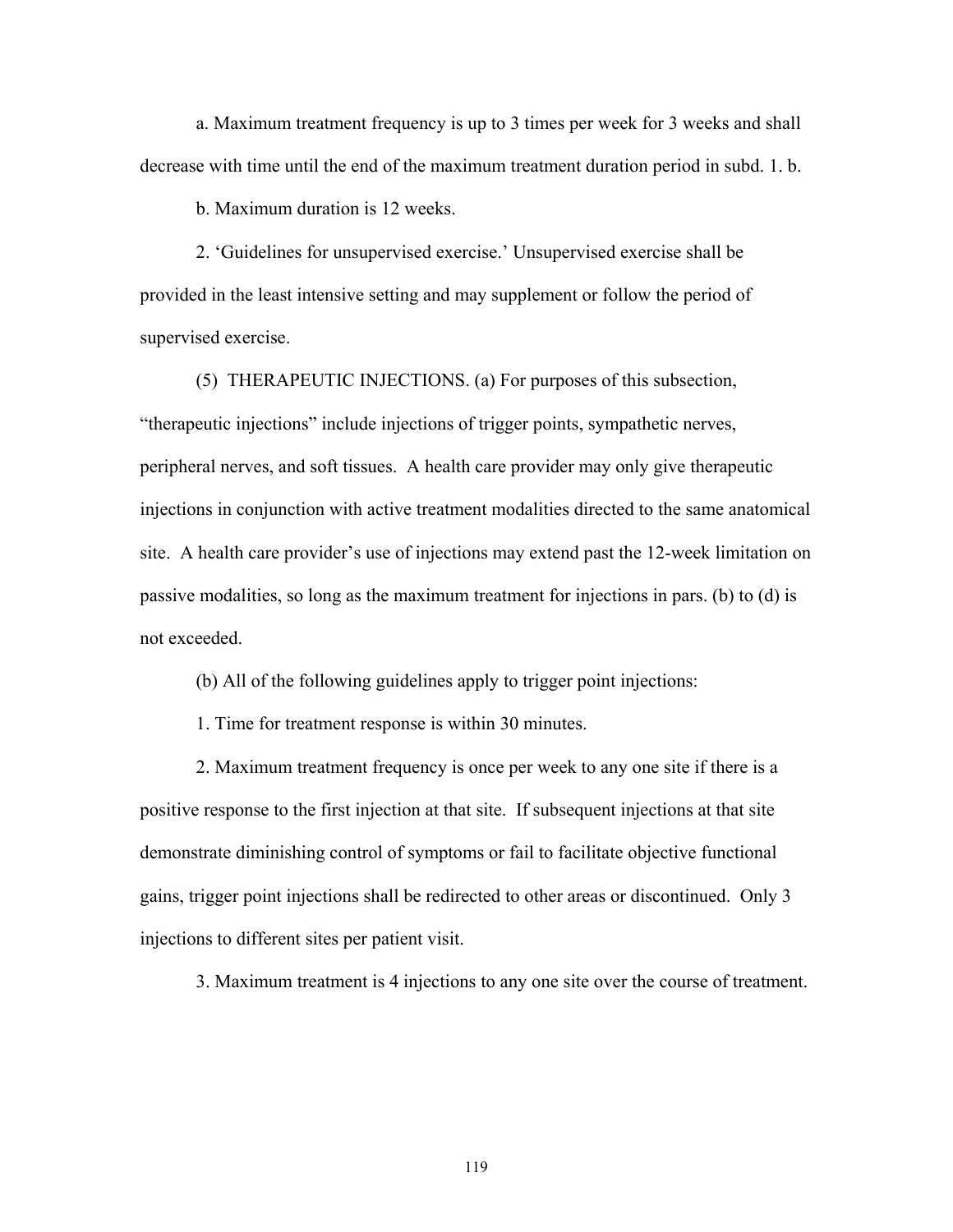(c) For purposes of this paragraph, "soft tissue injections" include injections of a bursa, tendon, tendon sheath, ganglion, tendon insertion, ligament, or ligament insertion. All of the following guidelines apply to soft tissue injections:

1. Time for treatment response is within one week.

 2. Maximum treatment frequency is once per month to any one site if there is a positive response to the first injection. If subsequent injections demonstrate diminishing control of symptoms or fail to facilitate objective functional gains, then injections shall be discontinued. Only 3 injections to different sites per patient visit.

3. Maximum treatment is 3 injections to any one site over the course of treatment.

 (d) All of the following guidelines apply to injections for median nerve entrapment at the carpal tunnel:

1. Time for treatment response is within one week.

 2. Maximum treatment frequency may permit repeat injection in one month if there is a positive response to the first injection. Only 3 injections to different sites per patient visit.

3. Maximum treatment is 2 injections to any one site over the course of treatment.

 (6) SURGERY. (a) A health care provider may perform surgery if it meets applicable guidelines in subs. (11) to (16) and s. DWD 81.12 (2).

 (b) In order to optimize the beneficial effect of surgery, postoperative therapy with active and passive treatment modalities may be provided, even if these modalities had been used in the preoperative treatment of the condition. In the postoperative period the maximum treatment duration with passive treatment modalities in a clinical setting from initiation of the first passive modality used, except bedrest or bracing, is as follows: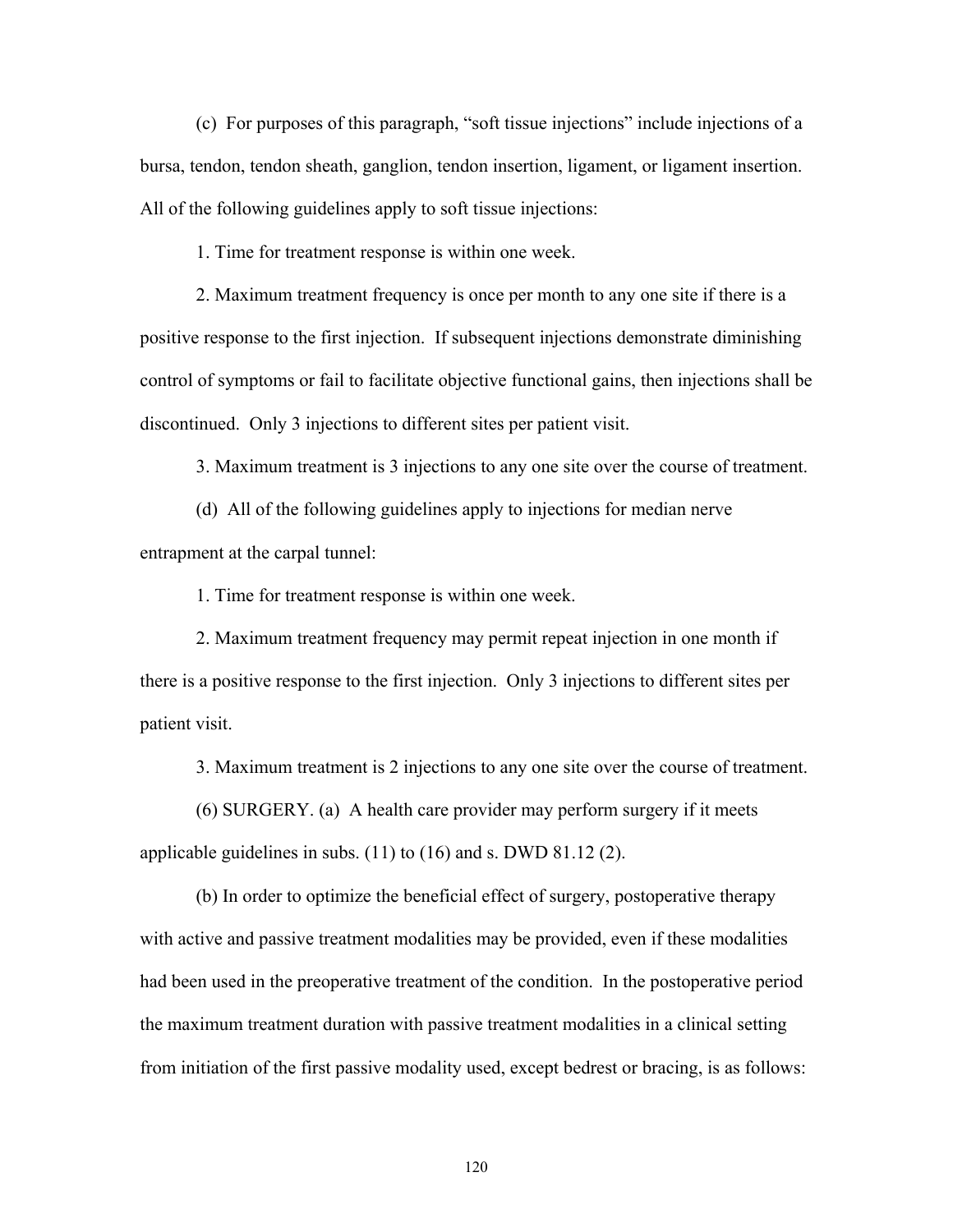1. Sixteen weeks for rotator cuff repair, acromioclavicular ligament repair, or any surgery for a clinical category in this section that requires joint reconstruction.

2. Eight weeks for all other surgery for clinical categories in this section.

 (c) Repeat surgery shall also meet the guidelines of subs. (11) to (16) and s. DWD 81.12 (2).

 (7) CHRONIC MANAGEMENT. Chronic management of upper extremity disorders shall be provided according to the guidelines in s. DWD 81.13.

 (8) DURABLE MEDICAL EQUIPMENT. (a) A health care provider may direct the use of durable medical equipment only in the situations specified in pars. (b) to (e).

 (b) Splints, braces, straps, or supports may be necessary as specified in sub. (3) (i).

 (c) For patients using an electrical muscle stimulation device at home, the device and any required supplies are necessary within the guidelines of sub. (3) (e).

 (d) Exercise equipment for home use, including bicycles, treadmills, and stairclimbers, are necessary only as part of an approved chronic management program. This equipment is not necessary during initial nonsurgical care or during reevaluation and surgical therapy. If the employer has an appropriate exercise facility on its premises with the prescribed equipment the insurer may mandate use of that facility instead of authorizing purchase of the equipment for home use.

 1. 'Indications.' The patient is deconditioned and requires reconditioning that can be accomplished only with the use of the prescribed exercise equipment. A health care provider shall document specific reasons why the exercise equipment is necessary and may not be replaced with other activities.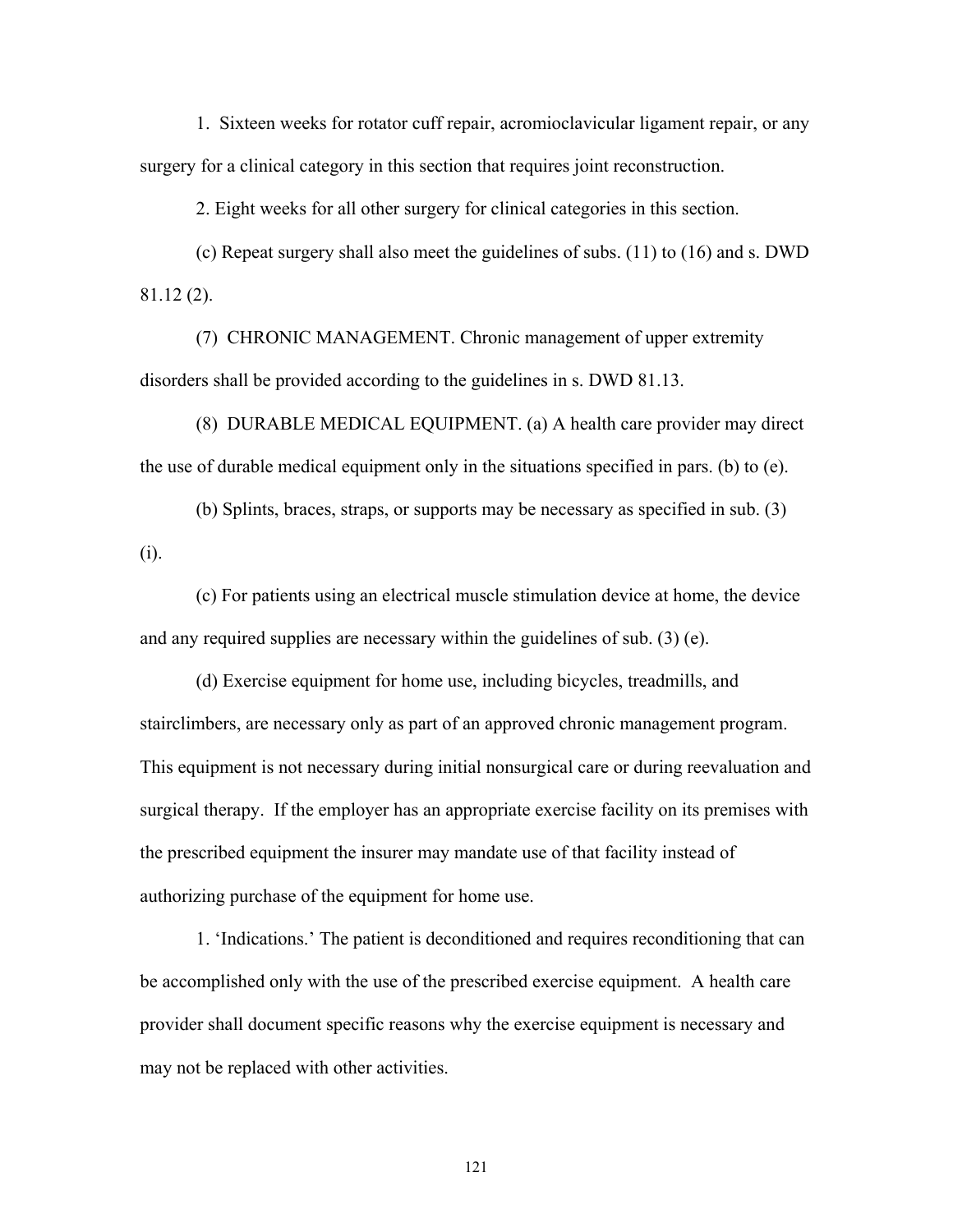2. 'Requirements.' The use of the equipment shall have specific goals and there shall be a specific set of prescribed activities.

 (e) All of the following durable medical equipment is not necessary for home use for the upper extremity disorders specified in subs. (11) to (16):

1. Whirlpools, Jacuzzis, hot tubs, and special bath or shower attachments.

2. Beds, waterbeds, mattresses, chairs, recliners, and loungers.

(9) EVALUATION OF TREATMENT BY HEALTH CARE PROVIDER. (a) A

health care provider shall evaluate at each visit whether the treatment is medically necessary and whether initial nonsurgical treatment is effective according to pars. (b) to (e). No later than the time for treatment response established for the specific modality in subs. (3) to (5), a health care provider shall evaluate whether the passive, active, injection, or medication treatment modality is resulting in progressive improvement as specified in pars. (b) to (e).

 (b) The patient's subjective complaints of pain or disability are progressively improving, as evidenced by documentation in the medical record of decreased distribution, frequency, or intensity of symptoms.

 (c) The objective clinical findings are progressively improving as evidenced by documentation in the medical record of resolution or objectively measured improvement in physical signs of injury.

 (d) The patient's functional status, especially vocational activity, is progressively improving, as evidenced by documentation in the medical record or documentation of work ability involving less restrictive limitations on activity.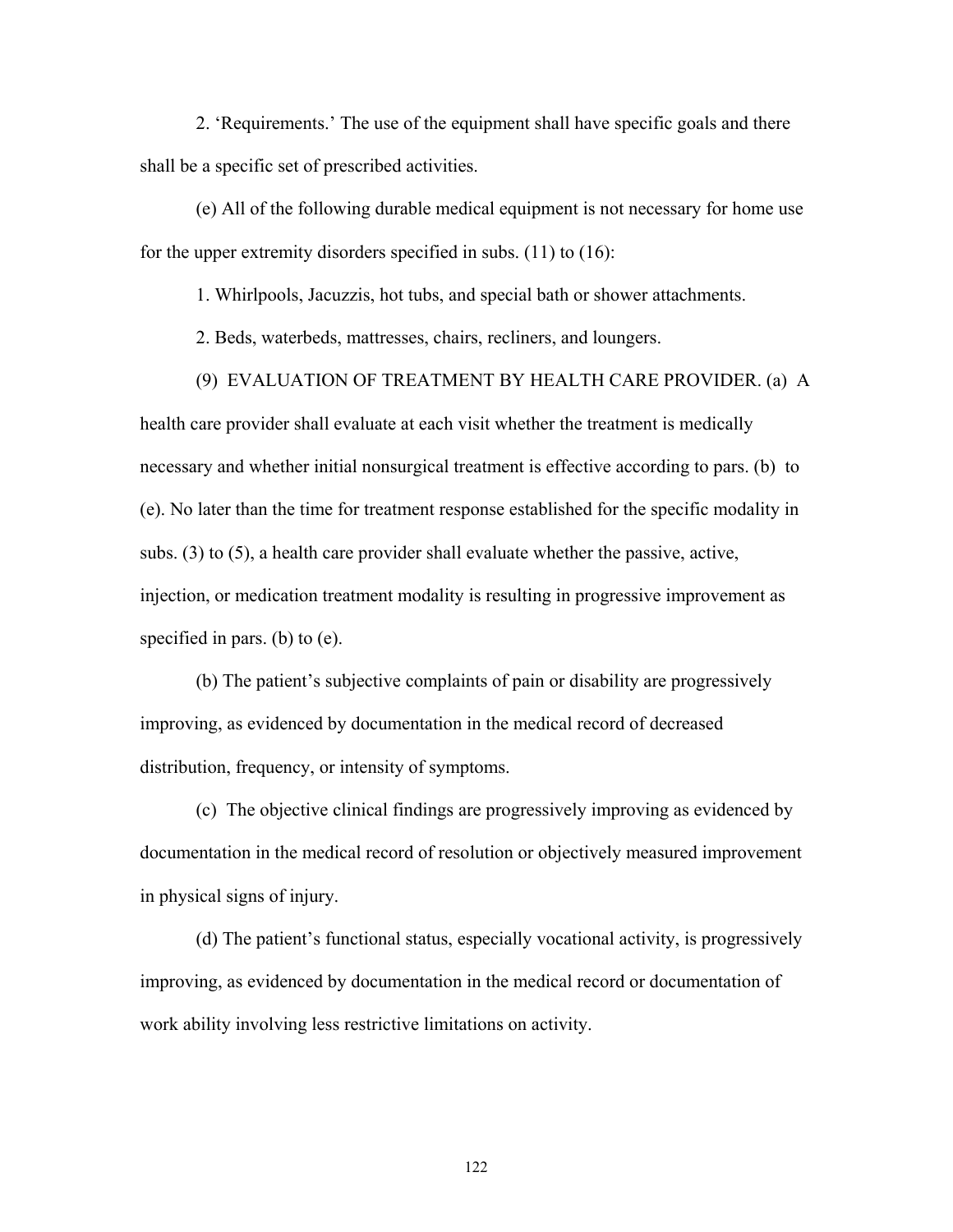(e) If there is not progressive improvement in at least 2 categories specified in pars. (b) to (d), the modality shall be discontinued or significantly modified or a health care provider shall reconsider the diagnosis. The evaluation of the effectiveness of the treatment modality may be delegated to an allied health professional directly providing the treatment but remains the ultimate responsibility of the treating health care provider.

 (10) MEDICATION MANAGEMENT. (a) Prescription of controlled substance medications scheduled under ch. 450, Stats., including opioids and narcotics, are necessary primarily for the treatment of severe acute pain. Therefore, these medications are not generally recommended in the treatment of patients with upper extremity disorders.

 (b) A health care provider shall document the rationale for the use of any scheduled medication. Treatment with nonscheduled medication may be appropriate during any phase of treatment and intermittently after all other treatment has been discontinued. The prescribing health care provider shall determine that ongoing medication is effective treatment for the patient's condition.

 (11) SPECIFIC TREATMENT GUIDELINES FOR EPICONDYLITIS. (a) A health care provider shall use initial nonsurgical management for all patients with epicondylitis and this shall be the first phase of treatment.

 1. The passive, active, injection, durable medical equipment, and medication treatment modalities and procedures specified in subs. (3), (4), (5), (8), and (10) may be used in sequence or simultaneously during the period of initial nonsurgical management depending on the severity of the condition. After the first week of treatment, initial nonsurgical care shall at all times include active treatment modalities under sub. (4).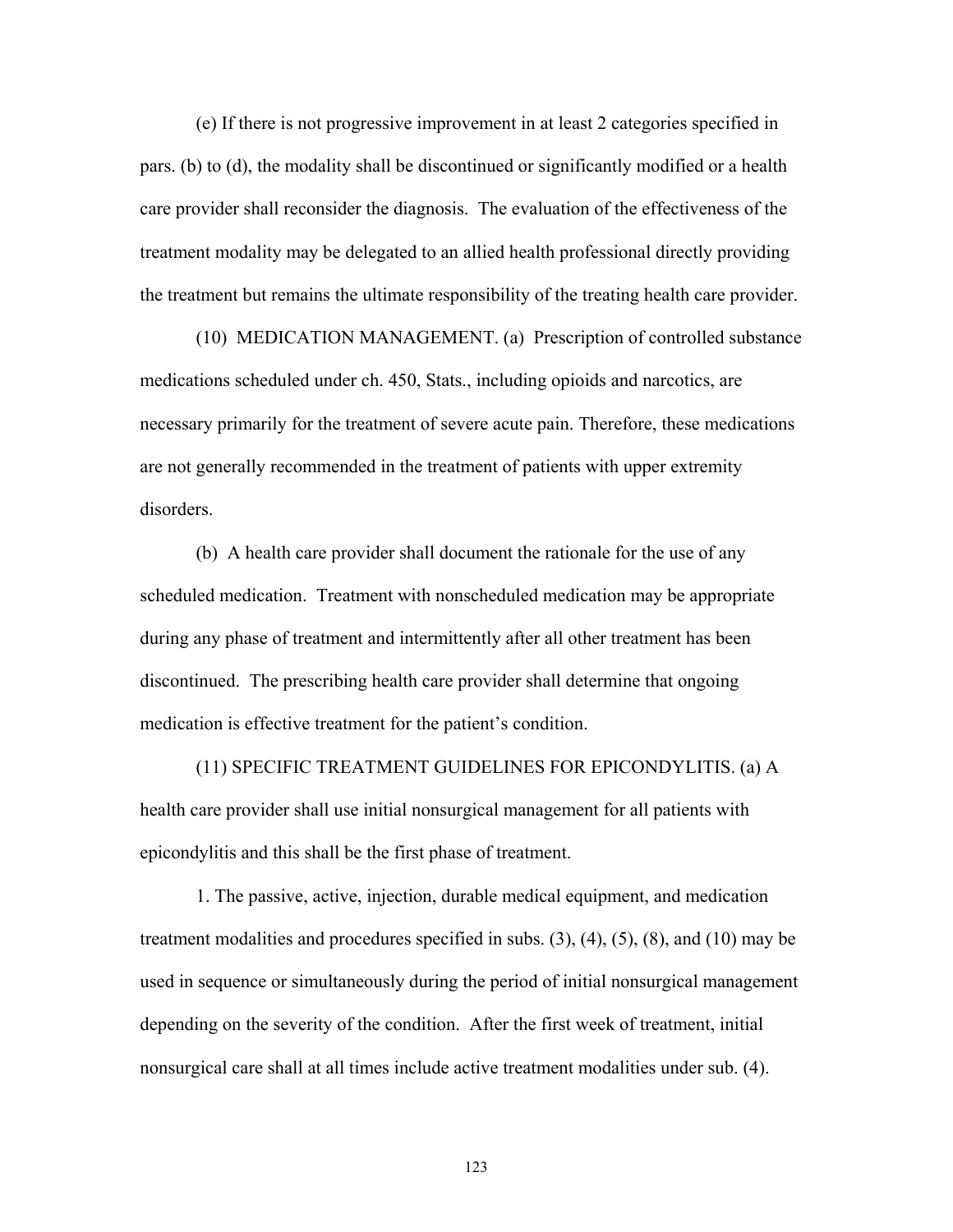2. Initial nonsurgical management shall be provided in the least intensive setting consistent with quality health care practices.

 3. Except as provided in sub. (3), the use of passive treatment modalities in a clinic setting or requiring attendance by a health care provider for a period in excess of 12 weeks is not necessary.

 4. Use of home-based treatment modalities with monitoring by the treating health care provider may continue for up to 12 months. At any time during this period the patient may be a candidate for chronic management if surgery is ruled out as an appropriate treatment.

 (b) If the patient continues with symptoms and objective physical findings after initial nonsurgical management and if the patient's condition prevents the resumption of the regular activities of daily life, including regular vocational activities, then surgical evaluation or chronic management is necessary. The purpose and goal of surgical evaluation is to determine whether surgery is necessary for the patient who has failed to recover with appropriate nonsurgical care or chronic management.

 1. Surgical evaluation, if necessary, shall begin no later than 12 months after beginning initial nonsurgical management.

 2. Surgical evaluation may include the use of appropriate laboratory and electrodiagnostic testing within the guidelines of sub. (1), if not already obtained during the initial evaluation. Repeat testing is not necessary unless there has been an objective change in the patient's condition that in itself would warrant further testing. Failure to improve with therapy does not, by itself, warrant further testing.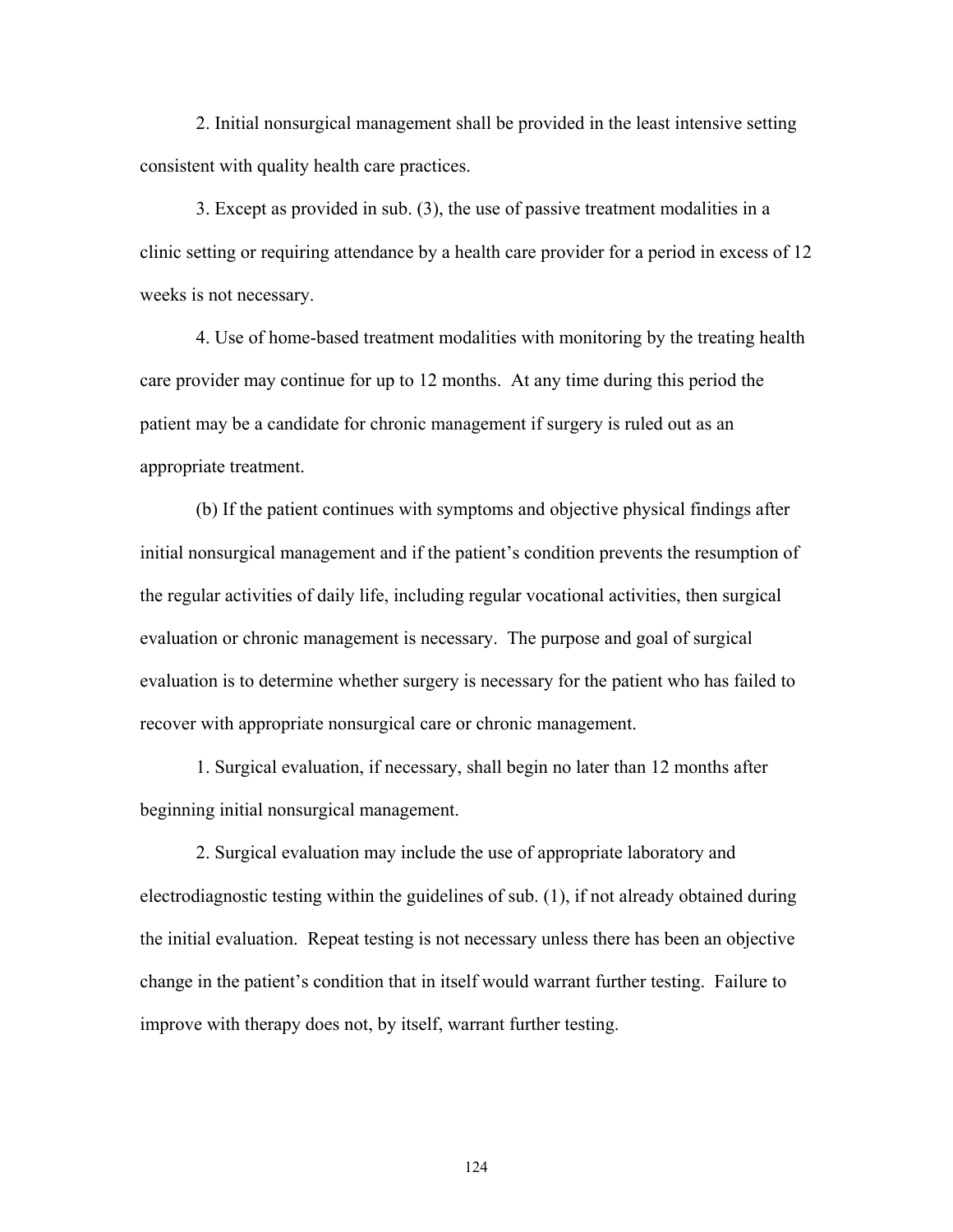3. Plain films may be appropriate if there is a history of trauma, infection, or inflammatory disorder and are subject to the general guidelines in s. DWD 81.05 (1). Other medical imaging studies are not necessary.

 4. Surgical evaluation may also include personality or psychological evaluation consistent with the guidelines of sub. (1) (i).

 5. Consultation with other health care providers is an important part of surgical evaluation of a patient who fails to recover with appropriate initial nonsurgical management. The need for consultation and the choice of consultant will be determined by the diagnostic findings and the patient's condition.

 6. If surgery is necessary, it may be performed after initial nonsurgical management fails.

 7. If surgery is not necessary or if the patient does not wish to proceed with surgery, then the patient is a candidate for chronic management. An initial recommendation or decision against surgery does not preclude surgery at a later date.

 (c) If the patient continues with symptoms and objective physical findings after surgery or the patient refused surgery or the patient was not a candidate for surgery, and if the patient's condition prevents the resumption of the regular activities of daily life including regular vocational activities, then the patient may be a candidate for chronic management under s. DWD 81.13.

 (12) SPECIFIC TREATMENT GUIDELINES FOR TENDONITIS OF FOREARM, WRIST, AND HAND. (a) Except as provided in par. (b) 3., a health care provider shall use initial nonsurgical management for all patients with tendonitis and this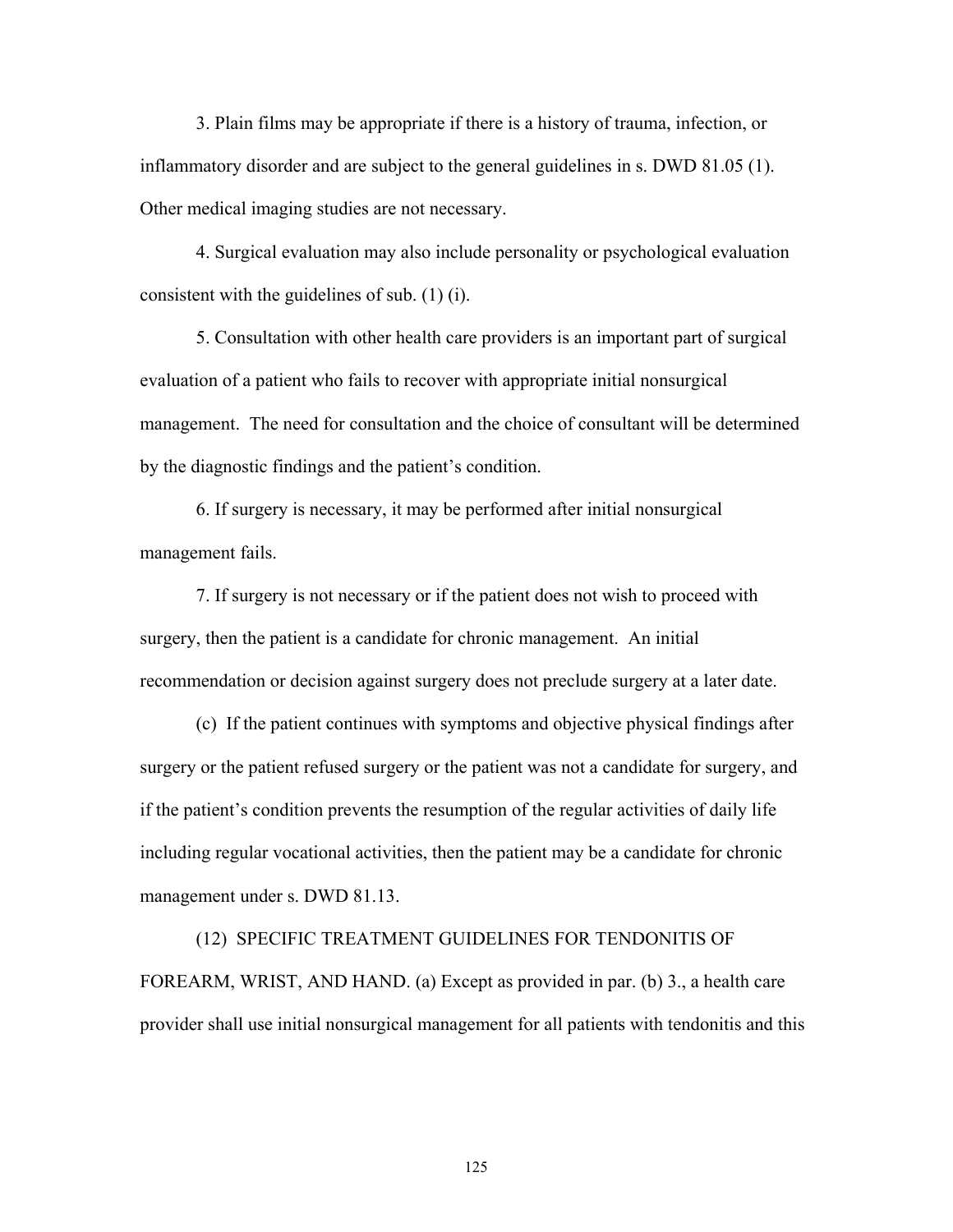shall be the first phase of treatment. Any course or program of initial nonsurgical management shall meet all of the guidelines of sub. (11) (a).

 (b) If the patient continues with symptoms and objective physical findings after initial nonsurgical management and if the patient's condition prevents the resumption of the regular activities of daily life, including regular vocational activities, then surgical evaluation or chronic management is necessary. Surgical evaluation and surgical therapy shall meet all of the guidelines of sub. (11) (b), with the following modifications:

 1. For patients with a specific diagnosis of de Quervain's syndrome, surgical evaluation and surgical therapy, if necessary, may begin after only 2 months of initial nonsurgical management.

 2. For patients with a specific diagnosis of trigger finger or trigger thumb, surgical evaluation and potential surgical therapy may begin after only one month of initial nonsurgical management.

 3. For patients with a locked finger or thumb, surgery may be necessary immediately without any preceding nonsurgical management.

 (c) If the patient continues with symptoms and objective physical findings after surgery, or the patient refused surgery or the patient was not a candidate for surgery, and if the patient's condition prevents the resumption of the regular activities of daily life including regular vocational activities, then the patient may be a candidate for chronic management. Any course or program of chronic management for patients with tendonitis shall be provided under the guidelines of s. DWD 81.13.

 (13) SPECIFIC TREATMENT GUIDELINES FOR NERVE ENTRAPMENT SYNDROMES. (a) A health care provider shall use initial nonsurgical management for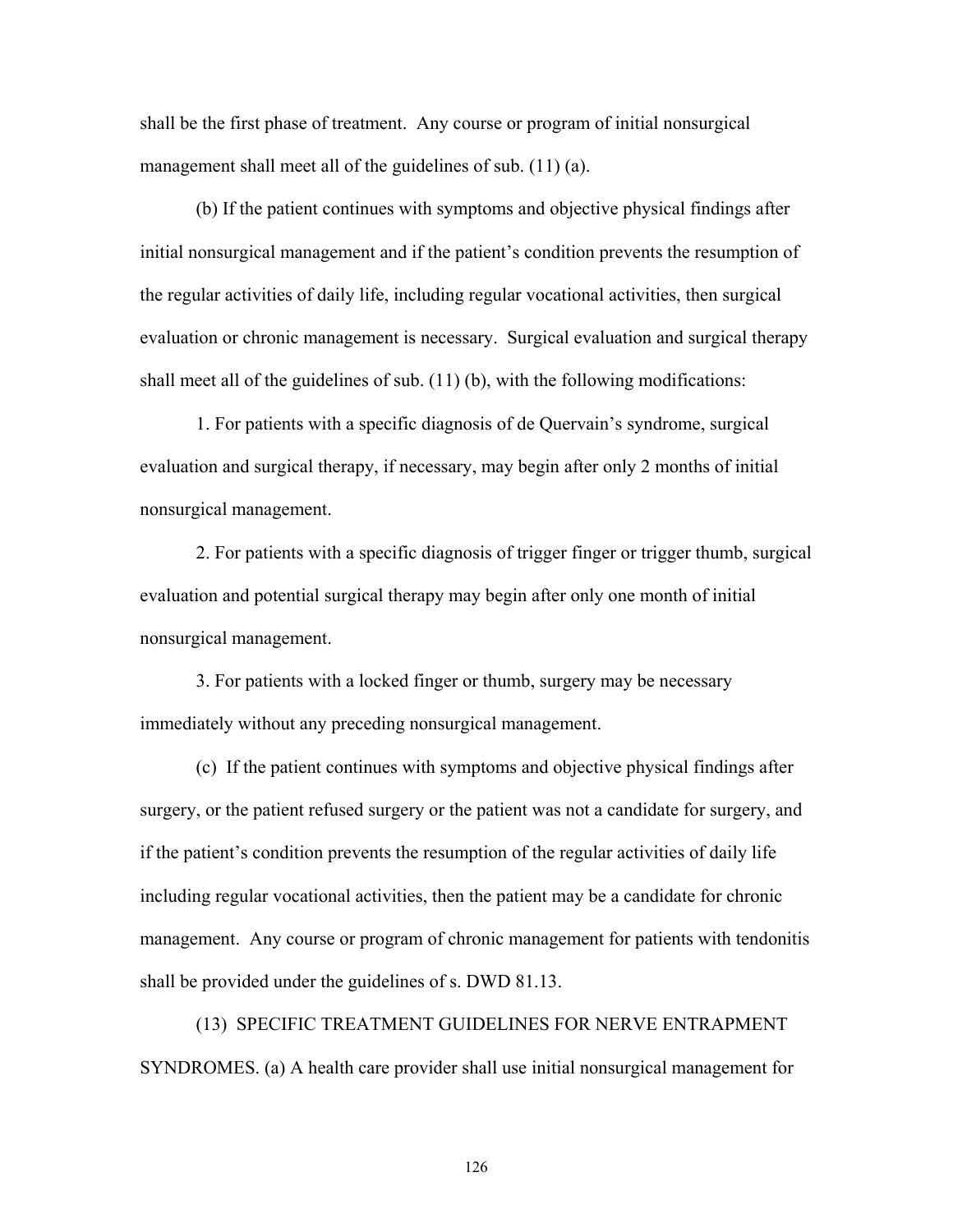all patients with nerve entrapment syndromes, except as specified in par. (b) 2., and this shall be the first phase of treatment. Any course or program of initial nonsurgical management shall meet all of the guidelines of sub. (11) (a), with the following modifications: Nonsurgical management may be inappropriate for patients with advanced symptoms and signs of nerve compression, such as abnormal two-point discrimination, motor weakness, or muscle atrophy, or for patients with symptoms of nerve entrapment due to acute trauma. In these cases, immediate surgical evaluation may be necessary.

 (b) If the patient continues with symptoms and objective physical findings after 12 weeks of initial nonsurgical management and if the patient's condition prevents the resumption of the regular activities of daily life, including regular vocational activities, then surgical evaluation or chronic management is necessary. Surgical evaluation and surgical therapy shall meet all of the guidelines of sub. (11) (b), with the following modifications:

 1. Surgical evaluation may begin and surgical therapy may be provided, if necessary, after 12 weeks of initial nonsurgical management, except where immediate surgical evaluation is necessary under par. (a).

 2. Surgery is necessary if an electromyography confirms the diagnosis or if there has been temporary resolution of symptoms lasting at least 7 days with local injection.

 3. If there is neither a confirming electromyography or appropriate response to local injection or if surgery has been previously performed at the same site, surgery is not necessary.

 (c) If the patient continues with symptoms and objective physical findings after all surgery, or the patient refused surgery therapy, or the patient was not a candidate for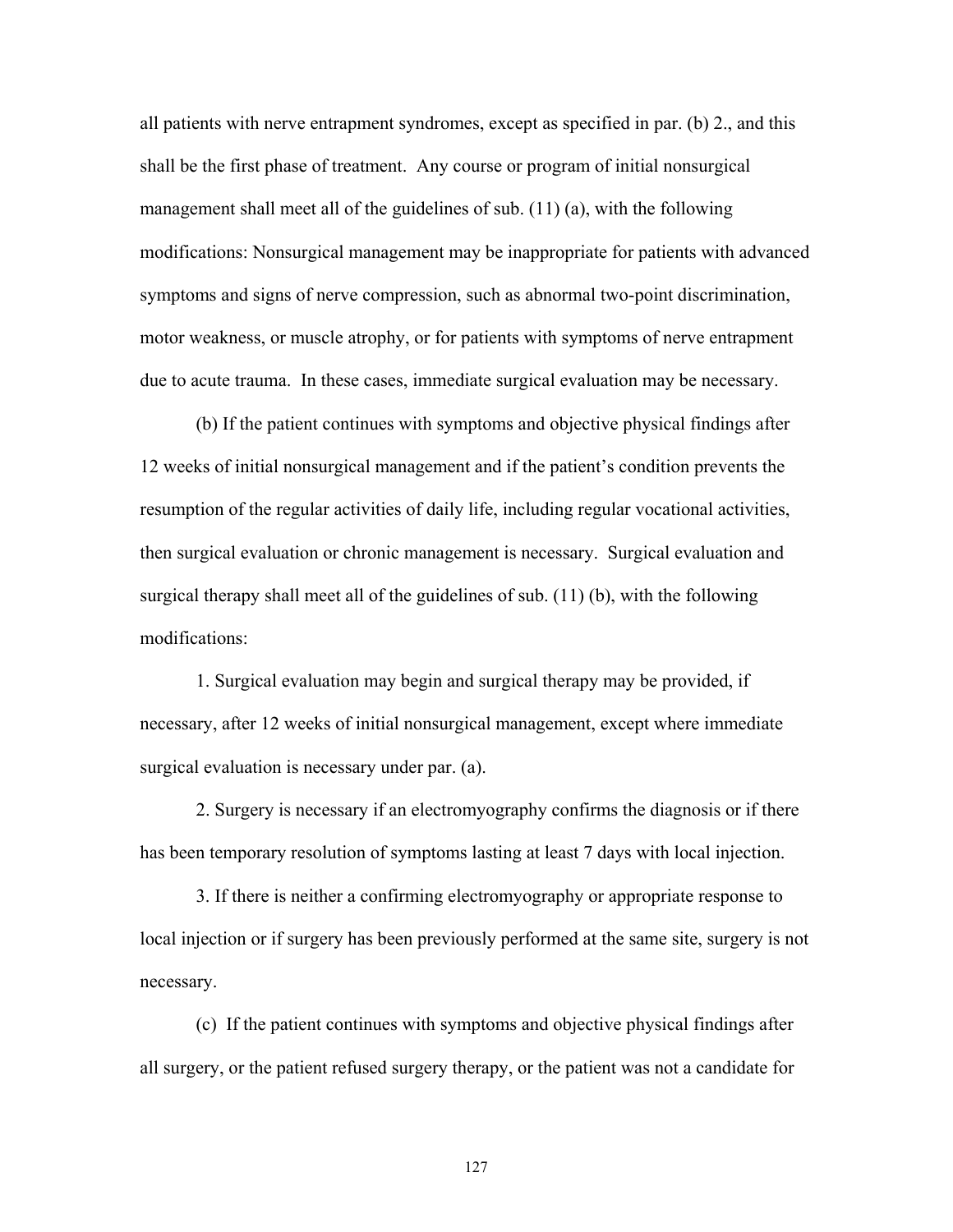surgery therapy, and if the patient's condition prevents the resumption of the regular activities of daily life including regular vocational activities, then the patient may be a candidate for chronic management. Any course or program of chronic management for patients with nerve entrapment syndromes shall be provided under the guidelines of s. DWD 81.13.

## (14) SPECIFIC TREATMENT GUIDELINES FOR MUSCLE PAIN

SYNDROMES. (a) A health care provider shall use initial nonsurgical management for all patients with muscle pain syndromes and this shall be the first phase of treatment. Any course or program of initial nonsurgical management shall meet all of the guidelines of sub. (11) (a).

(b) Surgery is not necessary for the treatment of muscle pain syndromes.

 (c) If the patient continues with symptoms and objective physical findings after initial nonsurgical management and if the patient's condition prevents the resumption of the regular activities of daily life, including regular vocational activities, then the patient may be a candidate for chronic management. Any course or program of chronic management for patients with muscle pain syndromes shall be provided under the guidelines of s. DWD 81.13.

## (15) SPECIFIC TREATMENT GUIDELINES FOR SHOULDER IMPINGMENT SYNDROMES. (a) A health care provider shall use initial nonsurgical management for all patients with shoulder impingement syndromes without clinical evidence of rotator cuff tear, and this shall be the first phase of treatment. Any course or program of initial nonsurgical management shall meet all of the guidelines of sub. (11) (a), except for the following: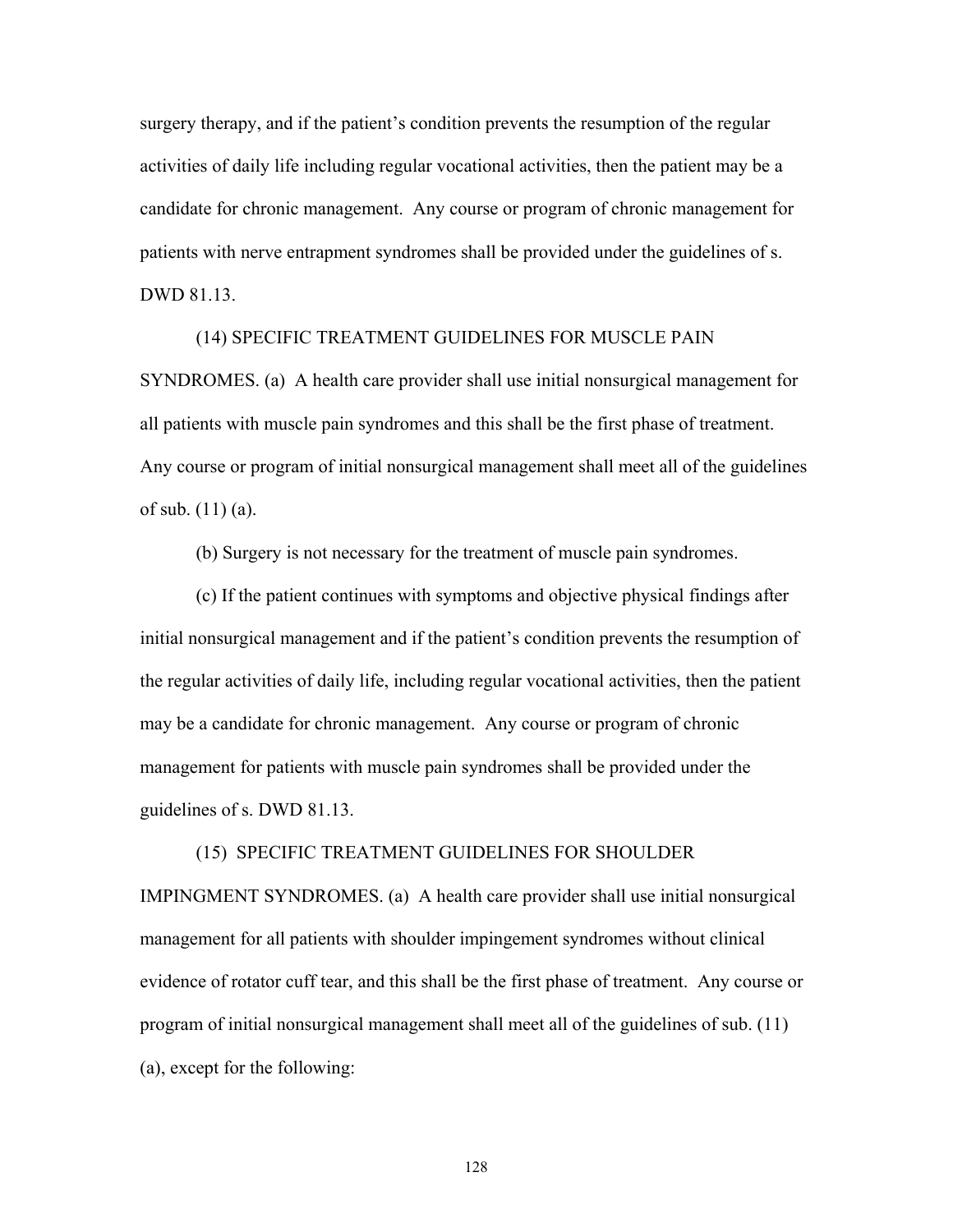1. Continued nonsurgical management may be inappropriate, and early surgical evaluation may be necessary, for patients with any of the following:

a. Clinical findings of rotator cuff tear.

b. Acute rupture of the proximal biceps tendon.

 2. Use of home-based treatment modalities with monitoring by a health care provider may continue for up to 6 months. At any time during this period the patient may be a candidate for chronic management if surgery is ruled out as necessary treatment.

 (b) If the patient continues with symptoms and objective physical findings after 6 months of initial nonsurgical management and if the patient's condition prevents the resumption of the regular activities of daily life, including regular vocational activities, then surgical evaluation or chronic management is necessary. Surgical evaluation and surgical therapy shall meet all of the guidelines of sub. (11) (b), with any of the following modifications:

 1. Surgical evaluation shall begin no later than 6 months after beginning initial nonsurgical management.

 2. Diagnostic injection, arthrography, computed tomography-arthrography, or magnetic resonance imaging scanning may be necessary as part of the surgical evaluation.

 3. The only surgical procedures necessary for patients with shoulder impingement syndromes and related conditions are rotator cuff repair, acromioplasty, excision of distal clavicle, excision of bursa, removal of adhesion, or repair of proximal biceps tendon, all of which shall meet the guidelines of s. DWD 81.12 (2).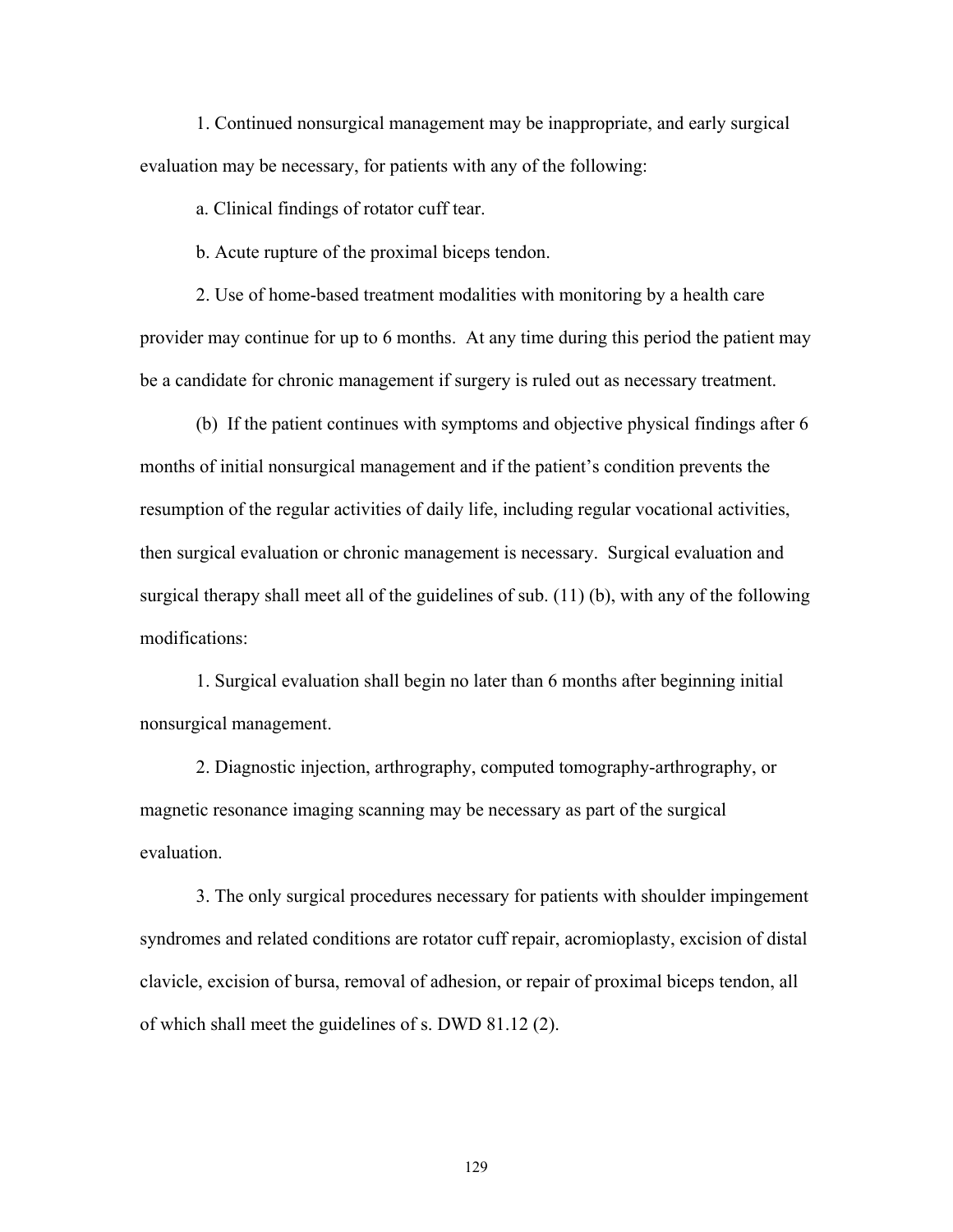(c) If the patient continues with symptoms and objective physical findings after surgery, or the patient refused surgery or was not a candidate for surgery, and if the patient's condition prevents the resumption of the regular activities of daily life including regular vocational activities, then the patient may be a candidate for chronic management. Any course or program of chronic management for patients with shoulder impingement syndromes shall be provided under the guidelines of s. DWD 81.13.

 (16) SPECIFIC TREATMENT GUIDELINES FOR TRAUMATIC SPRAINS AND STRAINS OF THE UPPER EXTREMITY. (a) A health care provider shall use initial nonsurgical management for the first phase of treatment for all patients with traumatic sprains and strains of the upper extremity without evidence of complete tissue disruption. Any course or program of initial nonsurgical management shall meet all of the guidelines of sub. (11).

 (b) Surgery is not necessary for the treatment of traumatic sprains and strains, unless there is clinical evidence of complete tissue disruption. Patients with complete tissue disruption may need immediate surgery.

 (c) If the patient continues with symptoms and objective physical findings after 12 weeks of initial nonsurgical management and if the patient's condition prevents the resumption of the regular activities of daily life, including regular vocational activities, then the patient may be a candidate for chronic management. Any course or program of chronic management for patients with traumatic sprains and strains shall be provided under the guidelines of s. DWD 81.13.

 **DWD 81.10 Complex regional pain syndrome of the upper and lower extremities**. (1) SCOPE. (a) Complex regional pain syndrome of the upper and lower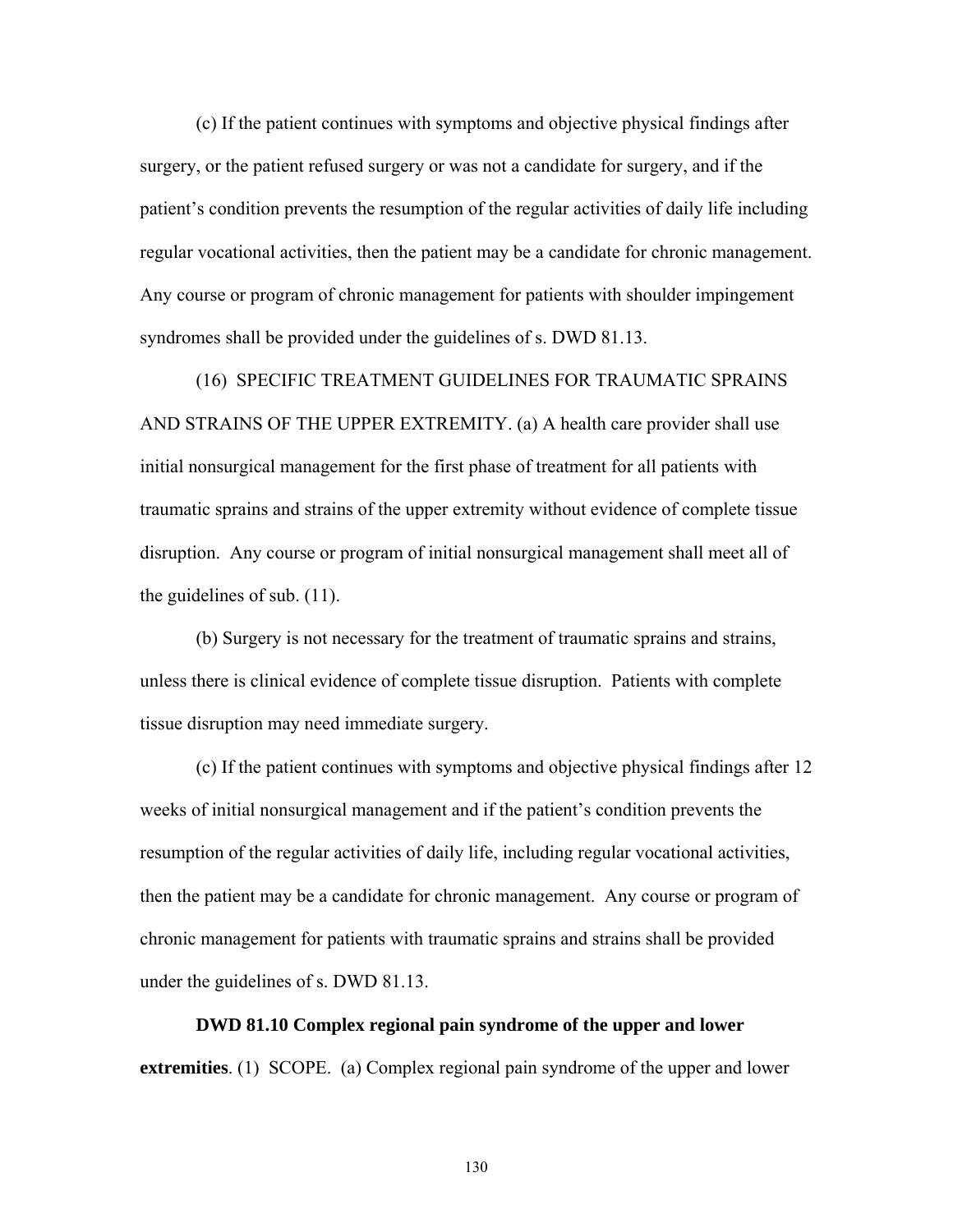extremities encompasses any condition of the upper or lower extremity characterized by findings in all of the following categories:

 1. One or more findings reported by the patient in 3 or more of the following categories:

a. Positive sensory abnormalities, which include spontaneous pain, mechanical hyperalgesia, thermal hyperalgesia, and deep somatic hyperalgesia.

b. Vascular abnormalities, which include vasodilation, vasoconstriction, skin temperature asymmetries, and skin color changes.

c. Swelling or sweating abnormalities.

d. Motor and trophic changes, which include motor weakness, tremor, abnormal movements, coordination deficits, nail changes, hair changes, skin atrophy, joint stiffness, and soft tissue changes.

2. One or more findings observed by the health care provider in 2 or more of the following categories:

a. Positive sensory abnormalities, which include spontaneous pain, mechanical hyperalgesia, thermal hyperalgesia, and deep somatic hyperalgesia.

b. Vascular abnormalities, which include vasodilation, vasoconstriction, skin temperature asymmetries, and skin color changes.

c. Edema or sweating abnormalities, which include swelling, hyperhidrosis, and hypohidrosis.

d. Motor and trophic changes, which include motor weakness, tremor, abnormal movements, coordination deficits, nail changes, hair changes, skin atrophy, joint stiffness, and soft tissue changes.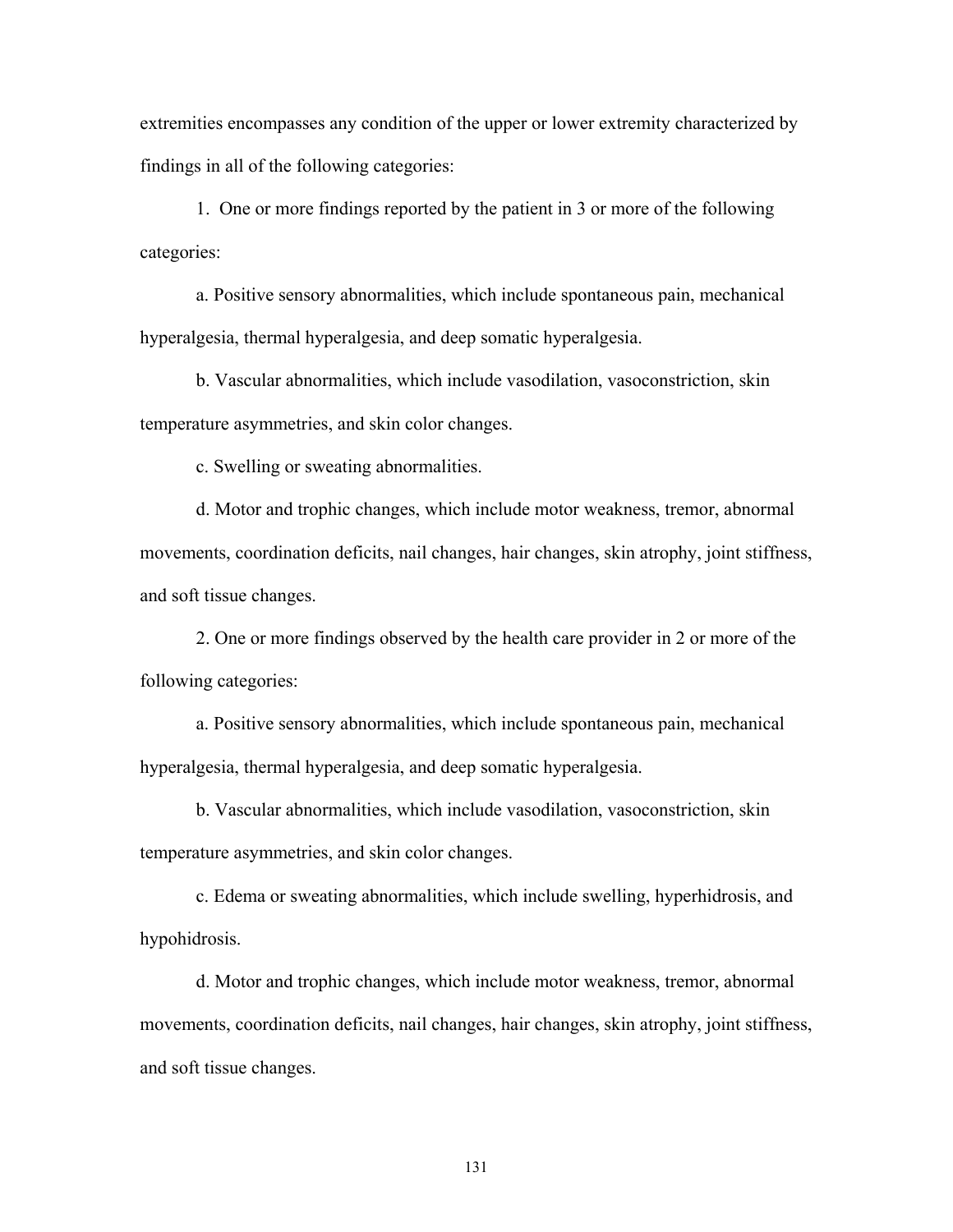(b) Complex regional pain syndrome of the upper and lower extremities includes the diagnoses of complex regional pain syndrome, reflex sympathetic dystrophy, causalgia, Sudek's atrophy, algoneurodystrophy, shoulder-hand syndrome, including ICD-9-CM codes 337.9, 354.4, and 733.7.

 (c) Complex regional pain syndrome occurs as a complication of another preceding injury. The treatment guidelines of this section refer to the treatment of the body part affected by the complex regional pain syndrome. The treatment for any condition not affected by complex regional pain syndrome continues to be subject to whatever treatment guidelines otherwise apply. Any treatment under this section for complex regional pain syndrome may be in addition to treatment received for the original condition.

 (d) Thermography may be used in the diagnosis of complex regional pain syndrome and is considered an adjunct to physical examination.

 (e) For a patient with continued clinical signs and symptoms of complex regional pain syndrome, further diagnostic testing may be appropriate.

 (2) INITIAL NONSURGICAL INVOLVEMENT. (a) A health care provider shall use initial nonsurgical management for all patients with complex regional pain syndrome and this shall be the first phase of treatment. Any course or program of initial nonsurgical management is limited to the modalities specified in pars. (b) to (i).

 (b) The only therapeutic injection modalities necessary for complex regional pain syndrome are sympathetic block, intravenous infusion of steroids or sympatholytics, or epidural block.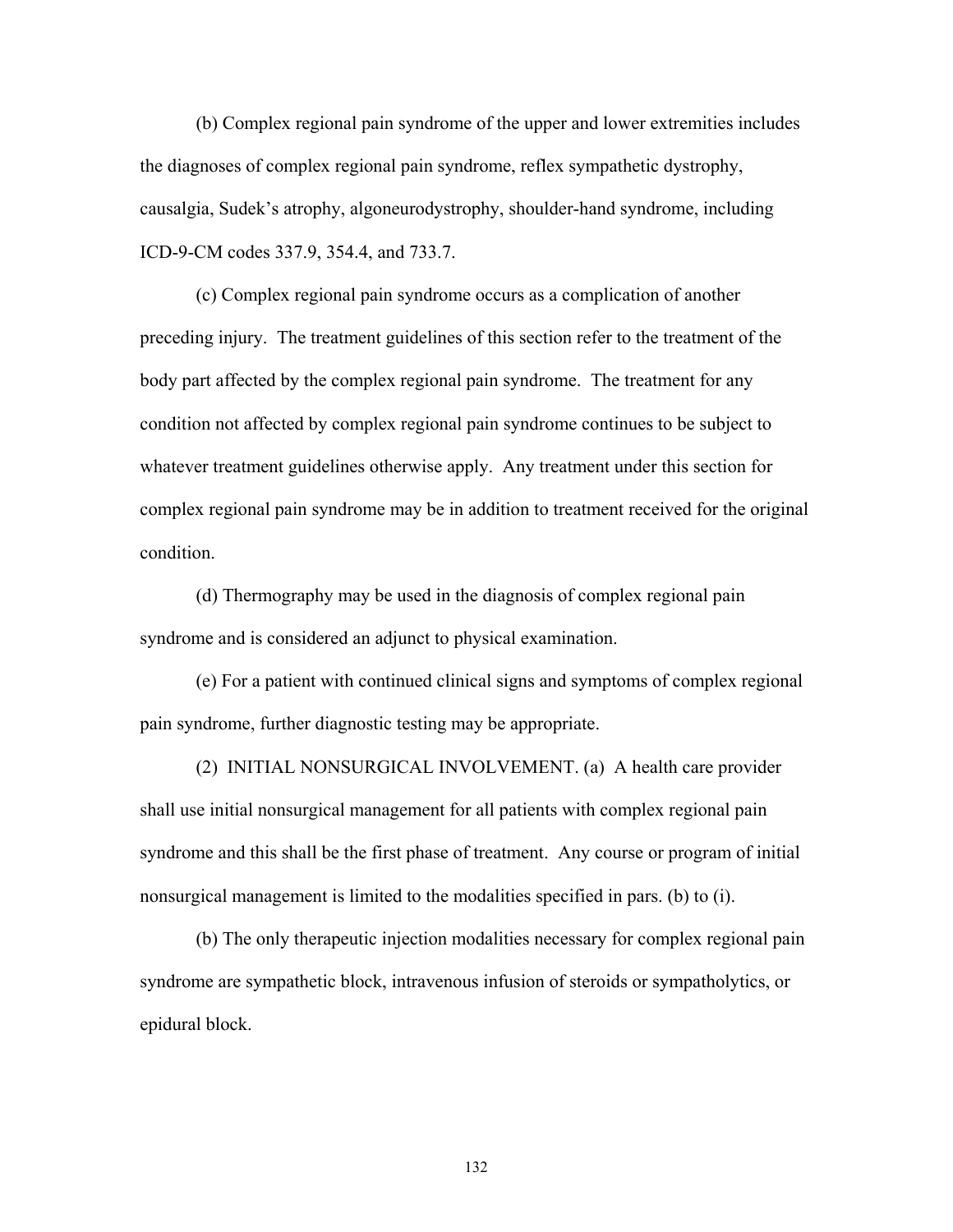1. Unless medically contraindicated, sympathetic blocks or the intravenous infusion of steroids or sympatholytics shall be used if complex regional pain syndrome has continued for 4 weeks and the patient remains disabled as a result of the complex regional pain syndrome. All of the following guidelines apply to therapeutic injection modalities:

a. Time for treatment response is within 30 minutes.

 b. Maximum treatment frequency permits a repeat injection at a site if there was a positive response to the first injection. If subsequent injections demonstrate diminishing control of symptoms or fail to facilitate objective functional gains, then injections shall be discontinued. Only 3 injections to different sites per patient visit.

 c. Maximum treatment duration may be continued as long as injections control symptoms and facilitate objective functional gains if the period of improvement is progressively longer with each injection.

 2. Epidural block may only be performed in patients who had an incomplete improvement with sympathetic block or intravenous infusion of steroids or sympatholytics.

 (c) Only the passive treatment modalities set forth in pars. (d) to (g) are necessary. These passive treatment modalities in a clinical setting or requiring attendance by a health care provider are not necessary beyond 12 weeks from the first modality initiated for treatment of complex regional pain syndrome.

 (d) For purposes of this paragraph, "thermal treatment" includes all superficial and deep heating and cooling modalities. Superficial thermal modalities include hot packs, hot soaks, hot water bottles, hydrocollators, heating pads, ice packs, cold soaks,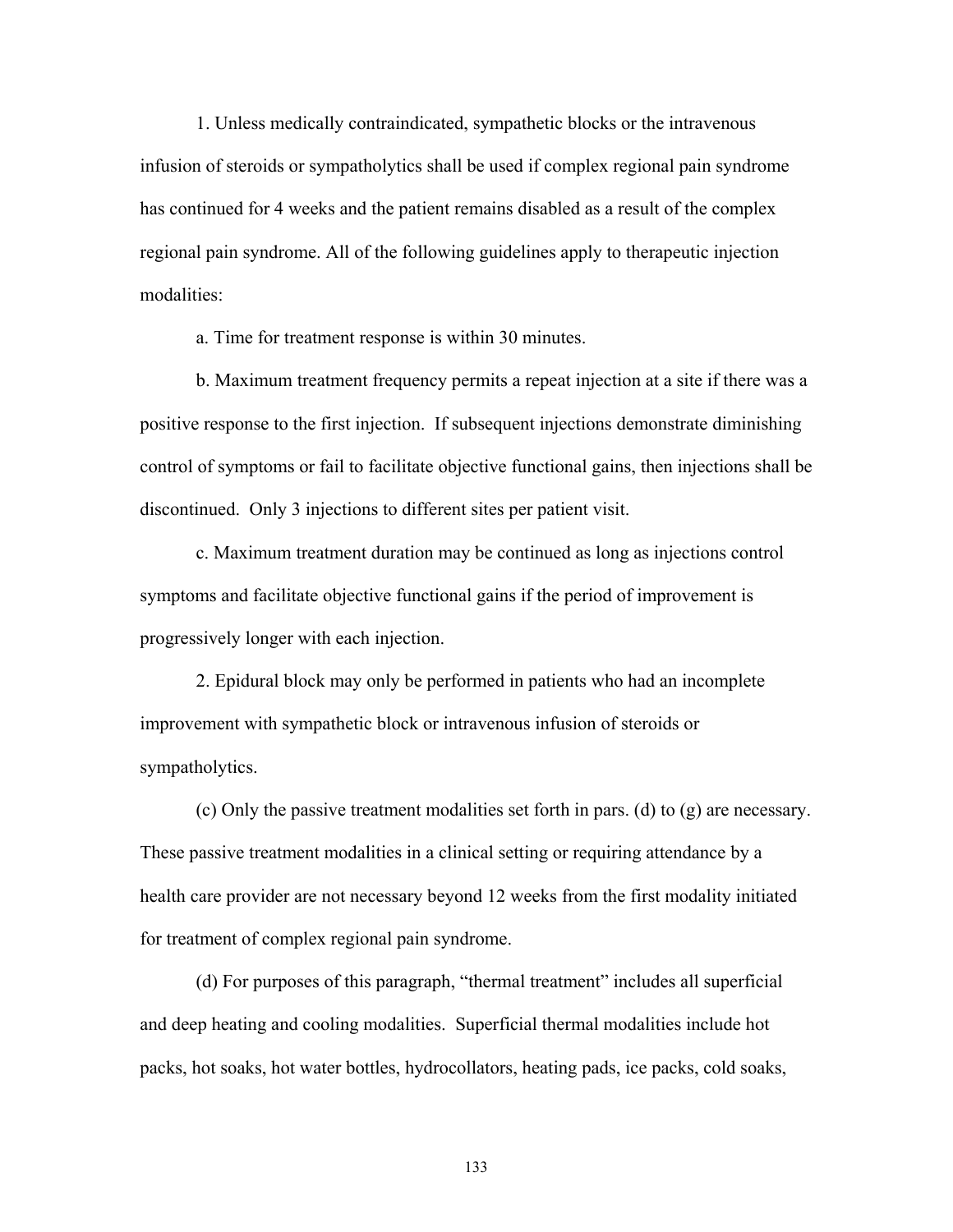infrared, whirlpool, and fluidotherapy. Deep thermal modalities include diathermy, ultrasound, and microwave. All of the following guidelines apply to thermal treatment:

1. Treatment given in a clinical setting:

a. Time for treatment response is 2 to 4 treatments.

 b. Maximum treatment frequency is up to 5 times per week for the first one to 3 weeks, decreasing in frequency until the end of the maximum treatment duration period in subd. 1. c.

c. Maximum treatment duration is 12 weeks of treatment in a clinical setting but only if given in conjunction with other therapies specified in this subsection.

 2. Home use of thermal modalities may be prescribed at any time during the course of treatment. Home use may only involve hot packs, hot soaks, hot water bottles, hydrocollators, heating pads, ice packs, and cold soaks that can be applied by the patient without professional assistance. Home use of thermal modalities may not require any special training or monitoring, other than that usually provided by a health care provider during an office visit.

 (e) For purposes of this paragraph, "desensitizing procedures" includes stroking or friction massage, stress loading, and contrast baths. All of the following guidelines apply to desensitizing procedures:

1. Time for treatment response is 3 to 5 treatments.

 2. Maximum treatment frequency in a clinical setting is up to 5 times per week for the first one to 2 weeks decreasing in frequency until the end of the maximum treatment duration period in subd. 3.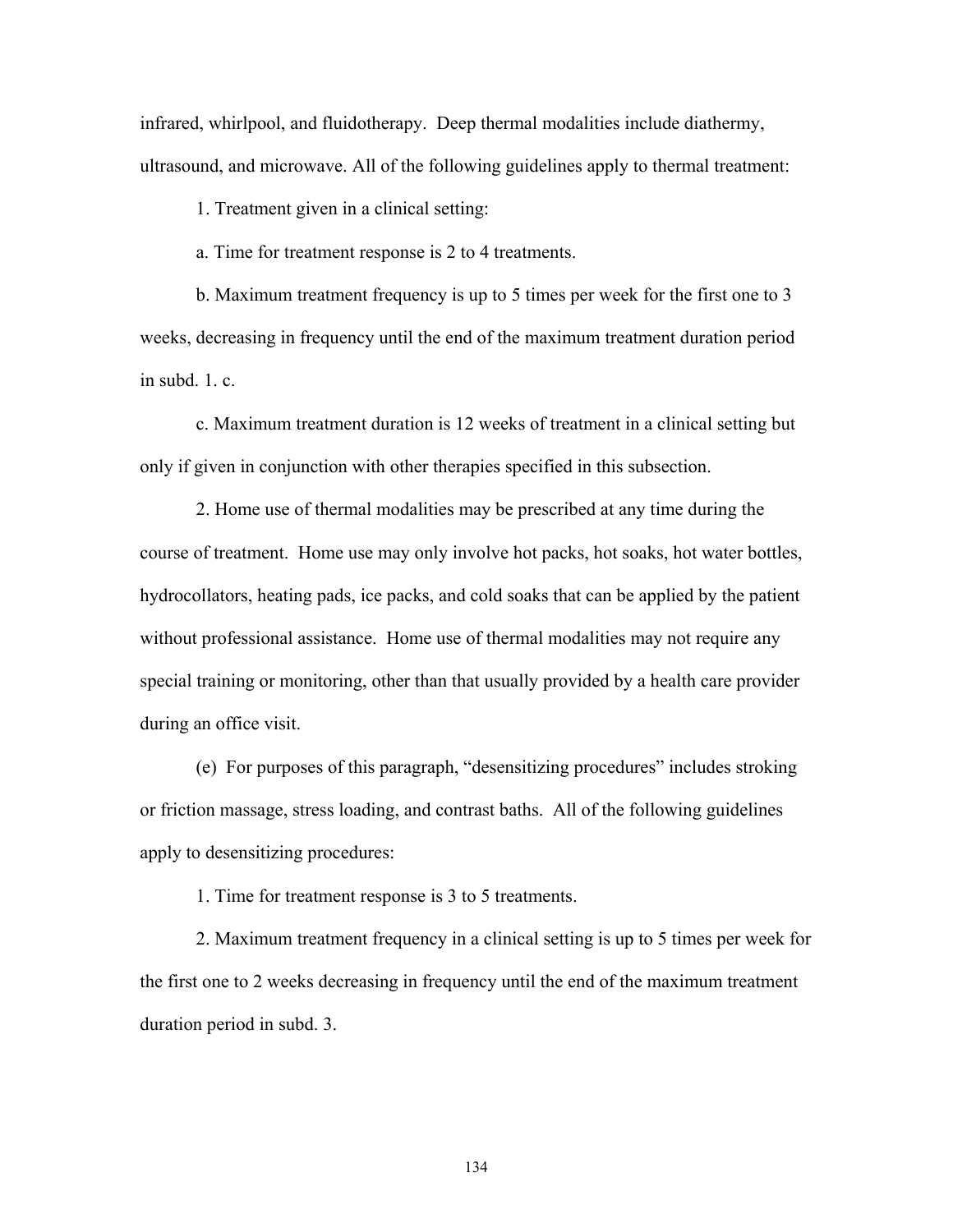3. Maximum treatment duration in a clinical setting is 12 weeks. Home use of desensitizing procedures may be prescribed at any time during the course of treatment.

 (f) For purposes of this paragraph, "electrical stimulation" includes galvanic stimulation, transcutaneous electrical nerve stimulation, interferential, and microcurrent techniques. All of the following guidelines apply to electrical stimulation treatment:

1. Treatment given in a clinical setting:

a. Time for treatment response is 2 to 4 treatments.

 b. Maximum treatment frequency is up to 5 times per week for the first one to 3 weeks, decreasing in frequency until the end of the maximum treatment duration period in subd.  $1 \text{ } c$ 

 c. Maximum treatment duration is 12 weeks of treatment in a clinical setting, but only if given in conjunction with other therapies.

 2. Home use of an electrical stimulation device may be prescribed at any time during a course of treatment. Initial use of an electrical stimulation device shall be in a supervised setting in order to ensure proper electrode placement and patient education. All of the following guidelines apply to home use of an electrical stimulation device:

a. Time for patient education and training is one to 3 sessions.

 b. Patient may use the electrical stimulation device unsupervised for one month, at which time effectiveness of the treatment shall be reevaluated by a health care provider before continuing home use of the device.

 (g) For purposes of this paragraph, "acupuncture treatments" include endorphinmediated analgesic therapy that includes classic acupuncture and acupressure. All of the following guidelines apply to acupuncture treatments: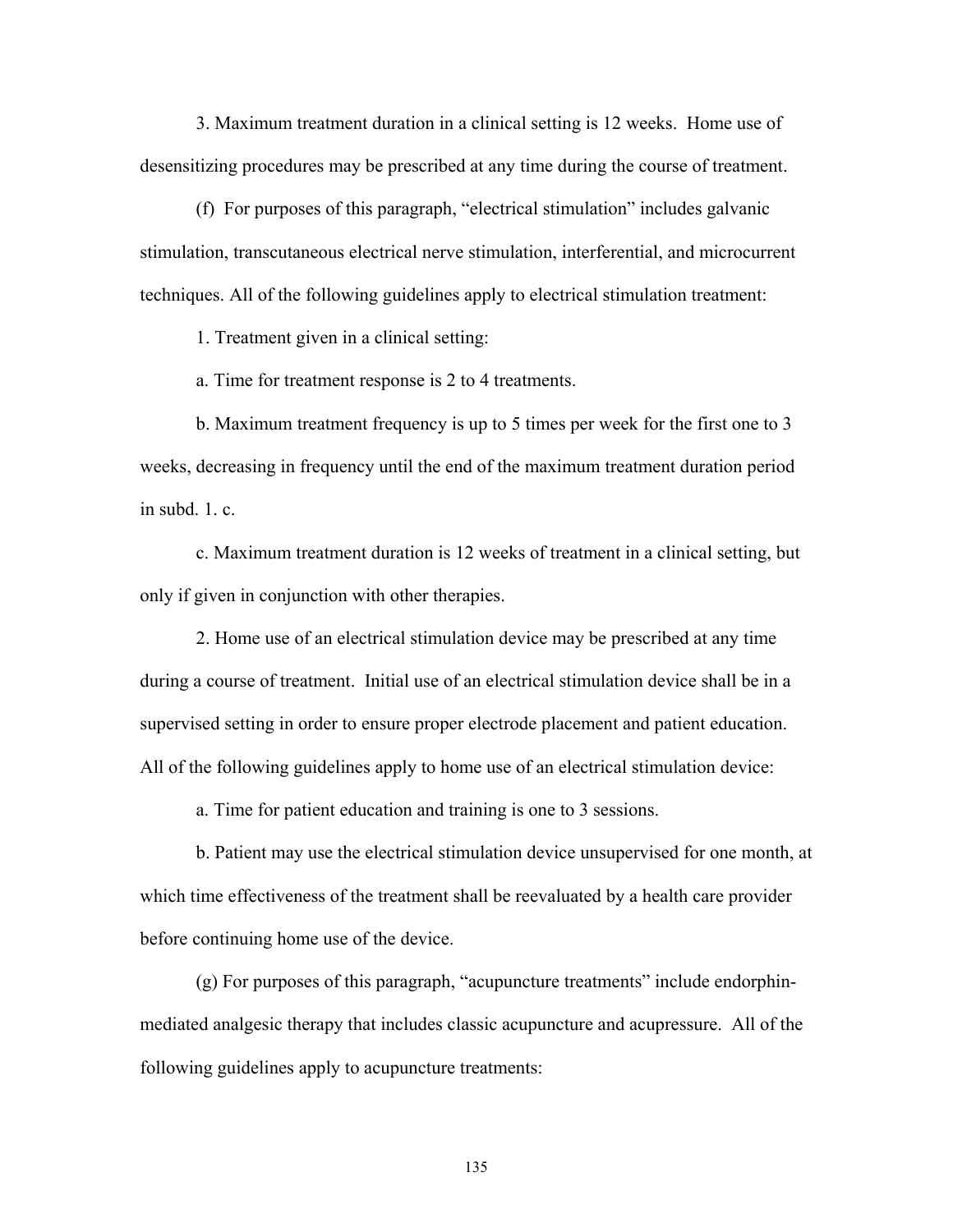1. Time for treatment response is 3 to 5 sessions.

 2. Maximum treatment frequency is up to 3 times per week for the first one to 3 weeks, decreasing in frequency until the end of the maximum treatment duration period in subd. 3.

3. Maximum treatment duration is 12 weeks.

 (h) Active treatment includes supervised and unsupervised exercise. After the first week of treatment, initial nonsurgical management shall include exercise. Exercise is essential for a return to normal activity and shall include active patient participation in activities designed to increase flexibility, strength, endurance, or muscle relaxation. Exercise shall be specifically aimed at the involved musculature. Exercises shall be evaluated to determine if the desired goals are being attained. Strength, flexibility, or endurance shall be objectively measured. A health care provider may objectively measure the treatment response as often as necessary for optimal care.

 1. 'Guidelines for supervised exercise.' One goal of a supervised exercise program shall be to teach the patient how to maintain and maximize any gains experienced from exercise. Self-management of the condition shall be promoted. All of the following guidelines apply to supervised exercise:

 a. Maximum treatment frequency is up to 5 times per week for 3 weeks and shall decrease in frequency until the end of the maximum treatment duration period in subd. 1. b.

b. Maximum duration is 12 weeks.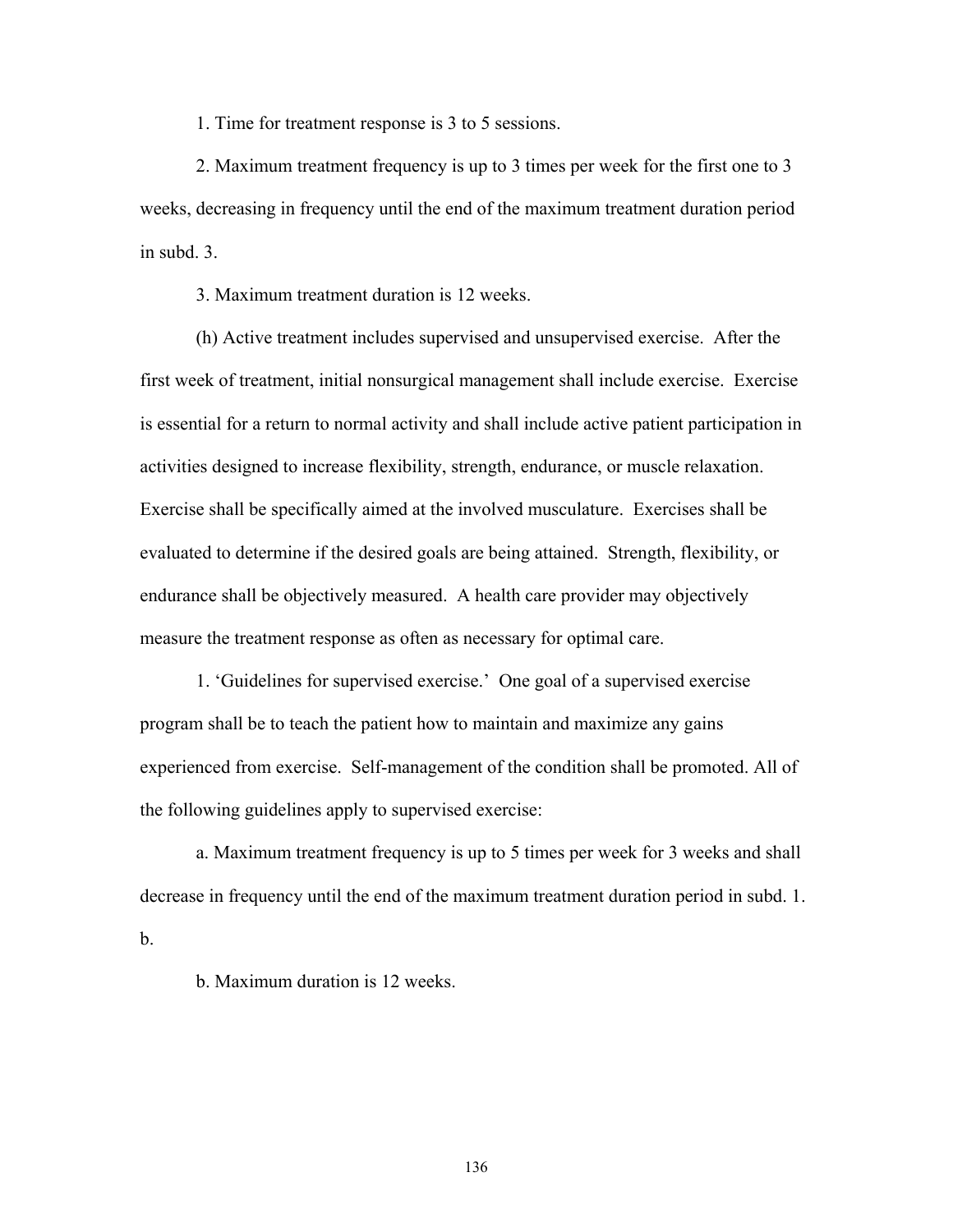2. 'Guidelines for unsupervised exercise.' Unsupervised exercise shall be provided in the least intensive setting and may supplement or follow the period of supervised exercise. Maximum duration is unlimited.

 (i) Oral medications may be necessary in accordance with accepted medical practice.

 (3) SURGERY. (a) Surgical sympathectomy may only be performed on a patient who had a sustained but incomplete improvement with sympathetic blocks by injection.

 (b) There shall be appropriate psychological assessment prior to implantation of a spinal cord stimulator or intrathecal drug delivery system to determine whether the patient is a suitable candidate for this type of treatment.

 (4) CHRONIC MANAGEMENT. If the patient continues with symptoms and objective physical findings after surgery, or the patient refuses surgery, or the patient was not a candidate for surgery, and if the patient's condition prevents the resumption of the regular activities of daily life including regular vocational activities, then the patient may be a candidate for chronic management. Any course or program of chronic management for patients with complex regional pain syndrome shall be provided under the guidelines of s. DWD 81.13.

## **DWD 81.11 Inpatient hospitalization guidelines.** (1) GENERAL

PRINCIPLES. (a) For purposes of this chapter, hospitalization is characterized as inpatient if the patient spends at least one night in a hospital, except for a patient in outpatient short stay status recovering after surgery for less than 24 hours or a patient in observation status.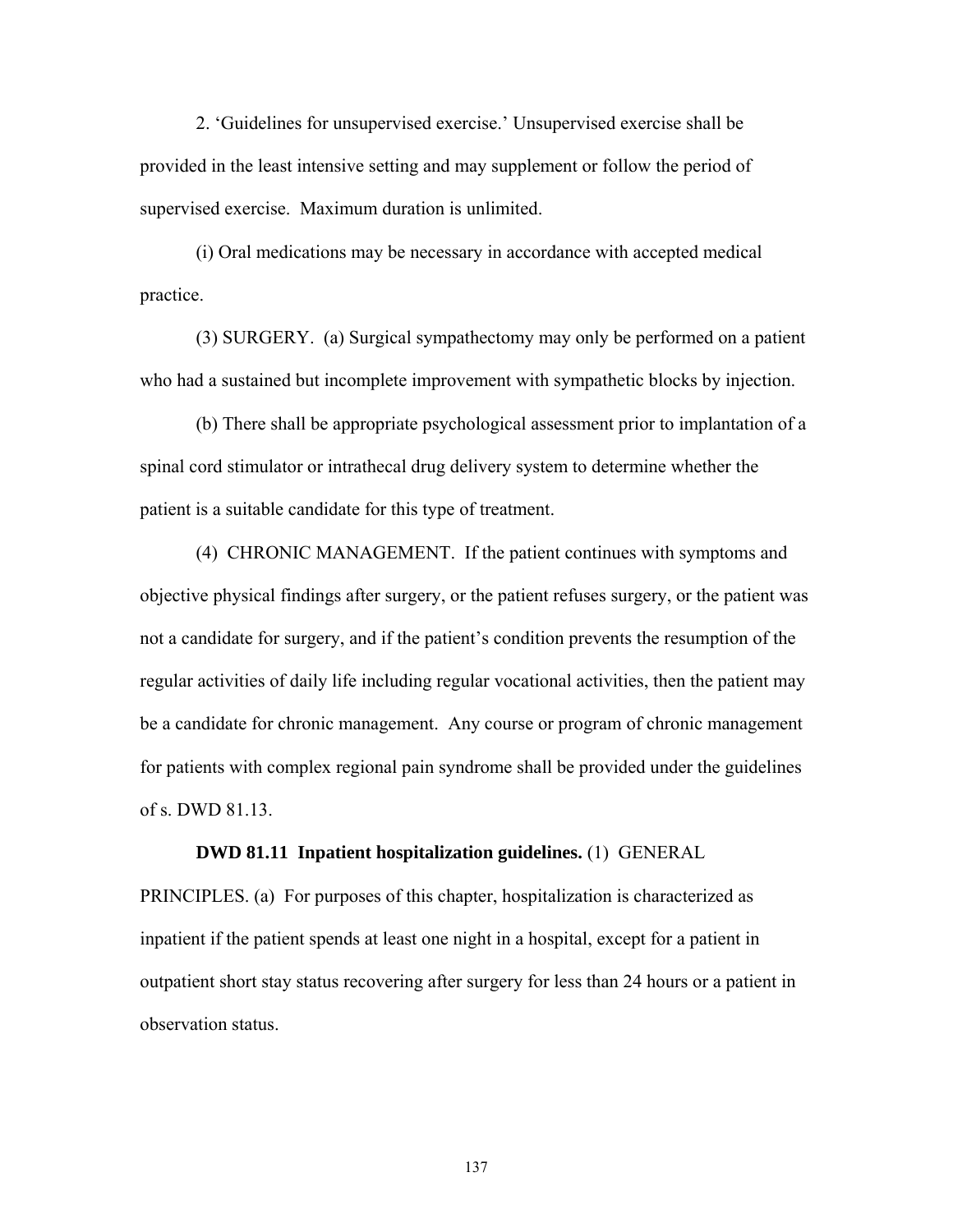(b) Unless a patient's condition requires special care, only ward or semiprivate accommodations are necessary. The admitting health care provider shall document the patient's special care needs.

 (c) Admission before the day of surgery is necessary only if it is medically necessary to stabilize the patient before surgery. Admission before the day of surgery to perform any part of a preoperative work-up that could have been completed as an outpatient is not necessary.

 (d) Inpatient hospitalization solely for physical therapy, bedrest, or administration of injectable drugs is necessary only if the treatment is otherwise necessary and the patient's condition makes the patient unable to perform the activities of daily life and participate in the patient's own treatment and self-care.

 (e) Discharge from the hospital shall be at the earliest possible date consistent with proper health care.

 (2) SPECIFIC GUIDELINES FOR HOSPITAL ADMISSION OF PATIENTS WITH LOW BACK PAIN. (a ) A health care provider shall direct hospitalization for low back pain in the circumstances in pars. (b) to (e).

 (b) When the patient experiences incapacitating pain as evidenced by inability to mobilize for activities of daily living, for example unable to ambulate to the bathroom, and, in addition, the intensity of service during admission meets any of the following:

 1. Physical therapy is necessary at least twice daily for assistance with mobility. Heat, cold, ultrasound, and massage therapy alone do not meet this criterion.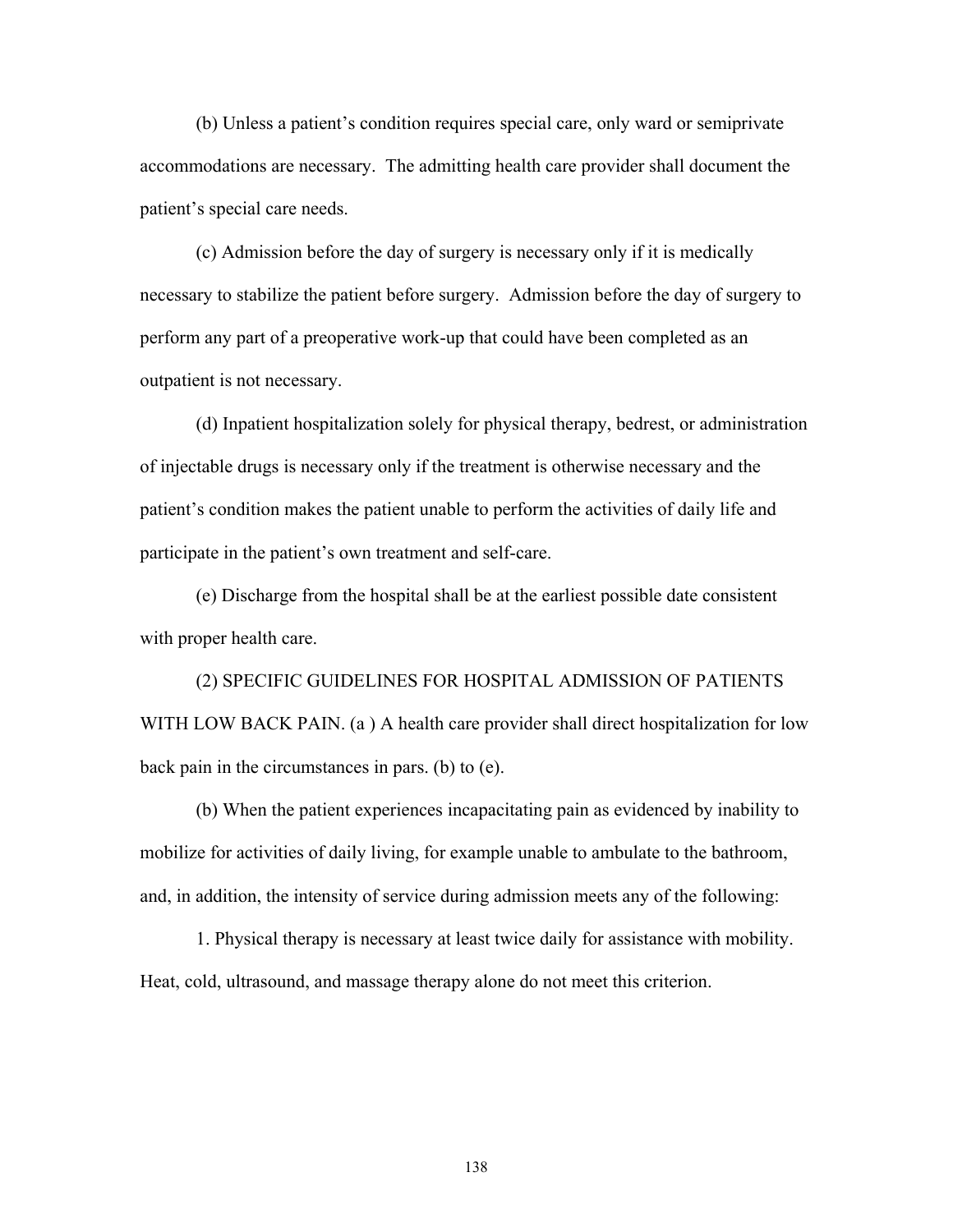2. Muscle relaxants or narcotic analgesics are necessary intramuscularly or intravenously for a minimum of 3 injections in 24 hours. Need for parenteral analgesics is determined by any of the following:

a. An inability to take oral medications or diet by mouth.

b. An inability to achieve relief with aggressive oral analgesics.

 (c) For surgery that is otherwise necessary according to s. DWD 81.12 (1) and is appropriately scheduled as an inpatient procedure.

 (d) For evaluation and treatment of cauda equina syndrome according to s. DWD 81.06 (13).

 (e) For evaluation and treatment of foot drop or progressive neurologic deficit according to s. DWD 81.06 (13).

 **DWD 81.12 Guidelines for surgical procedures.** (1) SPINAL SURGERY. (a) *General*. In addition to this section, initial nonsurgical, surgical and chronic management guidelines are also in s. DWD 81.06, relating to low back pain; s. DWD 81.07, relating to neck pain; and s. DWD 81.08, relating to thoracic back pain.

 (b) *Surgical decompression of lumbar nerve root or roots*. Surgical decompression of a lumbar nerve root or roots includes all of the following lumbar procedures: laminectomy, laminotomy, discectomy, microdiscectomy, percutaneous discectomy, or foraminotomy. The procedure at each nerve root is subject independently to the requirements of subds. 1. and 2.

 1. A health care provider may perform surgical decompression of a lumbar nerve root for any of the following diagnoses: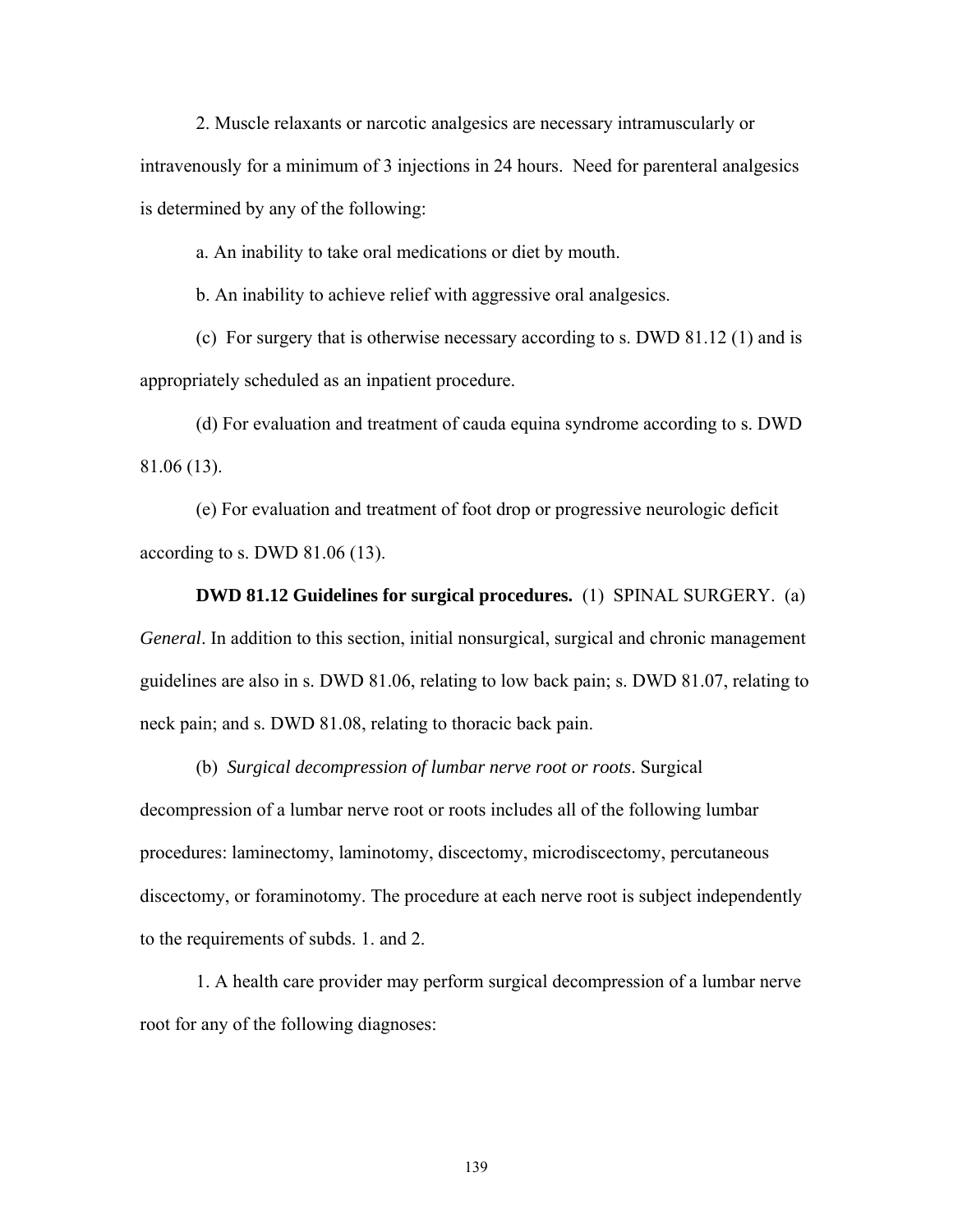a. Intractable and incapacitating regional low back pain with positive nerve root tension signs and an imaging study showing displacement of lumbar intervertebral disc that impinges significantly on a nerve root or the thecal sac, ICD-9-CM code 722.10.

b. Sciatica, ICD-9-CM code 724.3.

c. Lumbosacral radiculopathy or radiculitis, ICD-9-CM code 724.4.

 2. Any of the following conditions in this subdivision and any of the conditions in subd. 3. shall be satisfied to indicate that the surgery is reasonably required. For the response to nonsurgical care, the patient's condition includes one of the following:

a. Failure to improve with a minimum of 8 weeks of initial nonsurgical care.

b. Cauda equina syndrome, ICD-9-CM code 344.6, 344.60, or 344.61.

c. Progressive neurological deficits.

 3. The patient exhibits one of the clinical findings of subd. 3. a. in combination with the test results of subd. 3. b. or, in the case of diagnosis in subd. 1. a., a decompression of the lumbar nerve root is the appropriate treatment for the patient's condition.

 a. Subjective sensory symptoms in a dermatomal distribution that may include radiating pain, burning, numbness, tingling, or paresthesia, or objective clinical findings of nerve root specific motor deficit, including foot drop or quadriceps weakness, reflex changes, or positive electromyography.

 b. Medical imaging test results that correlate with the level of nerve root involvement consistent with both the subjective and objective findings.

 (c) *Surgical decompression of a cervical nerve root*. Surgical decompression of a cervical nerve root or roots includes all of the following cervical procedures: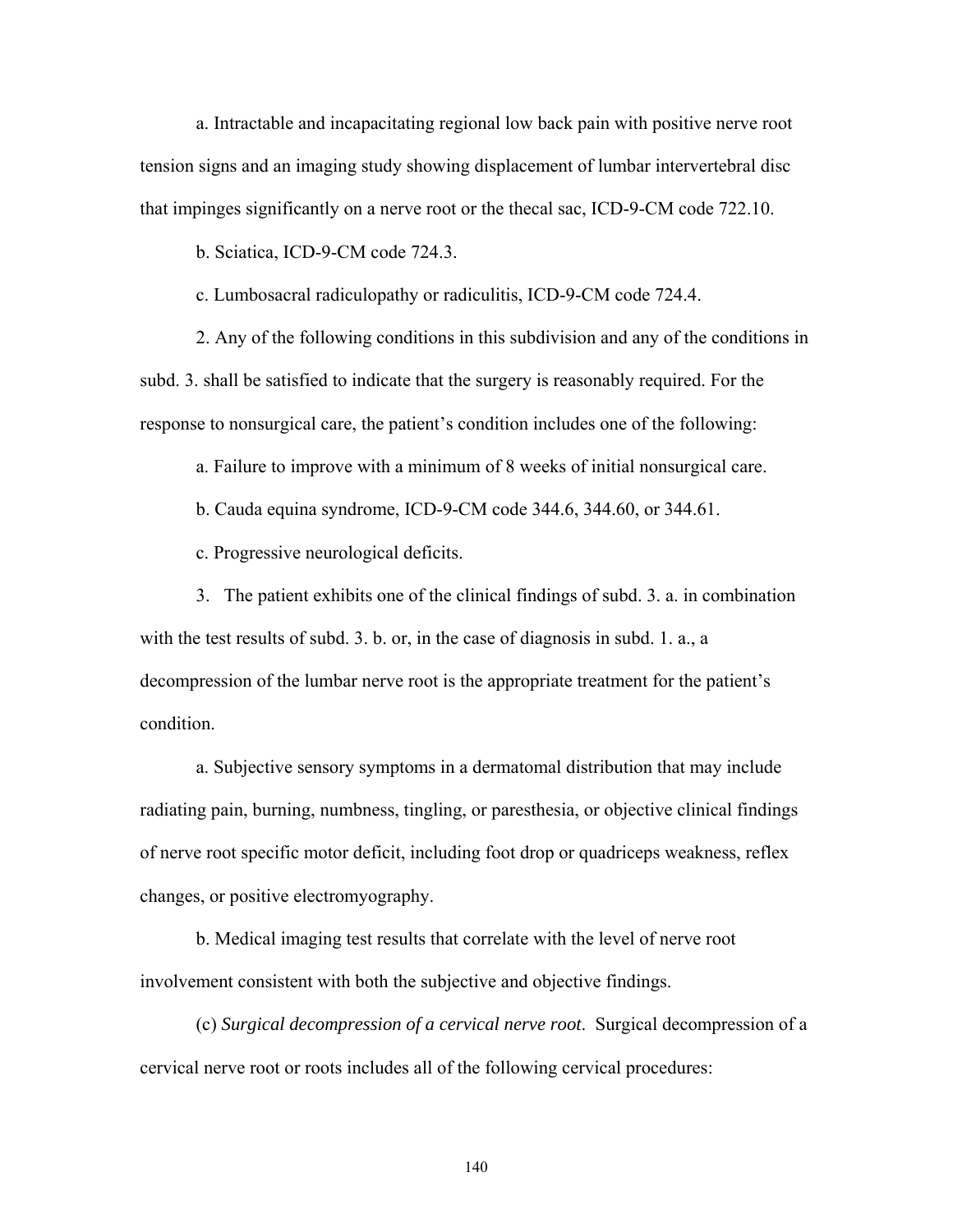laminectomy, laminotomy, discectomy, foraminotomy with, or without, fusion. For decompression of multiple nerve roots, the procedure at each nerve root is subject to the guidelines of subds. 1. and 2.

 1. A health care provider may perform surgical decompression of a cervical nerve root for any of the following diagnoses:

 a. Displacement of cervical intervertebral disc, ICD-9-CM code 722.0, excluding fracture.

 b. Cervical radiculopathy or radiculitis, ICD-9-CM code 723.4, excluding fracture.

 2. Any of the requirements in this subdivision and any of the requirements in subd. 3. shall be satisfied to indicate that surgery is reasonably required. For the response to nonsurgical care, the patient's condition includes any of the following:

a. Failure to improve with a minimum of 8 weeks of initial nonsurgical care.

b. Cervical compressive myelopathy.

c. Progressive neurologic deficits.

 3. The patient exhibits one of the clinical findings of subd. 3. a. in combination with the test results of subd. 3. b.

 a. Subjective sensory symptoms in a dermatomal distribution that may include radiating pain, burning, numbness, tingling or paresthesia, or objective clinical findings of nerve root specific motor deficit, reflex changes, or positive electromyography.

 b. Medical imaging test results that correlate with the level of nerve root involvement consistent with both the subjective and objective findings.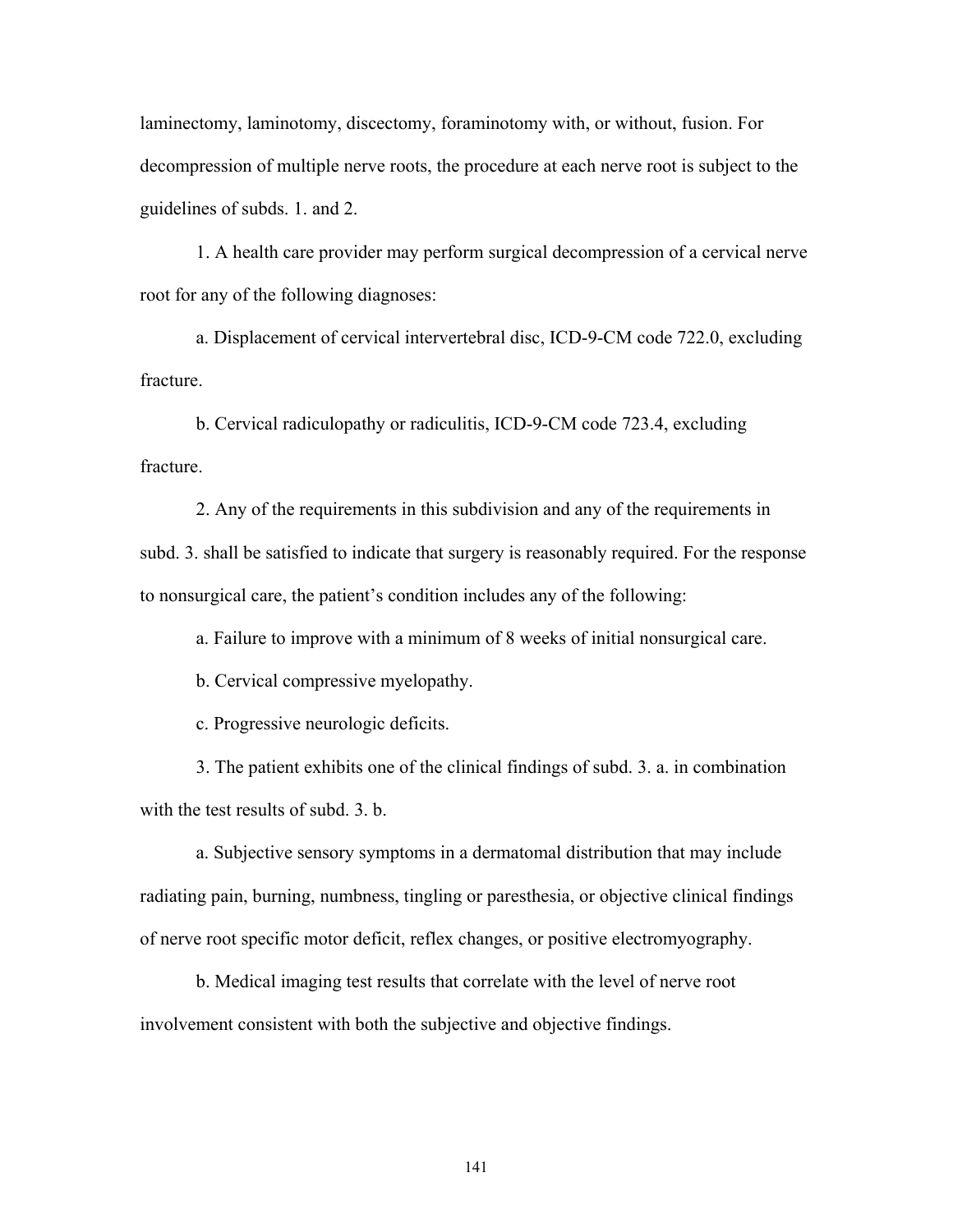(d) *Lumbar arthrodesis with or without instrumentation*. A health care provider may perform surgery for a lumbar arthrodesis when any of the following diagnoses are present to indicate that the surgery is reasonably required:

 1. Unstable lumbar vertebral fracture, ICD-9-CM codes 805.4, 805.5, 806.4, and 806.5.

 2. For a second or third surgery only, documented reextrusion or redisplacement of lumbar intervertebral disc, ICD-9-CM code 722.10, after previous successful disc surgery at the same level and new lumbar radiculopathy with or without incapacitating back pain, ICD-9-CM code 724.4. Documentation under this subdivision shall include a magnetic resonance imaging scan or computed tomography scan or a myelogram.

 3. Traumatic spinal deformity including a history of compression or wedge fracture or fractures, ICD-9-CM code 733.1, and demonstrated acquired kyphosis or scoliosis, ICD-9-CM codes 737.1, 737.10, 737.30, 737.41, and 737.43.

 4. Incapacitating low back pain, ICD-9-CM code 724.2, for longer than 3 months, and any of the following conditions involving lumbar segments L-3 and below is present:

 a. For the first surgery only, degenerative disc disease, ICD-9-CM code 722.4, 722.5, 722.6, or 722.7, with postoperative documentation of instability created or found at the time of surgery, or positive discogram at one or 2 levels.

b. Pseudoarthrosis, ICD-9-CM code 733.82.

c. For the second or third surgery only, previously operated disc.

d. Spondylolisthesis.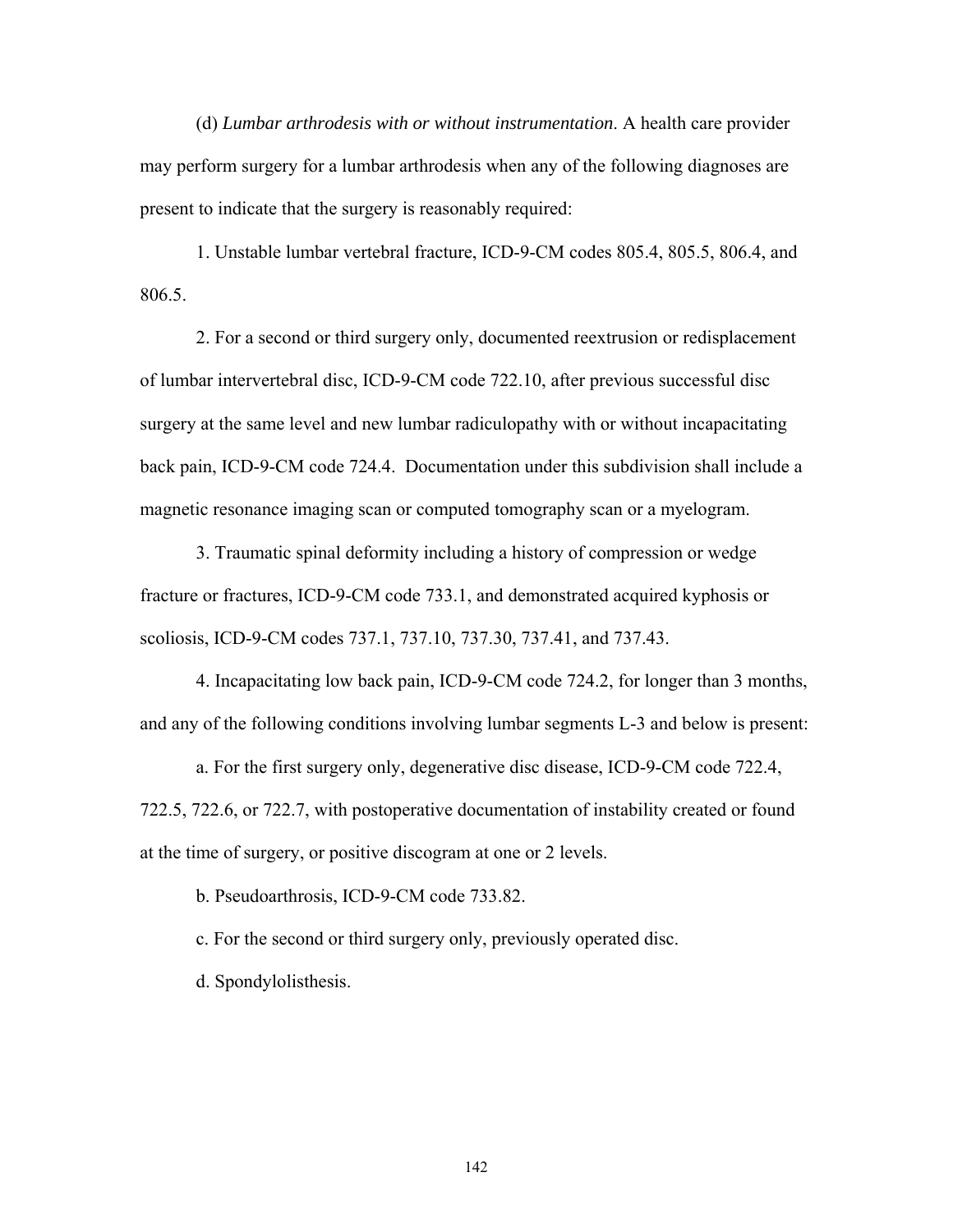5. A health care provider may not perform a lumbar arthrodesis as the first primary surgical procedure for a new, acute lumbosacral disc herniation with unilateral radiating leg pain in a radicular pattern with or without neurological deficit.

 (2) UPPER EXTREMITY SURGERY. (a) *General*. Initial nonsurgical, surgical, and chronic management guidelines for upper extremity disorders are set forth in s. DWD 81.09 (1) to (16).

 (b) *Rotator cuff repair*. A health care provider may perform rotator cuff surgery for any of the following diagnoses:

 1. Rotator cuff syndrome of the shoulder, ICD-9-CM code 726.1, and allied disorders, including unspecified disorders of shoulder bursae and tendons, ICD-9-CM code 726.10; calcifying tendinitis of shoulder, ICD-9-CM code 726.11; bicipital tenosynovitis, ICD-9-CM code 726.12; and other specified disorders, ICD-9-CM code 726.19.

2. Tear of rotator cuff, ICD-9-CM code 727.61.

 (c) *Criteria and indications for rotator cuff repair*. In addition to one of the diagnoses in par. (b), both of the following conditions shall be satisfied to indicate that surgery for rotator cuff repair is necessary:

 1. The patient's condition failed to improve in response to nonsurgical care with adequate initial nonsurgical treatment.

2. The patient's clinical findings exhibit any of the following:

a. Severe shoulder pain and inability to elevate the shoulder.

 b. Weak or absent abduction and tenderness over rotator cuff or pain relief obtained with an injection of anesthetic for diagnostic or therapeutic trial.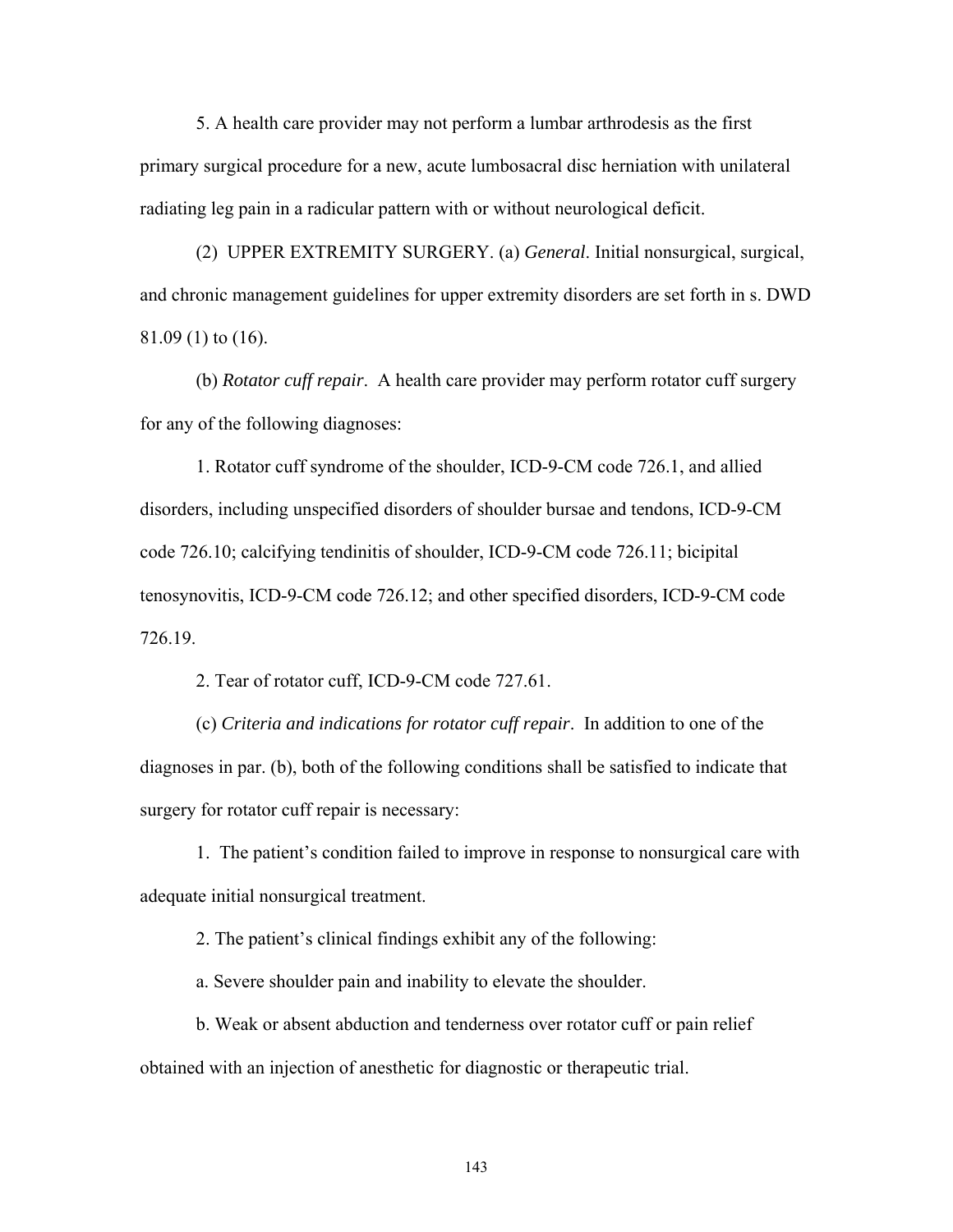c. Positive findings in arthrogram, magnetic resonance imaging scan, or ultrasound, or positive findings on previous arthroscopy, if performed.

 (d) *Acromioplasty diagnosis.* A health care provider may perform acromioplasty for the diagnosis of acromial impingement syndrome, ICD-9-CM codes 726.0 to 726.2. In addition to the diagnosis in this paragraph, both of the following conditions shall be satisfied to indicate that surgery is necessary:

 1. The patient's condition has failed to improve in response to nonsurgical care after adequate initial nonsurgical care.

 2. The patient's clinical findings exhibit pain with active elevation from 90 to 130 degrees, pain at night, and a positive impingement test.

 (e) *Repair of acromioclavicular or costoclavicular ligaments*. A health care provider may perform surgical repair of acromioclavicular or costoclavicular ligaments for the diagnosis of acromioclavicular separation, ICD-9-CM codes 831.04 to 831.14.

 1. In addition to the diagnosis in this paragraph, the guidelines in subds. 2. and 3. shall be satisfied for repair of acromioclavicular or costoclavicular ligaments.

2. The patient's condition or response to nonsurgical care includes any of the following:

a. Failure to improve after at least a one-week trial period in a support brace.

b. Separation cannot be reduced and held in a brace.

c. Grade III separation has occurred.

 3. The patient's clinical findings exhibit localized pain at the acromioclavicular joint and prominent distal clavicle and radiographic evidence of separation at the acromioclavicular joint.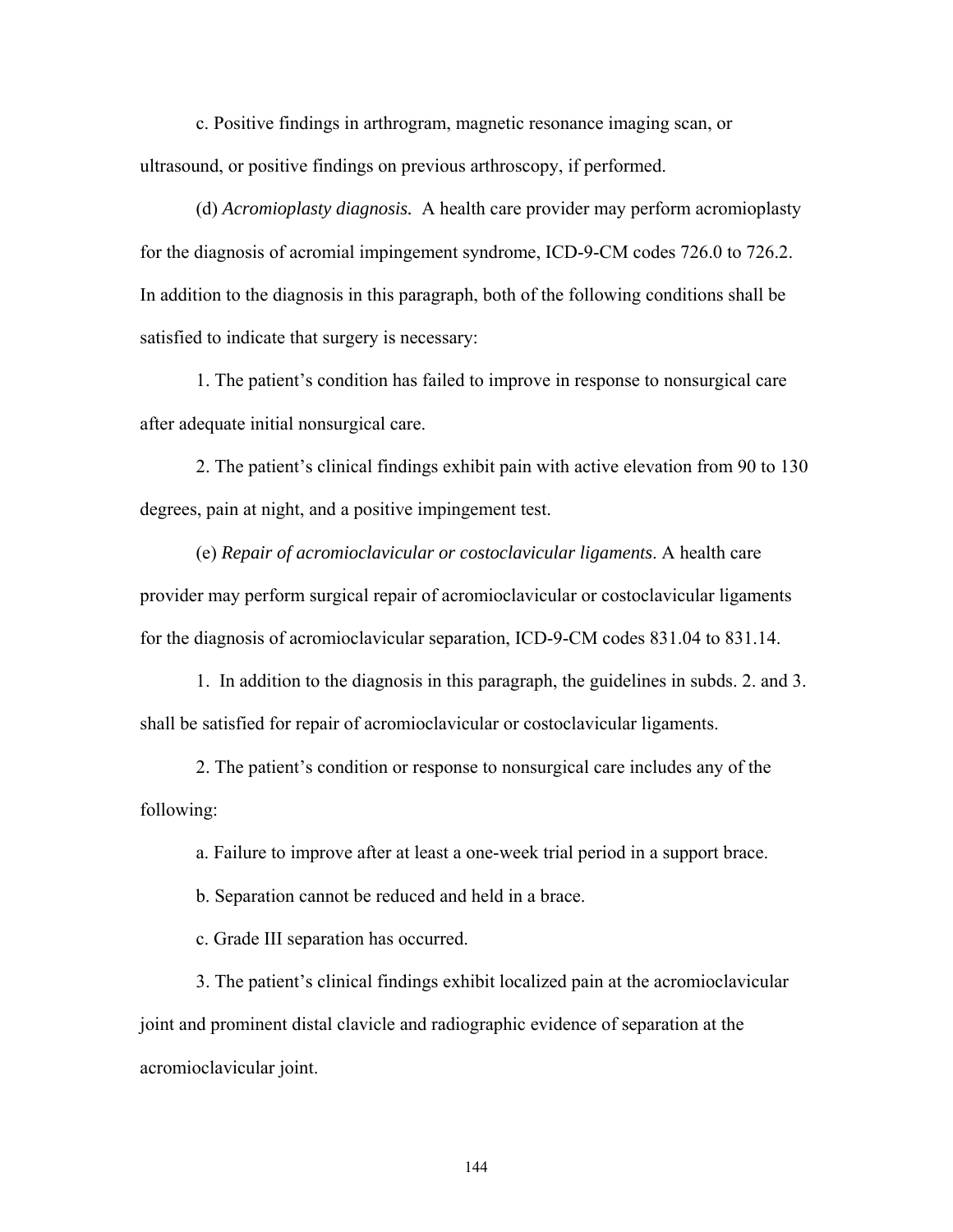(f) *Excision of distal clavicle diagnosis*. A health care provider may perform excision of the distal clavicle for any of the following diagnoses specified in subd. 1. to  $3:$ 

1. Acromioclavicular separation, ICD-9-CM codes 831.01 to 831.14.

 2. Osteoarthrosis of the acromioclavicular joint, ICD-9-CM codes 715.11, 715.21, and 715.31.

3. Shoulder impingement syndrome.

 (g) *Criteria and indications for excision of distal clavicle.* In addition to one of the diagnosis in par. (f), all of the following conditions shall be satisfied for excision of distal clavicle:

 1. The patient's condition failed to improve in response to nonsurgical care with adequate initial nonsurgical care.

2. The patient's clinical findings exhibit any of the following:

 a. Pain at the acromioclavicular joint, with aggravation of pain with motion of shoulder or carrying weight.

 b. Confirmation that separation of the acromioclavicular joint is unresolved and prominent distal clavicle, or pain relief obtained with an injection of anesthetic for diagnostic or therapeutic trial.

 c. Separation at the acromioclavicular joint with weight-bearing films or severe degenerative joint disease at the acromioclavicular joint noted on X-rays.

 (h) *Repair of shoulder dislocation or subluxation, any procedure*.1. A health care provider may perform surgical repair of a shoulder dislocation for any of the following diagnoses: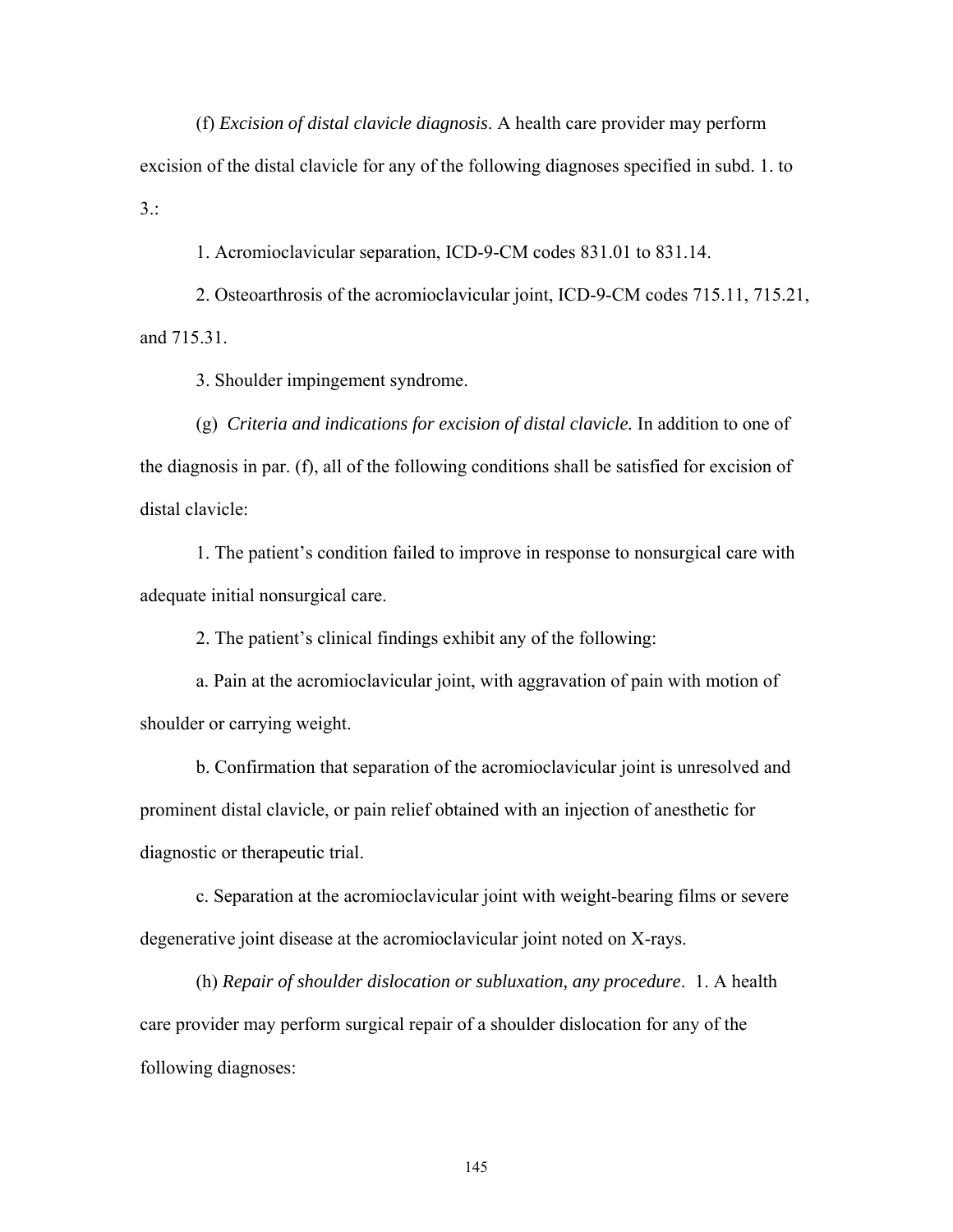a. Recurrent dislocations, ICD-9-CM code 718.31.

b. Recurrent subluxations.

c. Persistent instability following traumatic dislocation.

 2. In addition to one of the diagnoses in this paragraph, all of the following clinical findings shall exist for repair of a shoulder dislocation:

a. The patient exhibits a history of multiple dislocations or subluxations that inhibit activities of daily living.

b. X-ray findings are consistent with multiple dislocations or subluxations.

 (i) *Repair of proximal biceps tendon.* 1. A health care provider may perform surgical repair of a proximal biceps tendon for the diagnosis of proximal rupture of the biceps, ICD-9-CM code 727.62 or 840.8.

 2. In addition to the diagnosis in subd. 1., both of the following conditions shall be satisfied for repair of proximal biceps tendon:

 a. The procedure may be done alone or in conjunction with another necessary repair of the rotator cuff.

 b. The patient's clinical findings exhibit pain that does not resolve with attempt to use arm and palpation of "bulge" in upper aspect of arm.

 (j) *Epicondylitis.* Specific guidelines for surgery for epicondylitis are included in s. DWD 81.09 (11).

 (k) *Tendinitis*. Specific guidelines for surgery for tendinitis are included in s. DWD 81.09 (12).

 (L) *Nerve entrapment syndromes*. Specific guidelines for nerve entrapment syndromes are included in s. DWD 81.09 (13).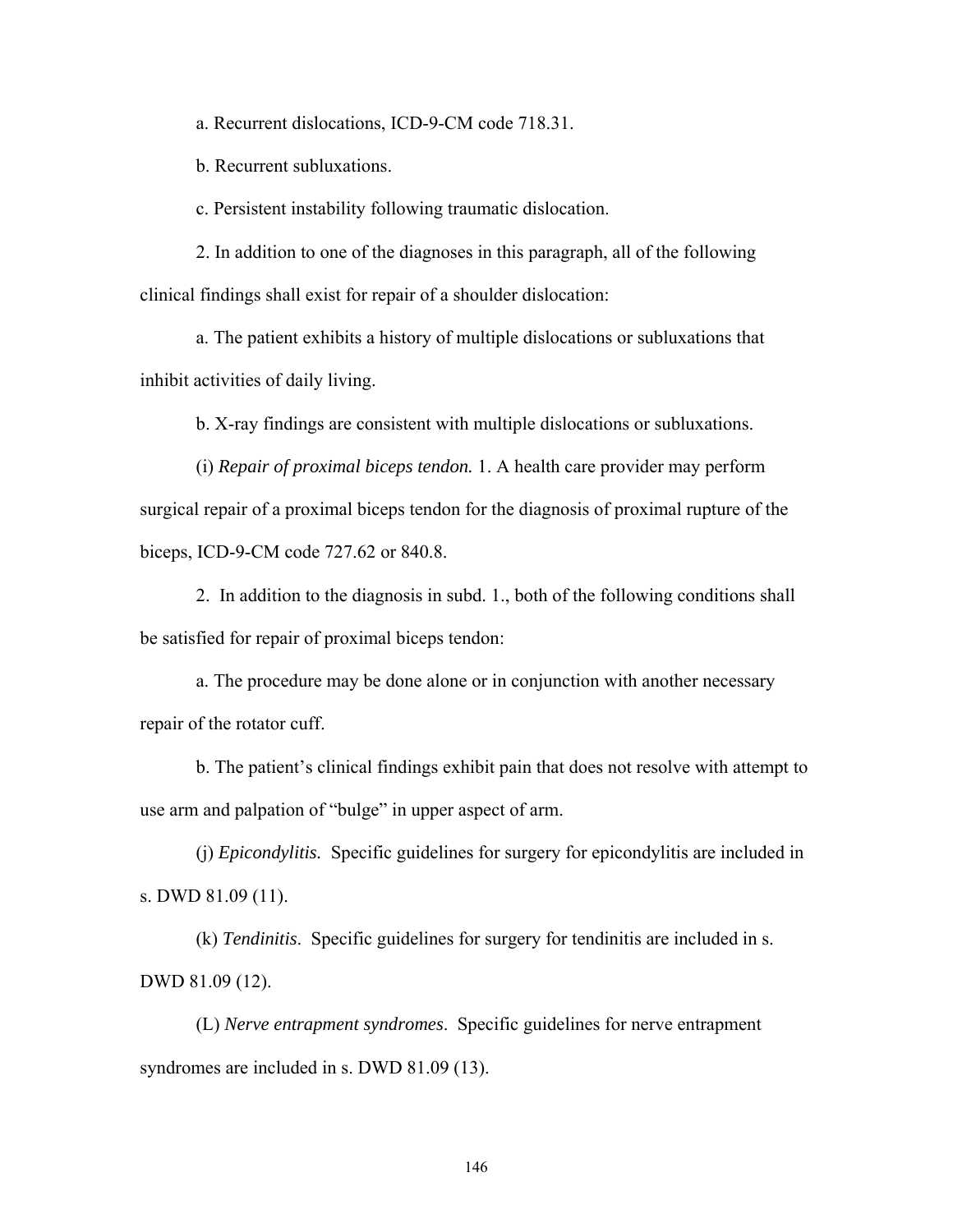(m) *Muscle pain syndromes*. Surgery is not necessary for muscle pain syndromes.

 (n) *Traumatic sprains and strains*. Surgery is not necessary for the treatment of traumatic sprains and strains, unless there is clinical evidence of complete tissue disruption. Patients with complete tissue disruption may need immediate surgery.

 (3) LOWER EXTREMITY SURGERY. (a) *Anterior cruciate ligament reconstruction*. 1. A health care provider may perform surgical repair of the anterior cruciate ligament, including arthroscopic repair, for any of the following diagnoses:

a. Old disruption of anterior cruciate ligament, ICD-9-CM code 717.83.

b. Sprain of cruciate ligament of knee, ICD-9-CM code 844.2.

 2. In addition to one of the diagnoses in this paragraph, all of the conditions in subd. 2. a. to c. shall be satisfied for anterior cruciate ligament reconstruction. Pain alone is not an indication.

 a. The patient gives a history of instability of the knee described as "buckling or giving way" with significant effusion at time of injury, or description of injury indicates a rotary twisting or hyperextension occurred.

 b. There are objective clinical findings of positive Lachman's sign, positive pivot shift, or positive anterior drawer.

 c. There are positive diagnostic findings with arthrogram, magnetic resonance imaging scan, or arthroscopy, and there is no evidence of severe compartmental arthritis.

 (b) *Patellar tendon realignment.* 1. A health care provider may perform patellar tendon realignment for the diagnosis of dislocation of patellar, open, ICD-9-CM code 836.3; or closed, ICD-9-CM code 836.4; or chronic residuals of dislocation.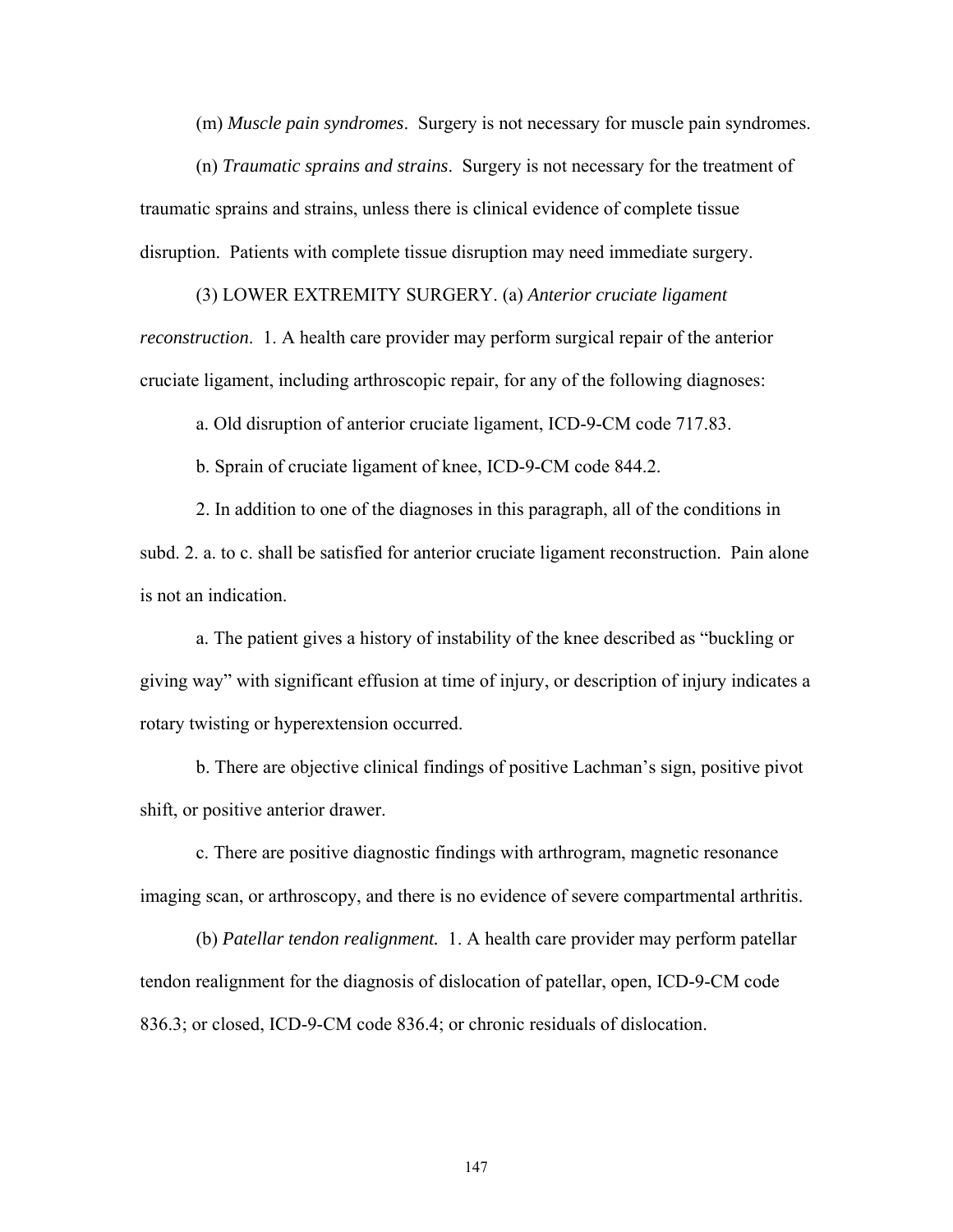2. In addition to the diagnosis in this paragraph, all of the following conditions shall be satisfied for a patellar tendon realignment:

 a. The patient gives a history of rest pain as well as pain with patellofemoral movement, and recurrent effusion, or recurrent dislocation.

 b. There are objective clinical findings of patellar apprehension, synovitis, lateral tracking, or Q angle greater than 15 degrees.

 (c) *Knee joint replacement*. A health care provider may perform a knee joint replacement for degeneration of articular cartilage or meniscus of knee, ICD-9-CM codes 717.1 to 717.4.

 2. In addition to the diagnosis in this paragraph, all of the following conditions shall be satisfied for a knee joint replacement:

 a. The patient exhibits limited range of motion, night pain in the joint, or pain with weight-bearing, and no significant relief of pain with an adequate course of initial nonsurgical care.

 b. The patient's diagnostic findings confirm there is significant loss or erosion of cartilage to the bone, and positive findings of advanced arthritis, and joint destruction with standing films, magnetic resonance imaging scan, or arthroscopy.

 (d) *Fusion; ankle, tarsal, metatarsal*. 1. A health care provider may perform an ankle, tarsal, or metatarsal fusion for either of the following diagnoses:

 a. Malunion or nonunion of fracture of ankle, tarsal, or metatarsal, ICD-9-CM code 733.81 or 733.82.

b. Traumatic arthritis, arthropathy, ICD-9-CM code 716.17.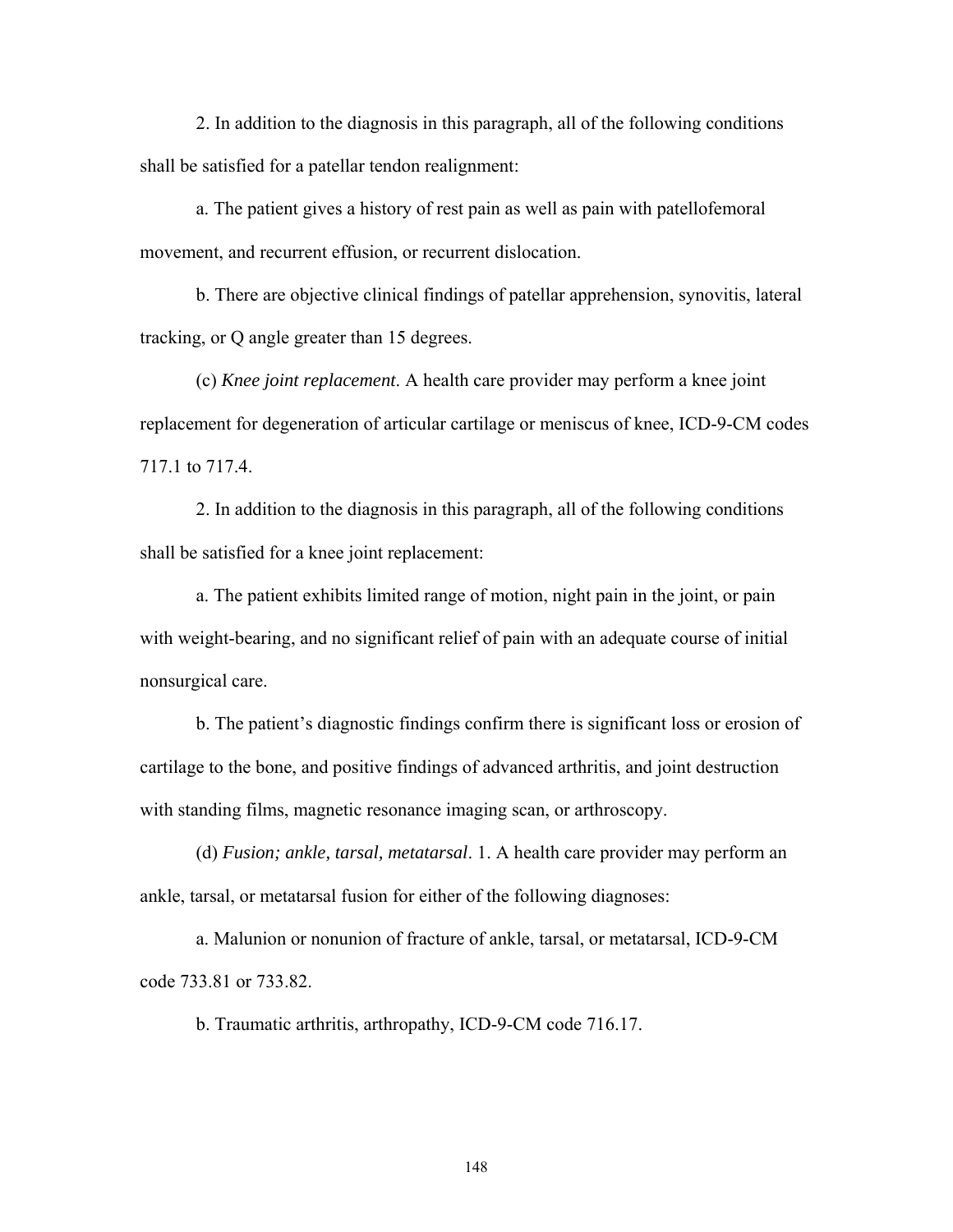2. In addition to one of the diagnoses in this paragraph, the following conditions shall be satisfied for an ankle, tarsal, or metatarsal fusion. For initial nonsurgical care the patient shall have failed to improve with an adequate course of initial nonsurgical care that included any of the following:

 a. Immobilization, which may include casting, bracing, shoe modification, or other orthotics.

b. Anti-inflammatory medications.

3. The patient's clinical findings exhibit both of the following and subd. 4.:

 a. The patient gives a history of pain which is aggravated by activity and weightbearing, and relieved by xylocaine injection.

 b. There are objective findings on physical examination of malalignment or specific joint line tenderness, and decreased range of motion.

 4. The patient's diagnostic findings include medical imaging studies confirming the presence of any of the following:

a. Loss of articular cartilage and joint space narrowing.

b. Bone deformity with hypertrophic spurring and sclerosis.

c. Nonunion or malunion of a fracture.

 (e) *Lateral ligament ankle reconstruction*. 1. A health care provider may perform ankle reconstruction surgery involving the lateral ligaments for any of the following diagnoses:

a. Chronic ankle instability, ICD-9-CM code 718.87.

b. Grade III sprain, ICD-9-CM codes 845.0 to 845.09.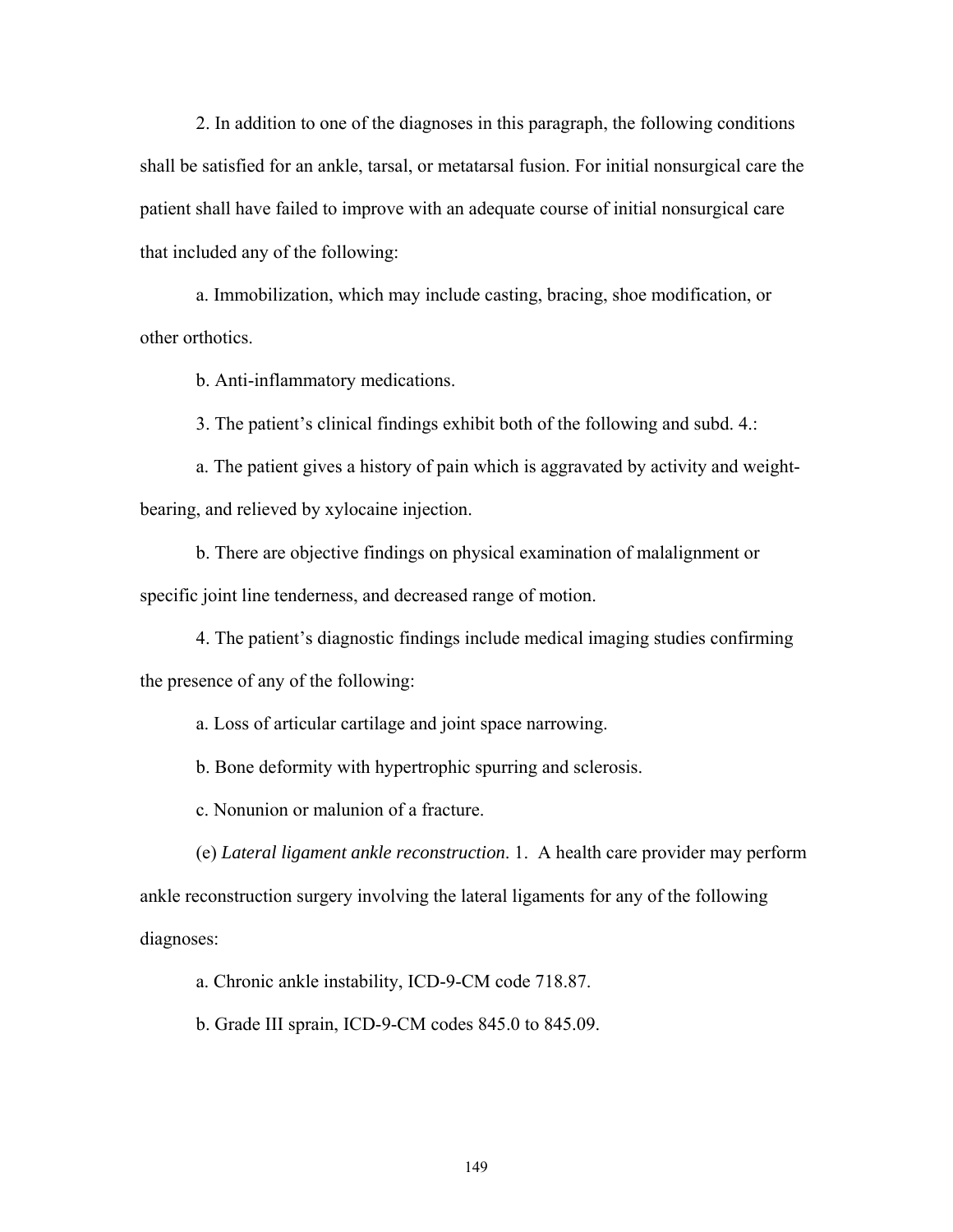2. In addition to one of the diagnoses in subd. 1., all of the clinical findings in subd. 3. shall be satisfied for a lateral ligament ankle reconstruction. For initial nonsurgical care, the patient shall have received an adequate course of initial nonsurgical care, including one of the following:

a. Immobilization with support, cast, or ankle brace.

 b. A physical rehabilitation program that follows immobilization with support, cast, or ankle brace.

3. The patient's clinical findings shall include all of the following:

a. The patient gives a history of ankle instability and swelling.

b. There is a positive anterior drawer sign on examination.

 c. There are positive stress X-rays identifying motion at ankle or subtalar joint with at least a 15 degree lateral opening at the ankle joint, or demonstrable subtalar movement, and negative to minimal arthritic joint changes on X-ray, or ligamentous injury is shown on magnetic resonance imaging scan.

 4. Prosthetic ligaments are not necessary for the treatment of lateral ligament ankle reconstruction.

**DWD 81.13 Chronic management.** (1) SCOPE. This section applies to chronic management of all types of physical injuries, even if the injury is not specifically governed by this chapter. If a patient continues with symptoms and physical findings after all appropriate initial nonsurgical and surgical treatment has been rendered, and if the patient's condition prevents the resumption of the regular activities of daily life including regular vocational activities, then the patient may be a candidate for chronic management. The purpose of chronic management is twofold: the patient should be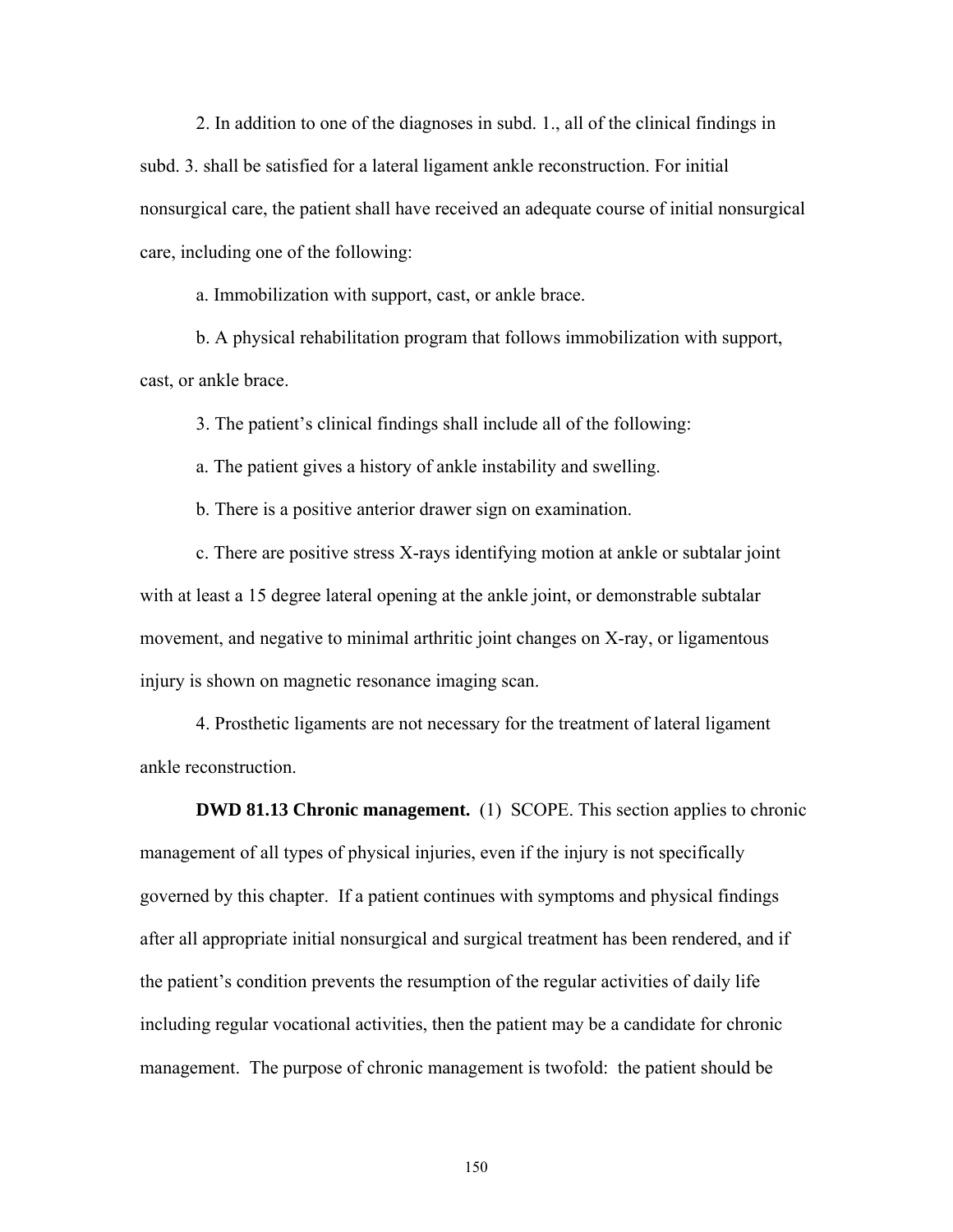made independent of health care providers in the ongoing care of a chronic condition; and the patient shall be returned to the highest functional status reasonably possible.

 (a) Personality or psychological evaluation may be necessary for patients who are candidates for chronic management. A treating health care provider may perform this evaluation or may refer the patient for consultation with another health care provider in order to obtain a psychological evaluation. These evaluations may be used to assess the patient for a number of psychological conditions that may interfere with recovery from the injury. Since more than one of these psychological conditions may be present in a given case, a health care provider performing the evaluation shall consider all of the following:

1. Is symptom magnification occurring?

 2. Does the patient exhibit an emotional reaction to the injury, such as depression, fear, or anger, that is interfering with recovery?

 3. Are there other personality factors or disorders that are interfering with recovery?

4. Is the patient chemically dependent?

5. Are there any interpersonal conflicts interfering with recovery?

6. Does the patient have a chronic pain syndrome or psychogenic pain?

 7. In cases in which surgery is a possible treatment, are psychological factors likely to interfere with the potential benefit of the surgery?

 (b) Any of the chronic management modalities of sub. (2) may be used singly or in combination as part of a program of chronic management.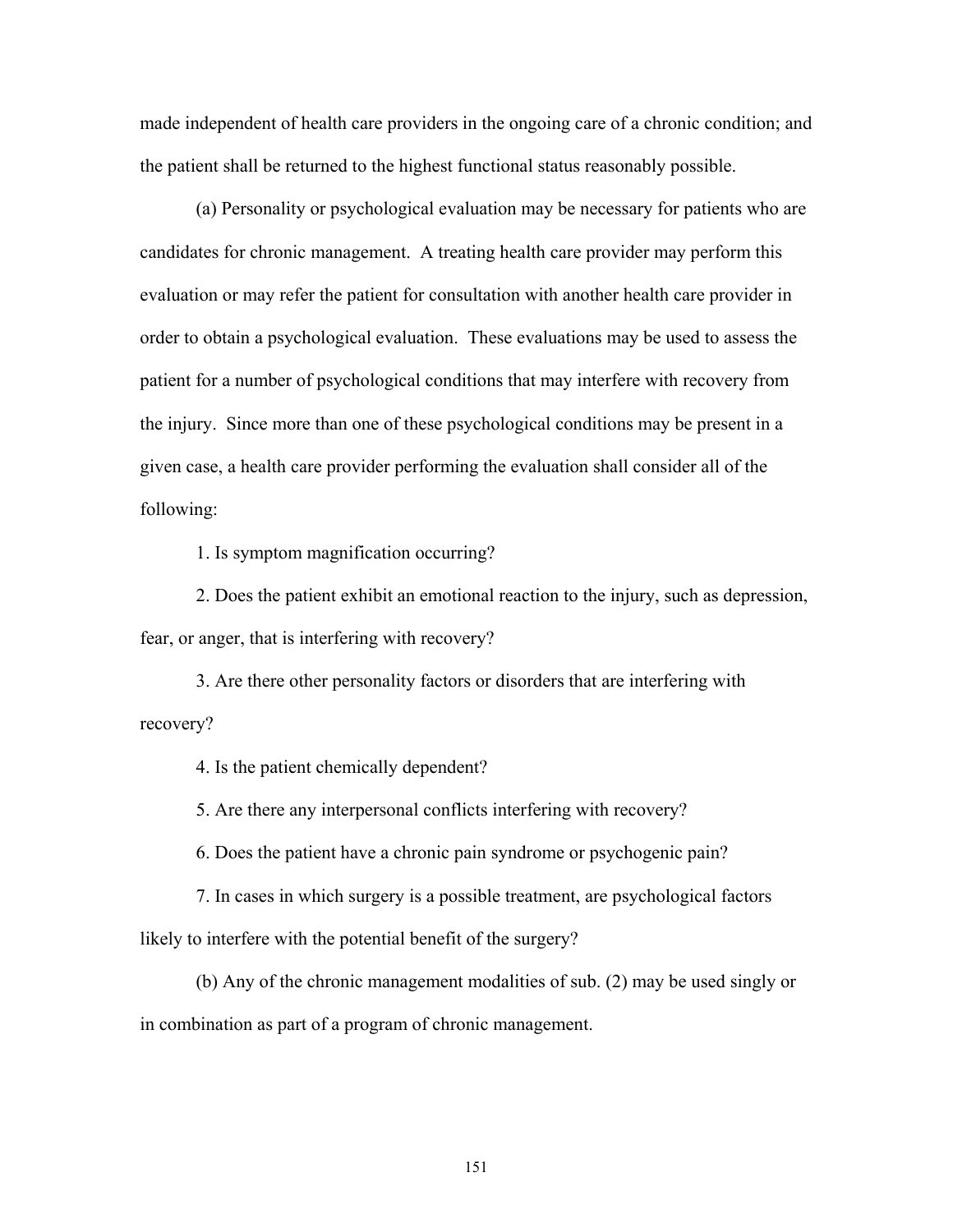(c) No further passive treatment modalities or therapeutic injections are necessary, except as otherwise provided in ss. DWD 81.06 (3) (b), 81.07 (3) (b), 81.08 (3) (b), and 81.09 (3) (b).

 (d) No further diagnostic evaluation is necessary unless there is the development of symptoms or physical findings that would in themselves warrant diagnostic evaluation.

 (e) A program of chronic management shall include appropriate means by which use of scheduled medications can be discontinued or severely limited.

 (2) CHRONIC MANAGEMENT MODALITIES. (a) *Home-based exercise programs*. Home-based exercise programs consist of aerobic conditioning, stretching, and flexibility exercises, and strengthening exercises done by the patient on a regular basis at home without the need for supervision or attendance by a health care provider. Maximum effectiveness may require the use of certain durable medical equipment that may be prescribed within any applicable treatment guidelines in ss. DWD 81.06 to 81.10.

1. 'Indications.' Exercise is necessary on a long-term basis to maintain function.

 2. 'Guidelines.' The patient shall receive specific instruction and training in the exercise program. Repetitions, durations, and frequencies of exercises shall be specified.

3. 'Treatment.' Treatment period is one to 3 visits for instruction and monitoring.

 (b) *Health clubs.* 1. 'Indications.' The patient is deconditioned and requires a structured environment to perform prescribed exercises. A health care provider shall document the reasons why reconditioning may not be accomplished with a home-based program of exercise.

 2. 'Guidelines.' The program shall have specific prescribed exercises stated in objective terms, for example "30 minutes riding stationary bicycle three times per week."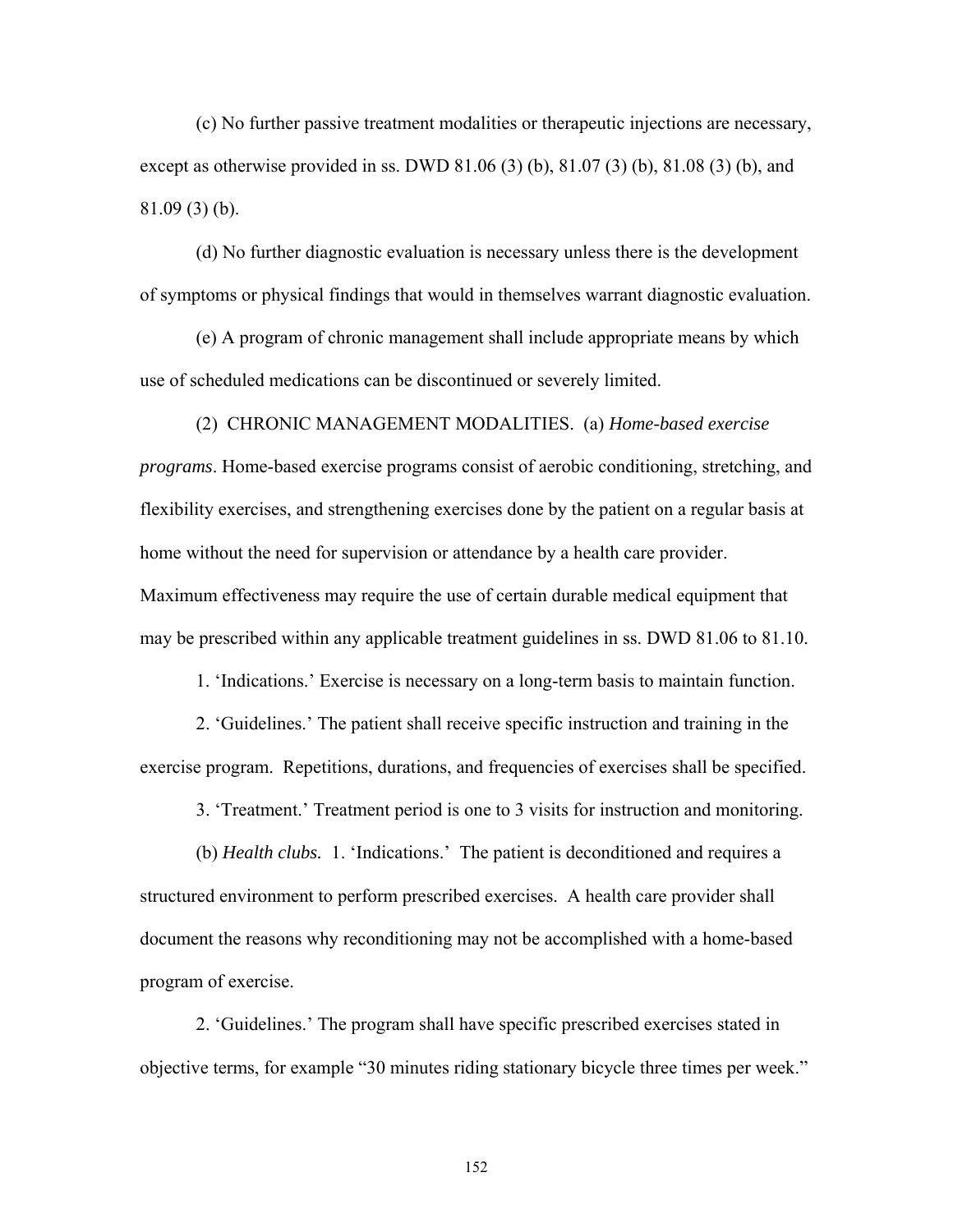There shall be a specific set of prescribed activities and a specific timetable of progression in those activities, designed so that the goals can be achieved in the prescribed time. There shall be a prescribed frequency of attendance and the patient shall maintain adequate documentation of attendance. There shall be a prescribed duration of attendance.

 3. 'Treatment.' Treatment period is 13 weeks. Additional periods of treatment at a health club are not necessary unless there is documentation of attendance and progression in activities during the preceding period of treatment. If the employer has an appropriate exercise facility on its premises the insurer may mandate use of that facility instead of providing a health club membership.

 (c) *Computerized exercise programs*. Computerized exercise programs utilize computer-controlled exercise equipment that allows for the isolation of specific muscle groups and the performance of graded exercise designed to increase strength, tone, flexibility, and range of motion. In combination with computerized range of motion or strength measuring tests, these programs allow for quantitative measurement of effort and progress.

 1. 'Indications.' The patient is deconditioned and requires a structured environment to accomplish rehabilitation goals. A health care provider shall document the reasons why reconditioning may not be accomplished with a home-based program of exercise.

 2. 'Guidelines.' The program shall have specific goals stated in objective terms, for example "improve strength of back extensors 50%." There shall be a specific set of prescribed activities and a specific timetable of progression in those activities, designed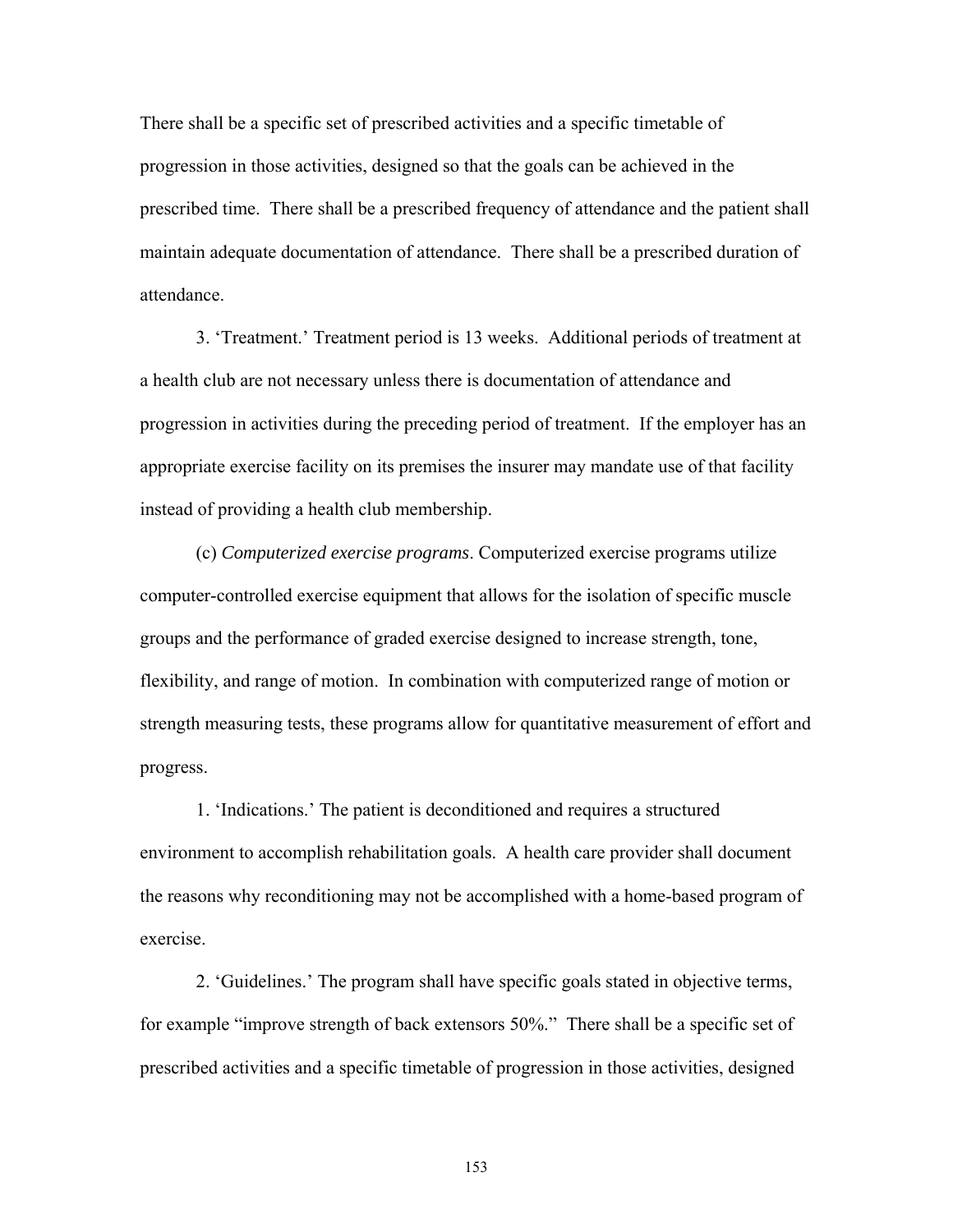so that the goals may be achieved in the prescribed time. There shall be a prescribed frequency and duration of attendance.

 3. 'Treatment.' Treatment period is 6 weeks. Additional periods of treatment are not necessary unless there is documentation of attendance and progression in activities during the preceding period of treatment.

 (d) *Work conditioning and work hardening programs*. Work conditioning and work hardening programs are intensive, highly structured, job oriented, individualized treatment plans based on an assessment of the patient's work setting or job demands, and designed to maximize the patient's return to work. These programs shall include real or simulated work activities. Work conditioning is designed to restore an individual's neuromusculoskeletal strength, endurance, movement, flexibility, motor control, and cardiopulmonary function. Work conditioning uses physical conditioning and functional activities related to the individual's work. Services may be provided by one discipline of health care provider. Work hardening is designed to restore an individual's physical, behavioral, and vocational functions within an interdisciplinary model. Work hardening addresses the issues of productivity, safety, physical tolerances, and work behaviors. An interdisciplinary team includes professionals qualified to evaluate and treat behavioral, vocational, physical, and functional needs of the individual.

 1. 'Indications.' The patient is disabled from usual work and requires reconditioning for specific job tasks or activities and the reconditioning cannot be done on the job. A health care provider shall document the reasons why work hardening cannot be accomplished through a structured return to work program. Work conditioning is necessary when only physical and functional needs are identified. Work hardening is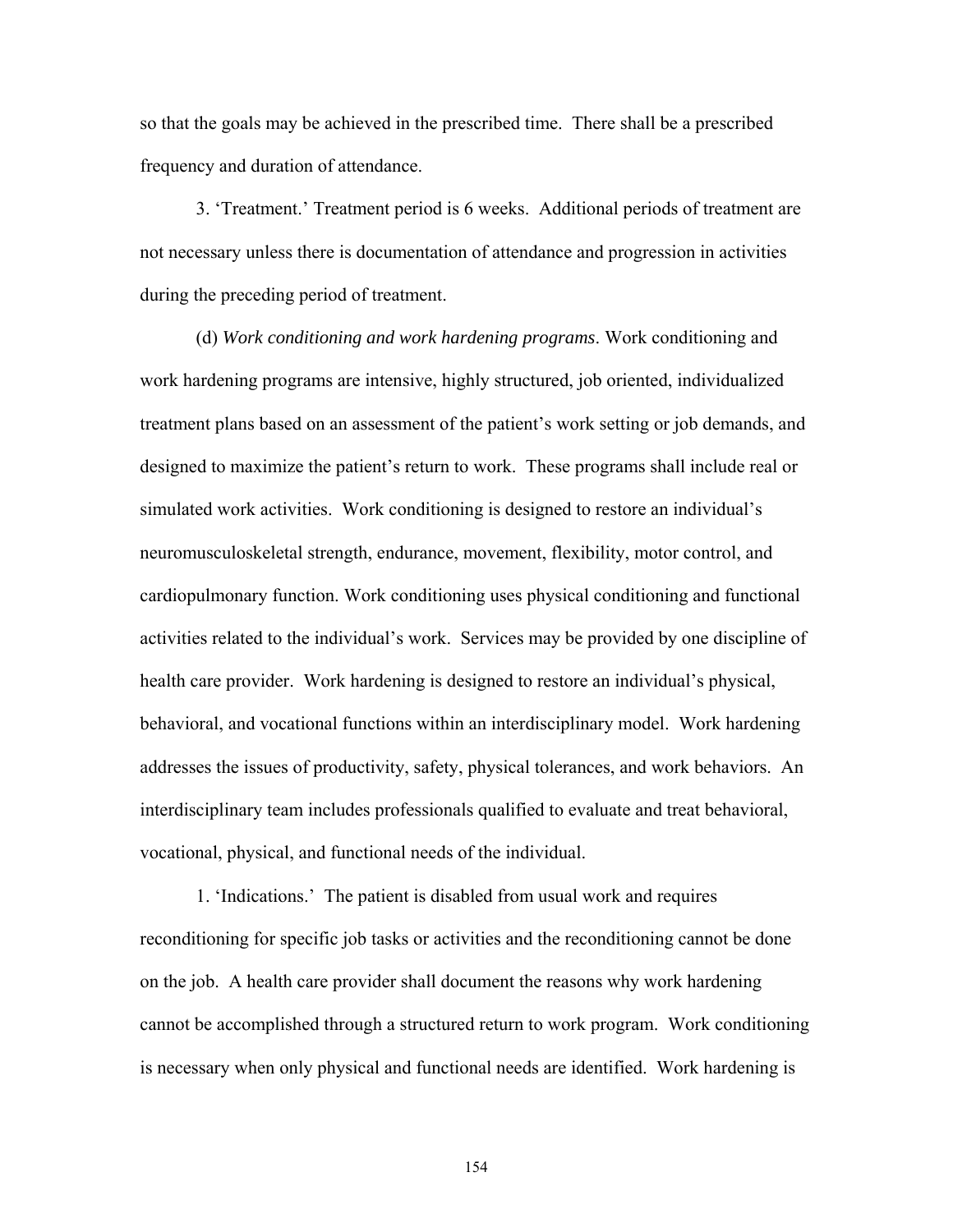necessary when, in addition to physical and functional needs, behavioral, and vocational needs are also identified that are not otherwise being addressed.

 2. 'Guidelines.' The program shall have specific goals stated in terms of work activities, for example "able to type for 30 minutes." There shall be an individualized program of activities and the activities shall be chosen to simulate required work activities or to enable the patient to participate in simulated work activities. There shall be a specific timetable of progression in those activities, designed so that the goals may be achieved in the prescribed time. There shall be a set frequency and hours of attendance and the program shall maintain adequate documentation of attendance. There shall be a set duration of attendance. Activity restrictions shall be identified at completion of the program.

 3. 'Treatment.' The treatment period for a work conditioning or work hardening program is 6 weeks. Additional periods of treatment are not necessary unless there is documentation of attendance and progression in activities during the preceding period of treatment or unless there has been a change in the patient's targeted return to work job that necessitates a redesign of the program.

 (e) *Chronic pain management programs*. A chronic pain management program consists of a multidisciplinary team who provides coordinated, goal-oriented services to reduce pain, disability, improve functional status, promote return to work, and decrease dependence on the health system of persons with chronic pain syndrome. A pain management program shall provide physical rehabilitation, education on pain, relaxation training, psychosocial counseling, medical evaluation, and, if necessary, chemical dependency evaluation. The program of treatment shall be individualized and based on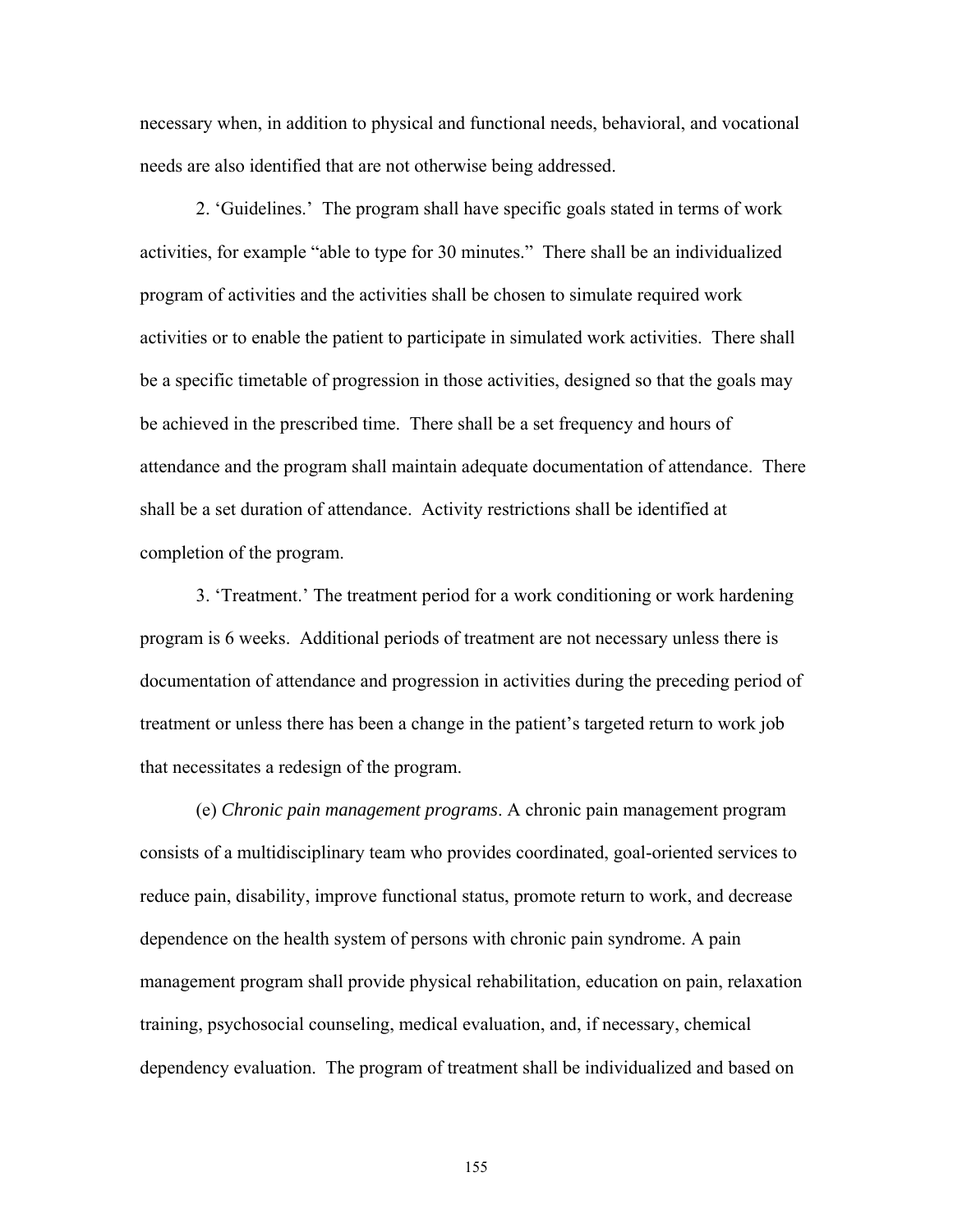an organized evaluative process for screening and selecting patients. Treatment may be provided in an inpatient setting, outpatient setting, or both as appropriate.

1. 'Indications.' The patient is diagnosed as having a chronic pain syndrome.

 2. 'Guidelines.' An admission evaluation shall be performed by a health care provider. The evaluation shall confirm the diagnosis of chronic pain syndrome and a willingness and ability of the patient to benefit from a pain management program. There shall be a specific set of prescribed activities and treatments and a specific timetable of progression in those activities. There shall be a set frequency and hours of attendance and the program shall maintain adequate documentation of attendance. There shall be a set duration of attendance.

 3. 'Treatment.' Treatment period is for initial treatment, a maximum of 20 eighthour days, though fewer or shorter days may be used, and a maximum duration of 4 weeks no matter how many or how long the days prescribed. For aftercare, a maximum of 12 sessions is allowed. Only one completed pain management program is necessary for an injury.

 (f) *Individual or group psychological or psychiatric counseling*. 1. 'Indications.' A personality or psychosocial evaluation has revealed one or more of the problems listed in sub. (1) (a) that interfere with recovery from the physical injury, but the patient does not need or is not a candidate for a pain management program.

 2. 'Guidelines.' There shall be a specific set of goals based on the initial personality or psychosocial evaluation and a timetable for achieving those goals within the prescribed number of treatment or therapy sessions. There shall be a prescribed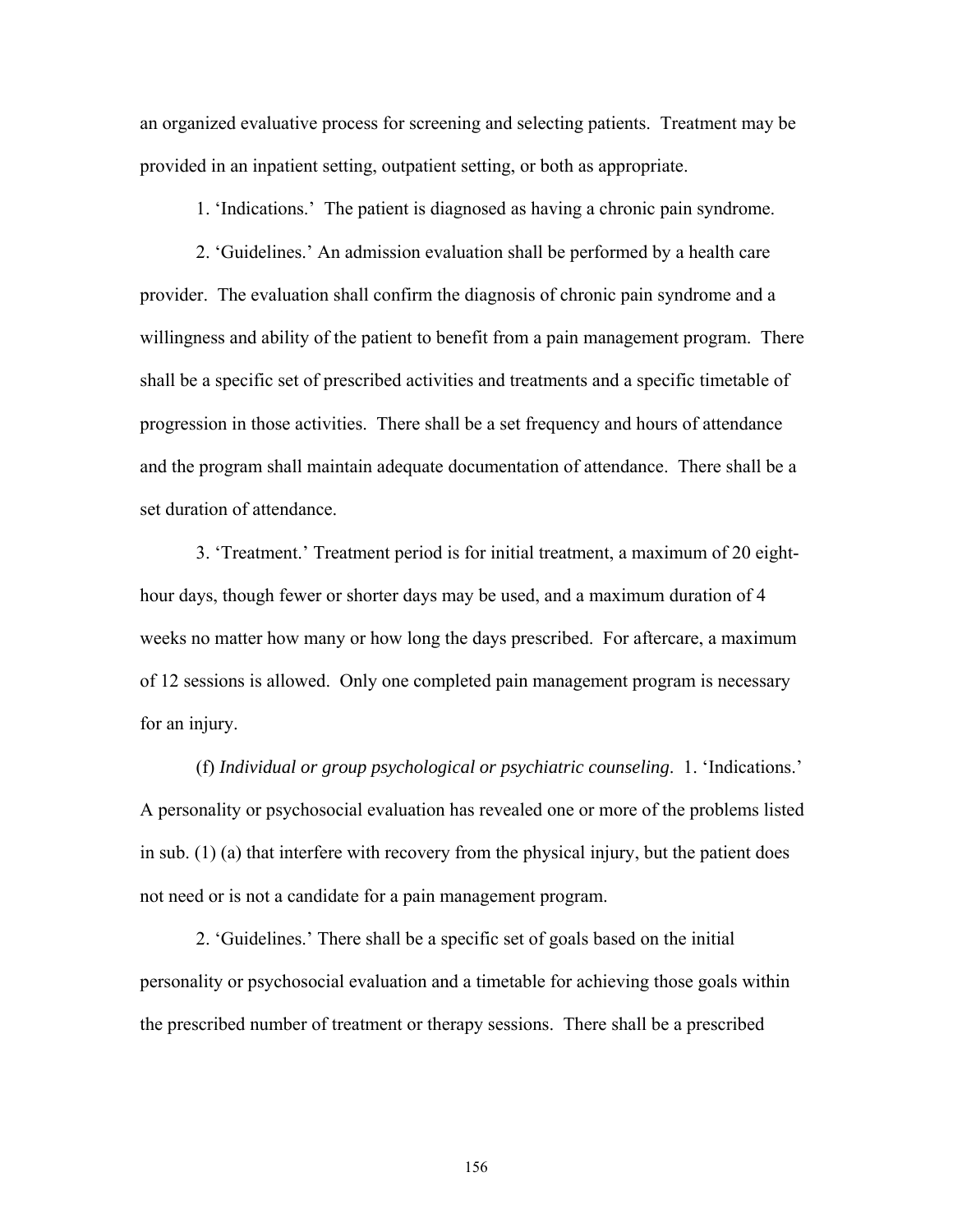frequency of attendance and a treating health care provider shall maintain adequate documentation of attendance. There shall be a prescribed duration of treatment.

 3. 'Treatment.' Treatment period is a maximum of 12 sessions. Only one completed program of individual or group psychological or psychiatric counseling is necessary for an injury.

 **DWD 81.14 Health care provider advisory committee.** (1) The department shall establish a health care services provider committee to advise the department and the council on worker's compensation on modification of the treatment standards under this chapter. The administrator of the worker's compensation division shall serve as chairperson. The committee shall consist of 14 members, including 6 medical doctors of different specialties, 2 chiropractors, 2 hospital representatives, one registered nurse, one physical therapist, and 2 at-large members, all of whom are licensed in and practicing in Wisconsin and provide treatment under s. 102.42, Stats. The appointments to the committee shall be made from a consensus list of 24 names submitted by the Wisconsin Medical Society, Wisconsin Chiropractic Association, and the Wisconsin Hospital Association, except for the 2 at-large members, who shall be selected by the department.

(2) In modifying this chapter, the committee shall consider the following:

(a) Clarifying the description of the guidelines under this chapter.

 (b) Updating the guidelines at least every 4 years to include new modalities of treatment, procedures, and treatment options for classes of injuries included in the guidelines.

(c) Expanding the guidelines to cover new types and classes of injuries.